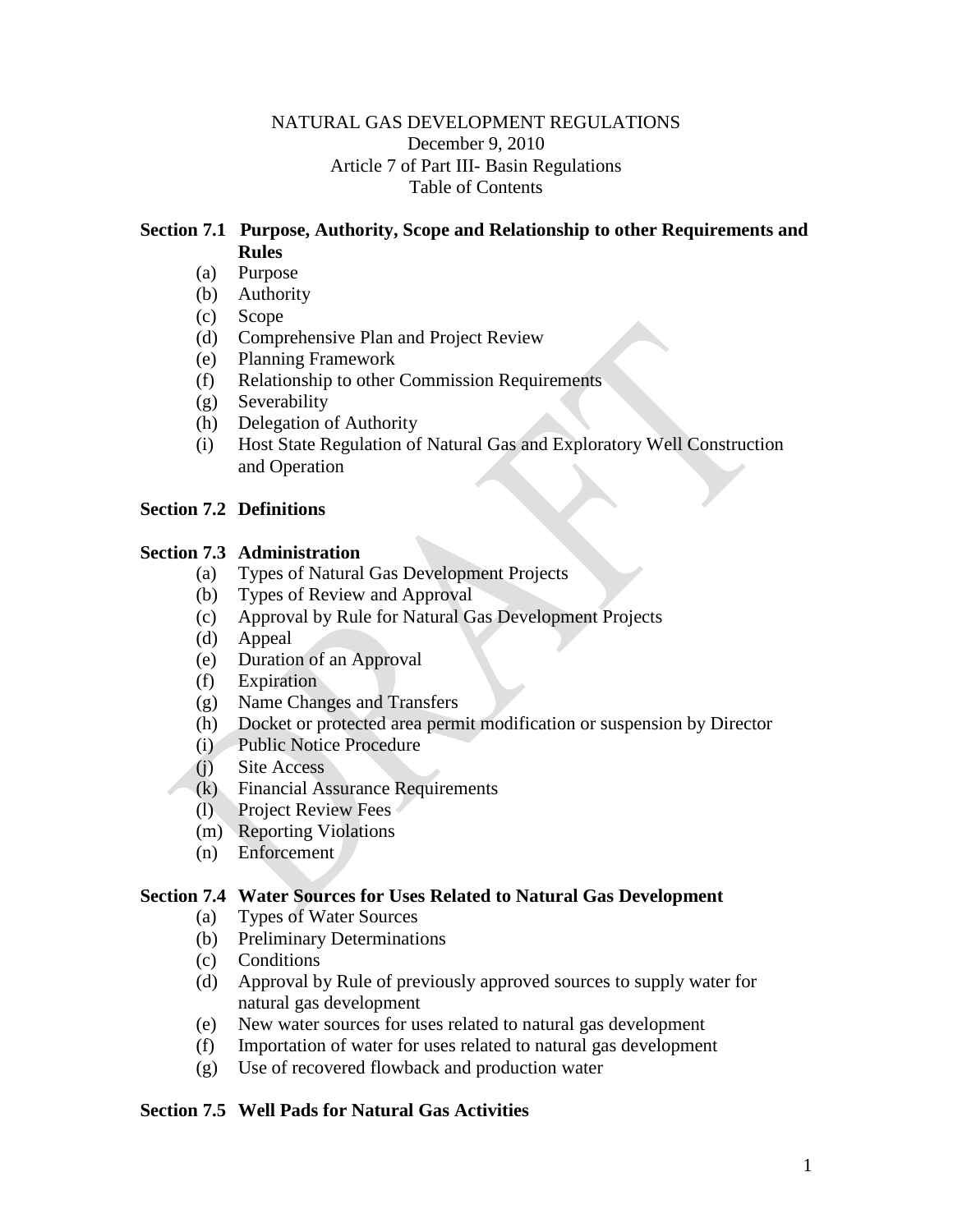- (a) Purpose and Applicability
- (b) Administration
- (c) Natural Gas Development Plans
- (d) Natural Gas Well Pad Docket Application Requirements
- (e) Approval by Rule (ABR)
- (f) Well Pads added to an approved NGDP
- (g) Well Pad Dockets
- (h) Well Pad Requirements

### **Section 7.6 Wastewater Generated by Natural Gas Development**

- (a) Approval Requirements
- (b) Treatability Study
- (c) Ensuring non-exceedance of primary and secondary safe drinking water standards
- (d) Effluent limitations and stream quality objectives for discharges to Zones 2-6
- (e) Basin-wide effluent limitations and stream quality objectives
- (f) Basin-wide Total Dissolved Solids (TDS) Stream Quality Objective
- (g) Wastewater Imports
- (h) Underground Injection Control

#### **Appendix: Wording of Financial Assurance Instruments**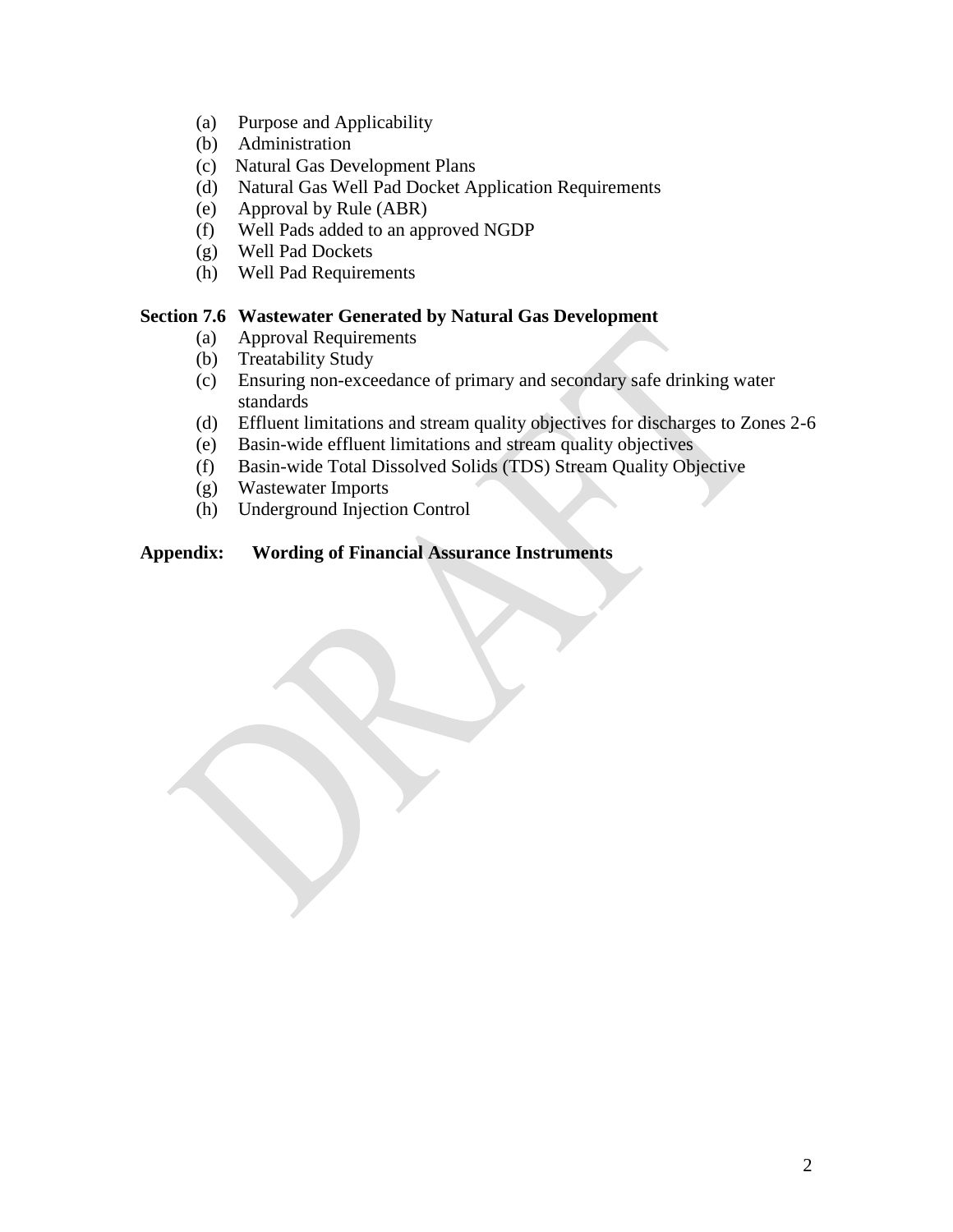### **NATURAL GAS DEVELOPMENT REGULATIONS**

### ARTICLE 7

#### **Section 7.1 Purpose, Authority, Scope and Relationship to other Requirements and Rules.**

**(a) Purpose**. The purpose of this Article is to protect the water resources of the Delaware River Basin during the construction and operation of natural gas development projects. To effectuate this purpose, this Section establishes standards, requirements, conditions and restrictions to prevent, reduce or mitigate depletion and degradation of surface and groundwater resources and to promote sound practices of watershed management including control of runoff and erosion.

**(b) Authority**. This Article implements Sections 3.3, 3.6(b), 3.8, 4.1, 5.2, 7.1, 13.1 and 14.2(a) of the Delaware River Basin Compact and supplements the Commission's Comprehensive Plan with respect to natural gas extraction projects within the Basin.

**(c) Scope**. This Article applies to all natural gas development projects as defined in Section 7.2 including the construction or use of production, exploratory or other natural gas wells in the Basin regardless of the target geologic formation, and to water withdrawals, well pad and related activities, and wastewater disposal activities comprising part of, associated with or serving such projects.

**(d) Comprehensive Plan and Project Review**. The Commission has determined that the provisions of this Article are required for the immediate and long range use of the water resources of the Basin and are therefore incorporated into the Commission's Comprehensive Plan. The Commission has also determined that all natural gas development projects may have a substantial effect on the water resources of the Basin. Consequently, in accordance with Section 3.8 of the Compact, no natural gas development project may be undertaken without first having obtained the approval of the Commission. Any approvals of natural gas development projects granted by the Commission or the Executive Director in accordance with Section 3.8 of the Compact or otherwise will contain such conditions as are appropriate to ensure that the project does not conflict with the provisions of this Section.

**(e) Planning Framework**. In accordance with Section 13.1 of the *Compact*, the Commission has adopted and from time to time amends a Comprehensive Plan designed to facilitate the *optimum planning, development, conservation, utilization, management and control of the water resources of the Basin to meet present and future needs.* The Plan consists of certain public and private facilities and projects, statements of policies, and programs that the Commission has determined are necessary to govern the proper development and use of the water resources of the Delaware River Basin. Recognizing that the goals of the Comprehensive Plan could not be achieved without implementation authority, the signatory parties adopted *Compact* provisions to enable the Commission to integrate and achieve the *Compact's* multiple objectives. These provisions include among others the Commission's project review authority (*Compact*, Section 3.8), the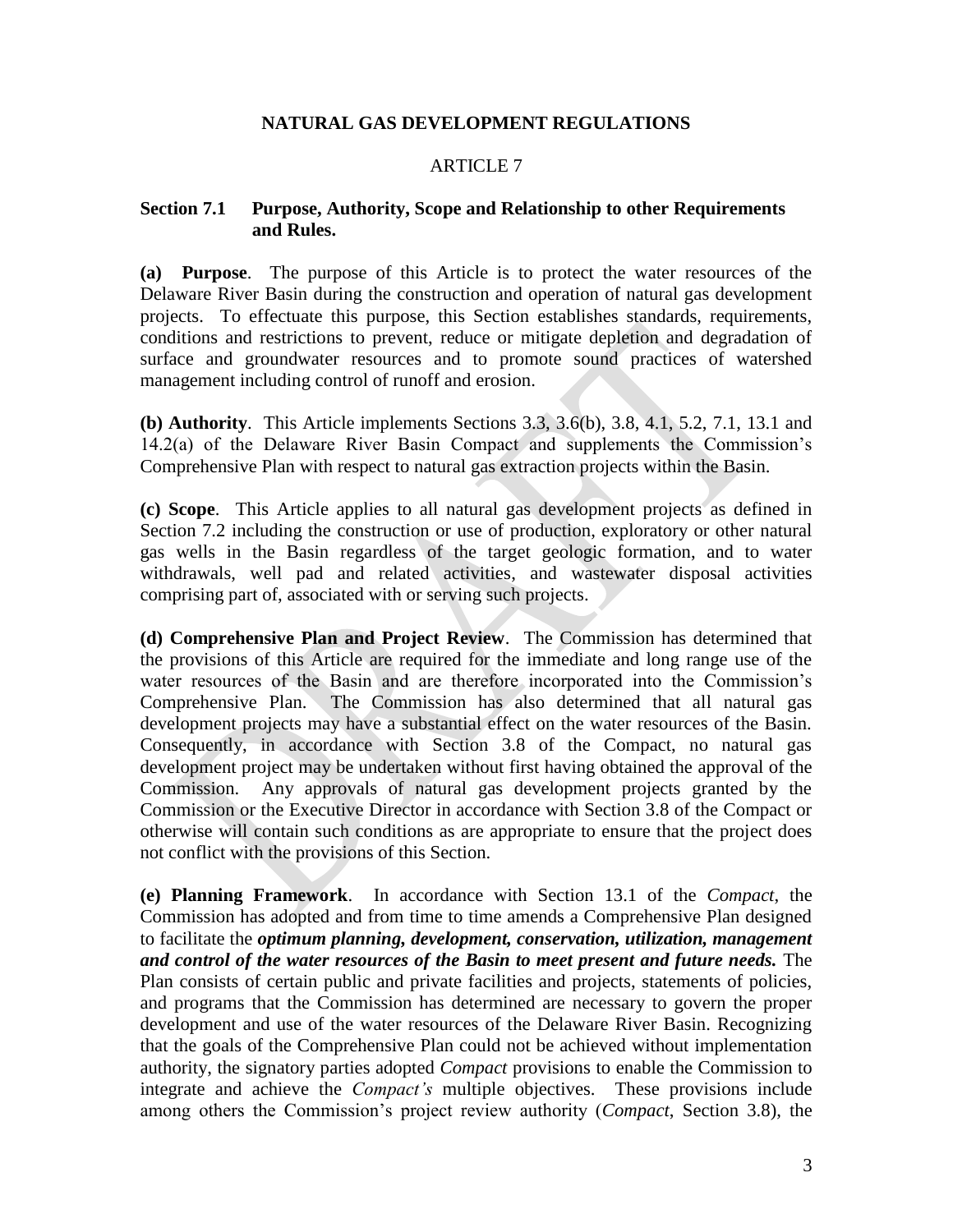Commission's authority to control future pollution that may injuriously affect the waters of the basin (Article 5 of the *Compact*) and the Commission's authority to promote sound principles of watershed management (Article 7 of the *Compact).*

The Commission concludes that management of natural gas development projects should promote use and development of the Basin's water resources in a sustainable manner and should be conducted pursuant to rules and regulations that avoid pollution of or injury to the water resources of the Basin. The Commission concludes that these goals and the other goals of the Comprehensive Plan should be realized by a regulatory regime that:

- (1) Builds on the rich history of planning in this region, including:
	- (i) Designation of 150 of 200 miles of the non-tidal river in the Upper Basin as Wild and Scenic pursuant to the National Wild and Scenic Rivers Act and the establishment of three National Park Units associated with the mainstem River;
	- (ii) Promulgation of Park Unit Management Plans, which recognize that the forested headwaters of the Delaware River Basin are critically important to the supply of clean water to satisfy basin needs for drinking water, aquatic life, recreation, and other designated uses;
	- (iii) Establishment of Management Plan Goals, the first of which is protection of the high water quality of the Upper Basin;
	- (iv) Development of a basinwide Water Resources Plan; and
	- (v) Designation of Special Protection Waters.
- (2) Promotes the principles of sound watershed management contemplated in Article 7.1 of the Compact and the guiding principles enumerated in the *Water Resources Plan for the Delaware River Basin* (adopted in September 2004 by the governors of the four Basin states, the Environmental Protection Agency, the National Park Service, the U.S. Fish and Wildlife Service, US Army Corps of Engineers, US Geological Survey and the Natural Resources Conservation Service). Prominent among these principles is the recognition that integrated water management is crucial for sound results and that water resource management decisions should:
	- (i) Link water quality and water quantity with the management of other resources;
	- (ii) Recognize hydrological, ecological, social and institutional systems;
	- (iii) Recognize the importance of watershed and aquifer boundaries; and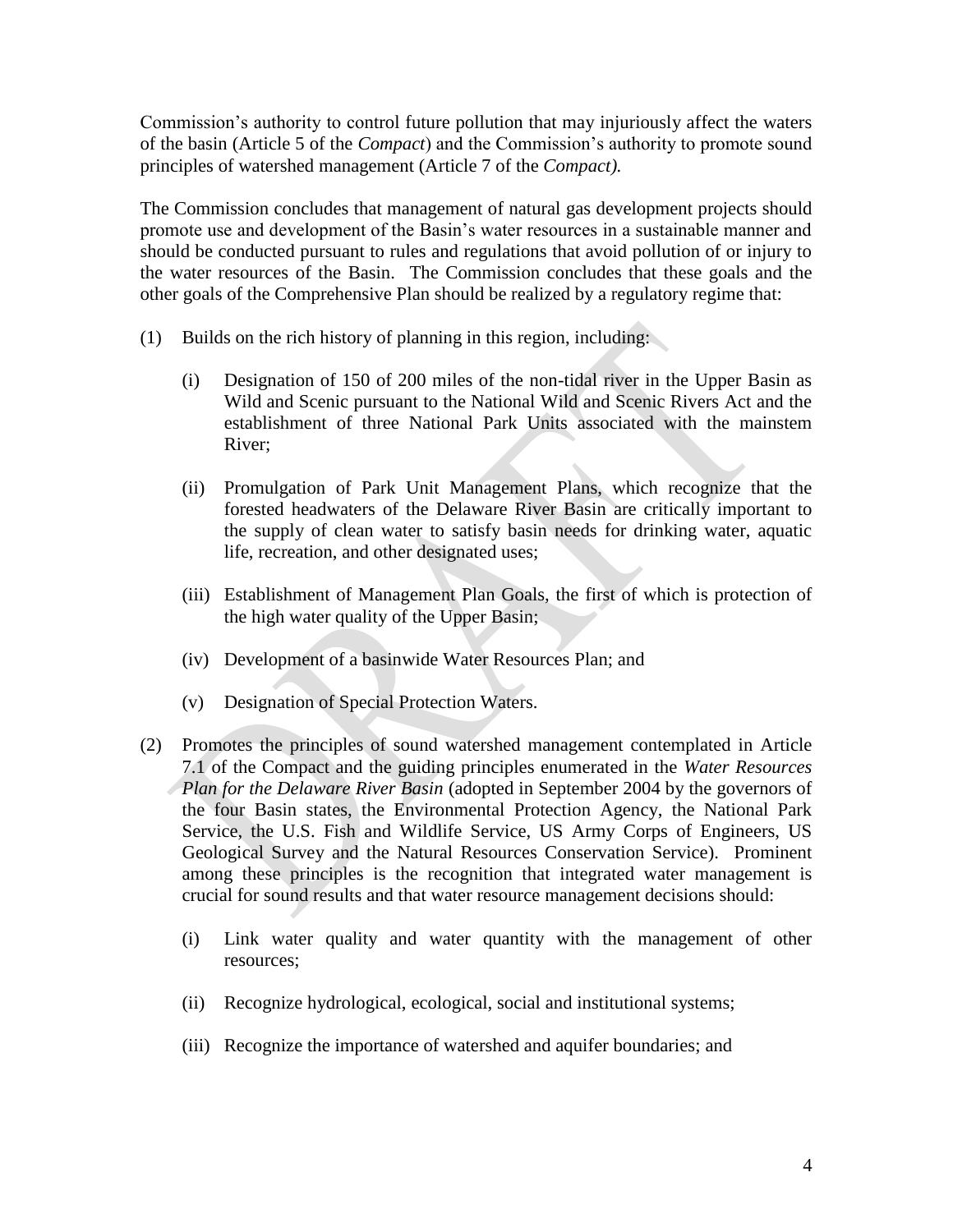- (iv) Avoid shifting pollution from one medium to another or adversely impacting other locations; and push the boundaries of technological possibility while balancing economic constraints.
- (3) Improves land management which is essential for improving the condition of water resources.
	- (i) Decision-making should be based on sound scientific principles and an understanding of the relationship between land and water resources;
	- (ii) Effective integrated water management requires coordinated planning and action by all levels of government including federal, regional, state and local levels; and
	- (iii) Existing planning efforts can provide the foundation for improving land and water resources management.
- (4) Manifests regulations through a strategic regulatory framework that addresses water withdrawals, well pad siting, wastewater disposal, surface and groundwater monitoring, and water use accounting. The framework implements standards for well construction and operations primarily by relying on host state review and requirements as specified in Section 7.1 (i). The framework includes:
	- (i) Water withdrawal requirements that preserve river flows to protect instream living resources and downstream withdrawers, and ensure adequate assimilative capacity for approved discharges;
	- (ii) Well Pad requirements that protect surface and groundwater resources and facilitate tracking of water use from the withdrawal or diversion point to the point of use, and wastewater from the point of production to the point of treatment and disposal;
	- (iii) Natural Gas Development Plan requirements that foster protection of water resources through broad scale, rather than limited site-by-site decision making, with due consideration of environmentally sensitive landscapes;
	- (iv) Wastewater Docket provisions that protect receiving waters within the Delaware River Basin; and
	- (v) Commission approval processes that may take the form of coverage by, a protected area permit, a site-specific docket, an area-wide or leasehold area docket based on a Natural Gas Development Plan, or an Approval by Rule.

**(f) Relationship to Other Commission Requirements**. The provisions of this Article are in addition to all applicable requirements in other Commission regulations, dockets and permits. This Article supplements the Groundwater – Basinwide regulations set forth in Section 3.40 of the Commission's Administrative Manual - Part III Water Quality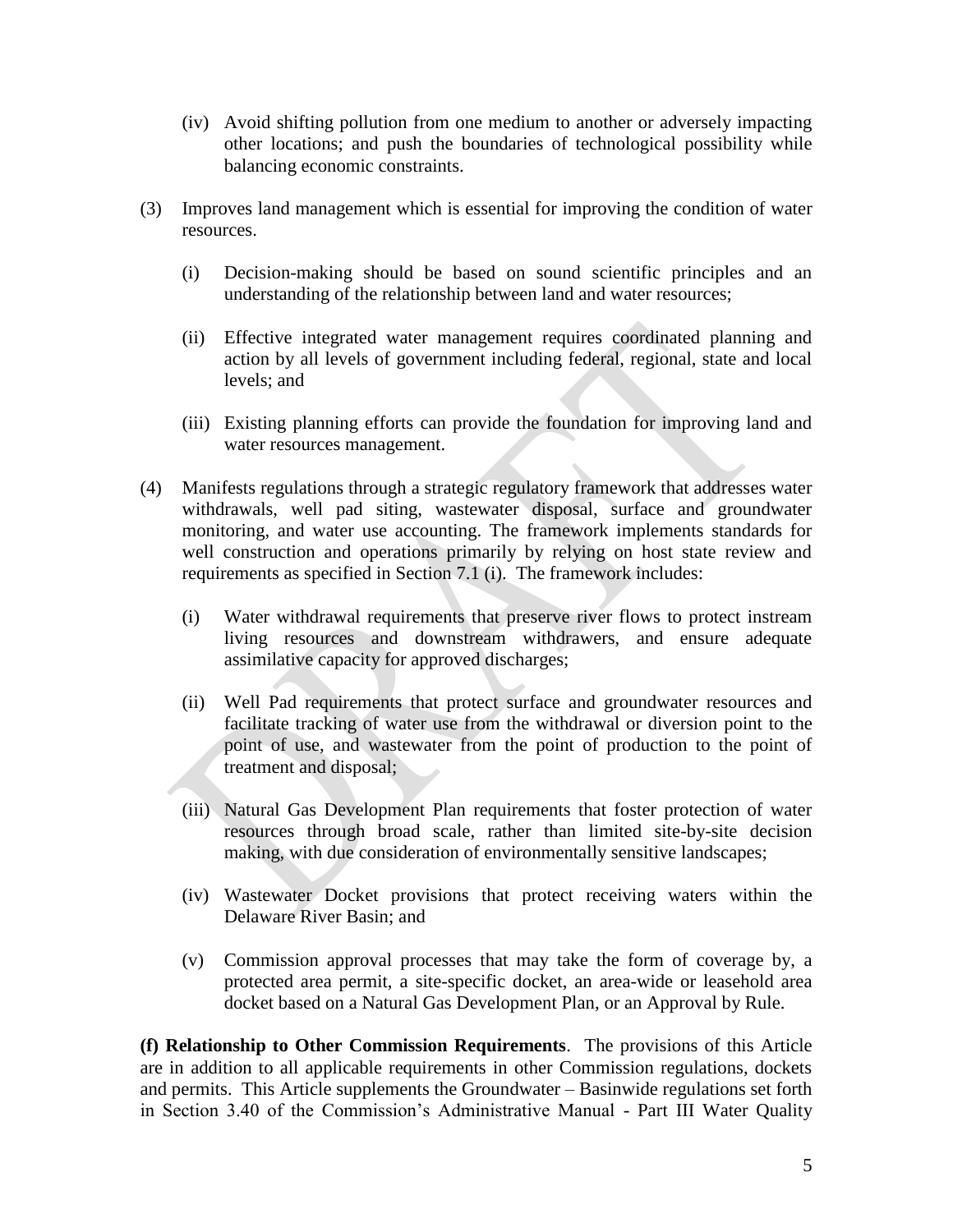Regulations (WQR), 18 C.F.R. Section 410, that protect groundwater uses and quality and Section 2.20 of the Commission's Water Code that addresses groundwater apportionment, storage, recharge and withdrawal.

This Article also helps implement the Commission's Special Protection Waters (SPW) anti-degradation program where natural gas development projects are located within or affect waters designated by the Commission as Special Protection Waters or their drainage areas. The SPW regulations require among other things that a project cause no measurable change to existing water quality from point or nonpoint sources at control points identified in the SPW regulations and that the project implement non-point source controls (WQR 3.10.3A.2.b. and e.). An applicant for approval of a natural gas development project located in the drainage area of Special Protection Waters must comply with all SPW regulations in addition to this Article.

This Article may also assist in implementing, as applicable, the effluent limitations and stream quality objectives in Articles 3 and 4 of the WQR; the conservation standards in Article 2 of the Commission's Water Code, the flood plain requirements in Article 6 of the Administrative Manual-Part III Flood Plain Regulations and the water withdrawal requirements and limitations in the Ground Water Protected Area Regulations.

Upon adoption of this Article, the Executive Director Determinations dated May 19, 2009, June 14, 2010 and July 23, 2010 are superceded by the applicable provisions of this Article.

**(g) Severability**. The provisions of this Article are severable. If any provision of this Article or its application to any person or circumstances is held invalid, the invalidity will not affect other provisions or applications of this article, which can be given effect without the invalid provision or application.

**(h) Delegation of Authority**. Pursuant to these regulations, the Commission delegates certain authority regarding the review of natural gas development projects to the Executive Director. The Executive Director may in turn delegate such authority to staff where appropriate.

**(i) Host State Regulation of Natural Gas and Exploratory Well Construction and Operation.** Pursuant to their respective sovereign authorities, the Basin states of New York and Pennsylvania have enacted statutes and promulgated regulations governing the gas industry. These state laws impose requirements on, among other things, natural gas well construction and operation to protect human health and the environment, including water resources.

Section 1.5 of the Compact provides that it is the purpose of the signatory parties to the Compact to "preserve and utilize the functions, powers and duties of existing offices and agencies of government to the extent not inconsistent with the compact." Section 1.5 further authorizes and directs the Commission "to utilize and employ such offices and agencies for the purpose of this compact to the fullest extent it finds feasible and advantageous." In accordance with section 1.5 of the Compact, the Commission will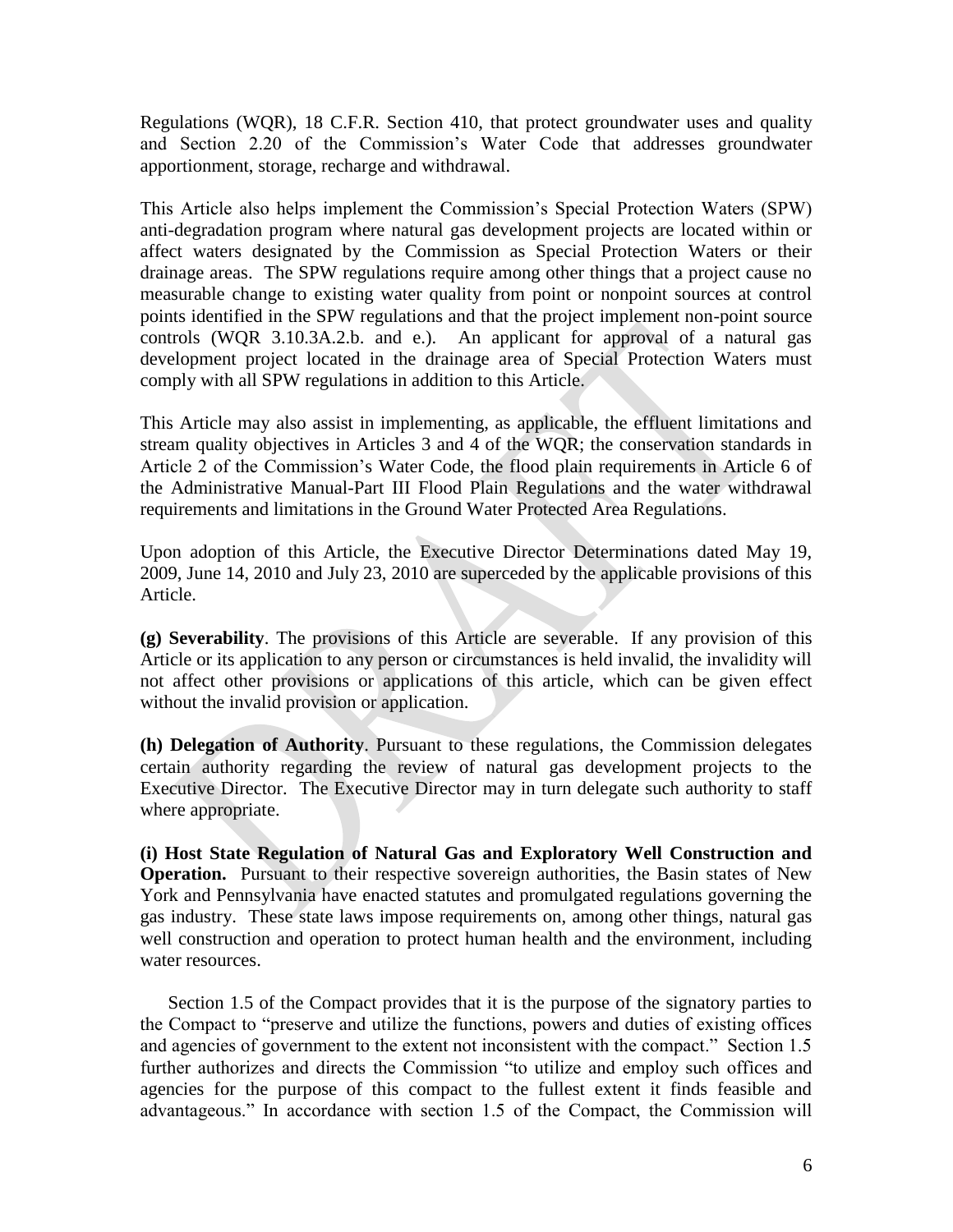utilize and employ existing offices and rely upon agencies of the State of New York and the Commonwealth of Pennsylvania in their respective states in lieu of separately administering natural gas and exploratory well construction and operation standards.

Subject to the provisions of this Section 7.1, a project sponsor's compliance with state laws and permit requirements relating to natural gas and exploratory well construction and operation shall constitute satisfaction of the project sponsor's obligations under section 3.8 of the Compact that relate to regulation of gas well construction and operation, except as specified in Section 7.5. In particular, a project sponsor's compliance with New York Environmental Conservation Law Article 23 (NY ECL §23- 0101 et seq.), and its implementing regulations and permitting requirements or Pennsylvania's requirements in the Oil and Gas Act, the act of December 19, 1984 (P.L. 1140, No. 223), as amended, 58 P.S. §§ 601.101 et seq., and 25 Pa. Code Chapter 78, satisfies the Commission's requirements with respect to natural gas well construction and operation.

Article 7 contains provisions relating to applications for natural gas well pad approvals, water withdrawal and water usage reviews, financial assurance and waste/wastewater management requirements that, when supplemented with the state programs referred to above, are necessary to prevent substantial effects on the water resources of the basin. Article 7 provisions relating to natural gas development plans are included to facilitate evaluation of actual development and planning for foreseeable development as a means to further prevent potential adverse effects on the water resources of the basin. Nothing in this Article 7 shall be construed to reduce the authority of the Commission to take actions or impose requirements as the Commission may determine to be necessary to prevent adverse impacts to water resources.

**(2) Administrative Agreements between Commission and Host States.** In accordance with and pursuant to section 1.5 of the *Compact*, the Commission and the Basin states may enter into an Administrative Agreements (Agreements) that coordinate their functions and eliminate unnecessary duplication of effort. The Agreements are designed to: effectuate intergovernmental cooperation, minimize the efforts and duplication of state and Commission staff resources where consistent with Commission, state and federal legal requirements, ensure compliance with Commission approved basin-wide requirements, enhance early notification of the public and other concerned interests of proposed projects in the basin, indicate that the host state requirements satisfy the Commission's regulations and clarify the relationship and project review decision making processes of the states and the Commission for projects subject to review by the states under their state authorities and by the Commission under Section 3.8 and Articles 10 and 11 of the *Compact*.

In accordance with section 1.5 of the *Compact*, the Agreements may be used as a vehicle to further reduce any overlap between the administration of the Commission's natural gas development regulations and the regulations of New York and Pennsylvania.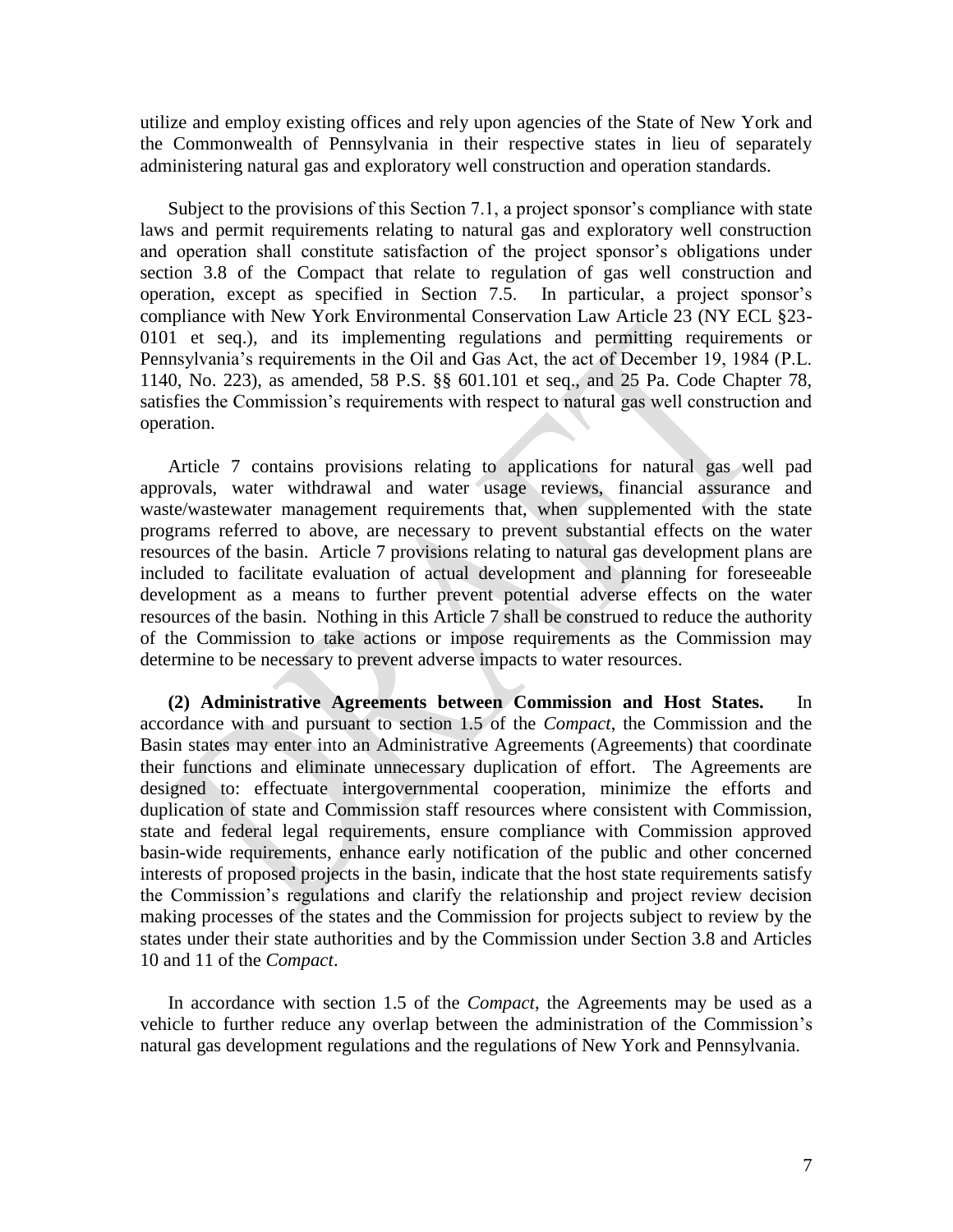**Section 7.2 Definitions.** For purposes of this Article, the following terms and phrases have the meanings provided. These definitions of necessity differ from those provided in regulations of one or more of the Commission's member states and federal agencies.

- **Access road**  a road constructed to the well pad that provides access for the drilling rig and other drilling-related equipment. The road is also used to inspect and maintain the well during the operating phase.
- **Agriculture, agricultural operations –** the use of land to produce crops, livestock or poultry; the activities undertaken to grow, produce, harvest and distribute crops livestock or poultry.
- **Agricultural land –** any parcel of land whose predominant use is categorized as agriculture or agricultural operations by the federal satellite imagery or official state orthophotography as of January 2010.
- **Approval by rule (ABR**) written approval to proceed with natural gas development activities through application to and approval by the Executive Director.
- **Artificial penetration** a human-made excavation, opening, or void beneath the ground surface that may provide a pathway for the upward migration of any potential contaminant existing or injected below the ground surface. This may include any type of well, mine, mine shafts, or tunnels.
- **Brine -** a solution from a natural gas well that contains appreciable amounts of sodium chloride (NaCl) and/or other salts.
- **Best management practices (BMPs)** activities, facilities, measures, or procedures used to protect, maintain, reclaim and restore the quality of waters and the existing or designated uses of waters within the Delaware River Basin.
- **Centralized wastewater storage facility** an impoundment (see Impoundment) or tankage that serves or is served by more than one well pad.
- **Commission** the Delaware River Basin Commission (DRBC).
- **Commission approval** written approval in the form of a docket, protected area permit or approval by rule.
- **Consumptive water use -** the water lost to the atmosphere from cooling devices, evaporated from water surfaces, or exported from the Delaware River Basin, or any other water use for which the water withdrawn is not returned to the waters of the basin undiminished in quantity.

**Community water supply well -** See public water supply well.

**Contiguous** – having a common side, property line or boundary in part or entirety.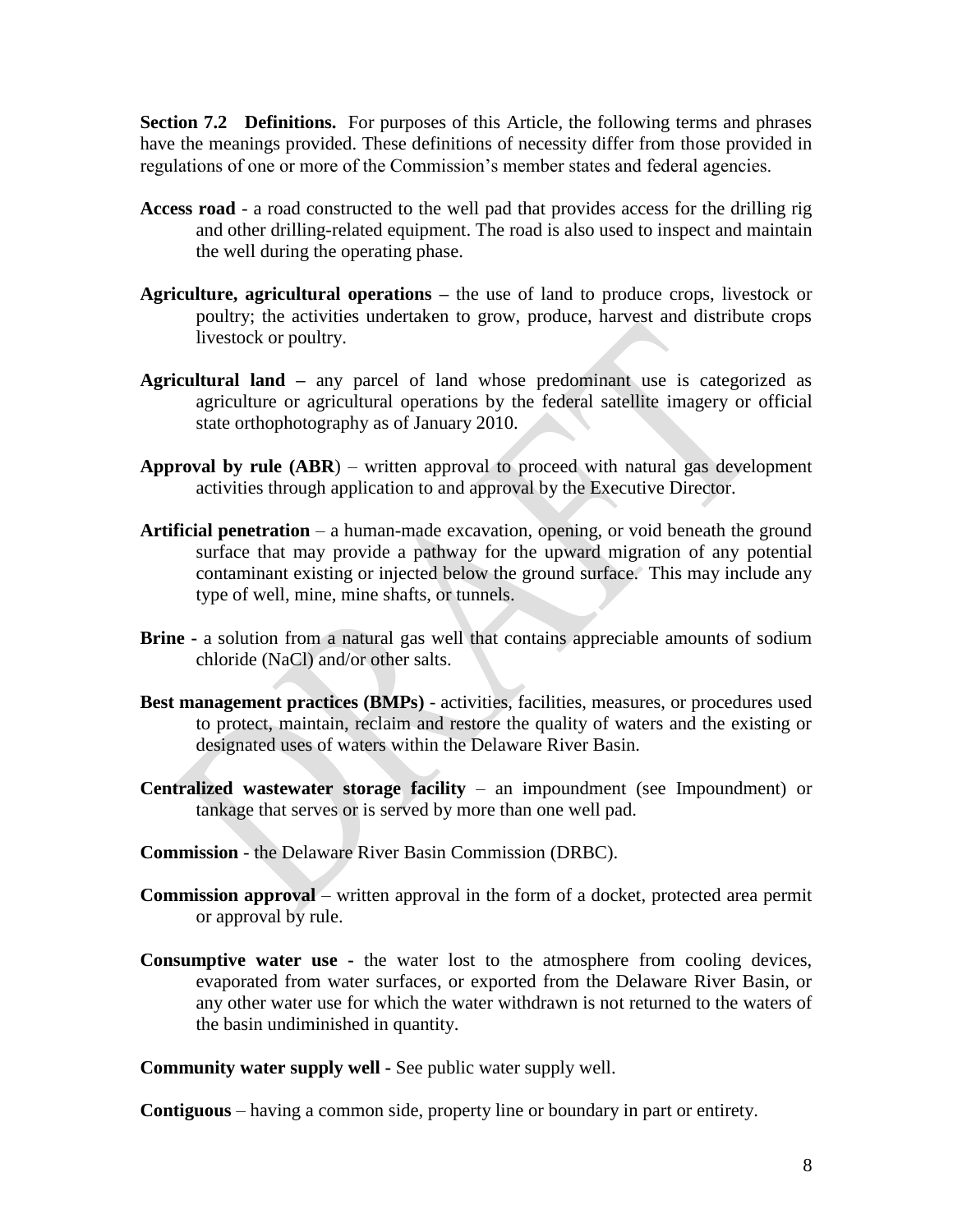- **Critical habitat** specific geographic areas, whether occupied by federal or state listed species or not, that are determined by the federal or state natural resource agencies to contain physical or biological features essential to the conservation and management of species listed by the federal government or state signatories to the Delaware River Basin Compact as threatened or endangered.
- **Disturbed area -** land area where an earth disturbance activity is occurring or has occurred. A disturbed area is devoid of trees greater than 5 meters in height and substantially devoid of native woody vegetation.
- **Diversion**  the conveyance or transfer of water.
- **Docket -** a legal document granting approval by the Commission, including conditions for a project having a substantial effect on the water resources of the Basin.
- **Domestic wastewater** liquid waste that contains pollutants produced by a domestic residence or residences. It includes liquid waste discharged after treatment by domestic wastewater treatment facilities or residences or collected in portable self-contained toilets.
- **Domestic water supply well -** any potable water well not classified as a public water supply well. A domestic well normally serves an individual residence or small business.
- **Drill cuttings -** rock cuttings and related mineral residues generated during the drilling of an oil, gas or exploratory well.
- **Drilling fluid** mud, water, brine, air, gas, or other fluids pumped down the drill string that acts as a lubricant for the bit and is used to carry rock cuttings back up the wellbore.
- **Earth disturbance activity** a construction or other human activity that disturbs the surface of the land, including, but not limited to, clearing and grubbing, grading, excavations, creating embankments, land development, agricultural plowing or tilling, timber harvesting activities, road construction or maintenance activities, mineral extraction, and the moving, depositing, stockpiling, or storing of soil, rock or earth materials.
- **Erosion and sediment control plan -** a site-specific plan identifying stormwater BMPs to minimize erosion from earth disturbance activity and reduce sedimentation in water bodies.

**Executive Director -** the Executive Director of the Delaware River Basin Commission.

**Exploratory (stratigraphic) well -** a well drilled outside a proven area or horizon to determine the geologic strata or the viability of natural gas production. Also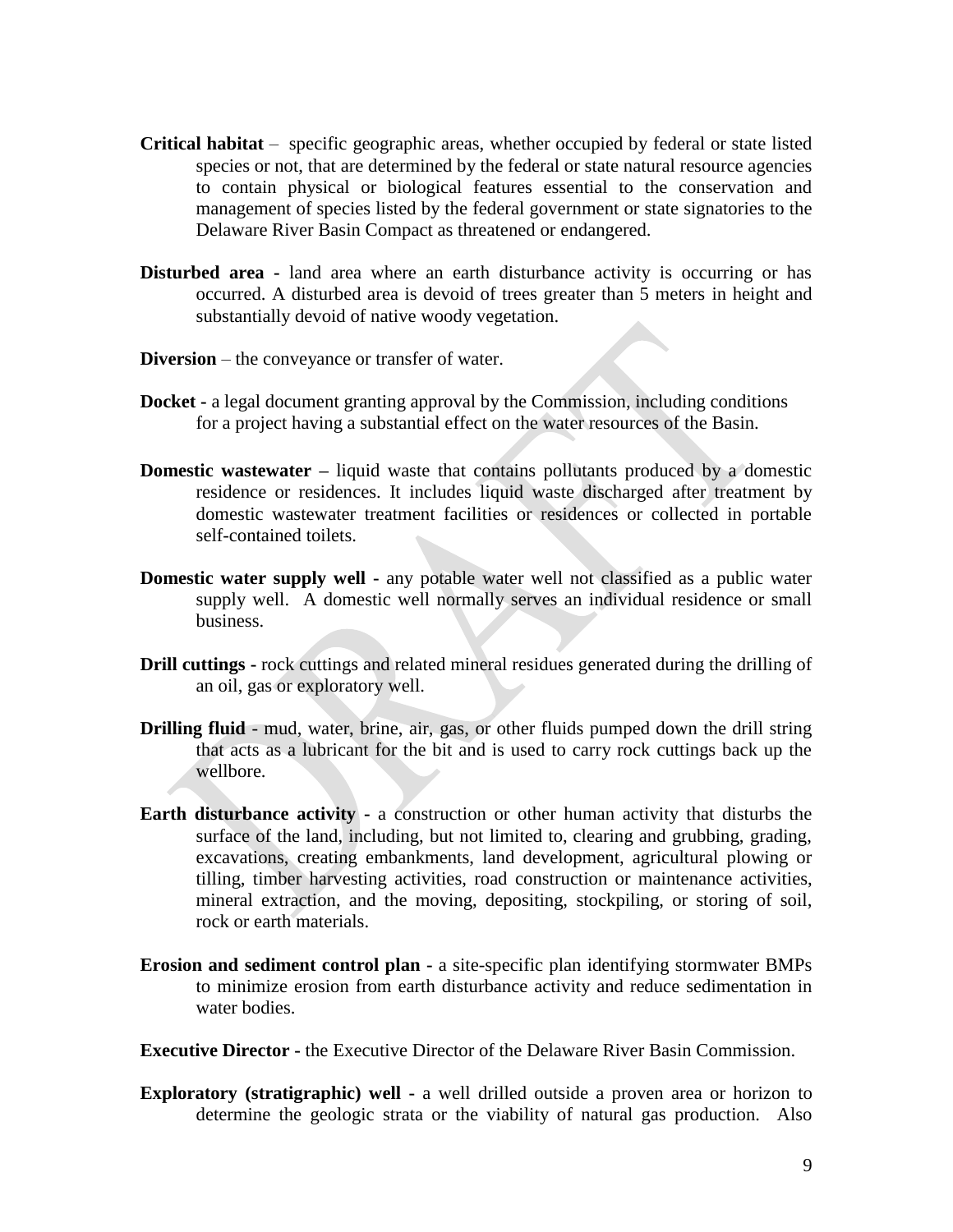referred to as a test well, such wells may or may not be converted to production wells.

- **Final site restoration** the process of returning or restoring the surface of a disturbed site as nearly as practicable to its condition prior to the commencement of gas drilling operations.
- **Flood hazard area -** means the area inundated by the regulatory flood as defined in the Commission's Administrative Manual – Part III Basin Regulations - Flood Plain Regulations.
- **Flood, regulatory** means the flood which has a one percent (1%) chance of occurring in any one year (the "100-year flood") as defined in the Commission's Administrative Manual – Part III Basin Regulations - Flood Plain Regulations.
- **Flowback -** retrieved and recovered fluid from hydraulic fracturing of a natural gas well.
- **Forested landscape –** landscape classified as forested in the USGS National Land Cover Dataset (NLCD).
- Forested site any parcel of land identified for a natural gas development project that is within a forested landscape, or that is substantially covered by tree canopy as shown on state orthophotography prior to January 2010, and which will require removal of 3 or more acres of tree canopy, for the project.
- **Freshwater -** water containing less than 1,000 milligrams per liter of dissolved solids, most often salt.
- **Groundwater**  includes all water beneath the surface of the ground.
- **High volume hydraulically fractured wells** natural gas wells that use or are expected to use greater than 80,000 gallons or equivalent of hydraulic fracturing fluids, including water. Note: This definition differs from the definition established by New York State for purposes of its natural gas regulatory program.
- **Horizontal wellbore –** the portion of a well drilled intentionally to deviate from a vertical axis, including wells drilled diagonally and horizontally.
- **Hydraulic fracturing -** a well stimulation technique which consists of pumping water, chemicals and a propping agent, such as sand, or other fluids and materials down the wellbore under high pressure to create and maintain induced fractures in the hydrocarbon-bearing rock of the target geologic formation.
- **Hydraulic fracturing fluid(s)** a mixture of water, chemicals and propping agents or other fluids and materials used in the hydraulic fracturing process.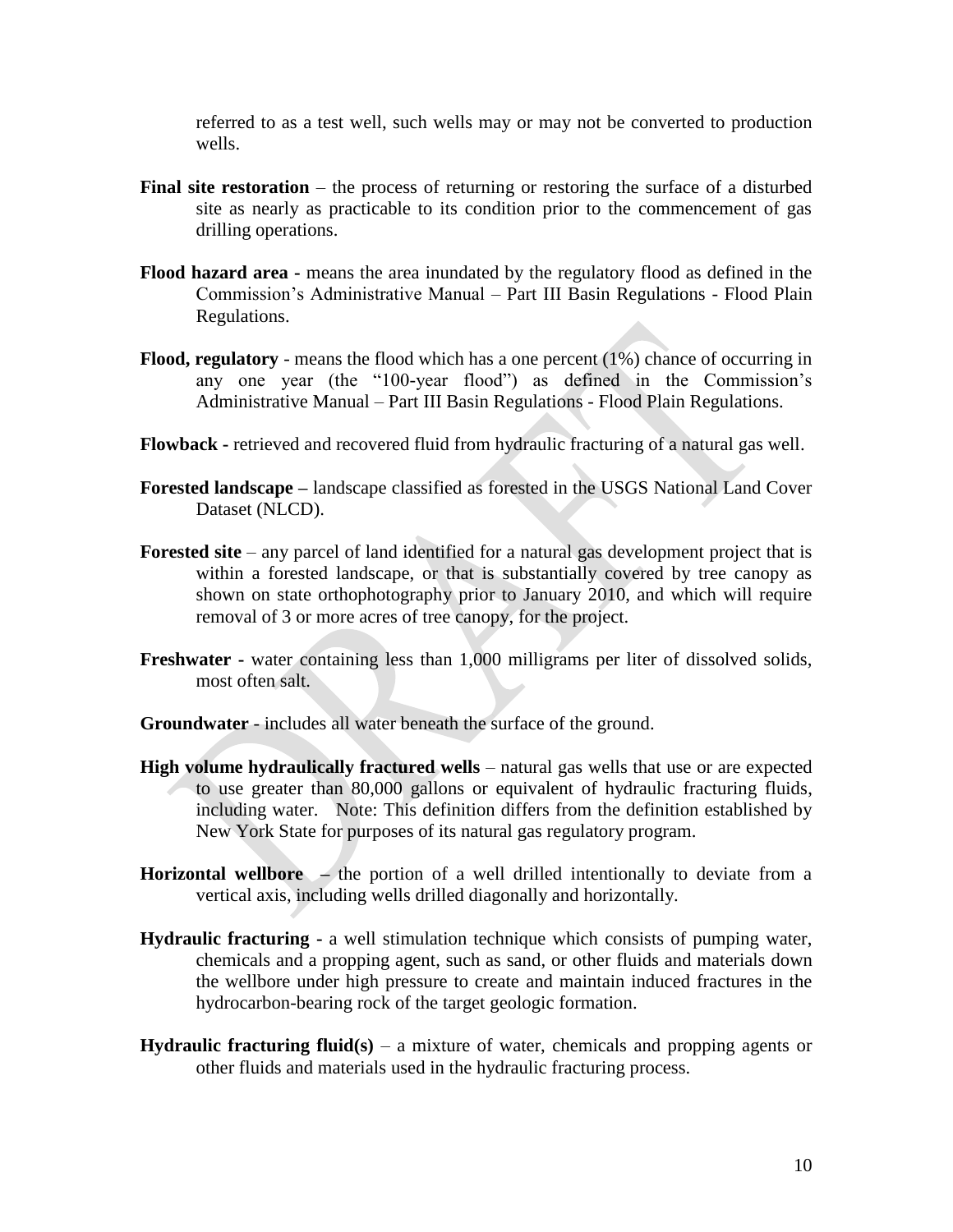- **Impoundment** a liquid containment facility that is installed in a natural topographical depression, an excavation, or a bermed area formed primarily of earthen materials. Impoundments are required to be engineered and structurally sound and lined with a geomembrane or a combination of other geosynthetic materials. An impoundment used to store wastewater is termed a wastewater impoundment; an impoundment used to store freshwater is termed a freshwater impoundment.
- **Invasive species** a species of plant, animal or other organism that is 1) non-native (or alien) to the ecosystem under consideration and 2) whose introduction causes or is likely to cause economic or environmental harm or harm to human health.
- **Leasehold** all parcels of land or mineral estates in which a project sponsor or its direct or indirect parent, subsidiary or affiliated entities has individual ownership, or common ownership, control or interest with other parties.
- **Low volume hydraulically fractured wells** natural gas wells that use or are expected to use less than or equal to 80,000 gallons or equivalent of hydraulic fracturing fluids, including water. Note: This definition differs from the definition established by New York State for purposes of its natural gas regulatory program.
- **Mine drainage water (MDW)** all water from mines (whether by gravity flow or active pumping) or mined materials. MDW can emanate from abandoned, inactive, active or orphaned mines. In addition, MDW can be in the form of surface seepage associated with certain stockpiled (mined materials) or stockpiled mined waste products.
- **Natural diversity inventory assessment (NDIA)** an assessment of the occurrence of state and federally listed threatened and endangered species on a site. For projects located in the Commonwealth of Pennsylvania, a Pennsylvania Natural Diversity Inventory (PNDI) assessment satisfies this requirement. For projects located in the state of New York, an assessment done in accordance with New York, 6 NYCRR Part 182 satisfies this requirement.
- **Natural gas development plan (NGDP) -** a project sponsor's overall plan for siting and accessing natural gas development projects in its leasehold areas.
- **Natural gas development project -** all activities necessary for the development, extraction and transportation of natural gas including but not limited to well pad, gas collection and transmission infrastructure (e.g., pipelines, compression stations,) associated access road construction, air rotary/mud rotary natural gas exploratory or production well drilling, natural gas exploratory and production well construction and testing, support vehicle tire cleaning, dust control on access roads, storage of fresh water, hydraulic fracturing well stimulation, hydraulic fracturing chemical storage, final site reclamation, and the storage, reuse, transport and disposal of all domestic and non-domestic wastewaters, including flowback and production water.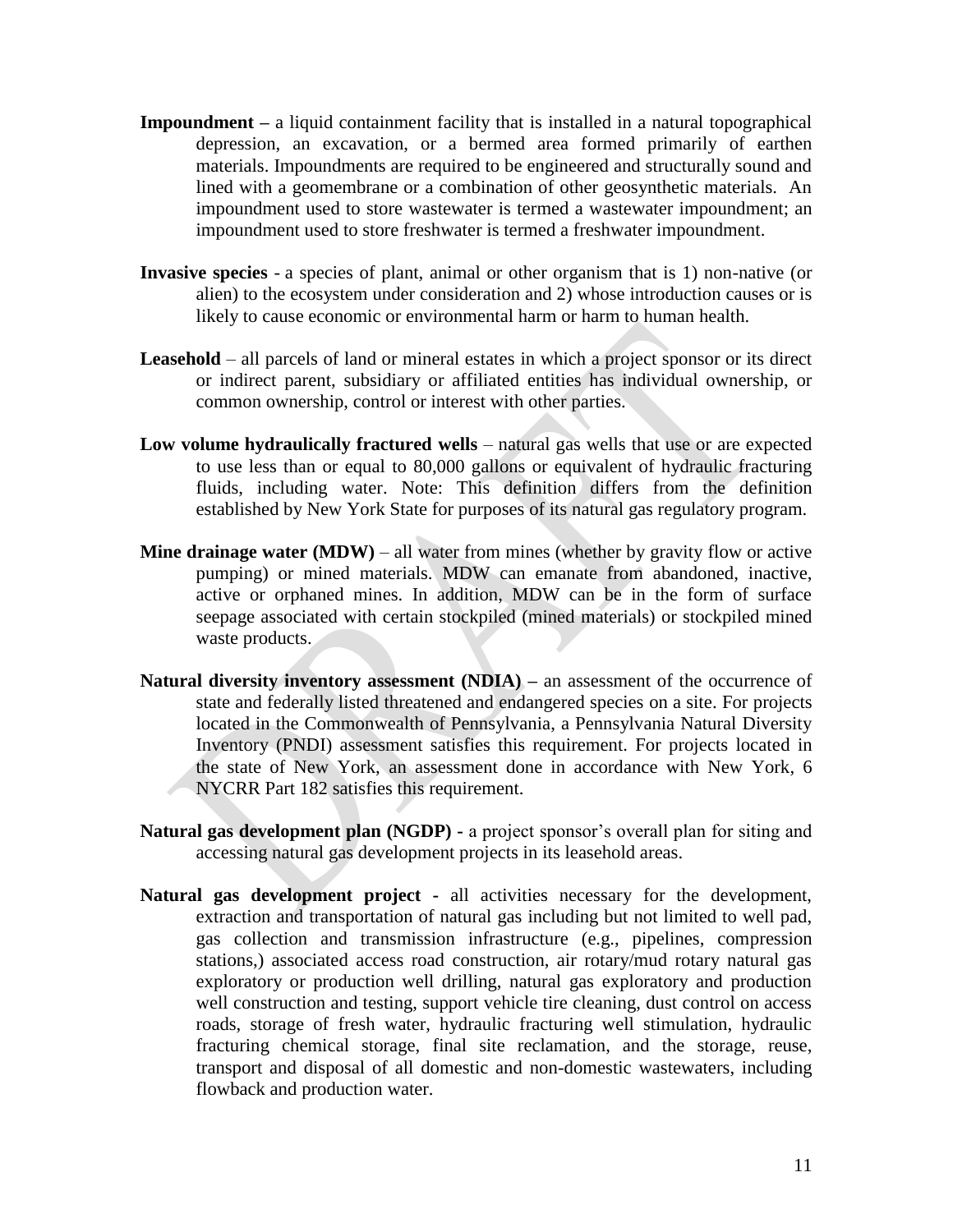- **Non-domestic wastewater -** liquid wastes, treated or untreated, from sources other than domestic sanitary and gray water, including brines, production water, flowback and any water containing brines, drilling muds, hydraulic fracturing fluids, flowback, well servicing fluids, oil, production water or drilling fluids, and cement mixer or cement truck washout water.
- **Non-point source pollution control plan (NPSPCP) -** a written plan describing the proposed erosion and sedimentation controls and pre- and post-construction stormwater management. An approved NPSPCP is required for all projects in the drainage area of the DRBC Special Protection Waters regardless of the amount of area disturbed.
- **Normal process for Commission review and approval of projects** a procedure involving application by the project sponsor, technical review by Commission staff, publication of a draft docket, and a public hearing followed by Commission action at a public meeting.
- **Pass-by flow requirement -** a prescribed quantity of flow that must be allowed to pass surface water intake when withdrawal is occurring. Pass-by requirements also specify low- flow conditions during which no water can be withdrawn.
- **Person -** any natural person, corporation, partnership, association, trust, agency, authority or other entity, public or private.
- **Pipeline-** a temporary or permanent conduit used to convey liquids and/or gasses from one site to another. Pipelines may include, but are not limited to natural gas gathering and transmission lines, fresh water transmission lines, lines that convey flowback or production water from a well, well pad, impoundment or centralized wastewater storage facility to another well, well pad, impoundment or centralized wastewater storage facility.
- **Pollutants –** any substance which when introduced into surface water or groundwater degrades natural water quality, including but not limited to: dredged spoil, solid waste, incinerator residue, sewage, garbage, sewage sludge, munitions, chemical wastes, biological materials, radioactive materials, heat, wrecked or discarded equipment, rock, sand, sediment, cellar dirt and industrial, municipal or agricultural waste.
- **Potable water -** water suitable for human consumption.
- **Post Hydraulic Fracturing Report** a report listing the volumes and sources of water, wastewater, and flowback and the volume and amounts of all chemicals and additives used during the hydraulic fracturing of a natural gas well. Also included in the report are the total volume of flowback recovered from the well within 45 days of the completion of hydraulic fracturing, and the amounts and destinations of any flowback removed from the site for disposal or reuse.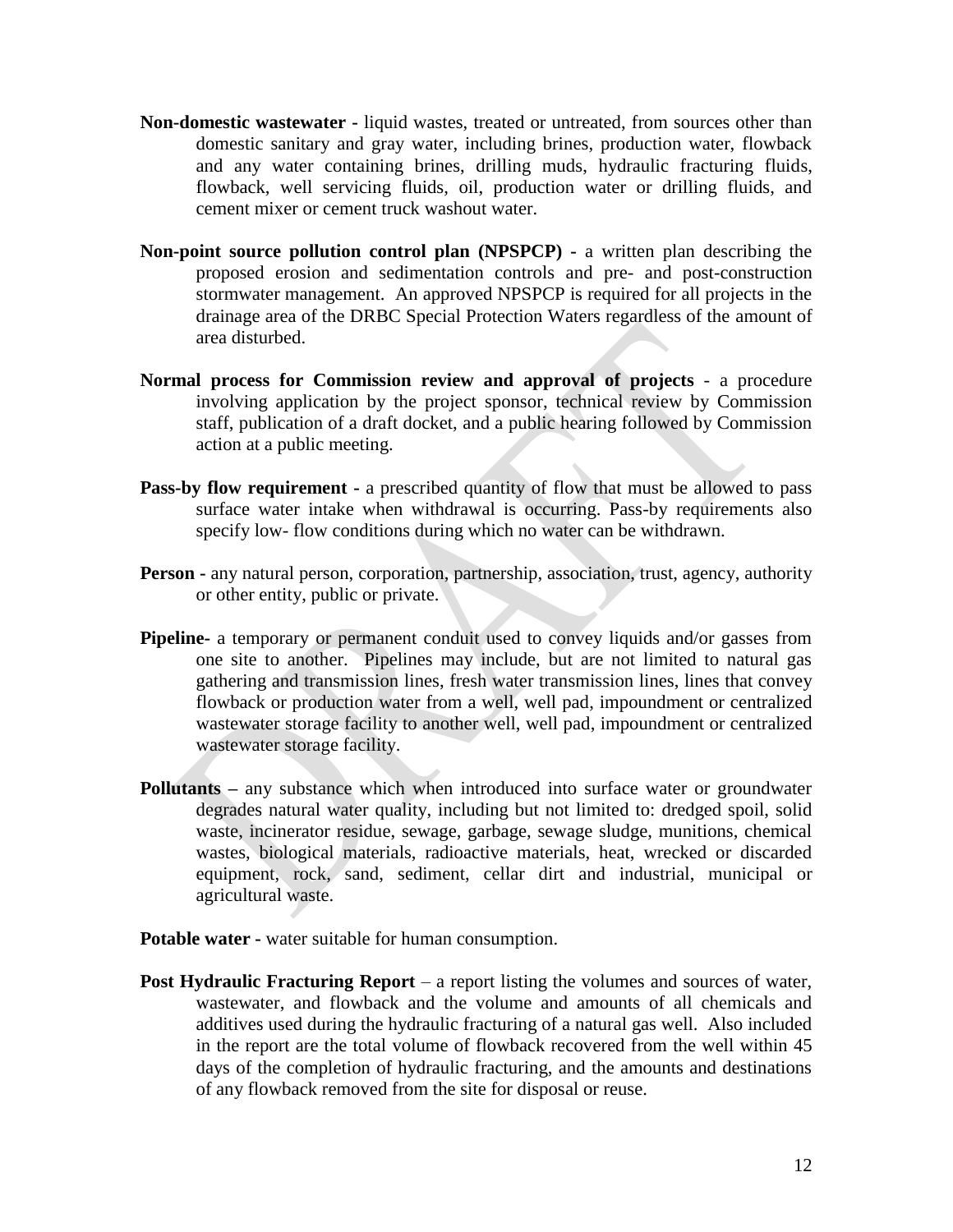- **Practicable** an activity capable of being done, effected, or put into practice, with available and reasonable means.
- **Production water -** water and other fluids brought to the surface during production of oil or gas.
- **Project sponsor** any person proposing a project for Commission approval.
- **Protected area permit** a permit approved by the Executive Director in accordance with the Delaware River Basin Commission's Southeast Pennsylvania Ground Water Protected Area Regulations.
- **Private water supply well -** See Domestic Well
- **Proppant or propping agent -** a granular substance (sand grains, aluminum pellets, or other material) that is carried in suspension by the hydraulic fracturing fluid, and that serves to keep the induced fractures open when hydraulic fracturing fluid is withdrawn after a hydraulic fracturing treatment.
- **Public water supply** a source of drinking water for a public or community water supply system.
- **Public water supply well -** a well that serves a community, transient non-community or non-transient non-community water system that provides water to the public for human consumption through pipes or other constructed conveyances, if such system has at least 15 service connections or regularly serves an average of at least 25 individuals daily at least 60 days out of the year.
- **Public water system -** a system for the provision to the public of water for human consumption through pipes or other constructed conveyances, if the system has at least 15 service connections or regularly serves at least 25 individuals (U. S. Code, Title 42, Section 300f(4)(A)).
- **Rules of Practice and Procedure** (**RPP) –** DRBC Administrative Manual Rules of Practice and Procedure
- **Setback -** minimum distance required between a well pad and other zones, boundaries, or natural or constructed landscape features such as wetlands, streams, or buildings.
- **Substantial funds -** financial resources sufficient to demonstrate to the Commission that the approved project is active and viable and that completion is anticipated in a reasonable time.
- **Siting -** the process of identifying and selecting the place where a well pad and ancillary facilities are planned to be located.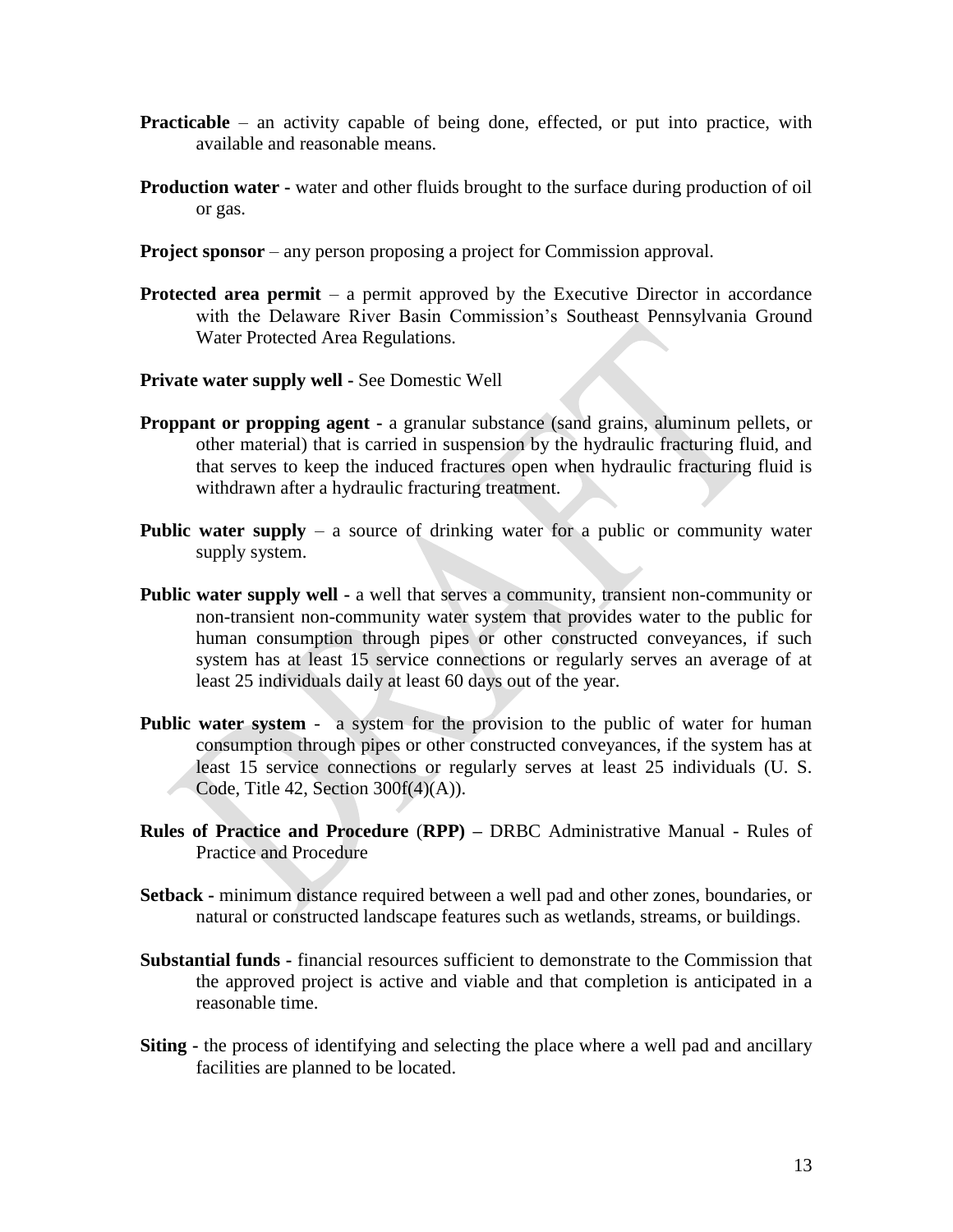- **Special Protection Waters (SPW)** waters of the mainstem Delaware River located between Hancock, NY and Trenton, NJ and select tributary reaches classified by the Commission as Outstanding Basin Waters or Significant Resource Waters. *(DRBC Water Quality Regulations 3.10.3 A.2.).*
- **Spring -** a place where groundwater naturally flows from rock or soil onto land or into a body of surface water.
- **State orthophotography** official aerial images established for counties in the basin by the states of Delaware, New Jersey and New York and the Commonwealth of Pennsylvania.
- **Stimulation -** act of increasing production of natural gas by artificial means such as hydraulic fracturing.
- **Stormwater -** water that originates from precipitation that washes over the land surface or any structures or improvements located on the land surface.
- **Structure -** any assembly of material above or below the surface of land or water, including but not limited to, buildings, dams, fills, levees, bulkheads, dikes, impoundments, jetties, embankments, causeways, culverts, roads, railroads and bridges.
- **Surface casing -** a string of casing used to isolate the well bore from fresh groundwater and to prevent the escape or migration of gas oil and other fluids from the well bore into fresh groundwater. The surface casing is also commonly referred to as the water string, water casing, or water protection casing.
- **Water Code –** DRBC Water Code 18 CFR Part 410
- **Wastewater -** liquids to which pollutant(s) have been introduced and are proposed to be discharged to the ground, groundwater, or surface water, transported to storage or wastewater treatment facilities, beneficially reused or discharges to ground, groundwater or surface water after treatment. Wastewater includes both domestic and non-domestic wastewater.
- **Wastewater records –** a record of all wastewater produced, stored, or reused at a project site on a daily basis, and the amounts and destination of all wastewaters transported offsite by individual trucks and/or pipelines.
- **Wastewater treatment facility –** any facility storing, intercepting, transporting, treating, or discharging wastewater.
- **Water body –** a natural or constructed landscape feature containing or conveying surface water on a permanent, seasonal, or intermittent basis, including 1) depressional features such as reservoirs, lakes, ponds, and embayments; 2) natural or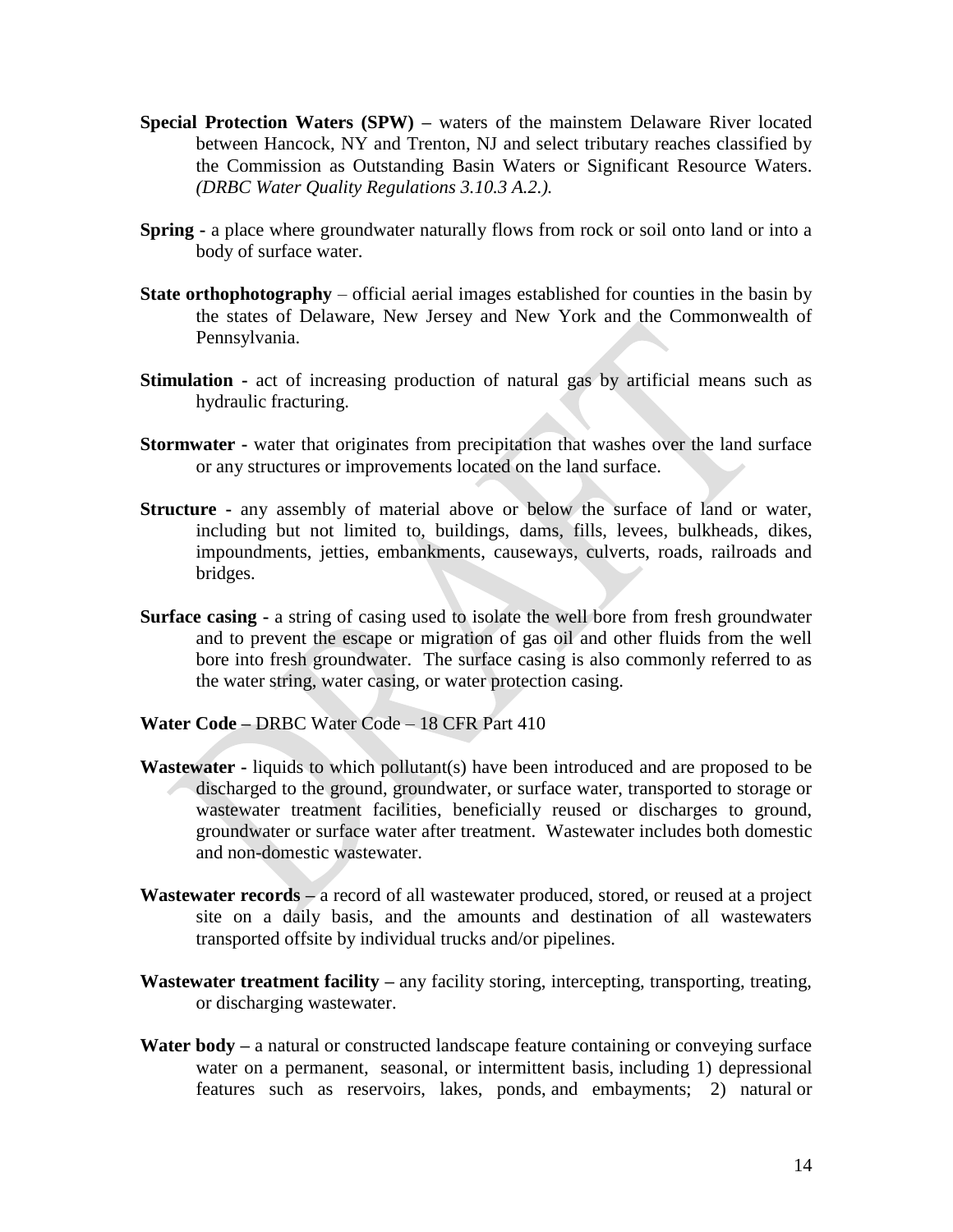constructed channels that convey flowing water such as streams, canals, ditches, and similar drainageways, and 3) wetlands.

- **Water for use for natural gas development –** Any water intended for application in natural gas development projects, including surface water, groundwater, mine drainage, recovered flowback or production water, non-contact cooling water, or treated wastewater.
- **Water user -** any person, who uses, takes, withdraws or diverts waters of the Delaware River Basin.
- **Wellbore –** A borehole; the hole drilled by the bit. A wellbore may have casing in it or it may be open (uncased); or part of it may be cased, and part of it may be open. Also called a borehole or hole.
- **Well pad -** a site constructed, prepared, leveled, or cleared in order to perform the activities and stage the equipment necessary to drill a natural gas exploratory or production well.
- **Wetlands -** those areas which are inundated by surface or groundwater with a frequency sufficient to support a prevalence of vegetative or aquatic life that requires saturated soil conditions for growth and reproduction, or are delineated as wetlands by a signatory party.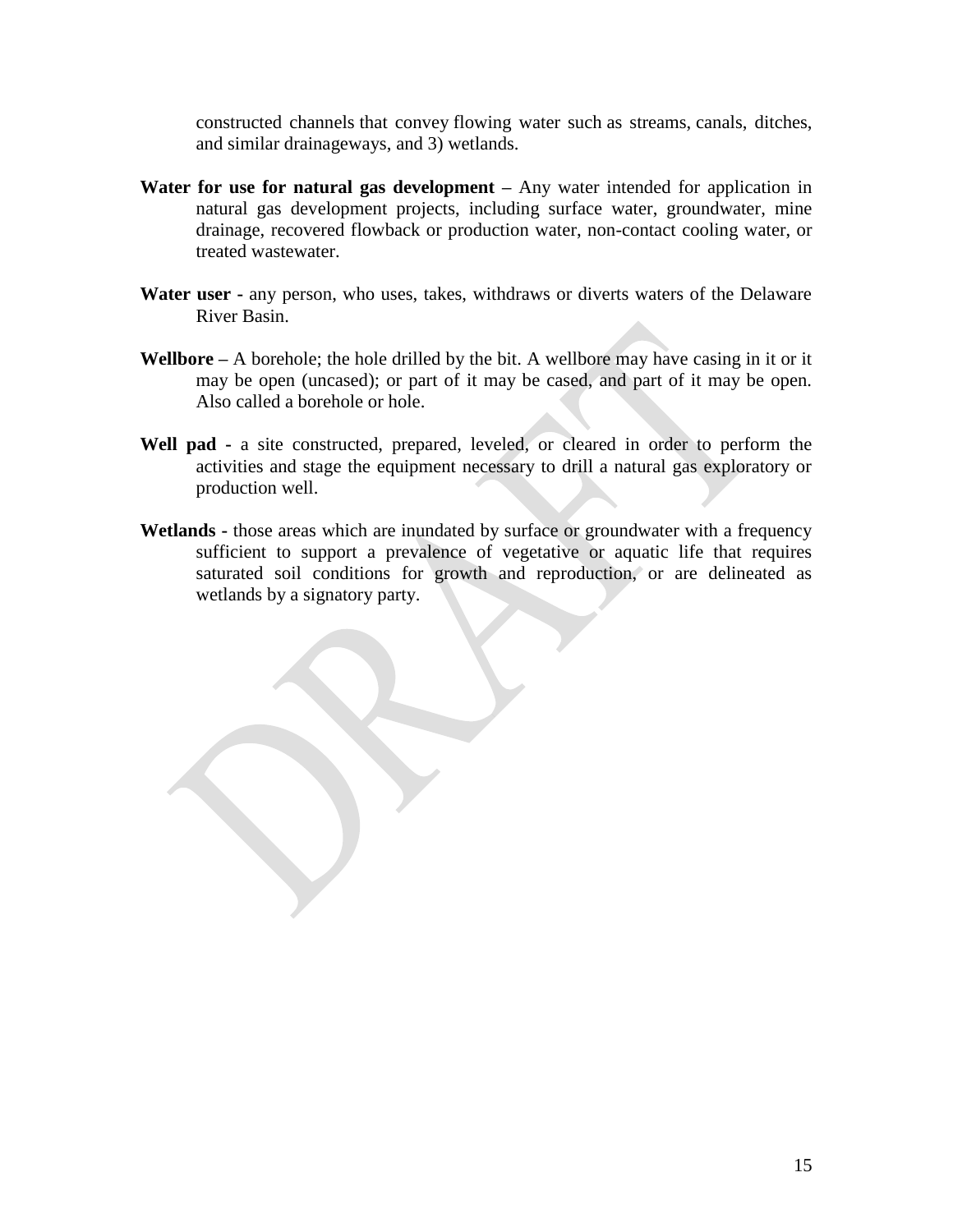#### **Section 7.3 Administration**

- **(a) Types of Natural Gas Development Projects.** For purposes of applications by project sponsors and reviews by the Commission in accordance with Section 3.8 of the Compact, each of the following types of projects require individual review unless the Executive Director approves otherwise:
	- (1) Water withdrawals and water use for natural gas development as described in Section 7.4.
	- (2) Natural Gas Development Plans (NGDP) as described in Section 7.5.
	- (3) Well pads for natural gas development as described in Section 7.5.
	- (4) Treatment and/or discharge of wastewater that was generated or reused for natural gas development as described in Section 7.6.
- **(b) Types of Review and Approval.** Commission approvals may take the form of dockets, Southeastern Pennsylvania Groundwater Protected Area permits (protected area permits), or approvals by rule (ABR).
	- (1) Dockets are granted, denied or conditioned by the full Commission after public notice and hearing.
	- (2) Protected area permits are granted, denied or conditioned by the Executive Director and the Pennsylvania Commissioner.
	- (3) ABRs are granted, denied or conditioned by the Executive Director for projects that meet the requirements for an ABR in accordance with these regulations.
- **(c) Approval by Rule for Natural Gas Development Projects.** An ABR is one way to request approval of certain defined water supply and well pad activities if prescribed conditions are met.
	- (1) Eligible Projects: An Approval by Rule (ABR) may be issued by the Executive Director in accordance with this section for the following types of natural gas development projects:
		- (i) Water Withdrawal. Refer to Section 7.4 for eligible water withdrawal projects.
		- (ii) Natural Gas Well Pad Projects. Refer to Section 7.5 for eligible well pad projects.
	- (2) Form of approval. The form of an approval in accordance with this section will be an ABR which may modify a previously issued docket or a protected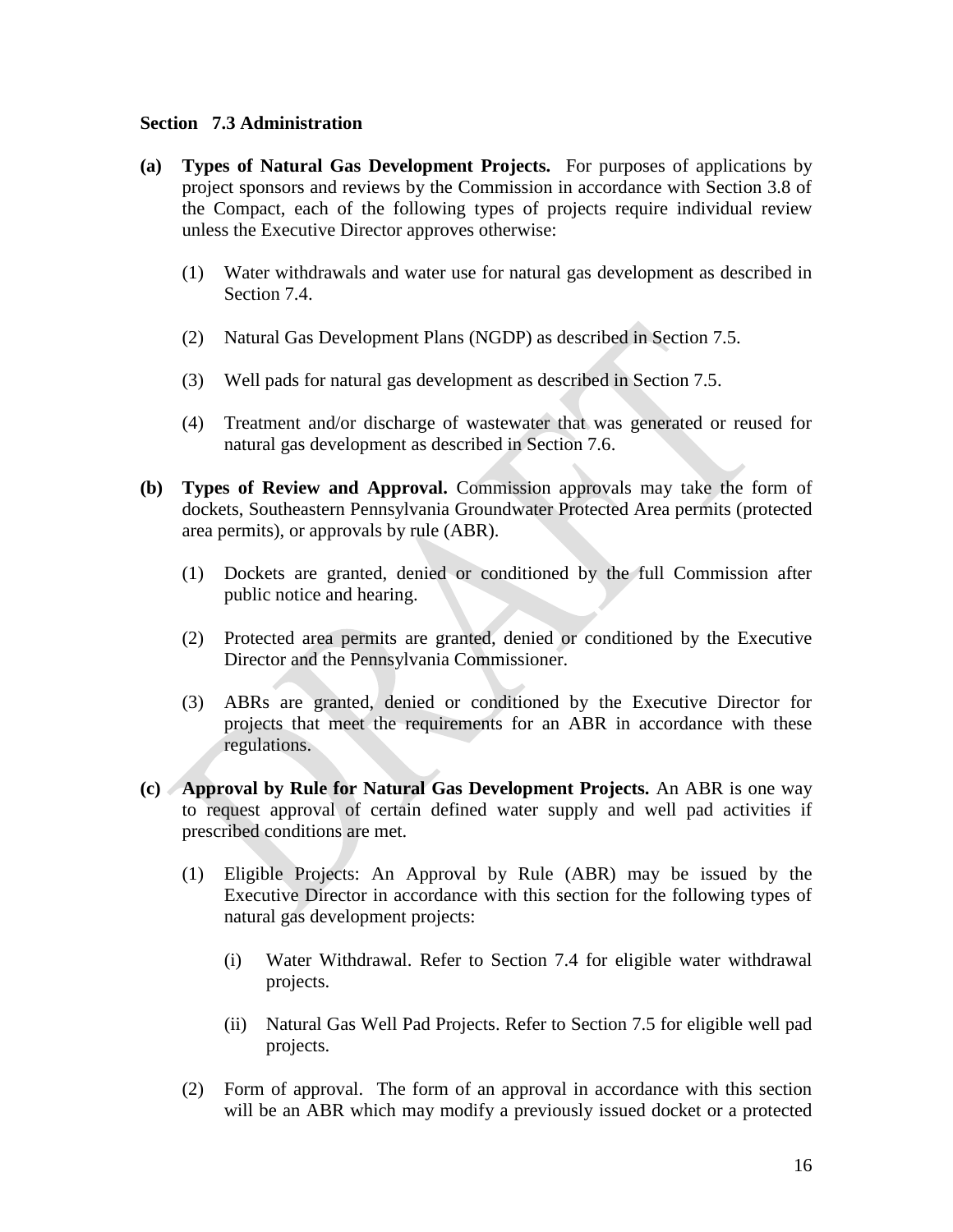area permit by establishing the conditions under which an unused portion of the previously approved allocation may be used for natural gas development for previously approved projects or an ABR with conditions as defined in Sections 7.4 and 7.5.

- (3) Project sponsors for water withdrawal and well pad projects that do not meet the criteria for an ABR may apply for a docket.
- **(d) Appeal**. An appeal from a determination of the Executive Director issued in accordance with this section may be made in accordance with Article 6 of the Commission's Rules of Practice and Procedure.

### **(e) Duration of an Approval.**

- (1) Approvals of water withdrawals and water uses for natural gas development approvals may have terms of up to 10 years.
- (2) Approvals of Natural Gas Development Plans (NGDP) may have terms of up to 10 years. NGDPs may be extended for an additional 10 years by the Executive Director when the Executive Director determines there is no substantial change to the docketed NGDP and applicable Commission regulations.
- (3) Approvals of well pads for natural gas development may have terms of up to 10 years. Well pad approvals may be extended for an additional 10 years by the Executive Director when the Executive Director determines there is no substantial change to the well pad approval and applicable Commission regulations.
- (4) Approvals for well pads that are used exclusively for the development of exploratory wells or low volume hydraulically fractured wells may have terms that are equal to that of the host state natural gas well construction permit. If the host state permit expires, the project sponsor must notify the Executive Director. If the host state permit is renewed or extended, the project sponsor must notify the Executive Director for continued approval.
- (5) Approvals for wastewater treatment and disposal/discharge may have terms of up to 5 years.
- **(f) Expiration.** If by the third anniversary of the date of approval of a natural gas project by the Commission, neither construction nor operation of the project has commenced, the approval will be deemed expired. An extension may be granted if in advance of the three-year anniversary of the approval, the project sponsor furnishes the Executive Director with a request for extension, supported by a showing that since the approval date substantial funds (in relation to the project cost) have been expended toward construction and/or operation. Upon such a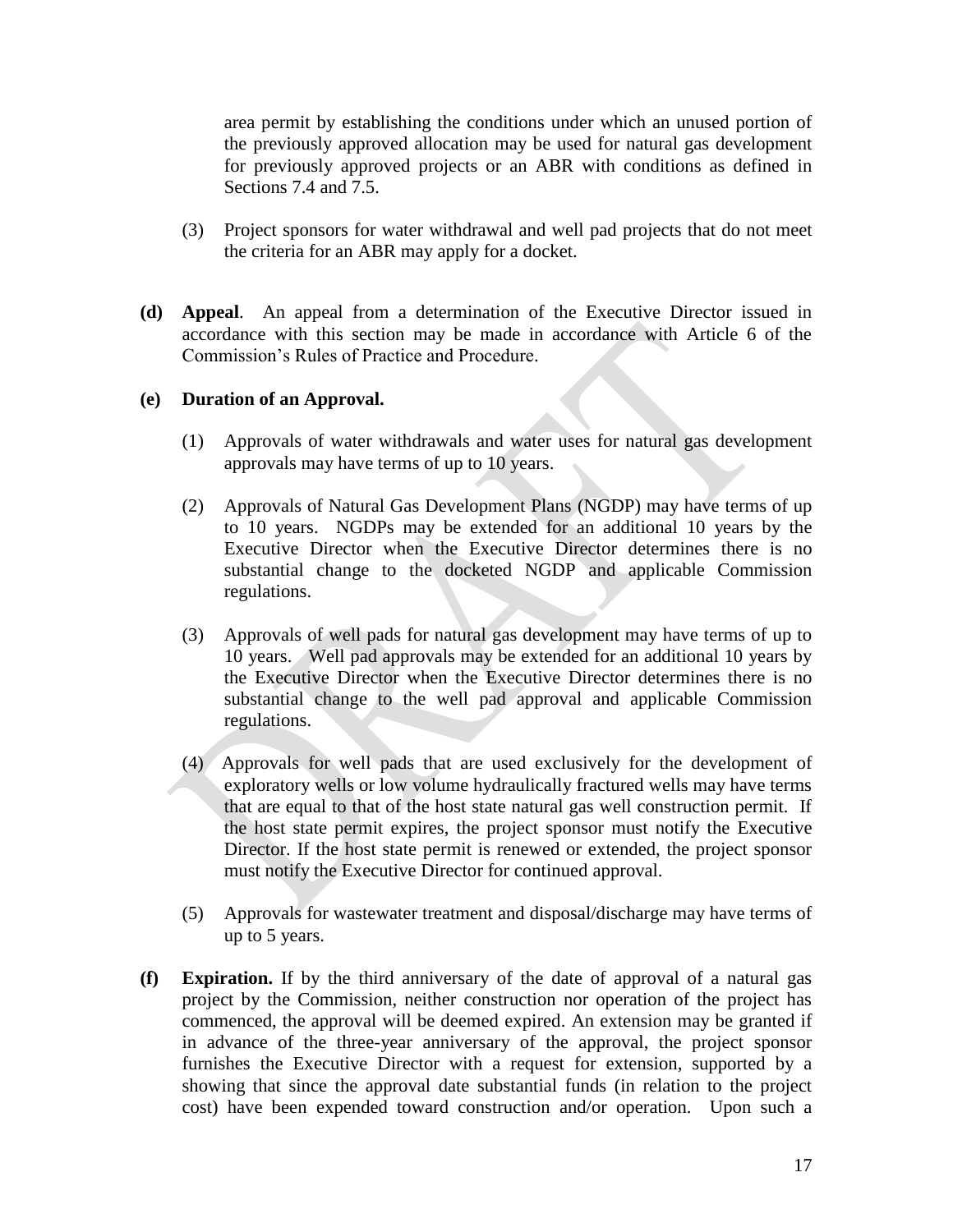showing, the Executive Director may approve an extension of time to initiate construction of the project. Such approval will not extend beyond the expiration date in the approval. Project sponsors must submit a renewal application at least one year before the expiration date in order to qualify for an administrative continuance of the approval.

- **(g) Name Changes and Transfers.** A project sponsor may apply for and the Executive Director may grant approval transferring a project or changing the name of a project sponsor in accordance with Resolution No. 87-15. Resolution No. 87-15 relates to changes of ownership of water resources projects approved by the Commission under Section 3.8, Article 10 and/or Article 11 of the Delaware River Basin *Compact.*
- **(h) Docket, protected area permit and ABR modification or suspension by Director.** The Executive Director may modify or suspend an approval or any condition thereof, or require mitigating measures pending additional review, if in the Executive Director's judgment such modification or suspension is required to protect the water resources of the Basin. In addition, the Executive Director may approve modifications to the docket, protected area permit or ABR conditions involving reports (e.g. operation plans, monitoring requirements, etc.) and construction schedules required in the approved docket , protected area permit or ABR.
- **(i) Public Notice Procedure.** The sponsor of a natural gas project is responsible for issuing notices as follows:
	- (1) Concurrent with the submission of an application to the Commission, the project sponsor must notify the appropriate agency of the host state, each municipality in which the project is located, the county planning agency of each county in which the project is located, each adjacent property owner and any other property owner within 2,000 ft of the well pad of such application. In addition the project sponsor must demonstrate that at least 10 days prior to the date of application submission, notice in at least once in a newspaper of general circulation serving the area in which the project is located was published. All notices required under this section must contain a description of the project, its purpose, and the address, electronic mail address, and phone number of both the project sponsor and the Delaware River Basin Commission.
	- (2) The project sponsor must provide the Commission with a copy of the United States Postal Service return receipt for the notifications to agencies of the host state, municipalities and county planning agencies required by the preceding paragraph. The project sponsor must also provide certification on a form provided by the Commission that it has issued the notices to adjacent property owners and that notice was published in the newspapers required by the preceding paragraph, if applicable. Until these items are provided to the Commission, review of the application will not proceed. The project sponsor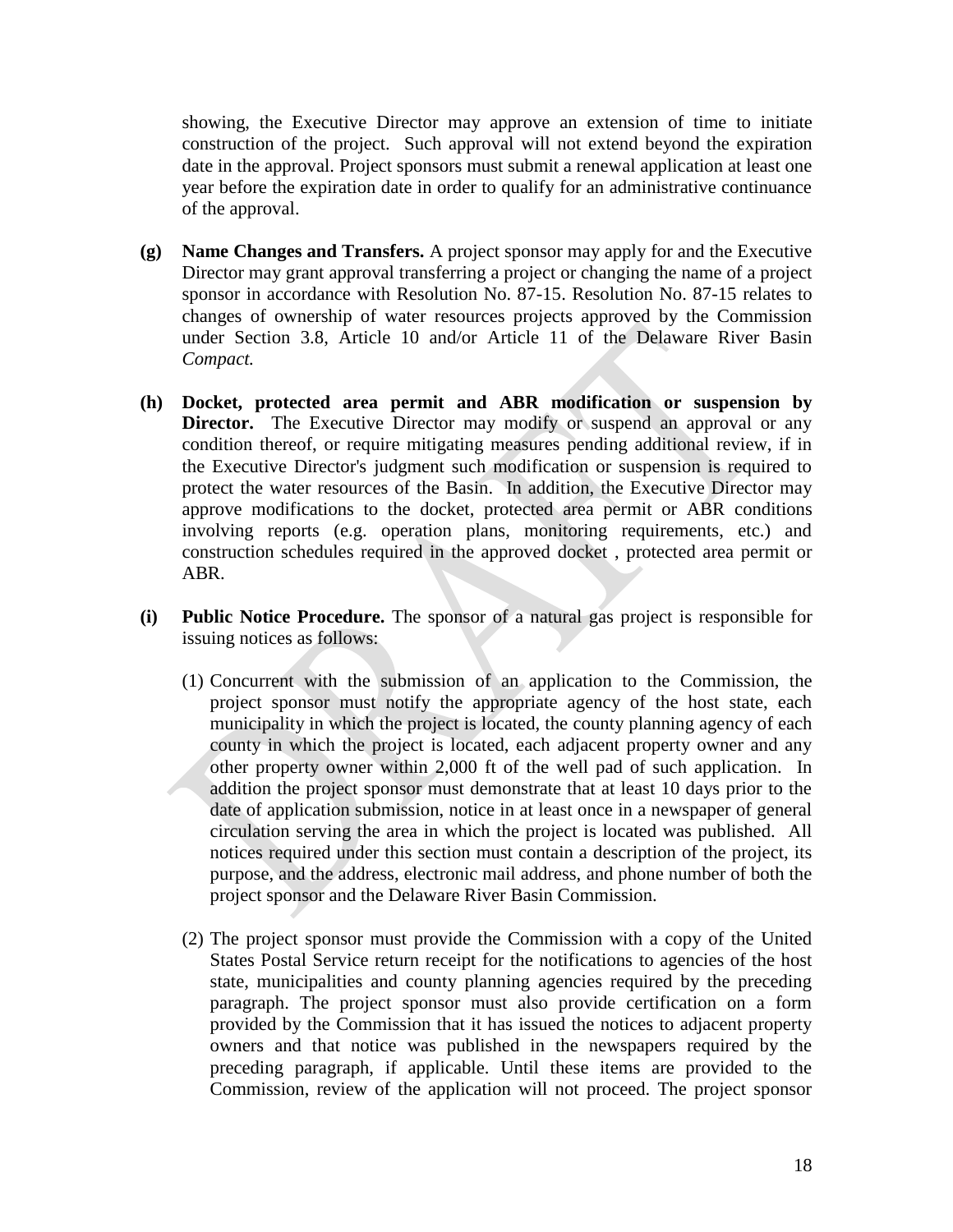must maintain all proofs of notice required hereunder for the duration of the corresponding approval if granted.

#### **(j) Site Access.**

- (1) The project sponsor must allow any authorized representative of the Commission, at reasonable times and upon the presentation of proper credentials, to:
	- (i) enter any part of the approved facility for purposes of inspection, sampling, monitoring, observation or photography; and
	- (ii) inspect and or photocopy any records that must be kept as a condition of the approval or which demonstrate the status of compliance with the approval.
- (2) Reasonable times include any hour during which the facility is operational and staffed. For unstaffed facilities, access must be provided within two hours of an entry request made during reasonable times for the office controlling the unstaffed site.
- (3) The project sponsor or site operator must provide Commission representatives with an escort knowledgeable about site operating procedures as well as any specialized personal safety equipment ("PSE") and site safety training upon entering the site.
- (4) Facility records are required to be kept at the project site, unless approved otherwise by the Commission or Executive Director. Facility records not stored at the facility must be made available to Commission representatives within two working days of the Commission's request.
- (5) Specialized PSE means any required PSE other than a long sleeve shirt, long pants, hard hat, safety shoes, hearing protection and safety glasses.

#### **(k) Financial Assurance Requirements.**

- (1) The project sponsor must provide financial assurance for the plugging and abandonment, and restoration of the natural gas well, well pad site and associated equipment and structures, and for restoring land disturbances caused by the natural gas well project as required by Section  $7.5(h)(1)(vi)$ . The financial assurance required by this subsection must remain continuously in force until the Executive Director determines that closure and restoration are complete.
- (2) The project sponsor must provide financial assurance for the mitigation and remediation of any release or threatened release of substances, pollutants or contaminants as required by Section  $7.5(h)(1)(vi)$ . The financial assurance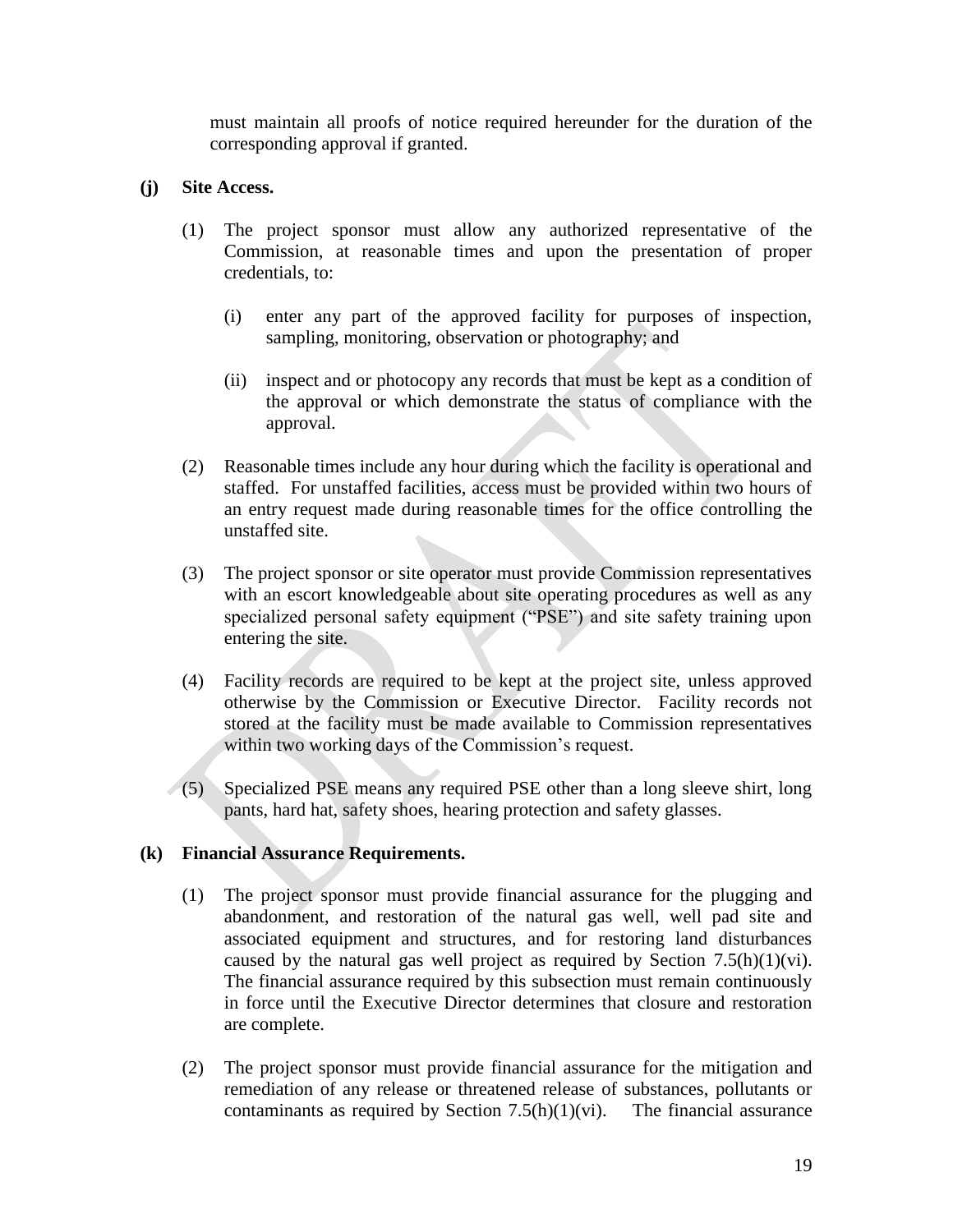required by this subsection must remain continuously in force until the Executive Director determines that any necessary remediation is complete.

- (3) The financial assurance provided under this section does not limit the duty or liability of the project sponsor to close the natural gas well, well pad site and associated equipment and structures, or to restore land disturbances caused by the natural gas well project.
- (4) The financial assurance provided under this section does not limit the duty or liability of the project sponsor to remediate any release or threatened release of hazardous substances, pollutants or contaminants at or from the natural gas well, well pad site or associated equipment and structures, and from any materials or wastewater transported to or from the well pad site.
- (5) If necessary, the Commission may aggregate the funds of the financial assurance instruments provided by a project sponsor throughout the basin to finance the closure or response actions described in Sections 7.3(k)(1) & (2) at any one of that project sponsor's wells or pad sites.
- (6) Use of Funds. After determining that the project sponsor has failed to adequately perform the closure activities specified by Section  $7.5(h)(1)(vi)$ and Subsection (17) below, or remediation of a release or threatened release of hazardous substance, pollutants or contaminants as specified in Section  $7.5(h)(1)(vi)$  and Subsection (17) below, the Executive Director may use the funds established by the financial instruments under these provisions to perform or finish the specified tasks.
- (7) The project sponsor must satisfy the financial assurance requirements in this Section 7.3 (l) by one or a combination of the following:
	- (i) A surety bond satisfying the requirements of Section 7.3(k)(12).
	- (ii) A letter of credit satisfying the requirements of Section 7.3(k)(13).
	- (iii) A trust fund satisfying the requirements of Section 7.3(k)(14).
	- (iv) Such other manner of financial assurance as may be provided by natural gas well regulations of the state in which the well is located, provided that the amount of financial assurance is no less than the amounts specified in Section  $7.3(k)(8)$ , the coverage of the instrument or other means of assurance is at least as broad as in Section  $7.3(k)(1)$  and  $(2)$ , and the proceeds are available to the Commission to perform the closure and remediation required by in Section  $7.3(k)(1)$  and (2).
- (8) The financial assurance required by this Section must be in the amount of \$125,000 per natural gas well. The financial assurance must cover all wells on a well pad. A single instrument may cover multiple well pads provided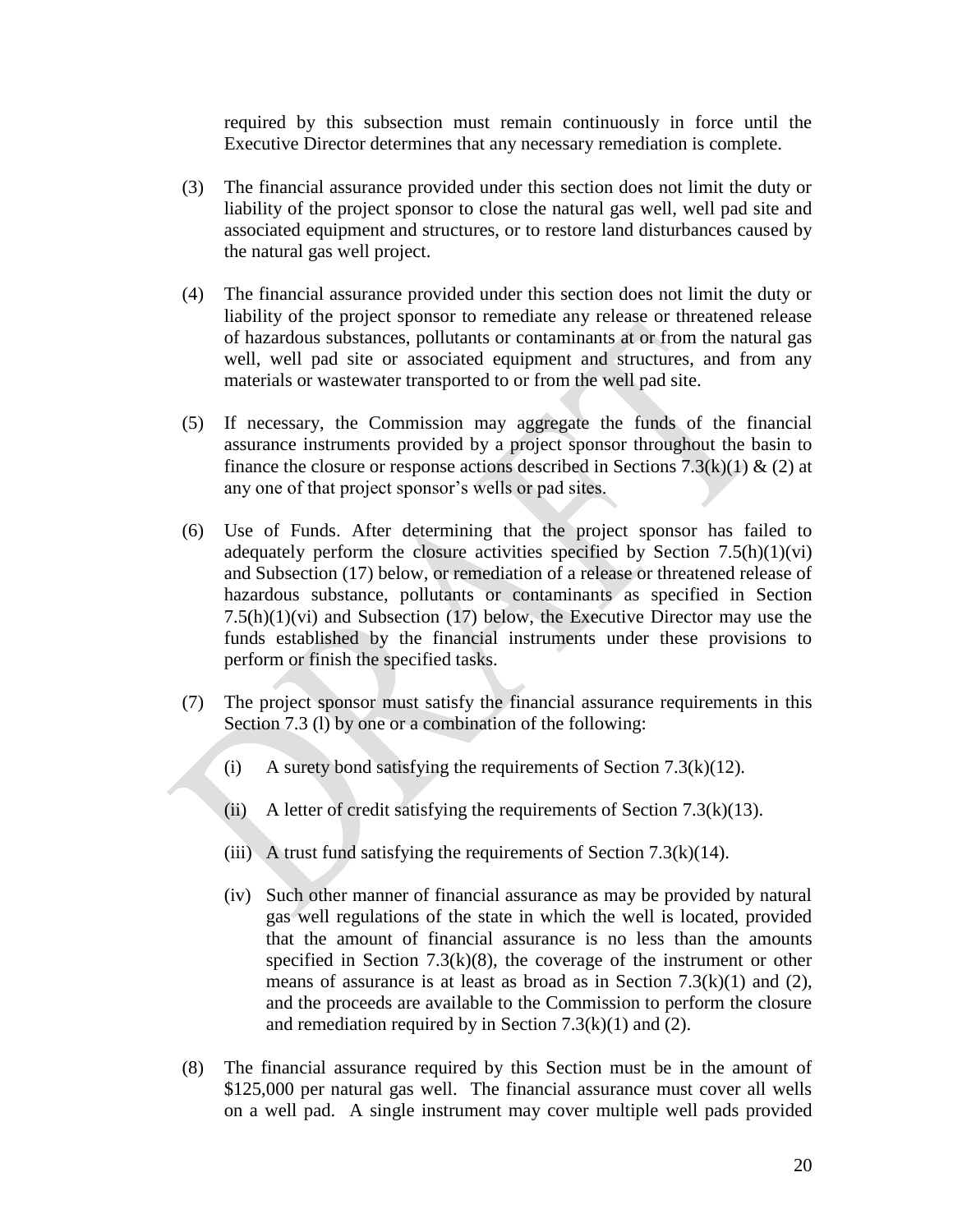that the amount of financial assurance in the aggregate is no less than the sum of the amounts required for each well pad if separate financial assurance instruments were obtained. If the project sponsor receives approval for a natural gas development plan pursuant to Section 7.5(c) of these regulations, the Executive Director may reduce the financial assurance requirement by an amount of up to 25% upon a showing by the project sponsor that the amount of financial assurance remaining will be sufficient to pay for the closure and remediation activities required by Section  $7.3(k)(1)$  and (2) above for the entire area covered by the plan. The Commission may, after public notice and hearing, amend the amount of financial assurance required to adjust for inflation or differing actual costs.

- (9) The financial assurance required by this Section is separate from any financial assurance provided to the host state in accordance with state regulations.
- (10) The Executive Director may approve replacing part or all of the requirements of this Section 7.3(k) with alternative requirements for financial assurance when the Executive Director determines that the alternative requirements will be at least as protective of water resources of the Basin as this Section 7.3(k). The Executive Director may incorporate his or her recommendation into a proposed docket which will become effective upon approval by the Commissioners or into a proposed ABR which will become effective upon approval of the Executive Director.
- (11) The project sponsor must report the status of financial assurance to the Commission annually. The report is due on the anniversary of the date the docket, or ABR was approved.
- (12) The project sponsor may satisfy the financial assurance requirements of this Section 7.3(k) by obtaining a surety bond that complies with Sections 7.3(k) 1 through 8, inclusive, above and with this Section 7.3(k) (12).
	- (i) The surety company issuing the bond must be among those listed as acceptable sureties on federal bonds in the latest Circular 570 of the U.S. Department of the Treasury.
	- (ii) The surety company must be authorized to do business in the state in which the natural gas development plans or well pad is located.
	- (iii) The Commission will retain, during the term of the bond, and upon forfeiture of the bond, a property interest in the surety's guarantee of payment under the bond which is not affected by the bankruptcy, insolvency or other financial incapacity of the operator or principal on the bond.
	- (iv) The surety must give written notice to the Executive Director, if permissible under the law and to the principal within ten days of a notice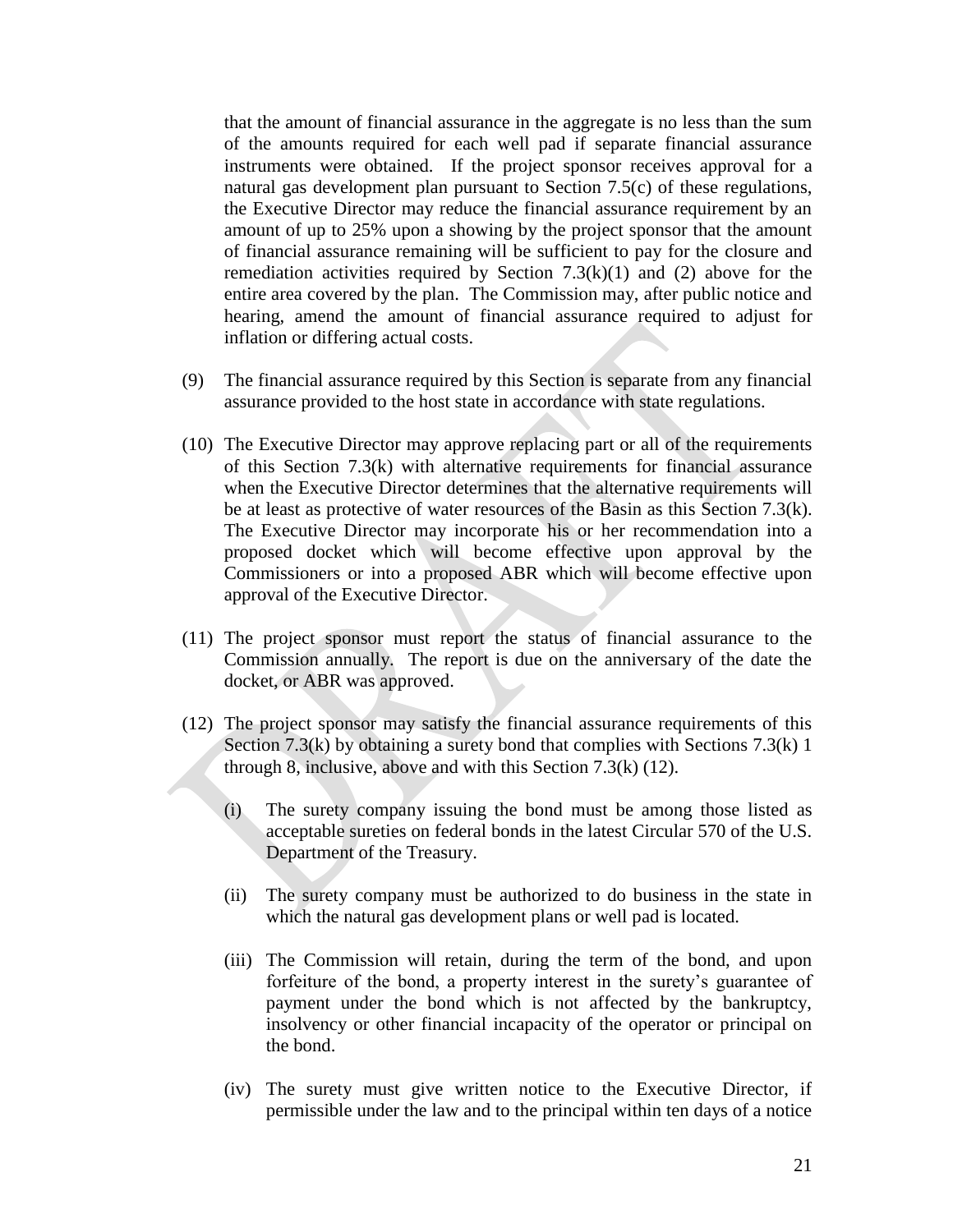received or action filed by or with a regulatory agency or court having jurisdiction over the surety while lodging one of the following:

- (A) The insolvency or bankruptcy of the surety.
- (B) A violation of regulatory requirements applicable to the surety, when as a result of the violation suspension or revocation of the surety's license to do business in any jurisdiction is under consideration by a regulatory agency.
- (v) The bond must be substantially in one of the forms provided in Section (i) of the Appendix.
- (vi) The bond, if in the form of a payment bond, must be accompanied by a standby trust substantially in the form of Section (iii) of the Appendix.
- (vii) The project sponsor must submit the bond and standby trust agreement, if any, to the Executive Director at least 60 days before the project sponsor commences any site preparation activities at the well pad site.
- (13) The project sponsor may satisfy the financial assurance requirements of this Section by submitting an irrevocable stand-by letter of credit to the Commission that complies with Sections 7.3(k) 1 through 8, inclusive, above and with this Section  $7.3(k)(13)$ .
	- (i) The issuing institution must be an entity which has the authority to issue letters of credit and whose letter-of-credit operations are regulated and examined by a federal agency.
	- (ii) The letter of credit must be irrevocable and must be so designated. However, the Executive Director may accept a letter of credit for which a limited time period is stated if the following conditions are met and are stated in the letter:
		- (A) The letter of credit is automatically renewable for additional time periods unless the financial institution gives at least ninety (90) days prior written notice to both the Commission and the sponsor of its intent terminate the credit at the end of the current time period.
		- (B) The Executive Director has the right to draw upon the credit before the end of its time period if the sponsor fails to replace the letter of credit with other acceptable means of compliance with this Section within thirty (30) days of the financial institutions notice to terminate the credit.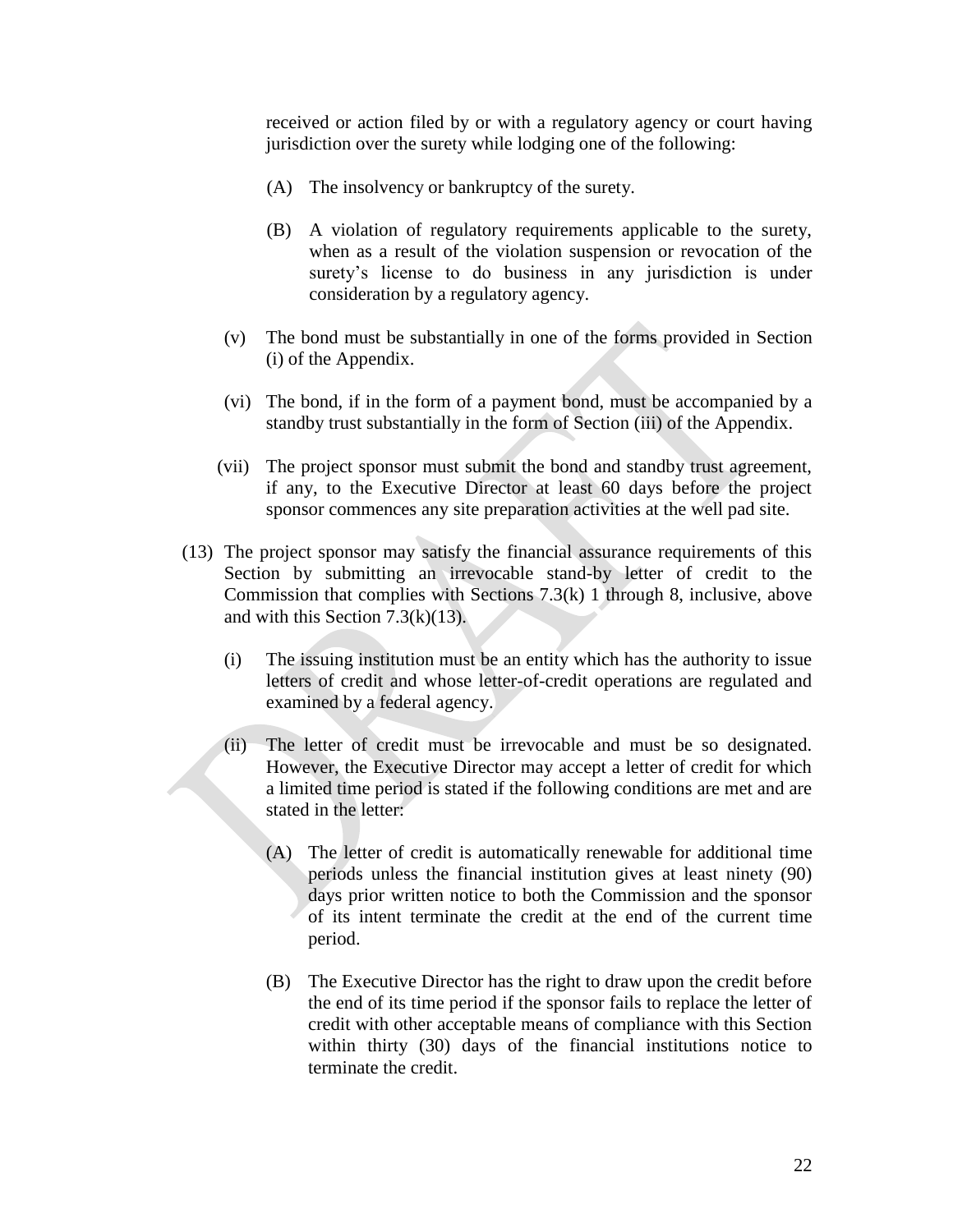- (iii) Letters of credit must name the Commission and the Executive Director as the beneficiary and be payable to the Commission, upon demand, in part or in full, upon presentation of the Commission's drafts at sight. The Commission's right to draw upon the letter of credit does not require documentary or other proof by the Commission that the customer has violated the conditions of the bond, the docket or other requirements.
- (iv) The letter of credit will be subject to the Uniform Commercial Code and the latest revision of the International Chamber of Commerce Uniform Customs and Practices for Documentary Credits.
- (v) The financial institution issuing the letter of credit may not have failed, refused or unduly delayed to pay, in full, on the letter of credit or a certificate of deposit previously submitted as collateral to the Commission.
- (vi) The issuing financial institution must waive rights of set off or liens which it has or might have against the letter of credit.
- (vii) The letter of credit must be substantially in the form provided in Section (ii) of the Appendix. The letter of credit must be accompanied by a standby trust substantially in the form of Section (iii) of the Appendix
- (viii) The project sponsor must submit the letter of credit and standby trust agreement to the Executive Director at least 60 days before the project sponsor commences any site preparation activities at the well pad site.
- (14) The project sponsor may satisfy the financial assurance requirements of this Section by establishing a trust fund that complies with Sections 7.3(k) 1 through 8, inclusive, and with this Section  $7.3(k)(14)$ .
	- (i) The trust fund must be funded for the full required amount specified in Section  $7.3(k)(8)$ , or funded for part of the required amount of coverage and used in combination with other mechanism(s) that provide the remaining required coverage.
	- (ii) The trustee must be an entity that has the authority to act as a trustee and whose trust operations are regulated and examined by a federal agency or an agency of the state in which the natural gas well is located.
	- (iii) If other financial assurance as specified in this Section  $7.3(k)$  is substituted for all or part of the trust fund, the project sponsor may submit a written request to the Executive Director for release of the excess.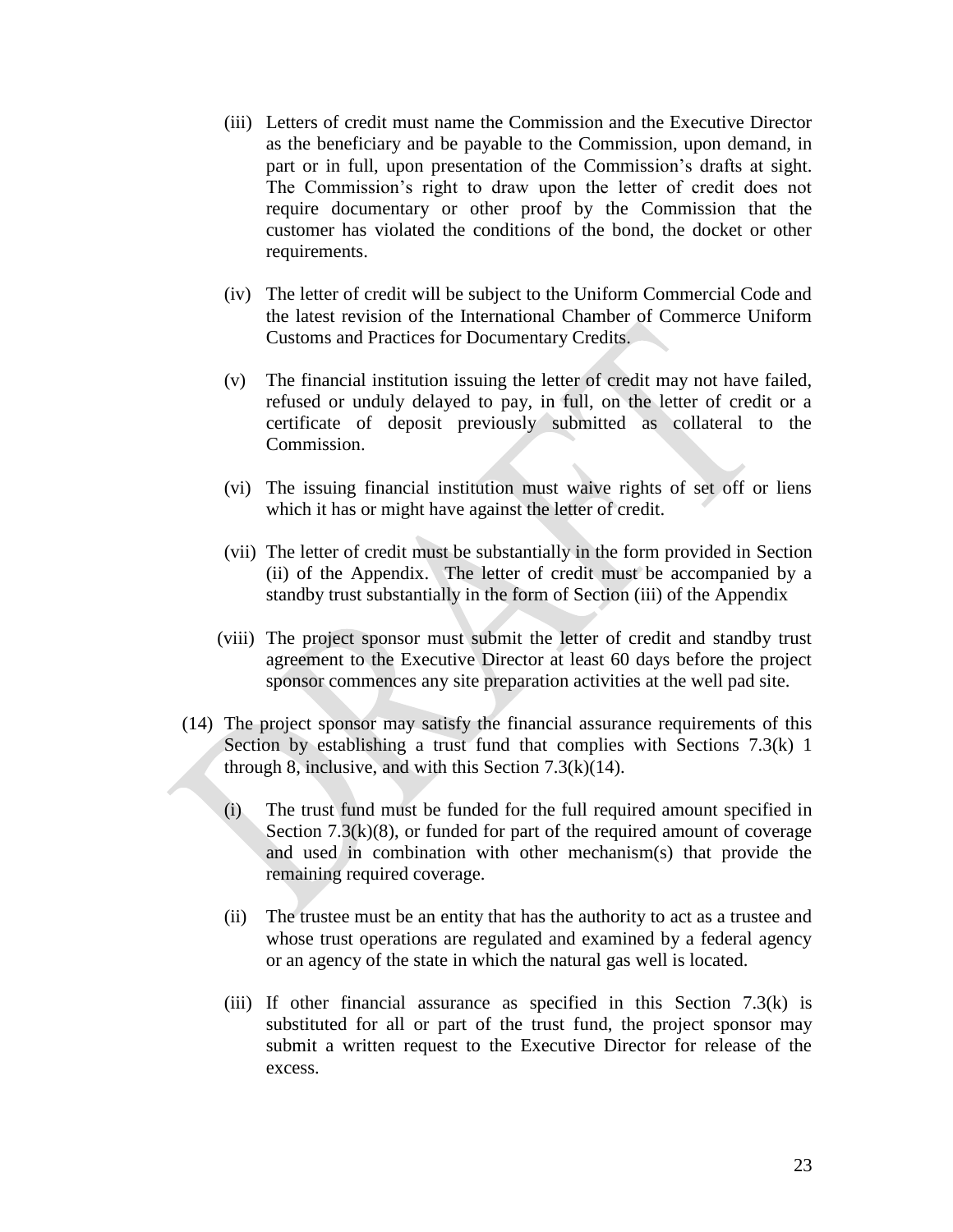- (iv) The wording of the trust agreement must be identical to that set forth in Section (iii) of the Appendix.
- (v) The project sponsor must submit the trust agreement to the Executive Director at least 60 days before the project sponsor commences site preparation activities at the well pad site.
- (15) The project sponsor may at its option reduce the amount of the initial financial assurance required by Section  $7.3(k)(8)$  by [75%] upon receiving written approval for such reduction from the Executive Director based upon the project sponsor's certification of the following:
	- (i) The wellbore and associated well casing have been successfully installed;
	- (ii) The initial hydraulic fracturing of the well, if any, is complete and no further hydraulic fracturing of the well is planned;
	- (iii) At least one year has elapsed following the dates of the events specified in subsections (i) and (ii), and to the best of the project sponsor's knowledge, information and belief, no harm to water resources has occurred or been alleged, or alternatively, any actual or alleged harm does not require maintaining the full amount of financial assurance. In the event that the certification of no harm is qualified in any manner, the Executive Director may require the project sponsor to submit supplemental information in order to determine whether a reduction of the initial financial assurance limits is appropriate;
	- (iv) the project sponsor has obtained excess financial assurance for any undiscovered existing or future harm to water resources in accordance with the provisions of Section  $7.3(k)(16)$ .
- (16) To satisfy the excess financial assurance requirements of paragraph  $7.3(k)(15)$ , the project sponsor must alone or in combination with other sponsors of natural gas well projects within the Delaware River Basin procure excess financial assurance meeting the following conditions:
	- (i) The excess financial assurance shall be in the amount of [\$67,500] for each natural gas well covered by the financial assurance instrument until the proceeds available from the financial assurance reach an aggregate amount of [\$25] million for all sponsors of all natural gas wells covered by the financial assurance instrument and located within the Delaware River Basin;
	- (ii) The full aggregate amount of the excess financial assurance instrument must be available to respond to any and all costs specified in Section  $7.3(k)(1)$  and  $(k)(2)$  after exhaustion of the primary financial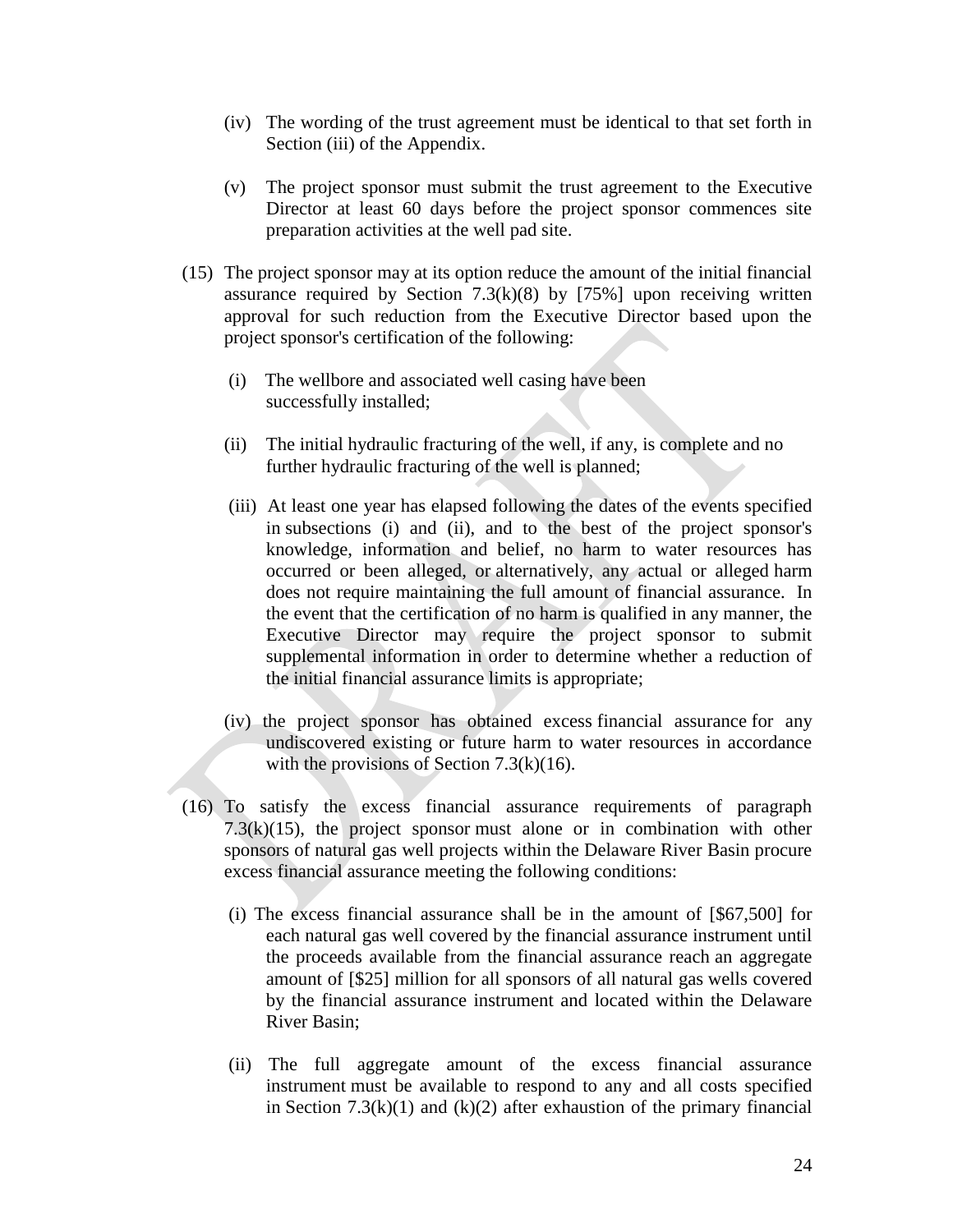assurance instrument provided by the project sponsor of the natural gas well causing the costs to be incurred.

- (iii) All natural gas exploratory and production wells in the Delaware River Basin from any project sponsor participating in the excess financial assurance instrument must be covered by that instrument, except for those wells that have been released from financial assurance in accordance with Section  $7.3(k)(17)$  and except for those wells for which the full amount of financial assurance required by Section  $7.3(k)(8)$  is maintained. Once a well is covered by the excess financial assurance instrument, the approval of the Executive Director is required for the removal of such well from coverage by that instrument.
- (iv) Project sponsors may form an association or other entity for the purpose of purchasing the excess financial assurance required to comply with this section.
- (v) The project sponsors purchasing excess financial assurance must immediately obtain additional excess financial assurance to meet the requirements of Section  $7.3(k)(16)(i)$  if as a result of payment of claims or otherwise the total amount of financial assurance falls below the limits specified in Section 7.3(k)(16)(i).
- (vi) The financial assurance required by this Section 7.3k)(16) is excess of the financial assurance required by Section  $7.3(k)(8)$ . The financial assurance provided under this Section  $7.3(k)(16)$  may not be used unless the primary financial assurance required under Section  $7.3(k)(8)$  as adjusted under the provisions of Section  $7.3(k)(15)$  has been exhausted or otherwise determined by the Executive Director to be unavailable.
- (vii) The excess financial assurance may be in the form of a surety bond, letter of credit or trust as provided in Section 7.3(k)(7), or may be in the form of an excess insurance policy, indemnity or guarantee in a form acceptable to the Executive Director. The financial assurance instrument must provide excess coverage for plugging and abandonment, and restoration at least as broad as required by Sections 7.3(k)(1) and (2) and 7.5(h)(1)(vi) and allow for use of the funds by the Executive Director as provided in Section 7.3(k)(6).
- (viii) The excess financial assurance must be of a form that remains in effect until released in accordance with Section  $7.3(k)(17)$  unless substitute financial assurance acceptable to the Executive Director is obtained and in effect.
- (ix) If the project sponsor intends to hydraulically fracture a natural gas well subject to excess financial assurance, the project sponsor must first increase its primary financial assurance limits to the full initial amount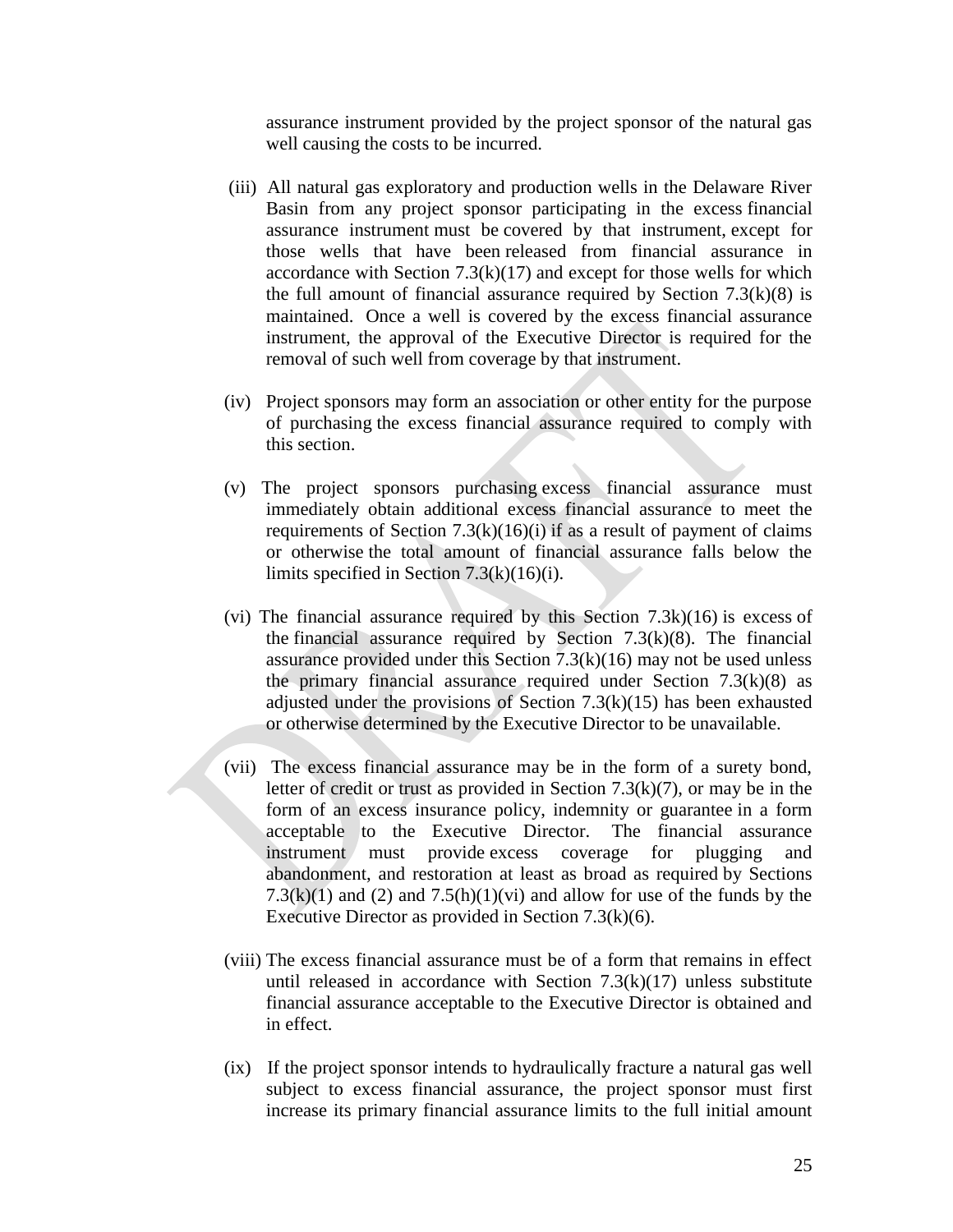specified in Section  $7.3(k)(8)$  without reducing the excess coverage in effect.

- (17) Release from Financial Assurance.
	- (i) Upon completion of final restoration activities, the project sponsor must submit a statement to the Executive Director, signed by the docket holder's engineer or other responsible agent, advising the Commission that site restoration has been completed in compliance with host state regulations. The statement must include the date restoration was completed, the types, amounts and sources of materials used, and a site map showing final elevations and the types and amounts of vegetation used.
	- (ii) Successful restoration of well sites and access roads may only be considered complete after observations over two growing seasons indicate no significant impact on hydrologic resources and there are no outstanding compliance issues. The release from the Section 7.3(l) financial assurance requirements is dependent on the Executive Director's final determination that the final site restoration requirements contained in this subsection, 7.3(k)(17) have been fulfilled.

### **(l) Project Review Fees**

(1) Fee Schedule

The Delaware River Basin Commission requires payment of non-refundable review fees, water charges and other fees as set forth in TABLE 7.3.1: APPLICATION FEES AND WATER CHARGES ASSOCIATED WITH NATURAL GAS EXPLORATION AND DEVELOPMENT PROJECTS for the following:

- (i) Docket or protected area permit application for Water Withdrawal not eligible for Approval by Rule (Docket) – Industrial, Commercial, Private or Public
- (ii) Application for Water Withdrawal eligible for Approval by Rule (ABR) – Industrial, Commercial, Private or Public
- (iii) Application for Water Use at Well Pad (where well pad approval is deferred to State) - (ABR)
- (iv) ABR or docket application for Individual Well Pad in the absence of a Natural Gas Development Plan Approval
- (v) Docket application for Natural Gas Development Plan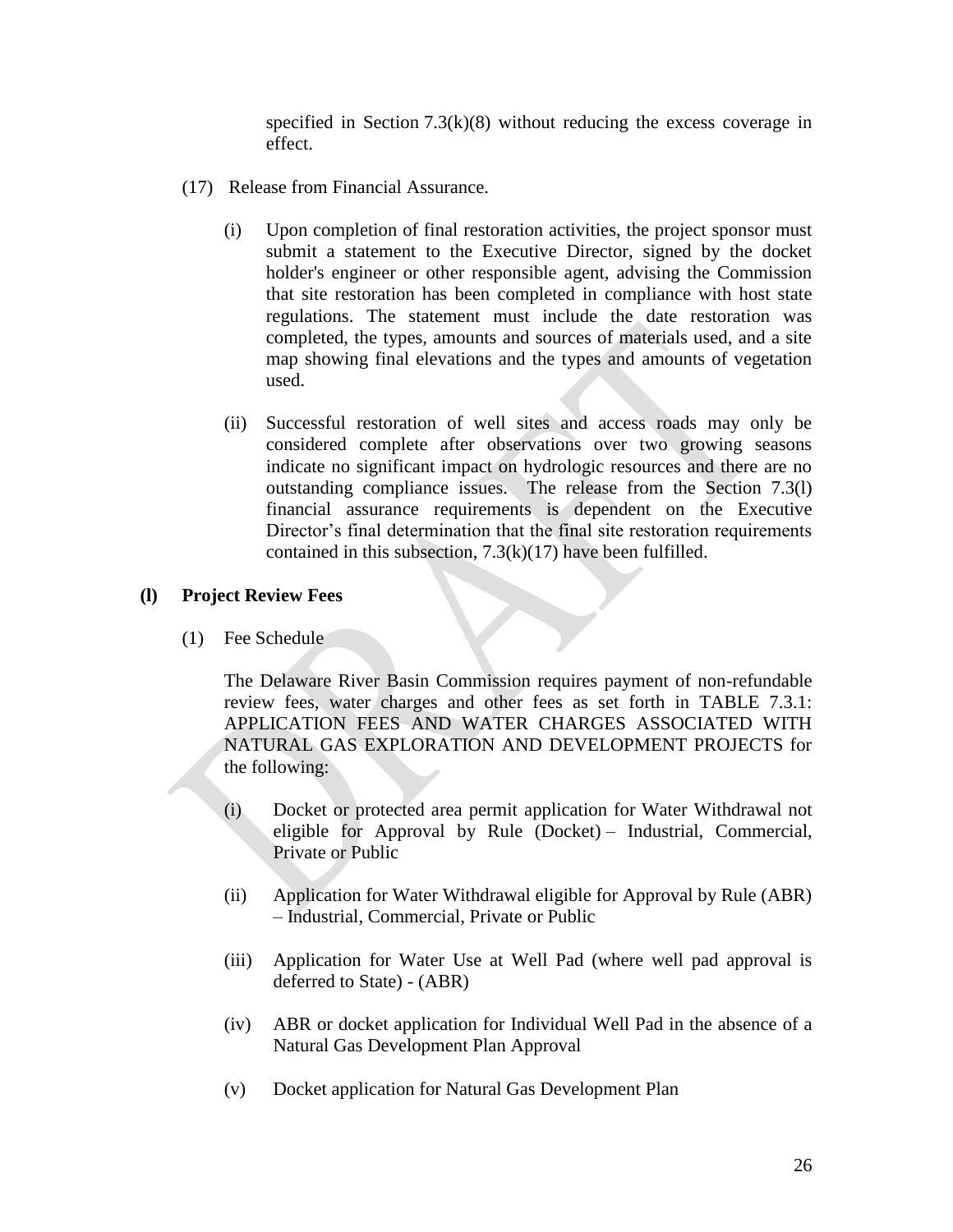- (vi) ABR application for the Addition of Well Pad to an Approved NGDP
- (vii) ABR for exploratory or low volume hydraulically fractured wells
- (viii) Docket application for Industrial, Commercial, Private or Public Wastewater Discharge Involving Treatment and /or Disposal of Natural Gas Wastewaters
- (ix) Change in ownership of an approved project
- (x) Change in name of owner of an approved project. If change in name occurs concurrently with change in ownership, only the change in ownership fee is charged.
- (xi) Application for Renewal of Project Approval
- (xii) Natural Diversity Index Assessment
- (xiii) Modification of Approvals Not Specified Above
- (xiv) Consumptive Water Use Charge
- (xv) Application Fee Adjustment for any project resulting in an out-of-basin diversion of water or wastewater.
- (2) **Fee payable for each project category.** If a project involves components in more than one category, a separate fee in accordance with Table 7.3.1 is required for each component.
- (3) **Fees non-refundable.** Application fees are non-refundable. No portion of a fee will be credited to the project sponsor if the Commission's approval authorizes a rate of withdrawal, quantity of water, or number of wells or well pads other than that requested by the project sponsor, or if the application is withdrawn during the review process or if the application is denied.
- (4) **Application fee worksheet.** Project sponsors must complete and submit the Natural Gas Project Application Fee Worksheet posted on the Commission's website, along with their fee payment and application.
- (5) **Alternative fee based on actual cost of review.** When a fixed fee or fee calculated in accordance with a formula set forth in Table 7.3.1 below is deemed by the Executive Director to be insufficient to cover costs associated with review of an application or submission made by a project sponsor consistent with the conditions of a project approval, the Executive Director may impose a fee in the amount of up to 100 percent of the Commission's actual cost.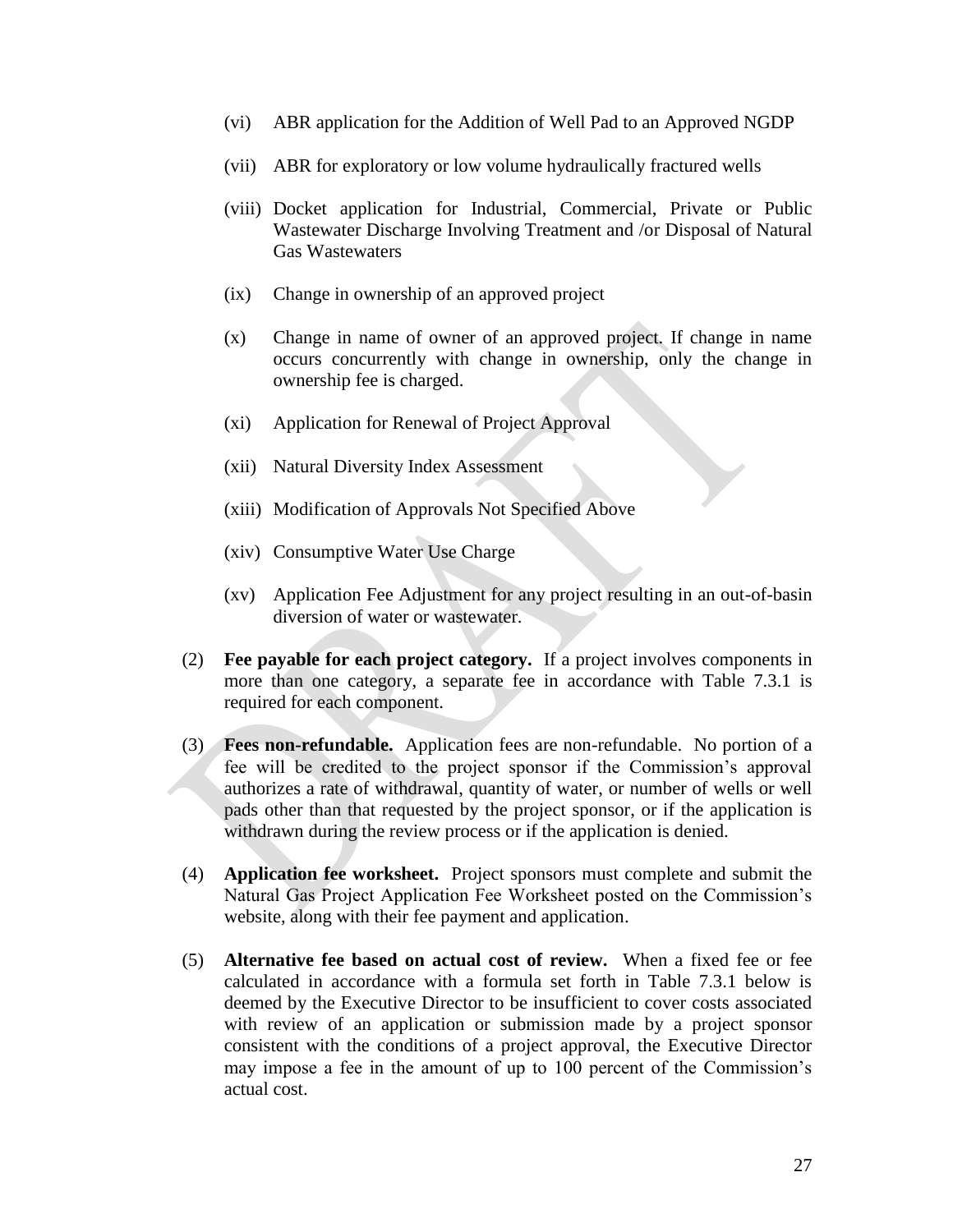- (6) **Payment of fee with application.** The appropriate review fee must be submitted to the Commission with the project application. Failure to submit payment of the fee or submission of an insufficient fee may result in return of the application to the project sponsor or, at the discretion of the Executive Director, issuance of an invoice for the balance owed. Refunds will be issued for any portion of a fee payment that exceeds the appropriate amount. The Executive Director or Commission may choose to take no action on a project application until all applicable fees are paid or may condition the approval on the payment of fees.
- (7) **Water supply charge.** The holder of a natural gas well pad approval, whether or not the well pad is part of a NGDP is required to pay a water supply charge for consumptive use as specified in Table 7.3.1. Water supply charges apply to all groundwater and surface water used to support natural gas development projects. One hundred percent (100 %) of water used by a natural gas extraction and development project is considered to be consumptive for the purpose of calculating the water supply charge due to the Commission. The water charge rate applied to all water used for natural gas well projects will be equivalent to the consumptive use rate charged for surface water usage set forth Table 7.3.1 (n). This rate applies to all water used for natural gas development projects and will be paid by the user of the water. Consumptive use water supply charges are to be paid on a quarterly basis by the project sponsor of the natural gas well pad. Payments must be received by the Commission within 30 calendar days of the end of each quarter. Late payments will be subject to an interest charge of 1% per month from the end of the month during which the payment was due. This applies to all natural gas well pads applied for and approved as dockets, ABRs and those included in NGDP dockets (see Table 7.3.1 (c), (d), (e), and (g)).
- (8) **ABR for well pads added to an approved NGDP.** One or more additional well pad(s) may be added to an approved NGDP by means of an ABR as provided in Section 7.5(g), provided that each well pad conforms to the conditions of the NGDP approval. The fee in item (g) of Table 7.3.1 shall apply to each well pad. If the Executive Director determines that a proposed well pad does not conform to the approval conditions, the application as to that well pad will be ineligible for an ABR and shall be processed as a docket application upon request of the project sponsor and submittal of applicable fees. Any well pad that receives an ABR will be incorporated into the NGDP, including for purposes of any subsequent renewal or modification of the NGDP.
- (9) **Additional wells added to approved well pads.** A project sponsor may apply for the addition of an individual well or wells to an approved well pad with no application fee, provided that the notification requirements and conditions provided in the well pad docket, NGDP docket or ABR are satisfied. If the Executive Director determines that any additional well does not conform to the conditions of the well pad docket, NGDP docket or ABR,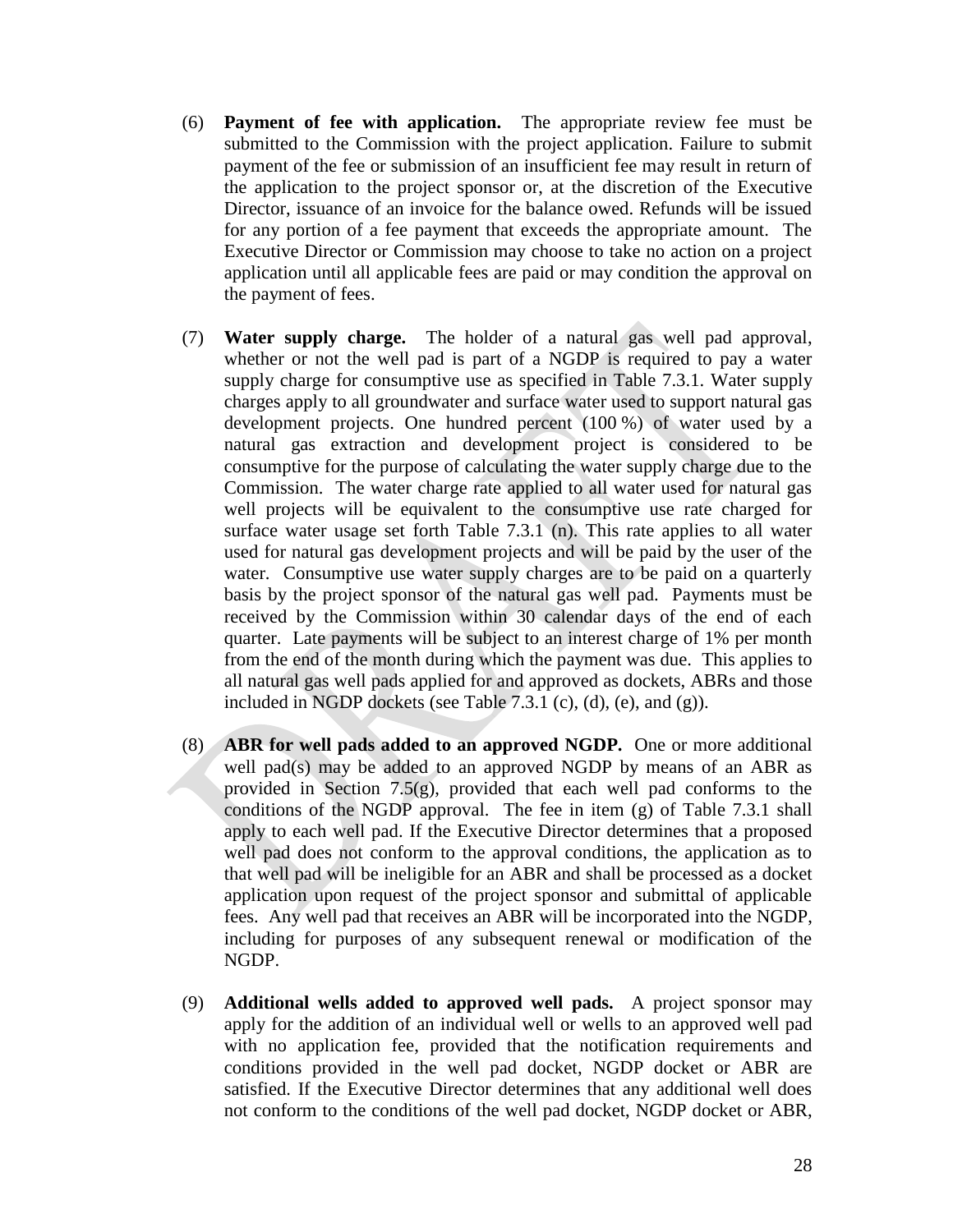the request will be processed as a modification of the approval and the project sponsor will be charged the modification fee provided in item (m) Table 7.3.1. In such cases the application may be processed as an ABR or a docket, at the discretion of the Executive Director.

(10) **Annual compliance and monitoring fee**. In addition to the application fee, an annual compliance and monitoring fee of \$2,000 will apply to all projects approved in accordance with these regulations. A separate fee will be charged for each water withdrawal docket or ABR, each individual well pad, and each well pad approved as part of a NGDP. The annual compliance and monitoring fee will be prorated for the first year and will be due by January 31 of the following year. For each year thereafter, the fee will be due by January 31 of the following year. Annual compliance and monitoring fees not received by the Commission by January 31 will be subject to interest charges of 1% per month from January 31 until the date of receipt by the Commission.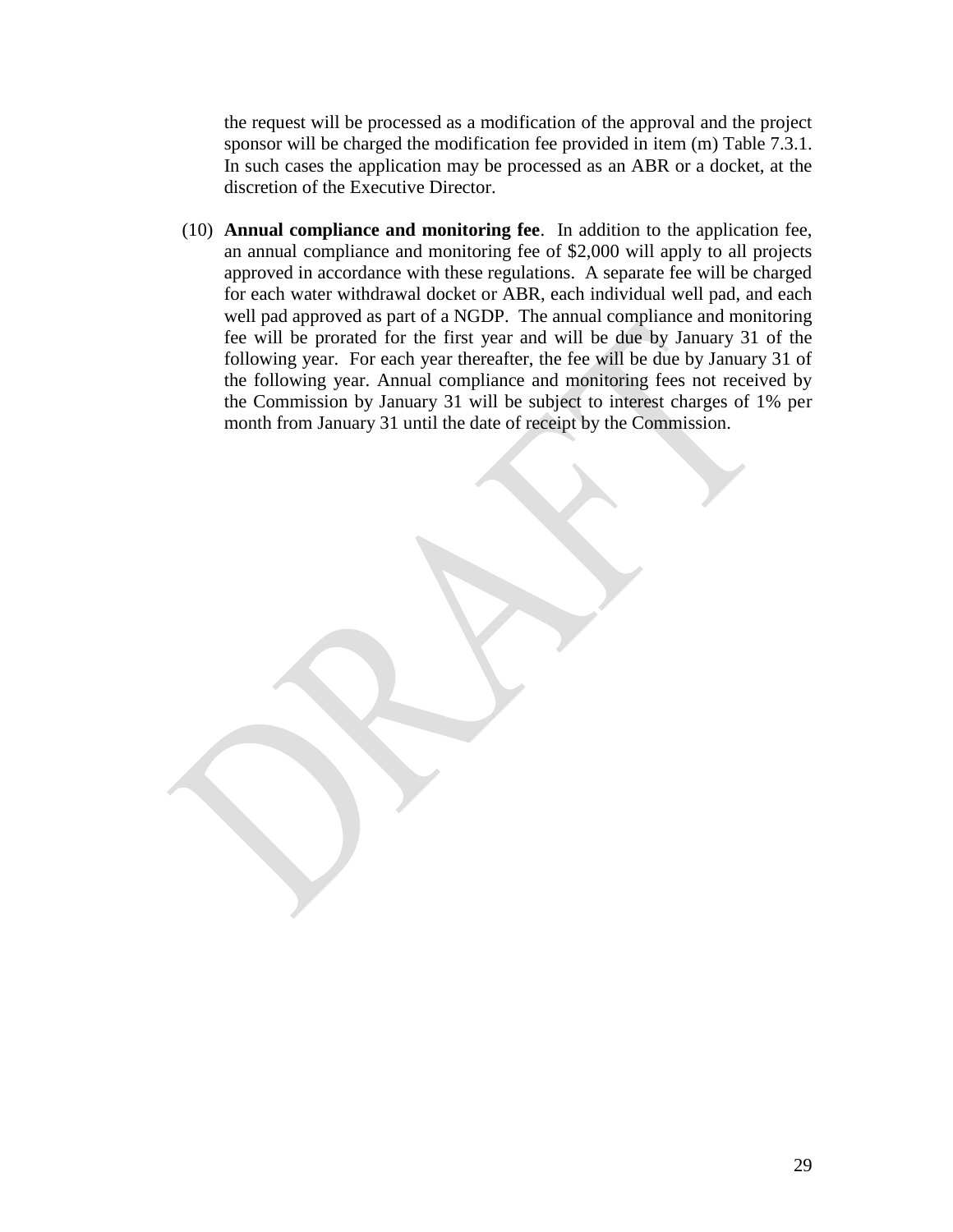# TABLE 7.3.1: APPLICATION FEES AND WATER CHARGES ASSOCIATED WITH NATURAL GAS EXPLORATION AND DEVELOPMENT PROJECTS IN THE DELAWARE BASIN

|     | <b>Project Category</b>                                                                              | <b>Fee Calculation Formula</b>                                                                                                                             | <b>Standard Fee</b>                                                                                                                                                                                                                                              |
|-----|------------------------------------------------------------------------------------------------------|------------------------------------------------------------------------------------------------------------------------------------------------------------|------------------------------------------------------------------------------------------------------------------------------------------------------------------------------------------------------------------------------------------------------------------|
| (a) | Water Withdrawal (Docket or<br>protected area permit) - Industrial,<br>Commercial, Private or Public | The higher of total project<br>cost formula or actual<br>review cost Or the<br>minimum fees for public<br>and private projects<br>respectively will apply. | The greater of 0.4 % of total project<br>cost up to \$10M, plus 0.12 % of total<br>project cost over \$10M, not to<br>exceed \$75,000, or actual review<br>cost. $^{(1)(2)}$ or the minimum fee of<br>\$500 (public projects) and \$1,000<br>(private projects). |
| (b) | Water Withdrawal (ABR) -<br>Industrial, Commercial, Private or<br>Public                             | Fixed fee                                                                                                                                                  | $$5,000^{(2)}$                                                                                                                                                                                                                                                   |
| (c) | Approval of Water Use at Well<br>Pad (ABR) (where well pad<br>approvals are deferred to State)       | Fixed fee                                                                                                                                                  | $$10,000^{(2)}$                                                                                                                                                                                                                                                  |
| (d) | Individual Well Pad in the absence<br>of NGDP<br><b>ABR</b><br>Docket                                | Fixed fee or actual review<br>cost.                                                                                                                        | $$20,000^{(2)}$<br>\$30,000 or actual cost of review<br>(1)(2)                                                                                                                                                                                                   |
| (e) | <b>Natural Gas Development</b><br>Plan (NGDP) (Docket)                                               | Fixed fee or actual review<br>cost.<br>up to 5,000 acres<br>Over 5,000 acres                                                                               | Fixed fee of \$50,000 or actual<br>review cost $^{(1)}$ plus the per well pad<br>fee in item $(f)$ or $(g)$ below.<br>Fixed fee of \$75,000 or actual<br>review cost $^{(1)}$ plus the per well pad<br>fee in item $(f)$ or $(g)$ below.                         |
| (f) | ABR for exploratory or low<br>volume hydraulically fractured<br>wells                                | Fixed fee                                                                                                                                                  | \$3,000 per well pad.                                                                                                                                                                                                                                            |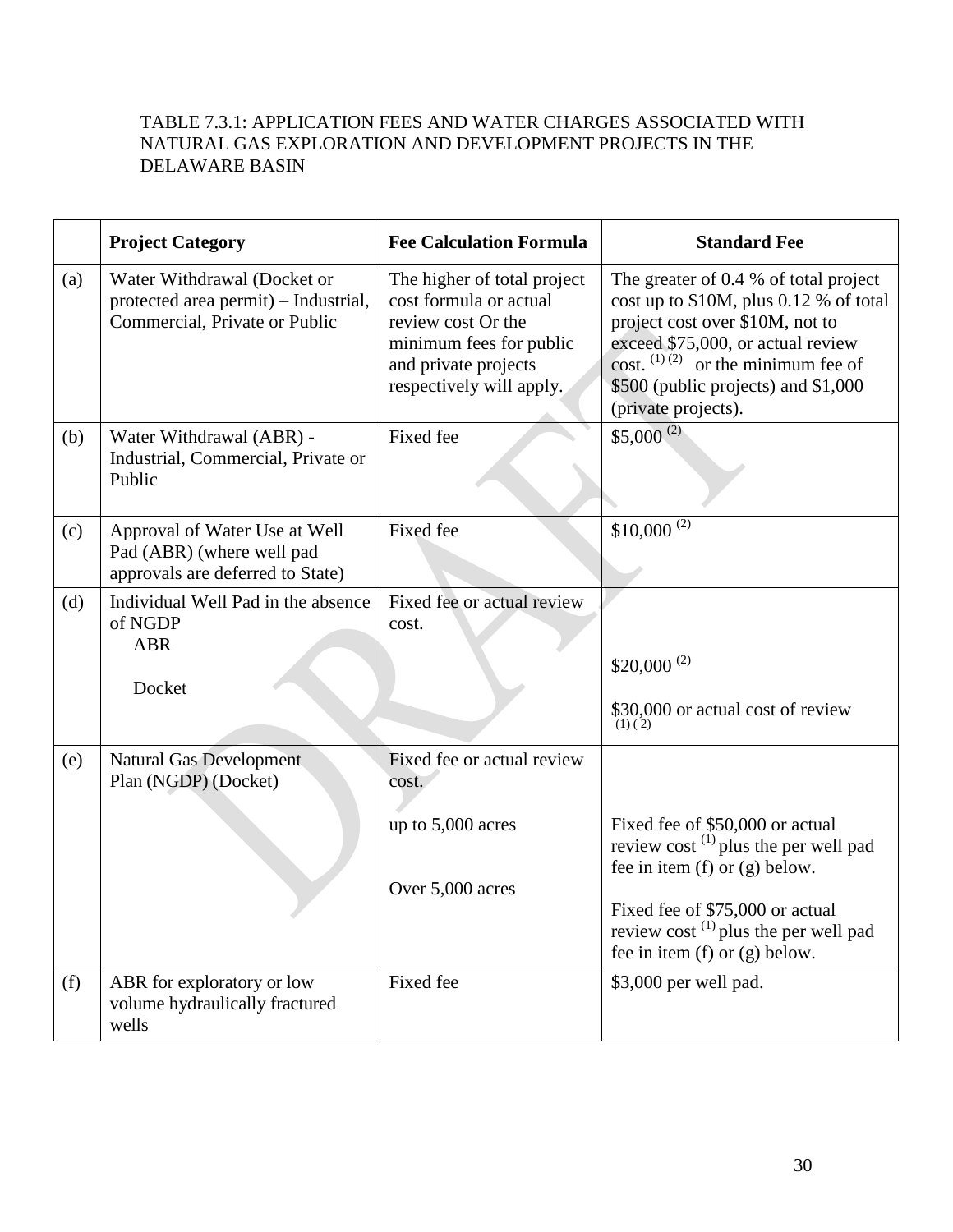|                    | <b>Project Category</b>                                                                                                                                           | <b>Fee Calculation Formula</b>                                                                                                                                                                        | <b>Standard Fee</b>                                                                                                                                                                                                                                                 |
|--------------------|-------------------------------------------------------------------------------------------------------------------------------------------------------------------|-------------------------------------------------------------------------------------------------------------------------------------------------------------------------------------------------------|---------------------------------------------------------------------------------------------------------------------------------------------------------------------------------------------------------------------------------------------------------------------|
| (g)                | Addition of Well Pad(s) in an<br>Approved NGDP by ABR                                                                                                             | Fixed fee per well pad                                                                                                                                                                                | \$15,000 per well pad.                                                                                                                                                                                                                                              |
| (h)                | Industrial, Commercial, Private or<br><b>Public Wastewater Discharge</b><br>Involving Treatment and /or<br>Disposal of Natural Gas<br><b>Wastewaters (Docket)</b> | The higher of the fee based<br>on total project cost<br>formula or actual review<br>cost or minimum fees for<br>public and private projects<br>respectively will apply.                               | The greater of 0.4 % of total project<br>cost up to $$10M$ , plus 0.12 % of total<br>project cost over \$10 M, not to<br>exceed \$75,000, or actual review<br>costs $^{(1)(2)}$ or the minimum fee of<br>\$500 (public projects) and \$1,000<br>(private projects). |
| (i)                | Change in ownership of:<br>a-g above                                                                                                                              | Fixed fee                                                                                                                                                                                             | \$1,000                                                                                                                                                                                                                                                             |
| (j)                | Change in name of project owner<br>or sponsor of: a-g above                                                                                                       | Fixed fee                                                                                                                                                                                             | \$500                                                                                                                                                                                                                                                               |
| (k)                | Renewal of Approval of:<br>a-g above                                                                                                                              | <b>Fixed</b> fee<br>Minimum fee, fixed fee or<br>actual review cost as<br>provided. Renewals<br>involving no changes (e.g.,<br>increase in water<br>allocation or addition of<br>well pads or wells). | a & g - see a & g above <sup>(2)</sup><br>b & c - \$1,000 <sup>(2)</sup><br>d - \$5,000 or actual review cost. $(1)(2)$<br>e - $$10,000$ or actual review cost. $^{(1)}$<br>f - \$3,000 or actual review cost. $(1)(2)$                                             |
| (1)                | <b>Natural Diversity Index</b><br>Assessment                                                                                                                      | If performed by the<br>Commission:<br>Fixed fee or actual review<br>cost.                                                                                                                             | $a-g - $15,000$ or actual review<br>$cost.$ <sup>(1)</sup>                                                                                                                                                                                                          |
| (m)                | Modification of an approval by the<br>Commission or the Executive<br>Director not listed above                                                                    | Fixed fee or actual review<br>cost.                                                                                                                                                                   | \$5,000 or actual review cost. $^{(1)}$                                                                                                                                                                                                                             |
| (n)                | Consumptive Water Use Charge                                                                                                                                      | Consumptive water use<br>charge.                                                                                                                                                                      | \$0.08 per 1,000 gallons used (\$80<br>per million gallons) $(3)$                                                                                                                                                                                                   |
| $\left( 0 \right)$ | Any project regulated by this<br>Article 7 resulting in an out-of-<br>basin water or wastewater<br>diversion.                                                     |                                                                                                                                                                                                       | See note below. <sup>(2)</sup>                                                                                                                                                                                                                                      |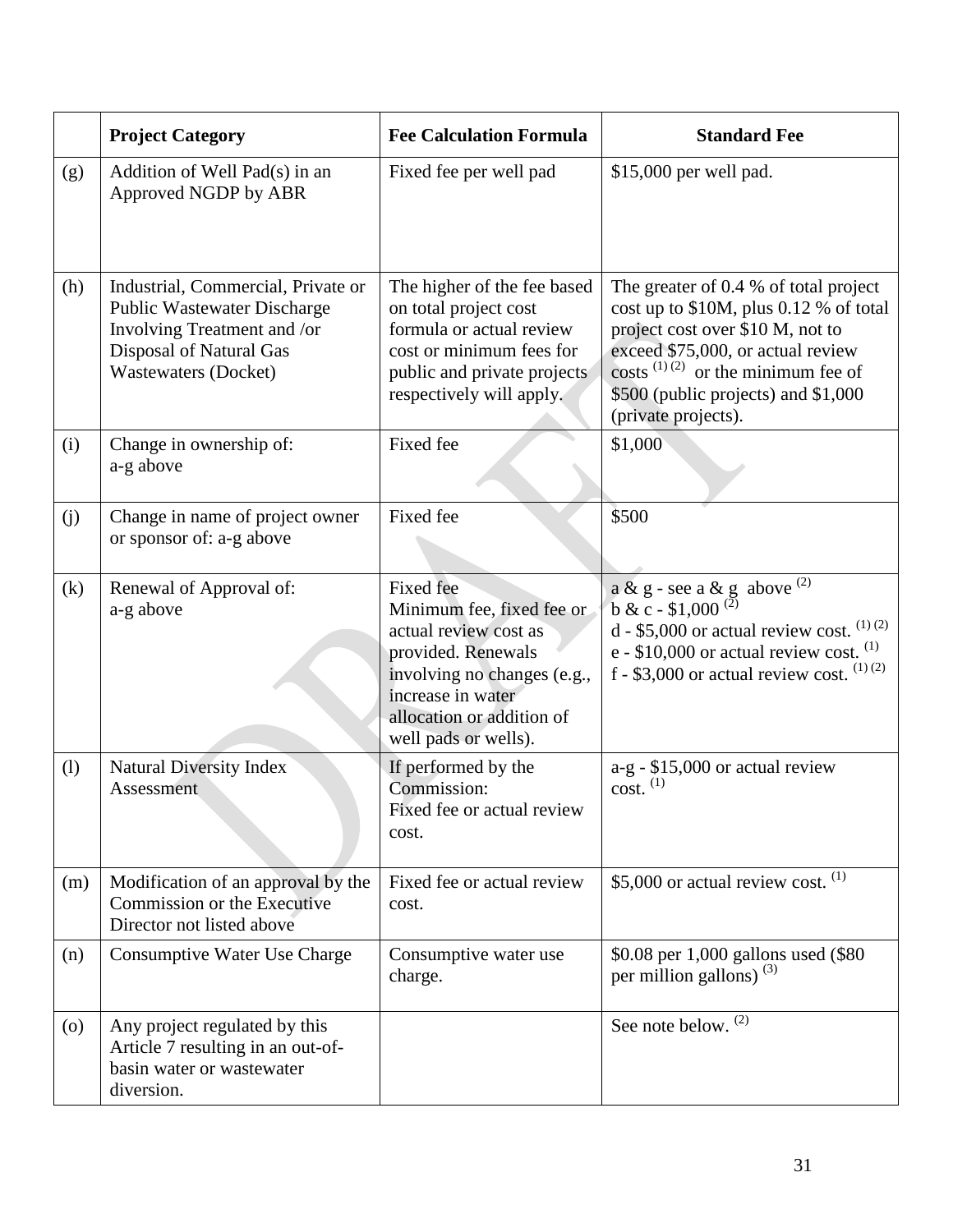|     | <b>Project Category</b>                 | <b>Fee Calculation Formula</b> | <b>Standard Fee</b>     |
|-----|-----------------------------------------|--------------------------------|-------------------------|
| (p) | Annual Monitoring and<br>Compliance fee | Fixed fee                      | $$2,000$ <sup>(4)</sup> |

 $(1)$  See Section 7.3(m) (concerning alternative fee based on actual cost of review).

Twice the calculated fee calculated by the "Standard Fee" column will be charged for any project, except for applications filed under item (e) NGDP above resulting in an out of basin diversion of water or wastewater.

<sup>(3)</sup> All water (surface, ground or wastewater other than flowback or production water) delivered, withdrawn or used at a well pad site is deemed to be consumptively used.

<sup>(4)</sup> See Section 7.3 (m)(10).

#### **(m) Reporting Violations.**

- (1) The project sponsor must report in writing to the Commission any violation of these rules, the requirements of its approval including but not limited to, docket, ABR, protected area permit, or approved operations or other plans, or any circumstances that may reasonably lead to a finding of violation, within 48-hours of the occurrence or upon the project sponsor becoming aware of the violation or circumstance. In addition, the project sponsor must notify the Commission by telephone immediately upon learning of any violation, occurrence or condition that may cause a significant harm to water resources. The project sponsor must also provide a written explanation of the causes of the violation, occurrence or condition for which written or telephone notice is required by this subpart  $7.3(m)(1)$  within 30 days of the violation, occurrence or condition and must set forth the action(s) the project sponsor has taken to correct and address the consequences of the violation, occurrence or condition and protect against a future violation.
- (2) If the monitoring required herein, or any other data or information demonstrates that the operation of this project significantly affects or interferes with any designated uses of ground or surface water, or if the project sponsor receives a complaint regarding this project, the project sponsor must immediately notify the Executive Director of such condition or complaint and unless excused by the Executive Director, must investigate such condition or complaint. The project sponsor must direct phone call notifications of complaints involving water resources to the DRBC. Oral notification must always be followed up in writing directed to the Executive Director. In addition, the project sponsor must provide written notification to all potentially impacted users of wells or surface water users of the project sponsor's responsibilities under this condition. Any ground or surface water user which is substantially adversely affected, rendered dry or otherwise diminished as a result of the project sponsor's project withdrawal, must be repaired, replaced or otherwise mitigated at the expense of the project sponsor. A report of investigation and/or mitigation plan prepared by a qualified professional must be submitted to the Executive Director as soon as practicable or within the time frame directed by the Executive Director. The Executive Director will consult with the host state prior to making a final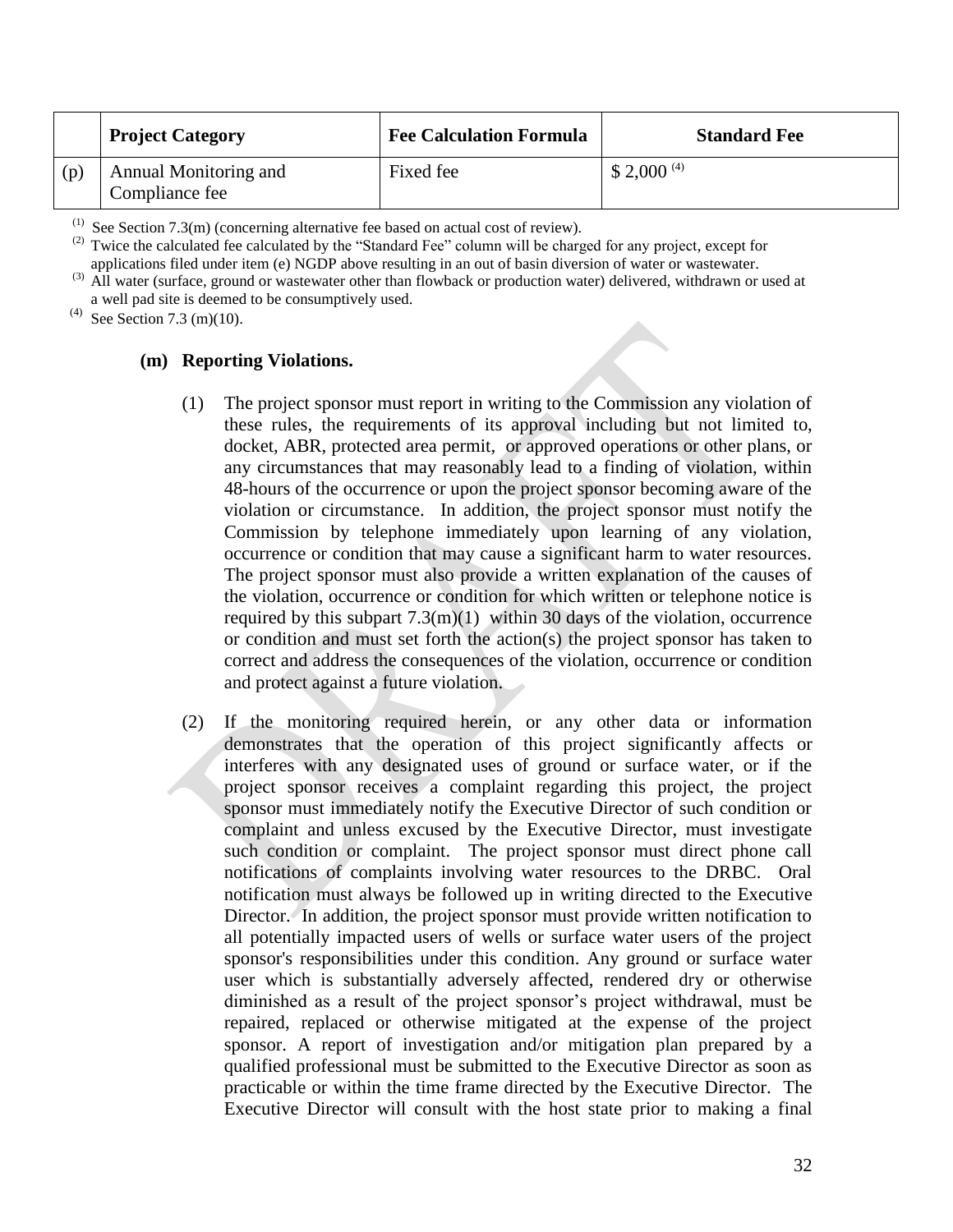determination regarding the validity of such complaints, the scope or sufficiency of such investigations, and the extent of appropriate mitigation measures, if required.

## **(n) Enforcement.**

## (1) **Suspension of Activities and Correction of Water Resources Impacts.**

- (i) Authority. Upon a determination by the Executive Director that a practice, operation, or activity of a project sponsor violates applicable Commission regulations or approvals, or poses a threat to the water resources of the basin, the Executive Director, with the approval of the Chair of the Commission, may order any such practice, operation, or activity to cease or be corrected, mitigated and/or remediated immediately or according to a schedule detailed in the order. Such order will remain in effect until the earlier of the expiration date stated in the order or a determination by the Commission in accordance with Commission rules, unless the recipient of the order determines not to request a hearing or the Executive Director revokes or modifies the order.
- (ii) Notification and Appeal Process. Any order issued by the Executive Director under this section will state the practices, operations, or activities affected, a summary of the basis for the Executive Director's determination, and the project sponsor's right to object and appeal in accordance with Article 5 or Article 6 of the *Rules of Practice and Procedure*. Upon appeal, the Commission may continue, modify or vacate the order, and with notice to the project sponsor may also invoke its authority under Section 7.3(n)(2) to suspend, modify or terminate Commission approval. The authority granted the Executive Director to issue an order pursuant to this Section  $7.3(n)(1)$  is in addition to and does not limit the authority of the Executive Director or Commission to invoke other remedies.

## (2) **Suspension, Modification or Termination of Commission Approval.**

- (i) Authority. The Executive Director or the Commission, pursuant to Sections 3.6(h) and 3.8 of the Compact, may suspend, modify or terminate an approval or any condition thereof, in the event of serious, continuing or repeated violations of Commission regulations or of the conditions of approval, or when in the judgment of the Executive Director or Commission, such action is necessary to protect the water resources of the basin or to effectuate the Comprehensive Plan.
- (ii) Notification and Appeal Process. The Executive Director or the Commission will issue in writing to the project sponsor holding the ABR, protected area permit or docket an order suspending, modifying or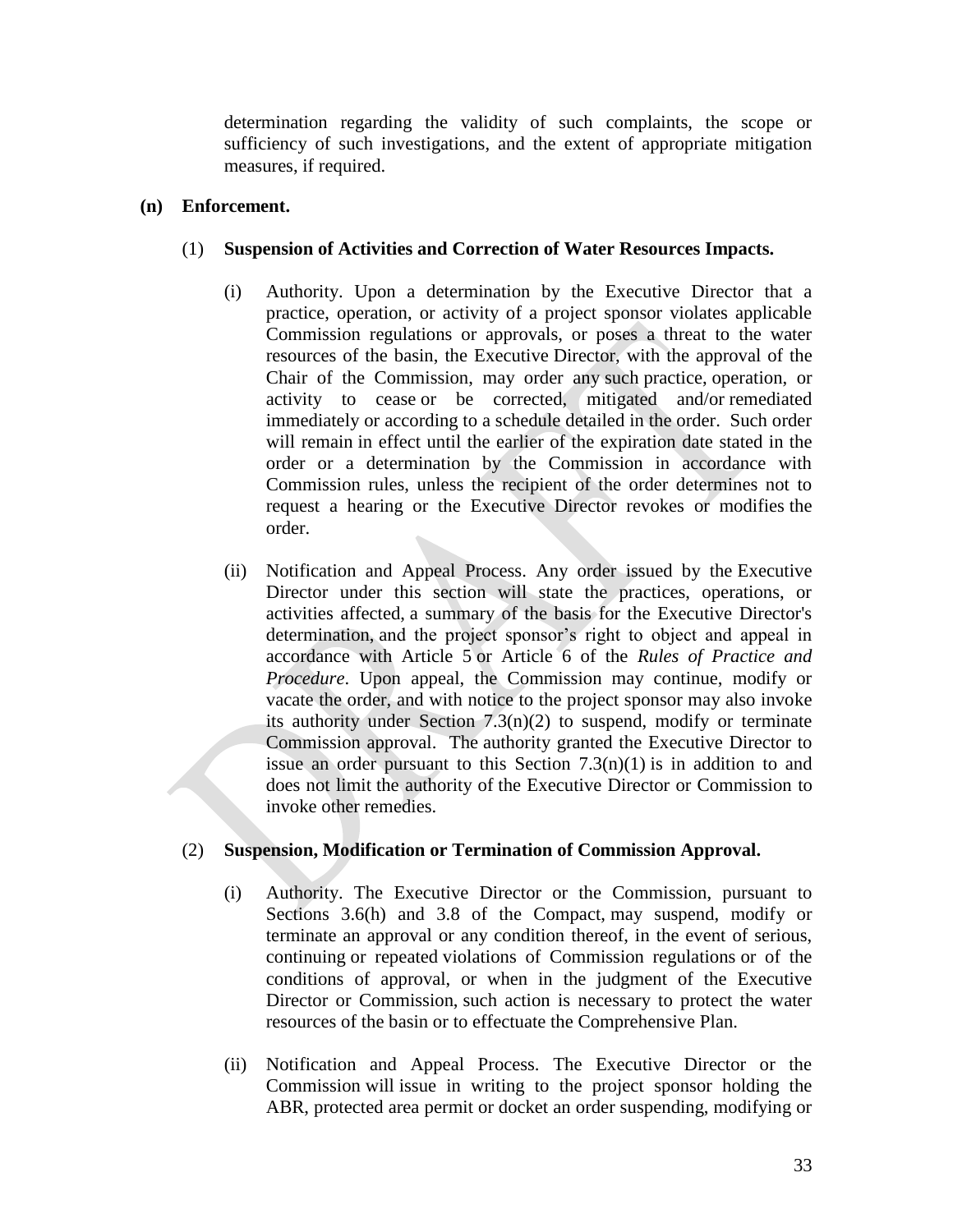terminating an approval issued in accordance with this Article 7, setting forth the basis for the decision and advising the recipient of the right to appeal such decision under Article 5 or Article 6 of the *Rules of Practice and Procedure*. The order of suspension, modification or termination will not become effective until a final determination is issued following an administrative hearing by the Commission unless the project sponsor does not file an appeal within the time limits set forth in the *Rules of Practice and Procedure* or unless the Executive Director or Commission find that an earlier effective date of the order is necessary to prevent, mitigate or remediate an adverse effect on the water resources of the basin. The authority granted the Executive Director and Commission to issue an order pursuant to this Section  $7.3(n)(2)$  is in addition to and does not limit the authority of the Executive Director or Commission to invoke other remedies.

(iii) Reinstatement. The Commission may reinstate the suspended or terminated ABR, protected area permit, or docket upon a showing demonstrating to the satisfaction of the Commission that the violation or condition upon which the suspension or termination or modification is based is corrected so as to bring all natural gas development by the project sponsor into full compliance with this Article and that procedures have been implemented to prevent a recurrence of the violation or condition.

#### (3) **Penalties.**

Any person who violates or attempts to violate these regulations shall be subject to penalties as provided in Section 14.17 of the *Compact*.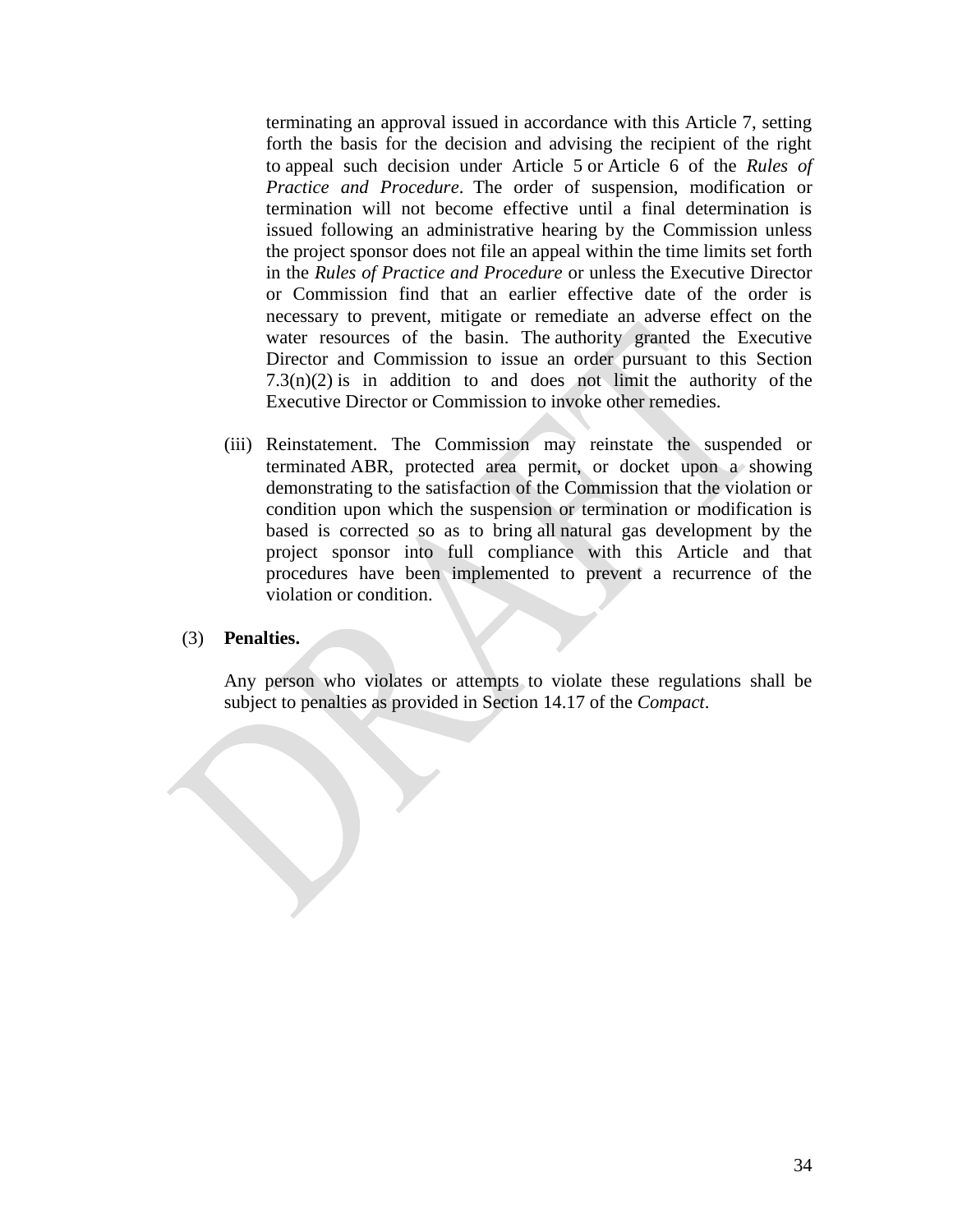#### **Section 7.4 Water Sources for Uses Related to Natural Gas Well Development**

Natural gas development project sponsors may only use water from Commission approved sources.

- **(a) Types of water sources.** The following types of water sources may be approved for uses related to natural gas well development:
	- (1) **Previously approved sources.** Surface and groundwater withdrawals, discharges of treated wastewater and discharges of non-contact cooling water, in each instance operating in accordance with a previously issued and valid Commission approval.
	- (2) **New withdrawals.** Withdrawals of surface water or groundwater within the Delaware River Basin that have not previously received Commission approval.
	- (3) **New withdrawals of treated wastewater and non-contact cooling water.**  The use of treated effluent or non-contact cooling waters that are approved after the effective date of these regulations may include or be amended to approve the use of such water for natural gas development projects.
	- (4) **Imported water.** Water imported from sources outside the Delaware River Basin.
	- (5) **Mine drainage water (MDW)** from within or imported to the Delaware River Basin.
	- (6) **Recovered flowback and production water.** Recovered flowback or production water from natural gas development projects located within or imported to the Delaware River Basin.

#### **(b) Preliminary determinations.**

- (1) **Substantial effect.** Due to advances in horizontal drilling and hydraulic fracturing technologies, thousands of natural gas development projects are expected to be proposed for the Delaware River Basin. Each will involve land disturbance for such appurtenances as roads, well pads, pipelines, impoundments, and compressor stations; and most will entail the withdrawal, diversion, importation into or exportation out of the basin of surface water, ground water, non-contact cooling water, mine drainage water, and/or treated wastewater. These uses may have a substantial effect, either individually or cumulatively, on the surface water and groundwater resources of the basin.
- (2) **Rules of Practice and Procedure (RPP) thresholds not applicable.** Natural gas well development within the Delaware River Basin will encompass thousands of drilling sites, many of them proximate to headwater streams in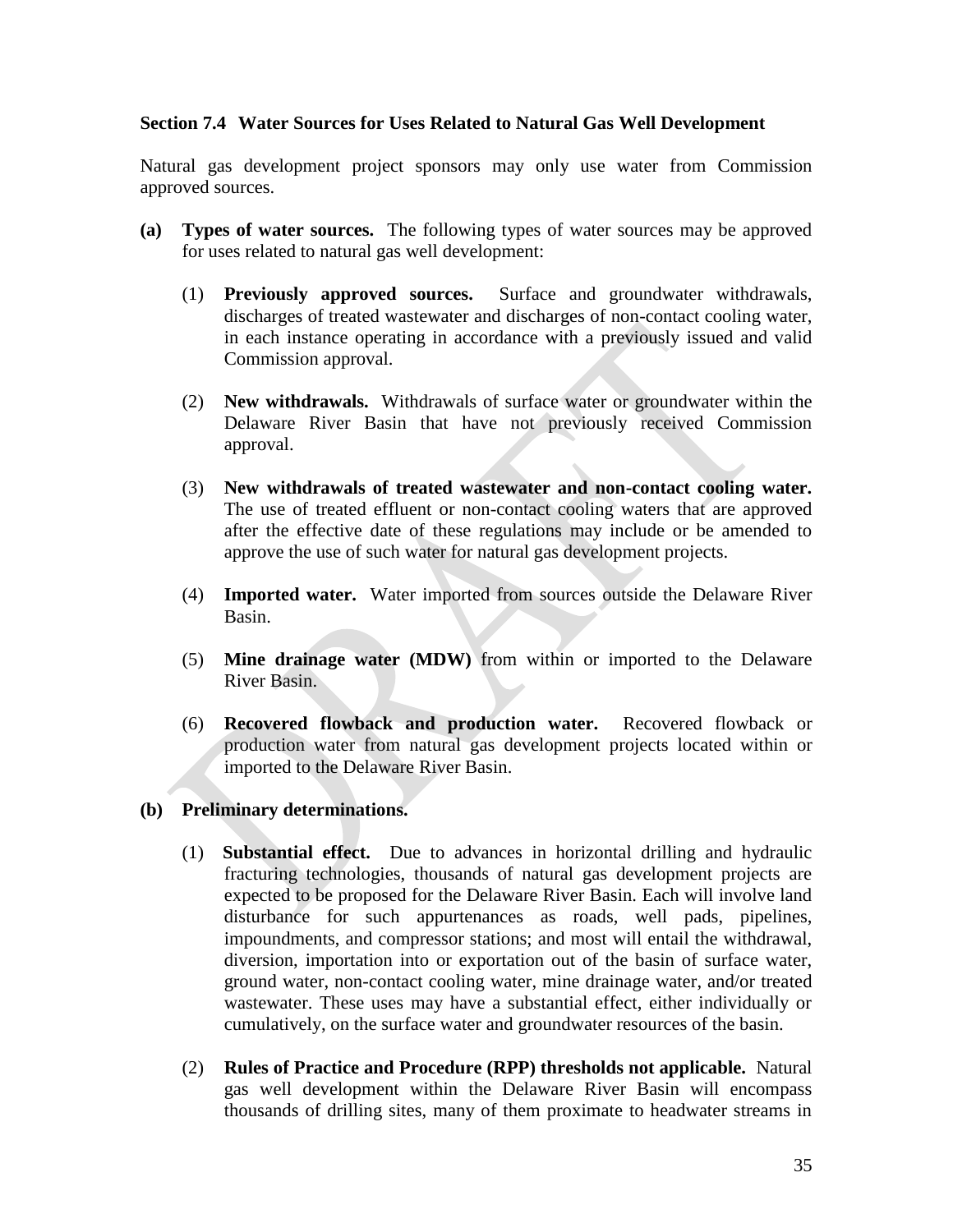the sparsely populated upper portion of the Delaware Basin that comprises the drainage area of the Commission's Special Protection Waters. Estimates of the quantity of water needed to develop these wells and perform hydraulic fracturing range from 3 to 5 million gallons per well. Although some of the water used at a well can be recovered and reused at other wells, much of the water used at each well will come from the other sources identified in this Section 7.4. Because the water uses associated with natural gas development are almost entirely consumptive in nature, little if any of the water withdrawn or diverted for these purposes will be returned to streams and aquifers in the vicinity of the sources. Flows and assimilative capacities in aquifers and water bodies in the vicinity of the sources will be commensurately reduced. For this combination of reasons, the water uses associated with natural gas development are unlike those for the stationary industrial, commercial and domestic projects contemplated by the Commission's *Rules of Practice and Procedure* (RPP)*.* The thresholds established by the RPP for the review of projects under Section 3.8 of the Delaware River Basin Compact do not adequately protect the water resources of the basin from the effects of natural gas development. Accordingly, these thresholds are not applicable to water withdrawals and diversions to be used in natural gas well development. Instead, sponsors of natural gas development projects within the Delaware River Basin must obtain Commission approval for all sources of water.

#### **(c) Conditions.**

- (1) **Water sources for natural gas projects.** Based upon the preliminary determinations set forth in the preceding Section 7.4(b), no water may be used for natural gas well development activities within the Delaware River Basin except from sources that have been approved by the Commission for such uses in accordance with this Section 7.4.
- (2) **Importations and exportation of water and wastewater for natural gas development.** Importation and exportation of water and wastewater to support natural gas development projects are regulated in accordance with Article 2, Section 2.30 of the Water Code. Importation of water and/or wastewater and the exportation of water to support natural gas development projects require a docket and are not eligible for an ABR. Exportation of nondomestic wastewater from natural gas development projects are regulated in accordance with Section 7.6 and may be approved by means of an ABR.
- (3) **Alternate review and approval process for sources previously approved by the Commission.** Multiple approved water sources, including surface and groundwater withdrawals and discharges of treated wastewater and noncontact cooling water, currently operate in accordance with Commission approvals that have been designed to protect the basin's water resources. Because a full review by the Commission already occurred for these sources, this Section 7.4 among other things sets forth conditions under which bulk sales by the owner or operator of a withdrawal or discharge project previously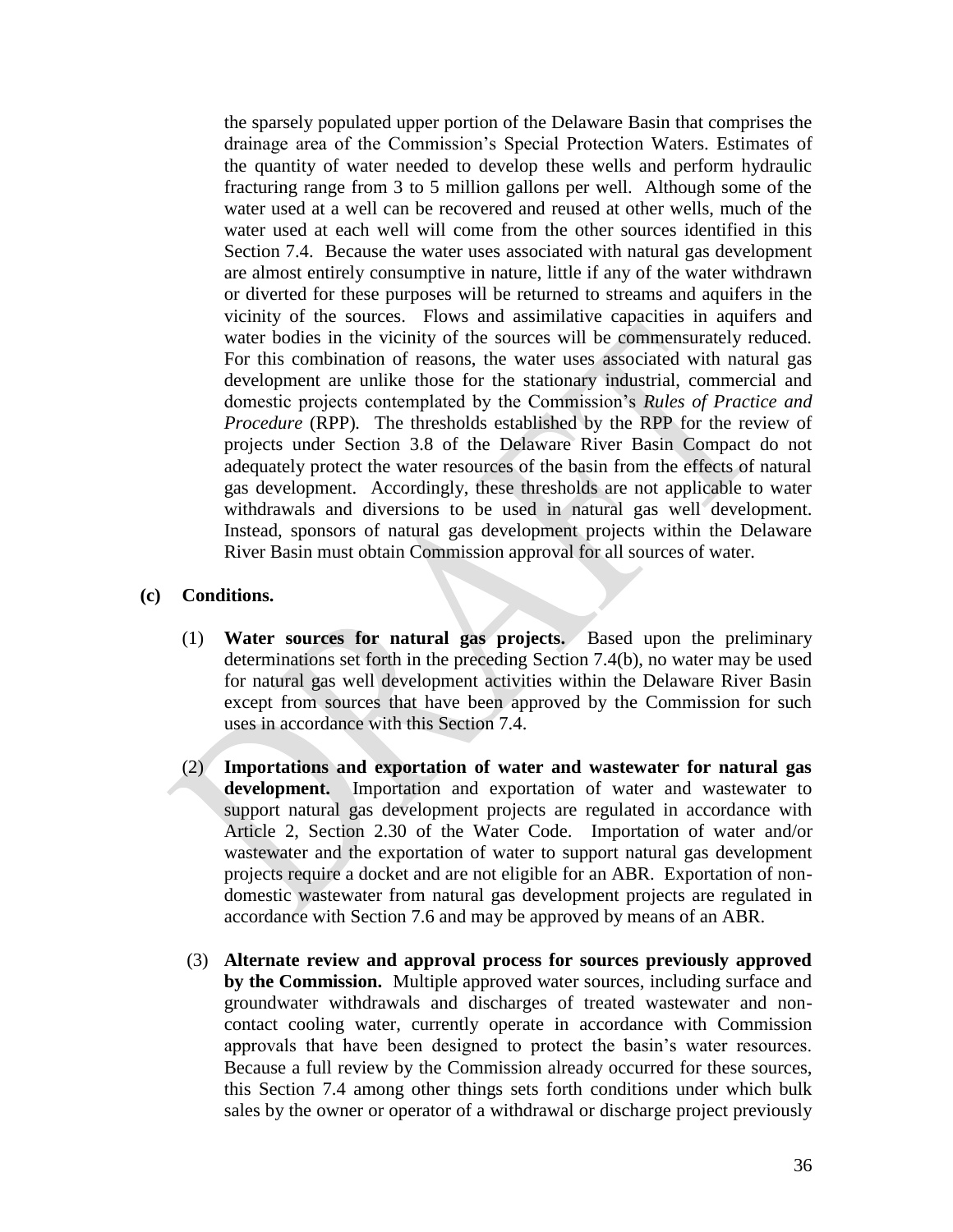approved by the Commission may be eligible for Approval by Rule (ABR) to supply water for natural gas projects. In addition, the use of recovered flowback and production water and new water sources located within the physical boundaries of an approved NGDP may also be approved by means of an ABR.

(4) **Normal review process.** A withdrawal or diversion of water, treated wastewater, non-contact cooling water, recovered flowback and production water and mine drainage water for uses related to natural gas well development also may be approved through the Commission's normal process for the review and approval of projects in accordance with Section 3.8 of the Delaware River Basin Compact, involving an application, technical review, publication of a draft docket, public hearing, and Commission action at a public meeting.

## **(d) Approval by Rule of previously approved sources to supply water for natural gas development.**

- (1) **Approved withdrawals.** An existing ground or surface water withdrawal is eligible for ABR to provide water for uses related to natural gas development if no increase in the withdrawal is required and the project sponsor meets the conditions set forth below. If an increase in allocation is requested, the project is not eligible for an ABR and must file an application for a docket amendment using the normal review process (defined at Section 7.4(c)(4) above) must be used.
	- (i) the withdrawal is operated in accordance with a valid docket approval or protected area permit issued by the Commission and if applicable, a valid permit issued by the state in which the withdrawal is located;
	- (ii) the docket or protected area permit holder is in compliance with all terms of its Commission and state approvals;
	- (iii) the natural gas well project(s) for which the water will be used are located within the Delaware River Basin;
	- (iv) the project sponsor demonstrates to the satisfaction of the Executive Director that the allocation previously approved by the Commission and where applicable, the state, is adequate to meet the projected needs of the area served as defined in the Commission and state approvals and to supply the proposed natural gas related uses through the term of the contract of sale for such uses;
	- (v) for a water source that consists entirely or in part of a groundwater withdrawal allocation, the docket or permit holder demonstrates that any increase in an individual well allocation (even though not increasing the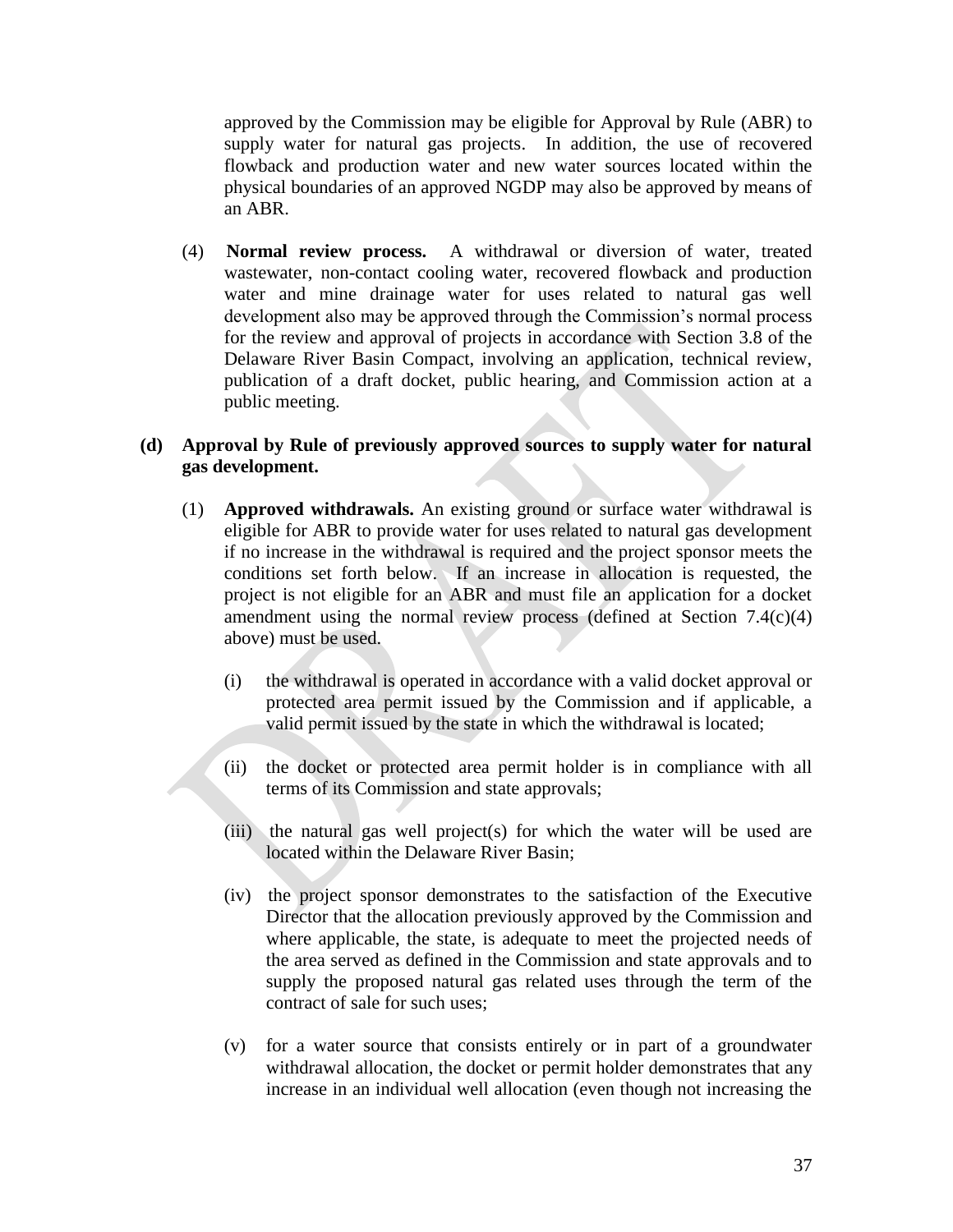total allocation) needed to accommodate the proposed sale will not adversely affect other wells or surface water flows.

- (vi) because no portion of the water used for natural gas well projects will be returned to a drinking water aquifer or surface water in the vicinity of the withdrawal point, the applicant must demonstrate that removal of one hundred percent of the water proposed to be purchased for uses related to natural gas development will not adversely affect streamflow in the vicinity of the withdrawal point or in the vicinity of the point of discharge of treated wastewater that is normally associated with the withdrawal; provided, however, that this requirement does not apply to a withdrawal for which a Commission-imposed pass-by requirement is already in effect;
- (vii) the bulk water sale agreement between the seller and the natural gas well – related user includes the following:
	- (A) a condition providing that if at any time all or any incremental portion of the supplier's allocation is needed to meet demand associated with the uses for which the docket or protected area permit was approved, including uses or areas identified in the "Area Served" section of the docket or protected area permit (collectively, "approved uses"), such that at its approved allocation the docket or protected area permit holder cannot fully serve the approved uses and also meet its bulk sale target for natural gasrelated uses, the quantity sold for natural gas-related uses must be reduced to the extent necessary to fully meet the demand associated with the approved uses;
	- (B) a condition providing, "Purchasers of water for uses related to natural gas well projects are advised that such projects may be commenced within the Delaware Basin only after the project sponsor has obtained, in addition to any permits required by the host state, the approval of the Delaware River Basin Commission for development and operation of a well pad site or sites."
	- (C) a condition providing, "Water from sources within the Delaware River Basin may not be exported for use outside the Delaware River Basin without the express approval of the Delaware River Basin Commission."
- (viii) Metering and recording of withdrawals and transfers. Water withdrawals must be metered and recorded by means of an automatic continuous recording device, or flow meter, and measured to within 5% of actual flow. Any withdrawal in excess of the daily allocation approved by the Commission must be reported to the Commission within 48 hours of the exceedance. Withdrawn water for natural gas development must be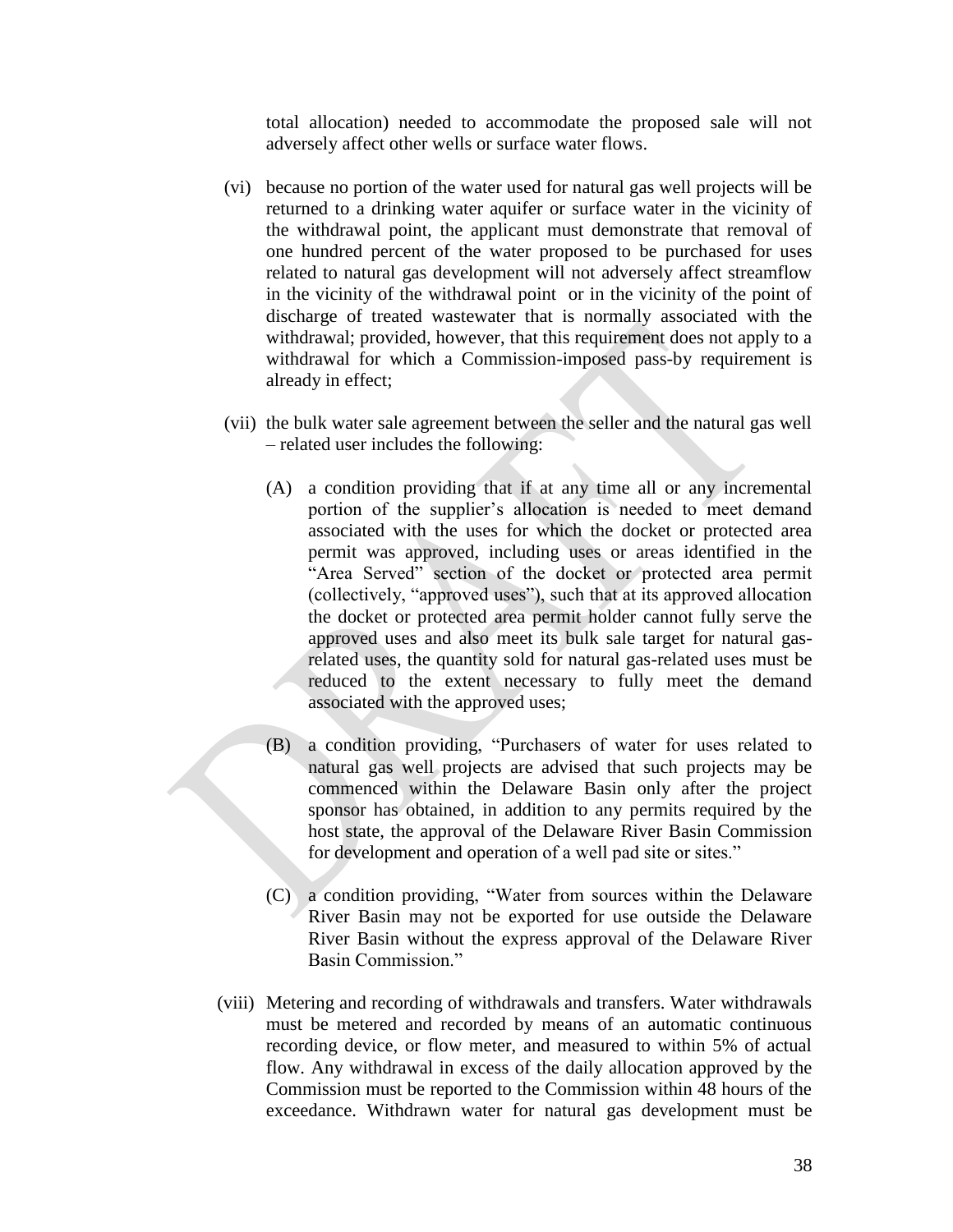conveyed directly to water storage tanks before it is transferred to hauling vehicles or pipelines unless otherwise approved in writing by the Executive Director. Total withdrawals must be recorded on a daily basis. Likewise, the volume and destination of each transfer of water from the withdrawal site must be recorded by truck load or pipeline transmission and a daily total maintained. For a period of ten (10) years following the withdrawal, all water withdrawal and transfer records must be available for inspection at the withdrawal site. The project sponsor must institute a system for recording the date, amount, carrier, vehicle and destination of each tank-load of water sold (or an equivalent tracking mechanism for delivery by pipeline), and provides this information in a Commission-specified electronic format to the Commission at the request of the Executive Director.

- (ix) **Reporting of withdrawals and transfers**. The project sponsor will provide a quarterly report to the Executive Director that provides the monthly total of water that was provided for natural gas development projects and the destinations the water was sent to for the reporting quarter. The reporting format will be prescribed by the Executive Director.
- (x) **Invasive species control plan.** If determined by the Commission to be necessary, the project sponsor must develop and implement an Invasive Species Control Plan (ISCP). The ISCP must include the management and treatment program that the project sponsor will implement to ensure that all water withdrawn from the withdrawal site is managed or treated prior to its distribution to transportation vehicles to prevent potentially invasive, harmful, or nuisance species from entering other watersheds in the basin. The management and treatment program must also address the significance of all moveable project equipment as pathways for the rapid movement of invasive species from one project site to another and the methods that will be used to prevent this type of mechanical transmission of problematic species. An ISCP may be approved by the Commission as part of a docket or it may be approved (or modified) by the Executive Director after the Commission has issued a docket approval. The provisions of this plan will be incorporated by reference into the docket.
- (xi) **Pass-by flow requirement.** The project withdrawal may not cause the stream flow below the point of withdrawal to be less than the Q7-10 flow, or a more stringent value recommended by the appropriate host state agency. If the withdrawal is located in shared waters, a more stringent requirement applied by either state may be considered. Whenever the streamflow below the point of withdrawal is less than the minimum pass-by amount, no withdrawal may be made and the entire natural streamflow must be allowed to pass. Pass-by conditions also may include conditions intended to minimize short-term swings in surface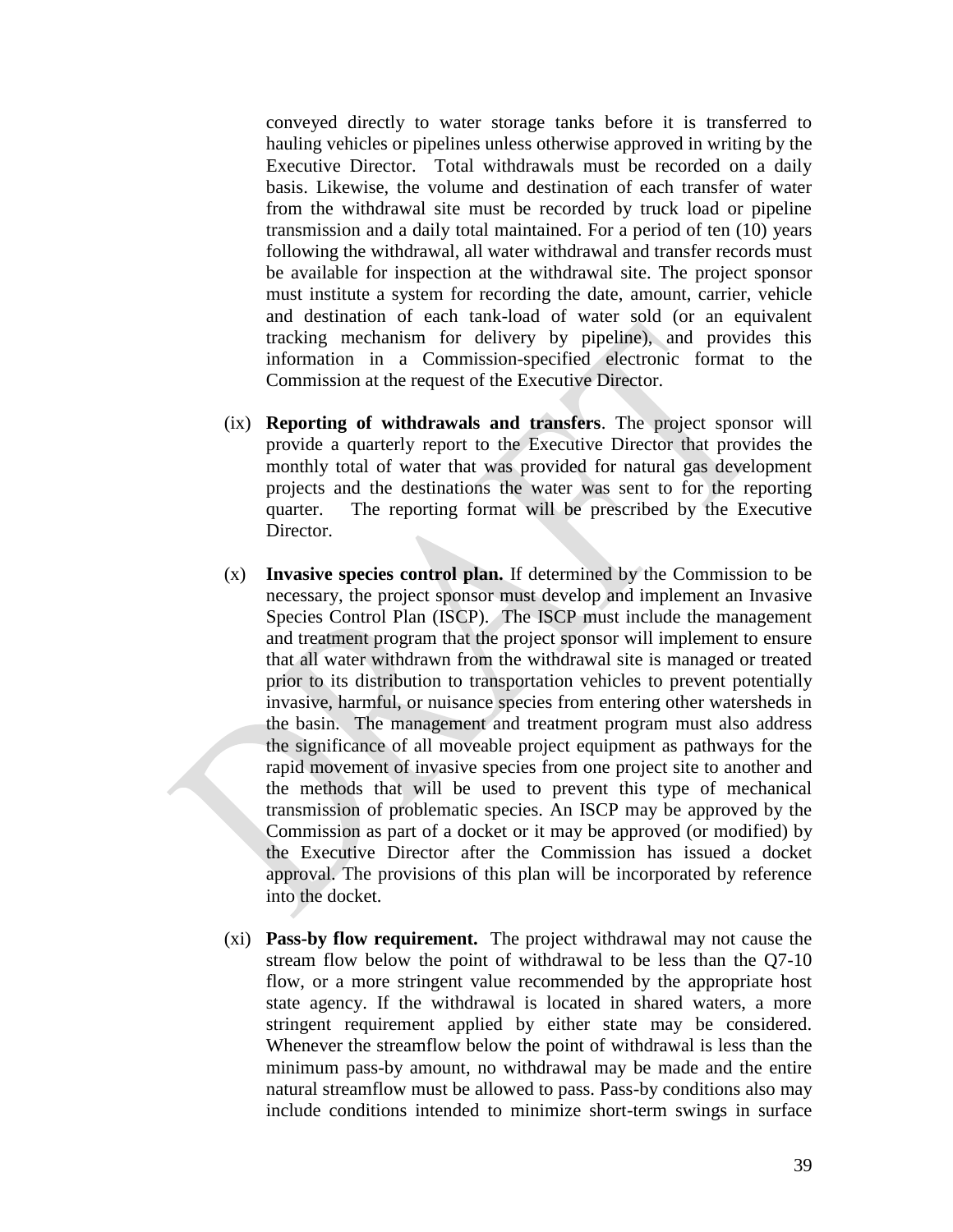flow volumes. The withdrawal site operations plan submitted with an application for a new surface water withdrawal must include the method and equipment to be used to demonstrate compliance with applicable pass-by requirements. No withdrawal may be initiated until the method and equipment to be used to demonstrate compliance with the pass-by requirement are operational and thereafter no withdrawal may be made during any period during which the method and equipment are not operational.

- (2) **Approved discharge as water supply source.** The project sponsor of a facility discharging treated wastewater or non-contact cooling water in accordance with a valid Commission approval (i.e., a discharge docket) may apply for an ABR under these regulations to be an approved source of water for natural gas well projects. If the project sponsor meets the conditions set forth below. The project sponsor may also elect to use the normal review process or the Executive Director or the commission may require the normal review process to be used.
	- (i) the discharge is operated in accordance with a valid docket issued by the Commission and a valid NPDES permit issued by the state and the discharger is in compliance with all terms of its Commission and state approvals;
	- (ii) the natural gas well project(s) for which the water will be used are located within the Delaware Basin;
	- (iii) if the discharge is to surface water, the proposed diversion will not adversely affect upstream or downstream dischargers (due to loss of assimilative capacity), downstream withdrawers, or aquatic life;
	- (iv) if the discharge is to groundwater, the proposed diversion will not adversely affect groundwater levels or streamflows in the vicinity of the discharge;
	- (v) the bulk water sale agreement between the seller and the natural gas well – related user includes the following:
		- (A) a condition stating, "Purchasers of water for uses related to natural gas well projects are advised that such projects may be commenced within the Delaware Basin only after the project sponsor has obtained, in addition to any permits required by the host state, the approval of the Delaware River Basin Commission for development and operation of a well pad site or sites."
		- (B) a condition stating, "Water from sources within the Delaware Basin may not be exported for use outside the Delaware Basin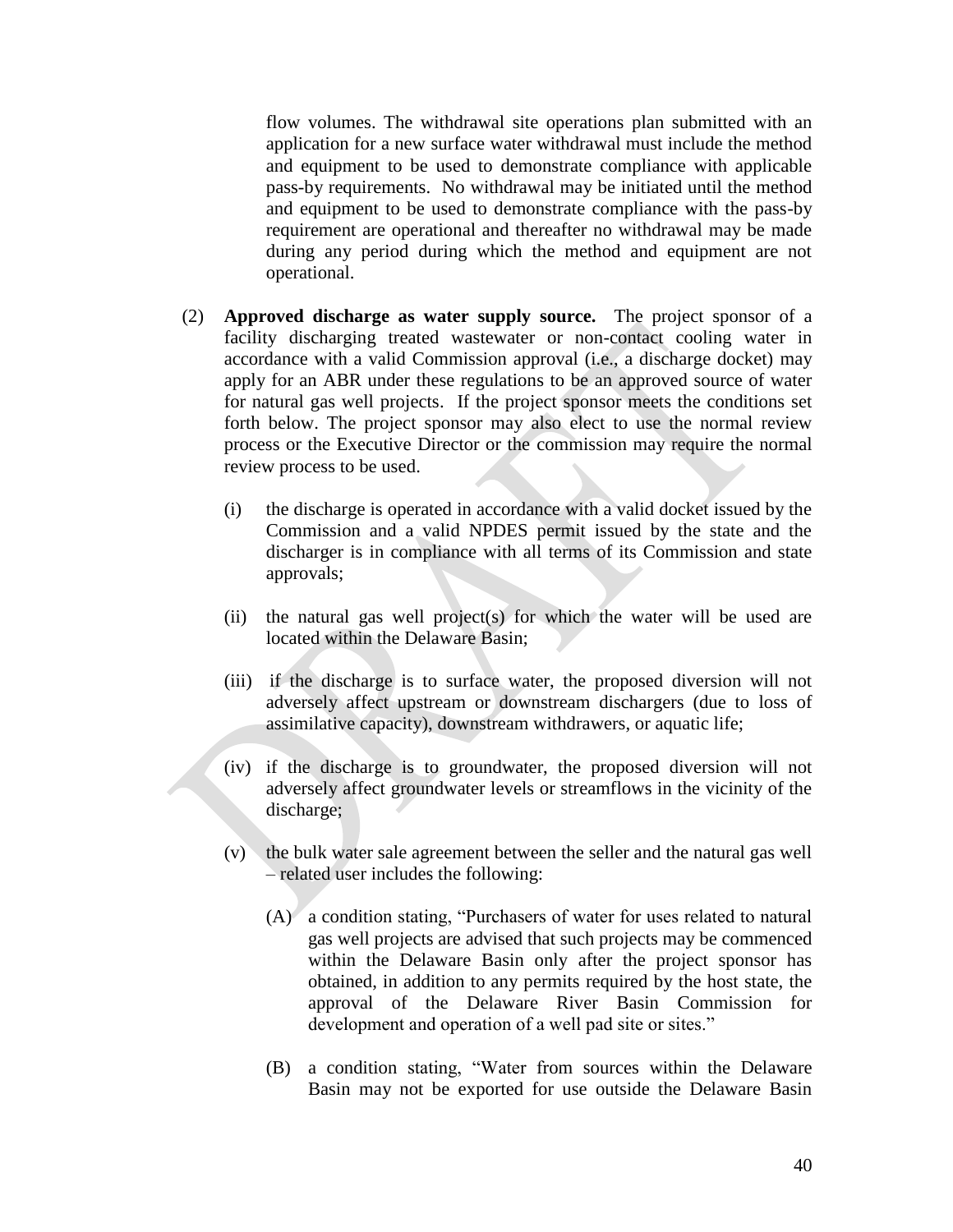without the express approval of the Delaware River Basin Commission<sup>"</sup>

(vi) the project sponsor institutes a system for recording the date, amount, carrier, vehicle and destination of each tank-load of water sold (or an equivalent tracking mechanism for delivery by pipeline. The project sponsor must also obtain written confirmation that the transferred wastewater was received by the intended destination facility. The project sponsor must provide this information to the Commission upon request by the Executive Director.

## **(e) New water sources for uses related to natural gas development**

- (1) **General provisions.**
	- (i) **Docket approval required**. A new surface or groundwater water withdrawal or the diversion of mine drainage water for uses related to natural gas development activities may be made only in accordance with a docket issued by the Commission following the normal process for Commission review and approval of projects, involving an application, technical review, publication of a draft docket, public hearing, and Commission action at a public meeting. A new water source located within the physical boundaries of an approved NGDP may be approved for uses within the NGDP by means of an ABR. Such new water sources are subject to all of the requirements in this section and those set forth in Section 7.4(e)(2), (3), and (4).
	- (ii) **Substantive requirements.** New water sources approved for uses related to natural gas development activities will be subject to the conditions set forth below as well as to any additional conditions that the Commission deems necessary to protect the water resources of the Basin in accordance with the Commission's Comprehensive Plan.
- (2) **Conditions** applicable to new water sources for uses related to natural gas development activities are set forth below:
	- (i) **Non-point source pollution control plan.** If the source is located within the drainage area of a portion of the Delaware River classified by the Commission as Special Protection Waters (SPW), the applicant must demonstrate compliance with Section 3.10.3A.2.e. of the Commission's Water Quality Regulations, providing for development and implementation of a Non-Point Source Pollution Control Plan (NPSPCP). The NPSPCP must be consistent with the more stringent of Commission and state requirements for erosion and sedimentation controls to be implemented at the site of the withdrawal or diversion facility, including measures to control stormwater both during and after construction. The post-construction portion of the plan must describe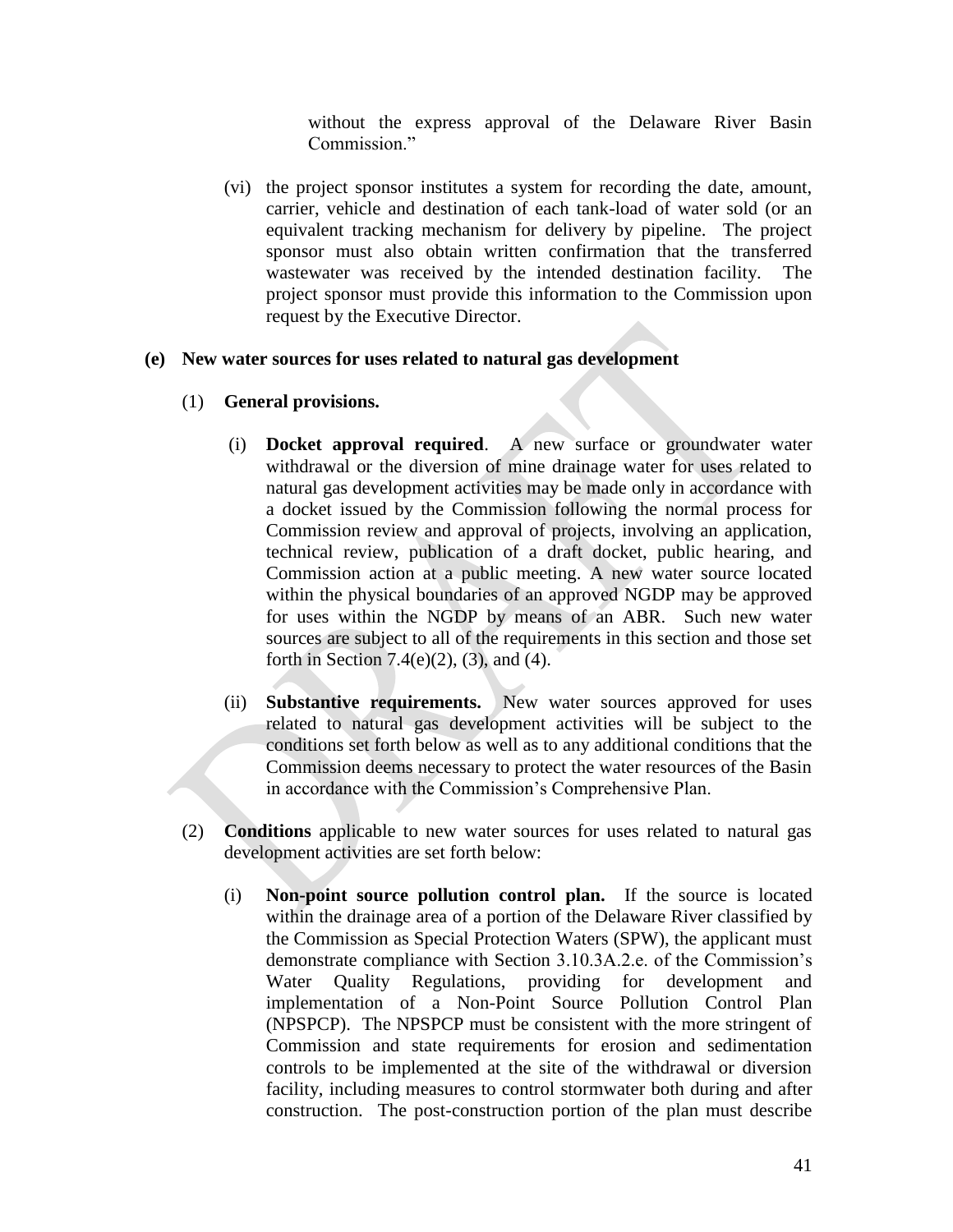the final site conditions, including a pre- and post-construction project hydrograph analysis, permanent facilities, equipment, access roads, and all stormwater control structures that may be necessary after final site restoration has been completed. No site clearing or construction work at the withdrawal site may be initiated until the NPSPCP has been approved by the Commission, or by the host State in accordance with an Administrative Agreement between the Commission and the host State.

- (ii) **Natural diversity inventory assessment.** Project sponsors are required to submit as part of the project application the results of a natural diversity inventory assessment (NDIA) for the water withdrawal site. The Commission reserves the right to prepare a separate NDIA at the expense of the project sponsor if it determines that a separate assessment is required.
- (iii) **Metering and recording of withdrawals and transfers.** Water withdrawals must be metered and recorded by means of an automatic continuous recording device, or flow meter, and measured to within 5% of actual flow. Any withdrawal in excess of the daily allocation approved by the Commission must be reported to the Commission within 48 hours of the exceedance. Withdrawn water must be conveyed directly to water storage tanks before it is transferred to hauling vehicles or pipelines unless otherwise approved in writing by the Executive Director. Total withdrawals must be recorded on a daily basis. Likewise, the volume and destination of each transfer of water from the withdrawal site must be recorded by truck load or pipeline transmission and a daily total maintained. For a period of ten (10) years following the withdrawal, all water withdrawal and transfer records must be available for inspection at the withdrawal site and furnished promptly at the request of the Executive Director or a designated member of the Commission staff. The docket or protected area permit holder must institute a system for recording the date, amount, carrier, vehicle and destination of each tank-load of water sold (or an equivalent tracking mechanism for delivery by pipeline), and provide this information in a Commission specified electronic format to the Commission upon request by the Executive Director.
- (iv) **Reporting of withdrawals and transfers**. The operator of a withdrawal for uses related to natural gas development must submit to the Commission on a quarterly basis reports indicating monthly and daily total withdrawals and daily total volumes transferred to individual natural gas well sites in a format prescribed by the Executive Director.
- (v) **Water withdrawal site plan.** A preliminary site plan for the proposed withdrawal site must accompany an application for Commission approval of a withdrawal. The preliminary plan must include a description of the site, the facilities to be installed on the site and a map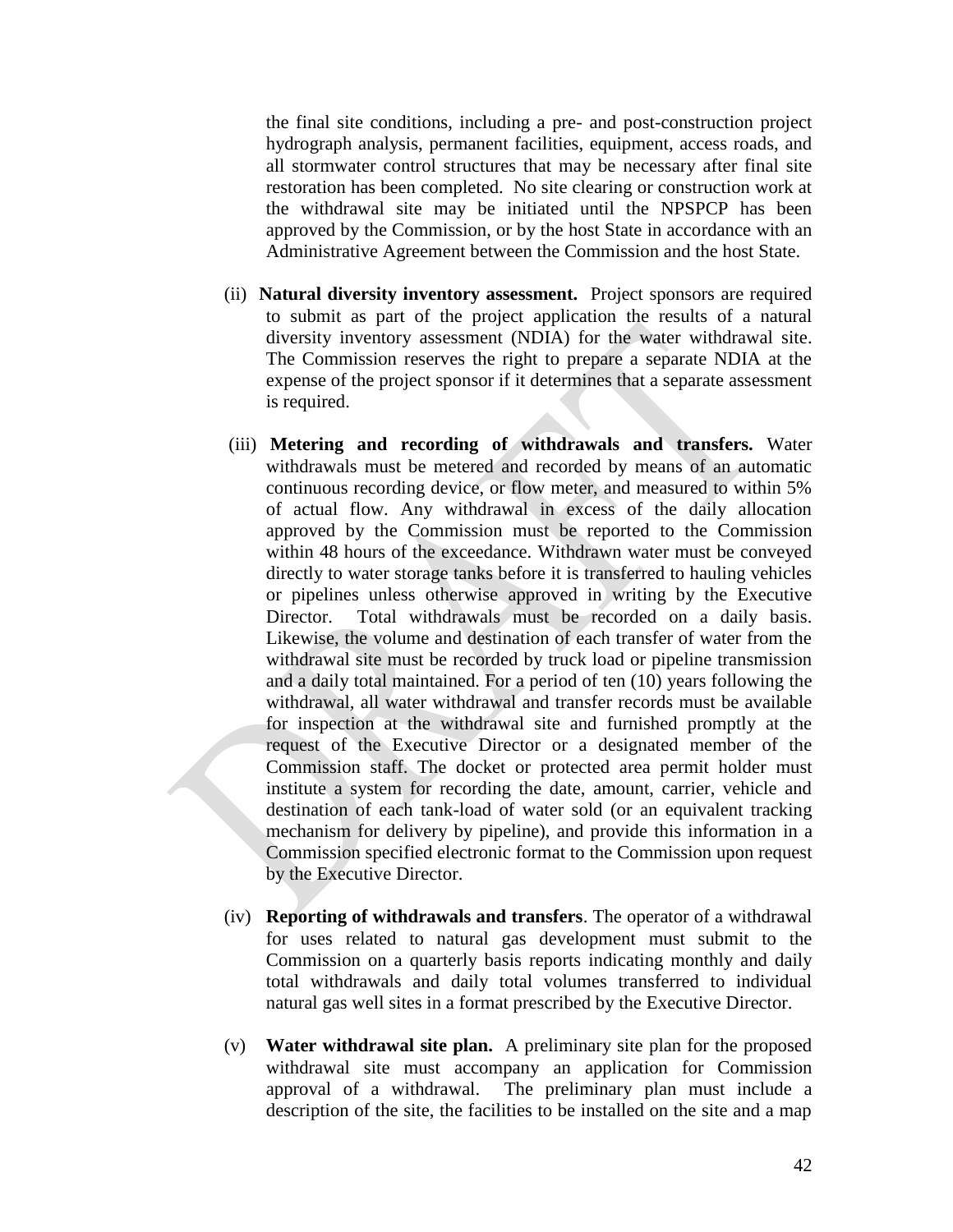indicating the location of the all facilities on the site. Final construction plans and specifications may be submitted with the application or after the Commission has issued an approval. No site clearing, site preparation, construction, or water withdrawal may commence at the site until final construction plans and specifications have been approved by the Executive Director.

- (vi) **Water withdrawal site operations plan.** The site operations plan for a new surface water withdrawal at a minimum must include: specific procedures for metering, recording, and reporting the pass-by flow and complying with the pass-by flow requirements; procedures for monitoring, reporting and recording the usage, transport, and destination of all water withdrawn at the site; and all other procedures required to ensure compliance with the conditions set forth in the approval (see (iii) above). No construction may be initiated until the Commission has approved the docket and the Executive Direction has approved the site operations plan.
- (vii) **Notice of construction start and completion.** The project sponsor must notify the Executive Director of the initiation of construction. Within 30 days of completion of construction of the approved project, the project sponsor must submit a statement to the Commission, signed by the project sponsor's engineer or other responsible agent, advising the Commission that construction of the project has been completed consistent with the approved plans, and stating the final construction cost of the project and the date the project was or is scheduled to be placed in operation.
- (viii) **Expiration of approval.** An approval by the Commission expires three years from the approval date unless prior thereto the holder of the approval has commenced operation of the project or unless the Executive Director extends the approval for up to one year upon a showing by the project sponsor that substantial funds in relation to the cost of the project have been expended in reliance on the approval.
- (ix) **Approval limited to withdrawal.** Commission approval of a water withdrawal does not constitute approval or permission to commence natural gas development in the Delaware River Basin, including but not limited to: preparing a natural gas well site, drilling a natural gas well, stimulating a natural gas well, or storing, transporting, or disposing of hydraulic fracturing or flowback fluid.
- (x) **Restricted access and operations.** Access to the withdrawal site must be restricted through use of fencing, signage or other similar means. In addition, the withdrawal site location must be restricted to operations associated with the function of water withdrawal. These areas may not be used as staging areas for the addition of chemicals (except as required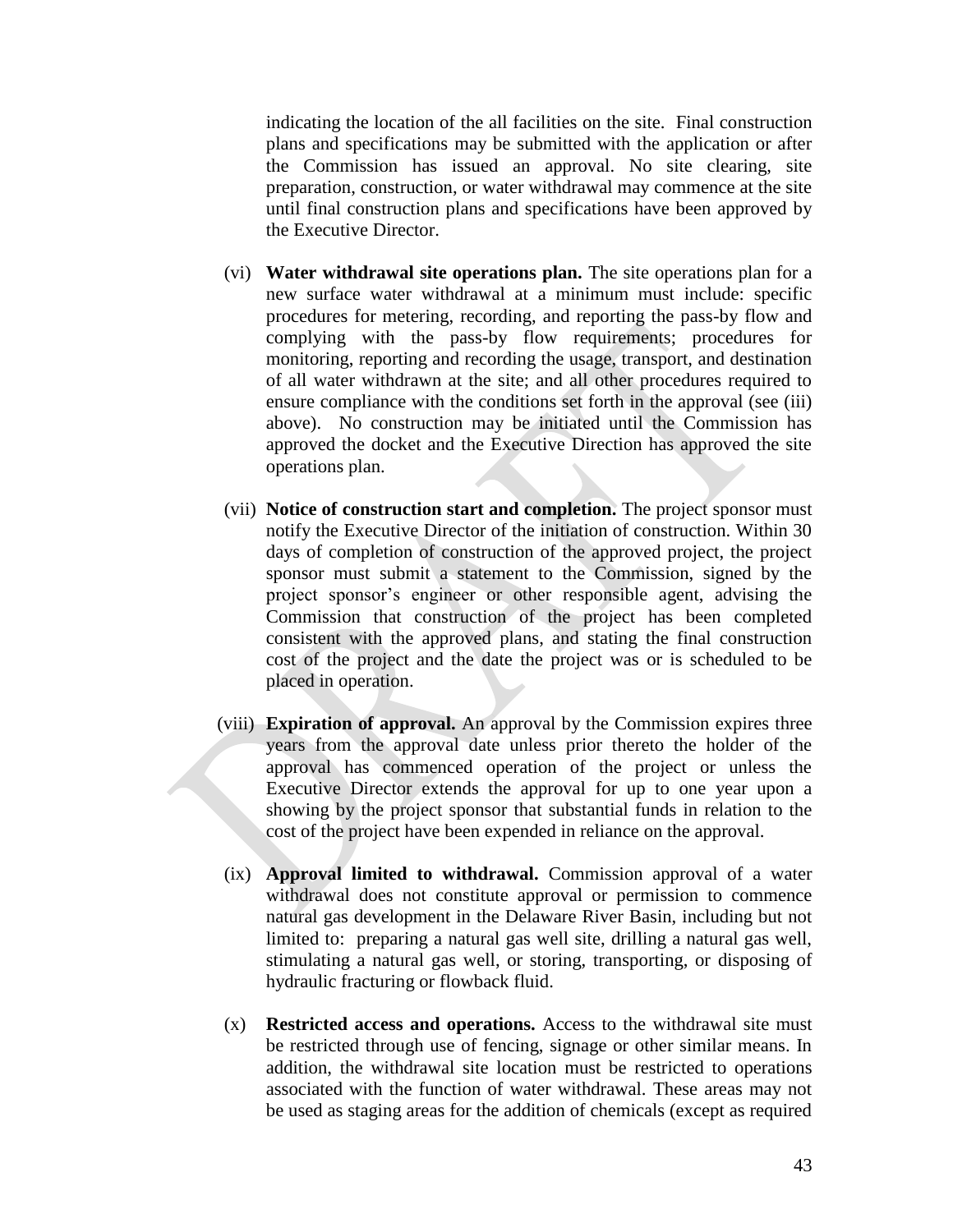by an Invasive Species Control Plan) or fuel in excess of the quantity needed to run an emergency generator if one is used.

- (xi) **Other approvals.** Commission approval does not exempt the owner or operator of a water source from obtaining all necessary permits and/or approvals from other state, federal or local government agencies with jurisdiction over the water withdrawal or diversion project or associated activities.
- (xii) **Floodplain regulations.** Project sites that are located in the Flood Hazard Area (defined as the 100-year floodplain in the Commission's Administrative Manual – Part III Basin Regulations - Flood Plain Regulations) must comply with the Commission's Flood Plain Regulations (FPR).
- (xiii) **Drought emergency plan.** For the duration of any drought emergency declared by the Governor of the state in which the water withdrawal is located or by the Commission, water withdrawals by the project sponsor in accordance with this approval shall be subject to any prohibition by the Governor, the state emergency management agency, the state environmental protection agency, or the state drought coordinator to the extent applicable, and to any emergency resolutions or orders issued by the Commission. The project sponsor must submit as part of its application a Drought Emergency Plan, including drought contingency notice to all users and providing for cessation of operations in the event required by state or Commission authorities. The provisions of this plan will be incorporated by reference into the docket.

### (3) **Additional submittals and conditions applicable to new surface water withdrawals approved by ABR, docket, or protected area permit.**

(i) **Invasive species control plan.** If determined by the Commission to be necessary, the project sponsor must develop and implement an Invasive Species Control Plan (ISCP). The ISCP must include the management and treatment program that the project sponsor will implement to ensure that all water withdrawn from the withdrawal site is managed or treated prior to its distribution to transportation vehicles to prevent potentially invasive, harmful, or nuisance species from entering other watersheds in the basin. The management and treatment program must also address the significance of all moveable project equipment as pathways for the rapid movement of invasive species from one project site to another and the methods that will be used to prevent this type of mechanical transmission of problematic species. An ISCP may be approved by the Commission as part of a docket or it may be approved (or modified) by the Executive Director after the Commission has issued a docket approval. The provisions of this plan will be incorporated by reference into the docket.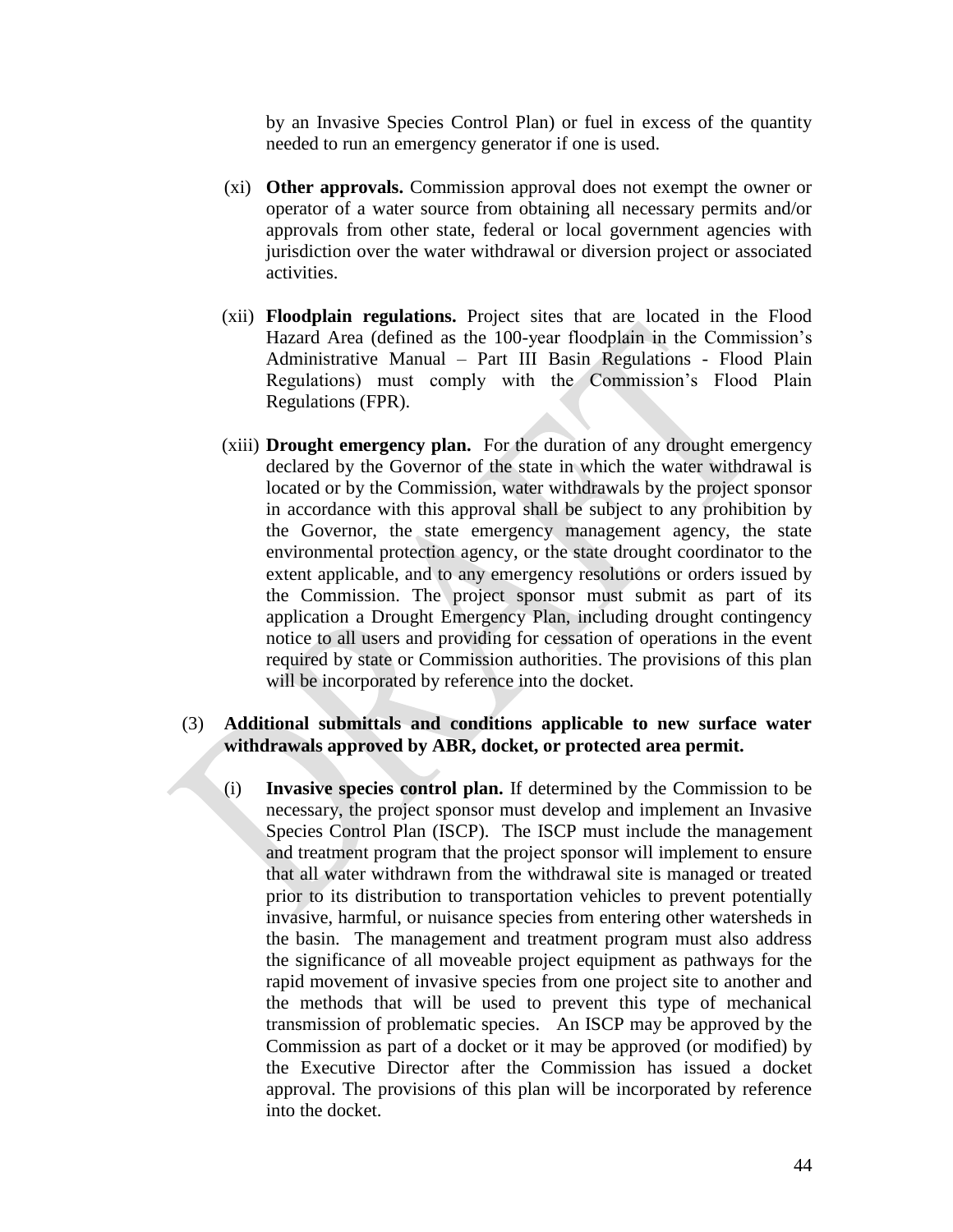(ii) **Pass-by flow requirement.** The project withdrawal may not cause the stream flow below the point of withdrawal to be less than the Q7-10 flow, or a more stringent value recommended by the appropriate host state agency. If the withdrawal is located in shared waters, a more stringent requirement applied by either state may be considered. Whenever the streamflow below the point of withdrawal is less than the minimum pass-by amount, no withdrawal may be made and the entire natural streamflow must be allowed to pass. Pass-by conditions also may include conditions intended to minimize short-term swings in surface flow volumes. The withdrawal site operations plan submitted with an application for a new surface water withdrawal must include the method and equipment to be used to demonstrate compliance with applicable pass-by requirements. No withdrawal may be initiated until the method and equipment to be used to demonstrate compliance with the pass-by requirement are operational and thereafter no withdrawal may be made during any period during which the method and equipment are not operational.

## (4) **Additional submittals, conditions applicable to new groundwater withdrawals.**

- (i) **Hydrogeologic report.** For all groundwater well sources, a Final Hydrogeologic Report detailing extended pumping test procedures, results and analyses must be provided with the application. The Final Hydrogeologic Report must include a discussion of field procedures, a listing of all data gathered, an analysis of the data and an evaluation of the impact of the proposed withdrawal on the aquifer and on other groundwater and surface water users in the vicinity. All relevant data, including but not limited to a geologic map, well log, water level charts, tables and graphs for the pumped well, monitoring wells, and nearby perennial streams, wetlands and other sensitive hydrologic features must be submitted. The pumping test may be of not less than 48 hours pumping duration, unless approved in writing by the Executive Director or in the Commission approval, at an uninterrupted, constant withdrawal rate of not less than the proposed pumping rate. Information to be collected must include, but is not limited to the following:
	- (A) Date and time of all static, pumping, and recovery water level measurements
	- (B) Record of pumping rate measured frequently throughout the test
	- (C) Sufficient static water level measurements in all wells and at all monitoring points to determine trends in water level changes prior to start of pumping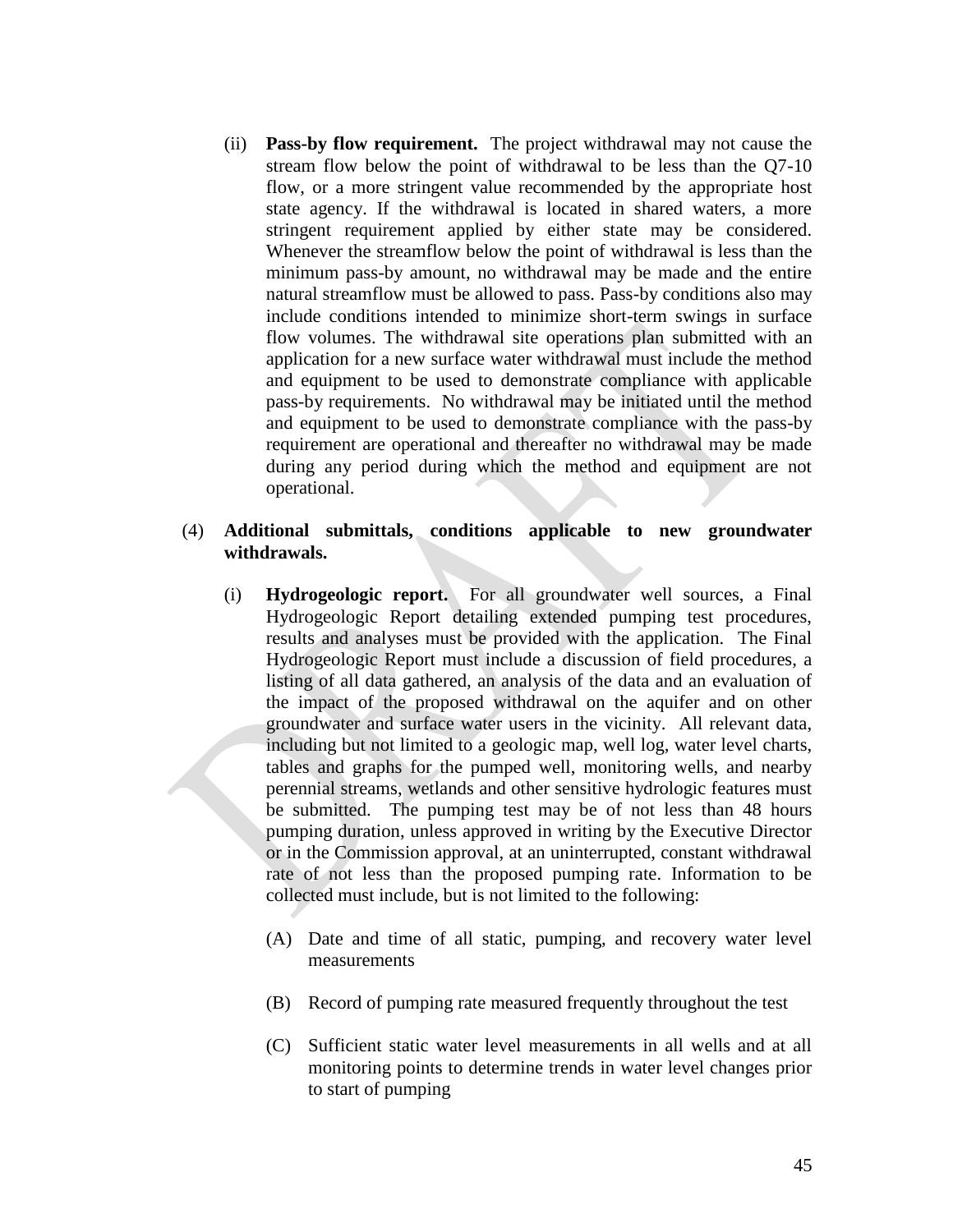- (D) Pumping and recovery measurements in the pumped well and observation wells
- (E) Monitoring of wells sufficient to determine all possible interference
- (F) Records of precipitation, measurements or observations of nearby streamflows, and weather conditions throughout the test
- (G) A map identifying all nearby wells owned by others that could be affected by pumping of the new well(s) and the following information for each if available:

Name of Well Owner Telephone No. of Well Owner Address of Well Owner State Well ID No. Type of Use Date Drilled Depth Drilled (feet) Borehole Diameter (inches) Casing Diameter (inches) Casing Depth (feet below ground surface) Top of Well Screen Depth (feet), Bottom of Well Screen Depth (feet) Pump Type Estimated Pump Capacity (gpm) Intake Setting Depth (feet) Approximate Location of Well on Property. Latitude of Well in DMS, North Longitude of Well in DMS, West

#### (ii) **Obligations relating to interference.**

If the monitoring required herein, or any other data or information demonstrates that the operation of this project significantly affects or interferes with any designated uses of ground or surface water, or if the project sponsor receives a complaint regarding this project, the project sponsor must immediately notify the Executive Director of any complaints and unless excused by the Executive Director, will investigate such complaints. The project sponsor must direct phone call notifications of complaints involving water resources to the DRBC. Oral notification must always be followed up in writing directed to the Executive Director. In addition, the project sponsor must provide written notification to all potentially impacted users of wells or surface water users of the project sponsor's responsibilities under this condition. Any ground or surface water user which is substantially adversely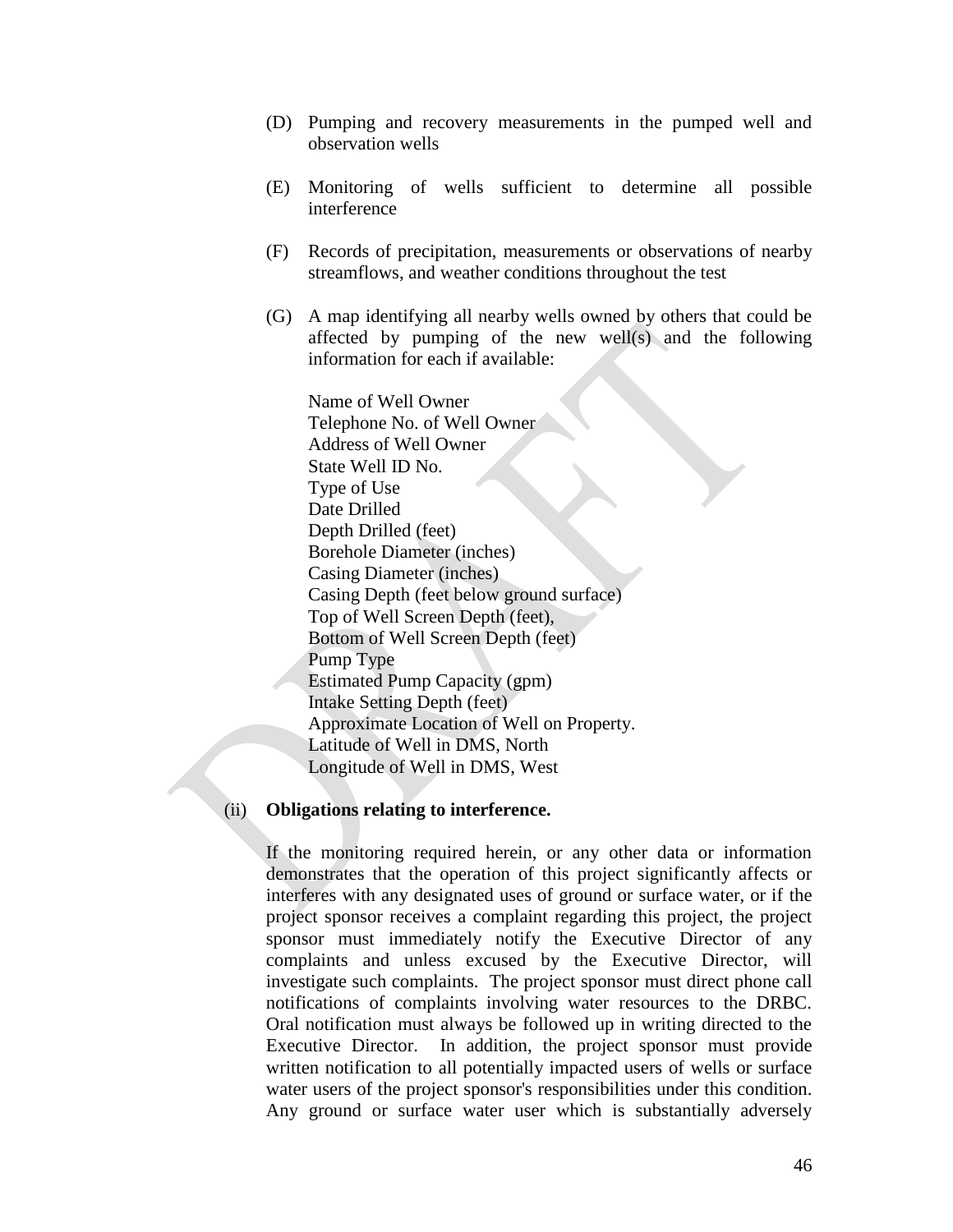affected, rendered dry or otherwise diminished as a result of the docket holder's project withdrawal, must be repaired, replaced or otherwise mitigated at the expense of the project sponsor. A report of investigation and/or mitigation plan prepared by a hydrologist must be submitted to the Executive Director as soon as practicable or within the time frame directed by the Executive Director. The Executive Director will make the final determination regarding the validity of such complaints, the scope or sufficiency of such investigations, and the extent of appropriate mitigation measures, if required.

## **(f) Importation of water for uses related to natural gas development**.

Commission determinations regarding applications for the importation of water for uses related to natural gas development will be made in accordance with Section 2.30 of the Commission's Water Code.

## **(g) Use of recovered flowback and production water.**

j

- (1) **General.** Recovered flowback and production water may be recycled for use in natural gas well stimulation activities at the project sponsor's Commissionapproved well pads in accordance with conditions of the well pad dockets or ABRs. Any reuse must be reported to the Commission in accordance with the requirements set forth in the docket or ABR. Flowback and production water may be used only as expressly approved by the docket or ABR.
- (2) **Conditions of Use.** In addition to the storage requirements set forth in Section  $7.5(h)(2)(iv)$ , an approval for reuse of recovered flowback and production water will be subject to conditions including but not limited to transport, sampling, and tracking requirements that are necessary in the view of the Commission to protect the water resources of the basin.
- (3) **Storage of recovered flowback and production water.** The storage of recovered flowback and production water must be in accordance with Section 7.5 (h) $(2)(iv)$ .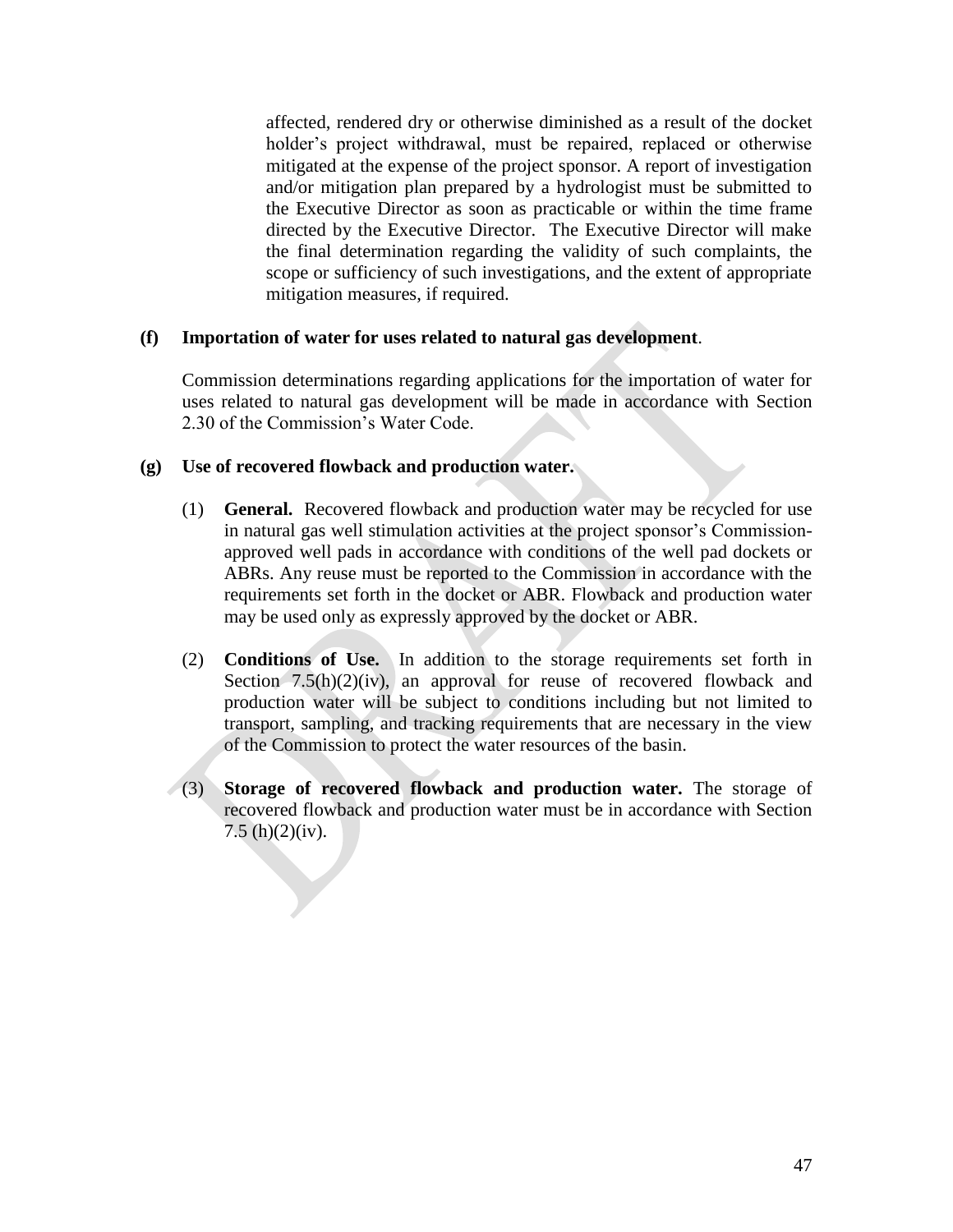## **Section 7.5 Well pads for Natural Gas Activities**

### **(a) Purpose and Applicability.**

- (1) The headwaters and groundwater of the Delaware River Basin are critically important to the supply of clean water to satisfy basin needs for drinking water, aquatic life, recreation, and other designated uses. Over 15 million people (approximately five percent of the nation's population) rely on the waters of the Delaware River Basin for drinking, agricultural, and industrial use, but the watershed drains only four-tenths of one percent of the total continental U.S. land area. The 15 million figure includes about seven million people in New York City and northern New Jersey who live outside the basin. New York City gets roughly half its water from three large reservoirs located on tributaries to the Delaware. The ground waters of the Basin are protected and regulated under Article 2, Section 2.20 and Article 3, Section 3.40 of the Water Code. Protecting and managing areas in source watersheds is essential to maintaining the high water quality of the National Scenic and Recreational Delaware River and the River's tributary systems. Protecting the high value landscapes of forests and water resources implements and is consistent with Goal 3.2 of the Water Resources Plan for the Delaware River Basin (Resolution 2004-BP) and with the anti-degradation program codified in the Commission's Special Protection Waters program, DRBC Water Quality Regulations, 18 C.F.R. Part 410, Article 3.10.3.A.2 et seq.
- (2) The siting and operation of natural gas well pads within the Delaware River Basin may have a substantial impact on the water resources of the Basin. To allow for the development of natural gas resources while minimizing adverse impact to water resources, all natural gas well pads to be located within the Delaware River Basin are subject to the siting, design and operational criteria of this Section 7.5. All natural gas well pad projects in the Delaware River Basin require Commission approval. As provided for in Section 7.1(i), DRBC is relying on the Commonwealth of Pennsylvania and State of New York (PADEP and NYSDEC, respectively) regarding the construction and operation of natural gas well pads except as specified in this section.
- **(b) Administration.** Applications for review and approval of well pads must be filed with and approved by the DRBC prior to the initiation of construction at any well pad site.
	- (1) **Types of review and approval.** 
		- (i) Natural Gas Development Plan Docket
		- (ii) Well Pad docket
		- (iii) Well Pad ABR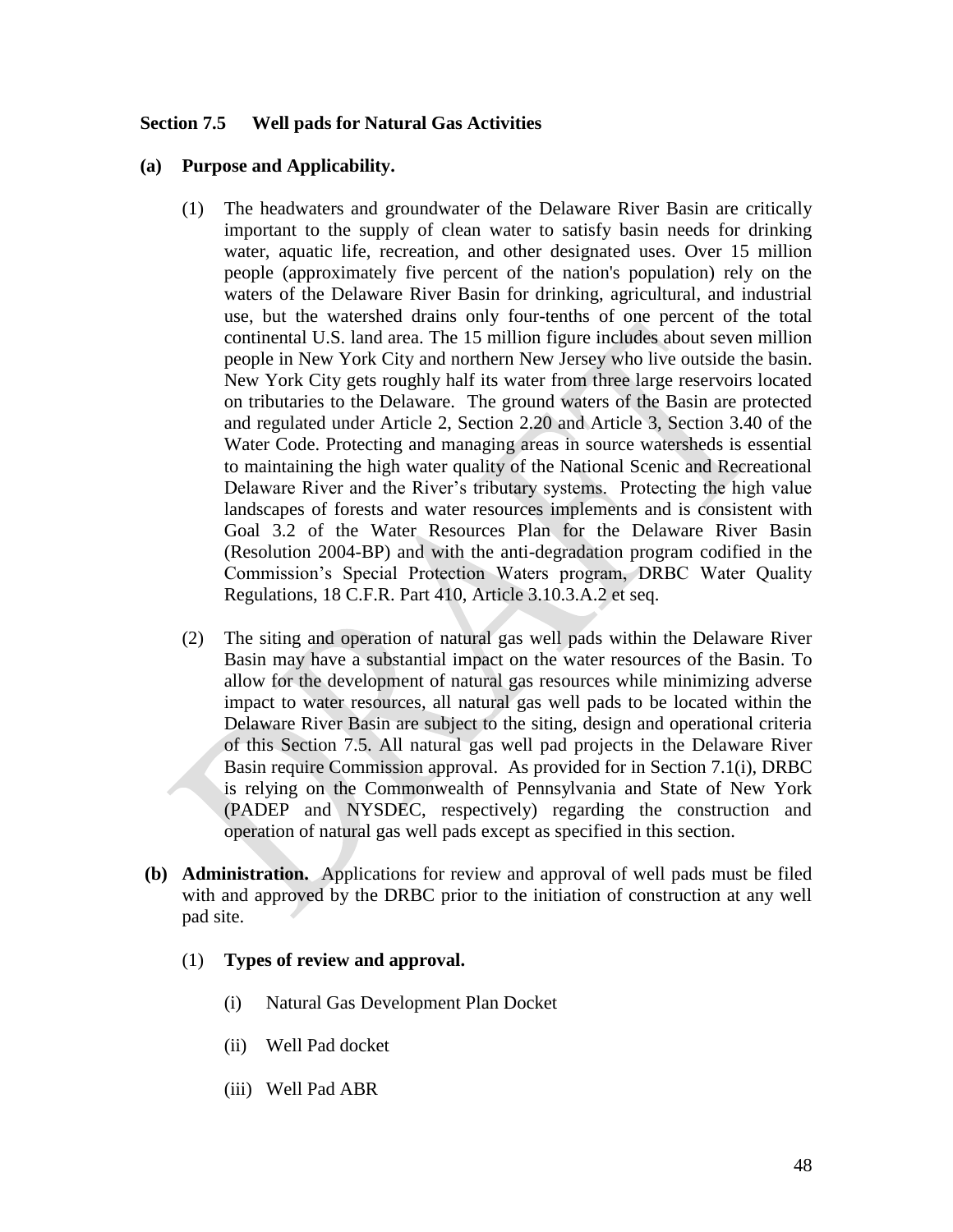- (2) **Public Notice Provisions.** The project sponsor of a natural gas project under Sections  $7.5(b)(1)$  is responsible for complying with the public notice provisions in Section 7.3(i).
- (3) **Siting Restrictions.** A well pad may not be sited:
	- (i) In the Flood Hazard Area (defined as the 100-year floodplain in the Commission's Administrative Manual – Part III Basin Regulations - Flood Plain Regulations) of any waterway in the Delaware River Basin.
	- (ii) On a slope with a pre-alteration grade of 20% or greater.
	- (iii) In an area that serves as a critical habitat for a federal or state designated threatened or endangered species unless host state/federal mitigation measures have been approved.
- (4) **Setbacks.** All natural gas well pad sites must adhere to the following minimum setback requirements:

| (i)   | Water body:                     | 500 ft              |
|-------|---------------------------------|---------------------|
| (ii)  | Wetlands:                       | $500$ ft            |
| (iii) | Occupied Homes:                 | defer to host state |
| (iv)  | <b>Public Buildings:</b>        | defer to host state |
| (v)   | <b>Public Roads:</b>            | defer to host state |
| (vi)  | Surface water supply intake:    | $500$ ft            |
| (vii) | Water supply reservoir:         | $500$ ft            |
|       | (viii) Public water supply well | defer to host state |
| (ix)  | Domestic water supply well      | defer to host state |

- (5) **Spacing.** All wellbores must adhere to the applicable unitization / spacing requirements of the host state.
- (6) **De minimis Change.** A project sponsor may modify the location of an individual well pad by up to 100 feet without applying for a modification to the well pad approval or NGDP approval as long as the new location does not result in a violation of any of the siting restrictions contained in Section 7.5(b)(3), the minimum setbacks contained in Section 7.5(b)(4) or any provision of the approval. The project sponsor most notify the Commission at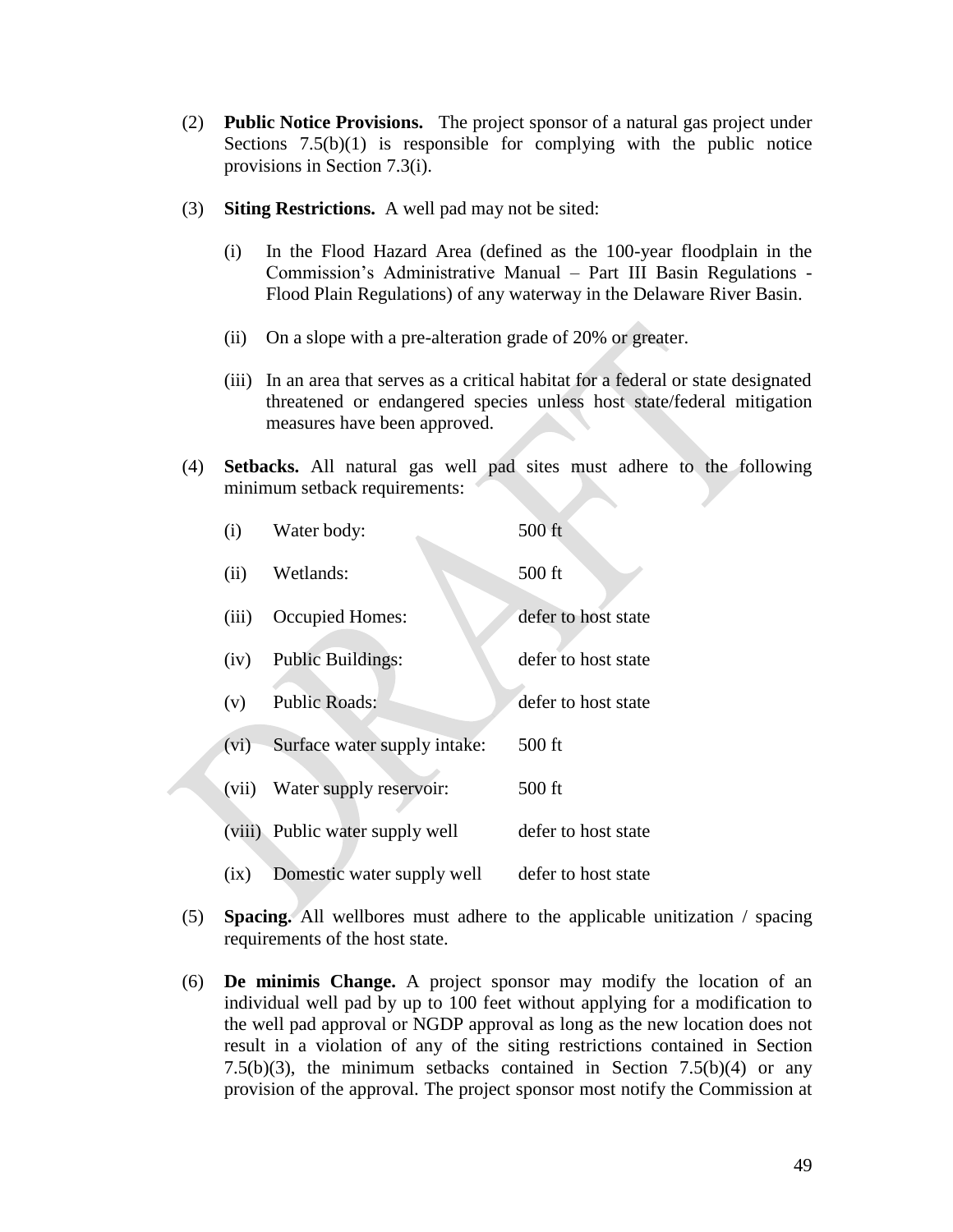least thirty (30) calendar days before commencing construction at the new location.

- (7) **Inspection.** The well pad site, natural gas well, and operational records for property owned or leased by the project sponsor, or to which the project sponsor otherwise has legal access, for natural gas development activities, must be available for inspection as provided in Section 7.3(j).
- (8) **Timing.** The project sponsor may not commence or conduct clearing of land for access or for well pad construction unless the project sponsor has first obtained a well pad approval and the applicable Executive Director approvals or acknowledgements required in Section 7.5.

## (9) **Variances.**

- (i) A project sponsor may request the Executive Director to grant a variance to the provisions of Sections  $7.5(b)(3)$  and  $7.5(b)(4)$  of this rule. No variances shall be granted to the restriction against locating well pads in a floodway as provided in the Commission's Administrative Manual – Part III Basin Regulations - Flood Plain Regulations.
- (ii) The Executive Director, after determining whether the requirements of Section  $7.5(b)(9)(iii)$  below are met, may approve the variance, deny the variance, or recommend a public hearing and decision by the Commission. For a variance to be considered, the project sponsor must demonstrate that:
	- (A) application of the requirements in Sections  $7.5(b)(3)$  and  $7.5(b)(4)$ would result in an undue burden for the project sponsor because of reasons affecting the leaseholding; and
	- (B) the requested siting conditions would be equally or more protective of water resources of the basin, taking into consideration mitigation measures relating to, among other factors, spill control, containment, berms, enhanced erosion and sediment controls, project timing restrictions to avoid affecting threatened or endangered species, and/or vegetated buffers.
- (iii) Before any request for a variance will be considered, the project sponsor must provide the Executive Director with evidence that it has notified the property and the mineral rights owners in writing of the intent to request a variance.
- (iv) The Executive Director may approve a variance subject to additional conditions to protect the water resources of the basin.

## **(c) Natural Gas Development Plans.**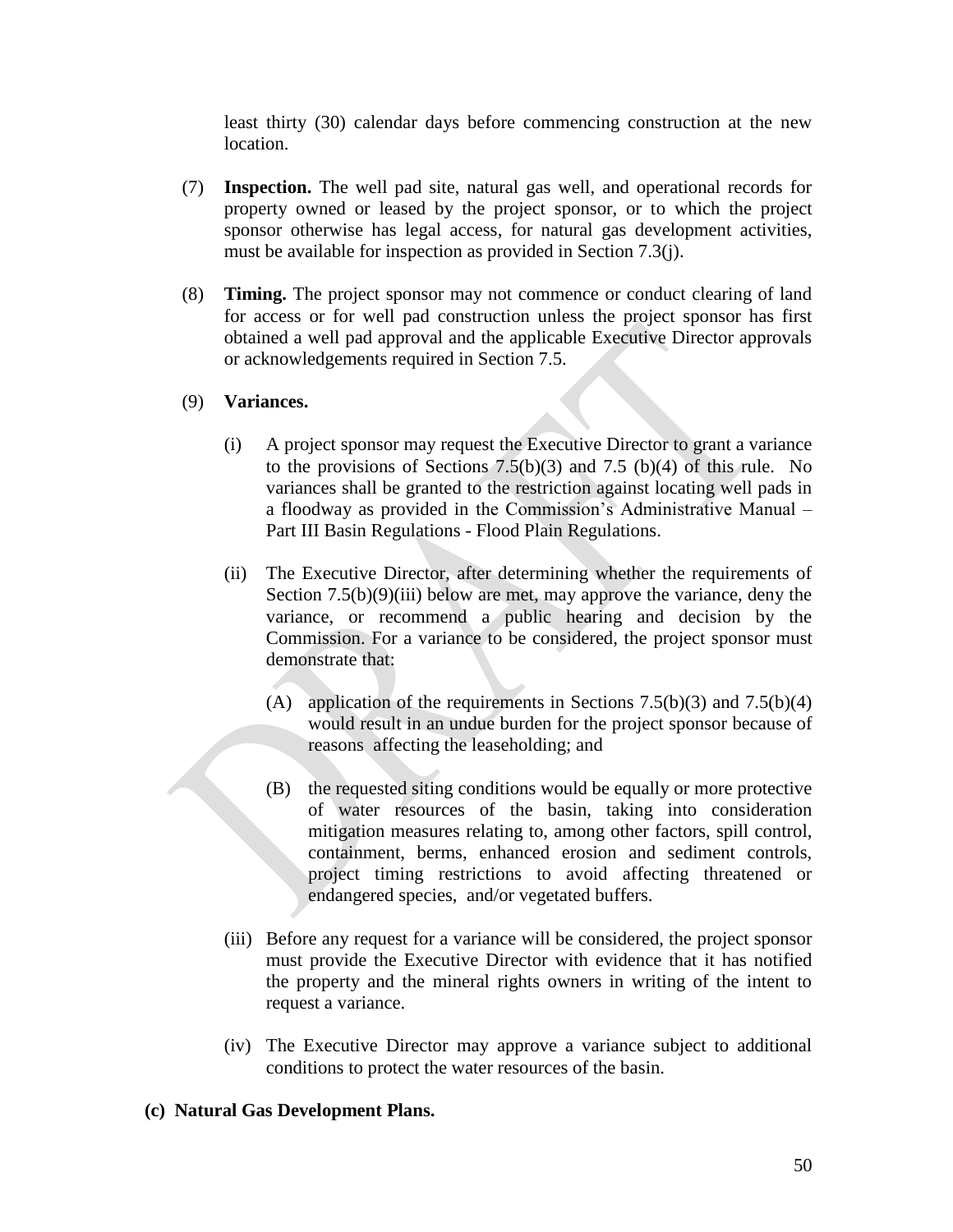- (1) **Applicability.** Natural Gas Drilling Plans (NGDP) are intended to identify foreseeable natural gas development in a defined geographic area, facilitate analysis of potential water resource impacts and identify measures to minimize these impacts. In accordance with these regulations, a Commission approved NGDP is required of all project sponsors that have:
	- (i) natural gas well pad leaseholds in the Delaware River Basin (basin) encompassing a total of over 3,200 acres; or,
	- (ii) the intention to construct more than five (5) natural gas well pads in the basin.

If the project sponsor is required to submit a NGDP, within 3 months of filing its first well pad application, they must submit a NGDP application, which should contain the landscape map and the constraints analysis map as described in Section 7.5(c)(3)(ii) and (iii) above for its entire basin leaseholds or specified leasehold unit. Within 12 months of filing the first well pad application, the project sponsor must supplement their NGDP application with the circulation plan as described in  $7.5(c)(3)(iv)$  above for the entire basin leaseholds or specified leasehold unit.

Entire basin leaseholds includes all leaseholds in the basin in which a project sponsor or its direct or indirect parent, subsidiary or affiliated entities has individual ownership, or common ownership, control or interest with other parties. To the extent that project sponsors obtain rights to conduct natural gas development activities, including but not limited to the extraction of natural gas, through property interests other than or in addition to a leasehold, for purposes of these Natural Gas Development Regulations those rights shall be administered in the same manner and subject to the same restrictions as leaseholds.

The requirement to submit and receive Commission approval of an NGDP applies to all project sponsors of natural gas well pad projects proposed to be constructed after the effective date of these regulations. Project sponsors that are required to prepare an NGDP may apply for approvals of natural gas well pad projects prior to the receipt of NGDP approval in accordance with these regulations. A project sponsor who is required to prepare a NGDP may make an application to the Commission for up to five (5) well pad approvals prior to and during pendency of the NGDP application. These five well pad approvals can be any combination of exploratory well pads, stratigraphic well pads, well pads that do not employ hydraulic fracturing, low volume hydraulically fractured well pads, or high volume hydraulically fractured well pads.

A project sponsor may make an application to the Commission proposing the division of its basin wide leaseholds into separate leasehold units based on the nature, disparate relationship, or geographic separation of the leaseholds. The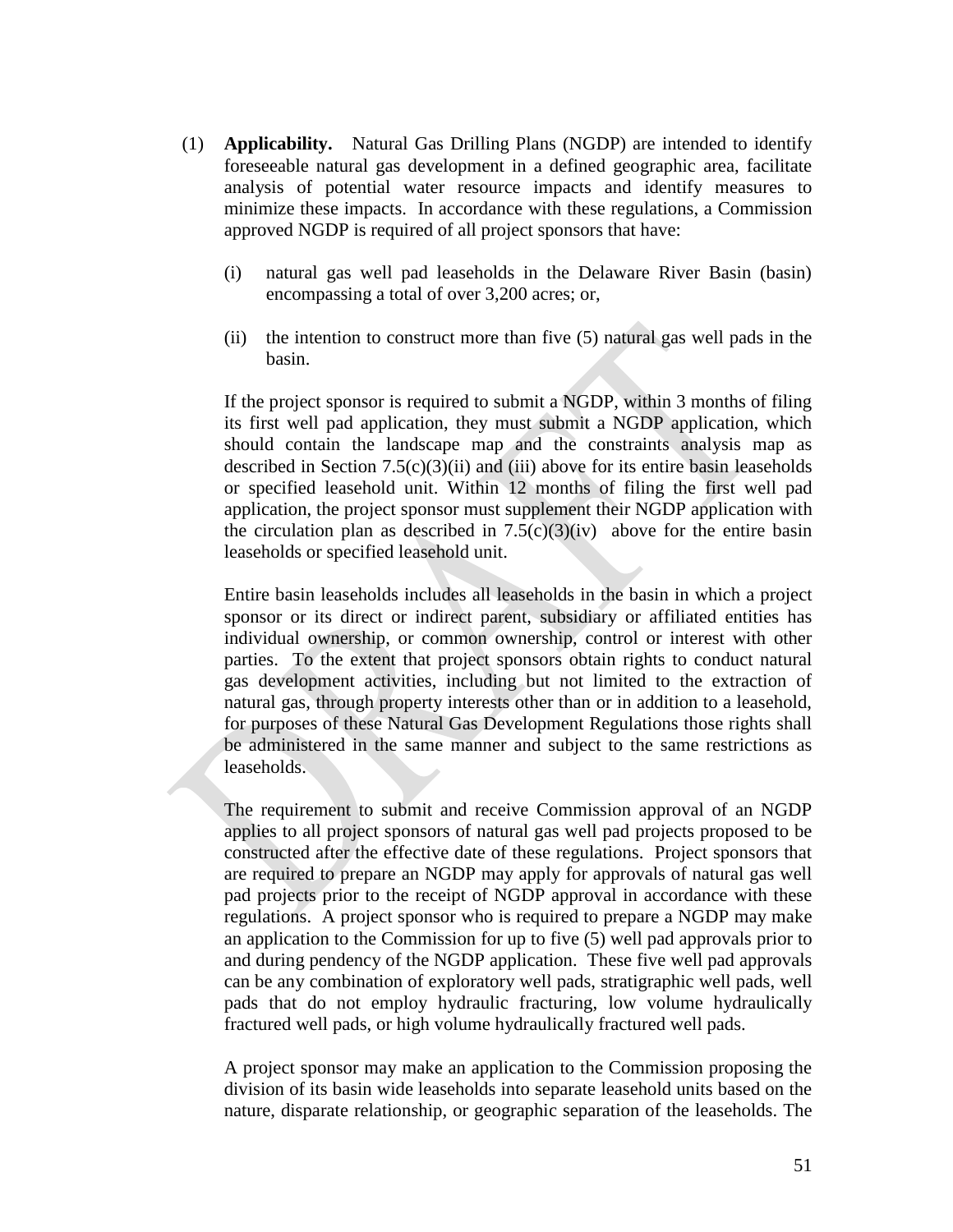Commission or the Executive Director may deny, approve, or approve with conditions all or part of the requested division of leaseholds. A project sponsor may also make an application to the Commission requesting an exemption from the preparation of a NGDP where the project sponsor demonstrates that: it will propose five (5) or fewer natural gas well pads despite having leaseholds in excess of 3,200 acres in the basin; and the well pad sites are geographically disparate. Well pads sited in leaseholds that are contiguous, or are located such that the produced natural gas from the well pads will be transmitted through a common collection system do not qualify as geographically disparate for purposes of an exemption to the requirement to prepare an NGDP. The Commission or the Executive Director may deny, approve, or approve with conditions the requested exemption from the requirement to prepare an NGDP.

A project sponsor may also make an application to the Commission for approval of phased development of its leaseholds. Where the project sponsor represents to the Commission that natural gas development activities will not take place on portions of the leasehold within five (5) years of the date of the application submitted for the project sponsor's first natural well pad on a leasehold in the basin, the Commission may consider the phased development request. The Commission or the Executive Director may deny, approve, or approve with conditions all or part of the requested phased developments of the project sponsor's leaseholdings. A project sponsor that receives approval of phased development must file an application with the Commission to modify its existing approved NGDP, or for approval of a new NGDP for each of the succeeding development phases. Commission approval of the amended or new NGDP and well pads must be received before the Project sponsor initiates construction in the unapproved phase of the leasehold. The limitation of up to five (5) total natural gas well pad dockets in the basin for a project sponsor until the Commission approval of an NGDP applies regardless of the Commission or Executive Director's approval of the division or phasing of a project sponsor's leasehold.

To the extent that project sponsors obtain rights to conduct natural gas development activities, including but not limited to the extraction of natural gas, through property interests other than or in addition to a leasehold, for purposes of these Natural Gas Development Regulations those rights shall be administered in the same manner and subject to the same restrictions as leaseholds.

(2) **Commission Action.** The Commission may grant, deny, approve or approve with conditions, a docket for an NGDP or a natural gas well pad in accordance with this Section 7.5. In addition to the project application review fee specified in item (e) in Table 7.3.1 for the NGDP application, each natural gas well pad that is included in the NGDP application or added to an approved NGDP shall be subject to the project review fee specified in item (g) in Table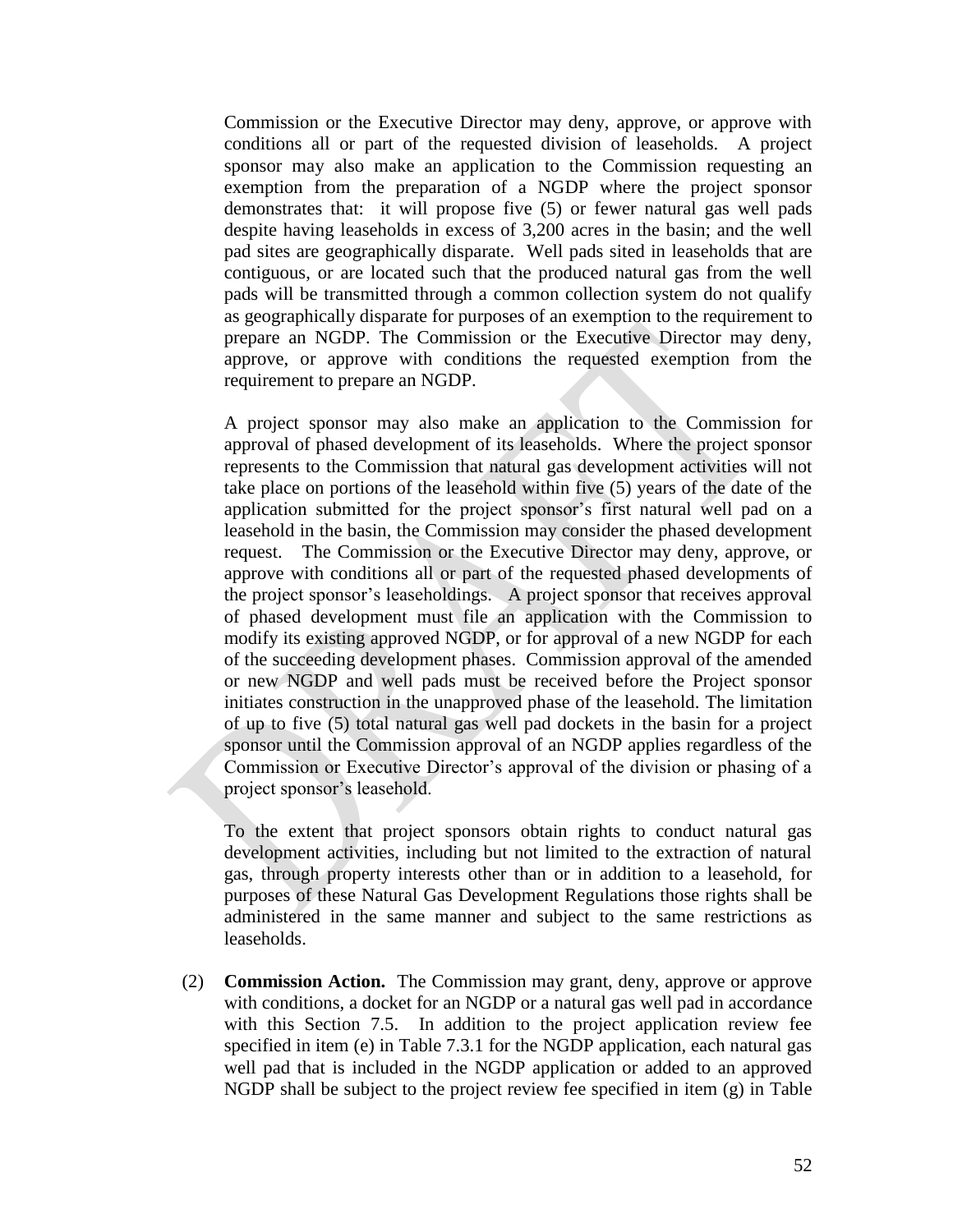7.3.1. The project sponsor will be notified in writing of the Commission's or Executive Director's decision, including any conditions of approval.

## (3) **NGDP Application Requirements**.

- (i) **Lease Area Map**. A lease area map is a map of all a project sponsor's leaseholds in the basin. The leasehold map(s) must be a United States Geologic Survey (USGS) 7.5 minute or 15 minute series topographic quadrangle if necessary due to size. The map(s) must show development units within the leaseholds that will be developed in 5 year increments.
- (ii) **Landscape Map**. A landscape analysis is a series of maps for the basin leaseholds or specified leasehold unit prepared in accordance with the following:
	- (A) State Orthophotography of the geographic area covered by the Plan and parcels within a 0.5 mile radius of the leasehold.
	- (B) List of property and mineral rights owners of the leaseholds located within 0.5 mile of any proposed well pad site.
	- (C) 7.5 minute USGS quad showing (lease area plus a 0.5 mile perimeter around the leasehold): existing roadways, existing rights of way - utility lines, pipelines, transmission lines, existing oil and gas wells, existing water supply wells – community, domestic (within a 0.5 mile radius of any proposed natural gas well pads), and any wellhead protection area prescribed by the state, and existing buildings.
	- (D) Hydrology Map (or overlay) 7.5 minute quadrangle showing (lease area plus a 0.5 mile perimeter around the leasehold): Watershed boundaries (HUC 12 level), Water bodies – rivers, streams, ponds, springs, reservoirs, lakes, etc., Wetlands (NWI or site specific survey).
	- (E) Geology Map including areas of glacial till, fluvial landforms (lease area).
	- (F) Soils Series Map –with list of hydric and erodible soils (lease area).
	- (G) Slope Map Highlighting slopes greater than 15% and greater than 20% (lease area).
	- (H) Critical Habitat Map areas designated for a federal or state threatened or endangered species.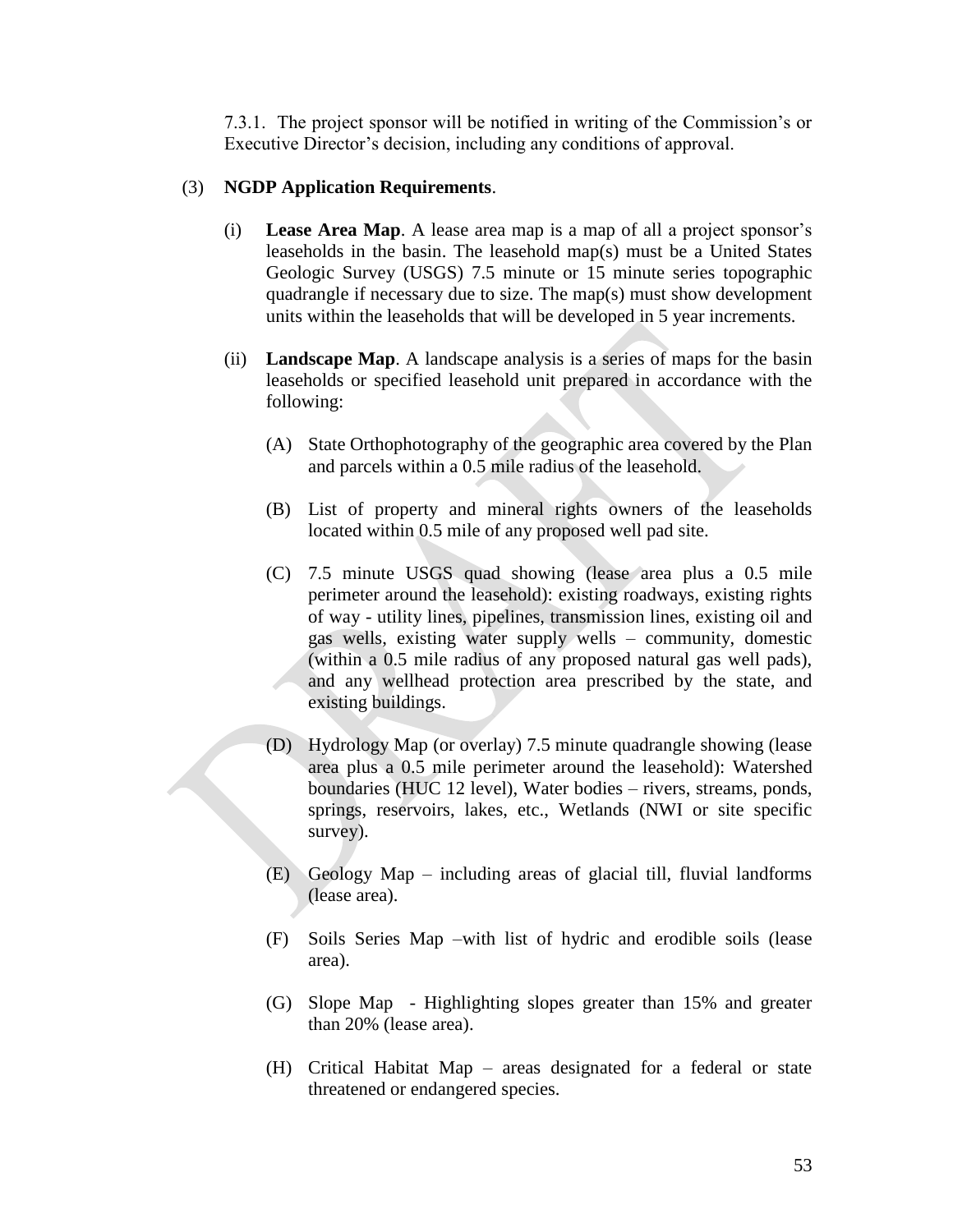- (I) Natural Heritage Sites Map showing areas as designated by federal, state or county agencies (lease area plus 0.5 mile) that include important areas of biodiversity and unique ecological communities, including management areas of the National Park Service Units.
- (J) Map of all forested landscapes (lease area)
- (iii) **Constraints Analysis Map**. A constraints analysis map is a composite of maps for the basin leaseholds or specified leasehold unit prepared utilizing the landscape maps generated in Section (ii) above and with the following:
	- (A) All restricted areas (as defined in Section 7.5 (b)(3).
	- (B) All buffers/setbacks (as defined in Section 7.5 (b)(4).
- (iv) **Circulation Plan.** A map and description of existing and proposed roads and rights-of way on the leasehold that will be used for vehicular, pipeline or utility access to and among identified well field development areas, natural gas well pads, compressor stations and other ancillary equipment, within or connecting to areas outside of the geographic area covered by the Plan. Linear infrastructure must be co-located whenever feasible. If there are any proposed changes to the plan, project sponsors may apply to the Executive Director for adjustments to the locations of these sites and routes included in a Commission approved NGDP. The Executive Director may deny, approve or approve with conditions the requested adjustments to the siting.

If any of the proposed infrastructure is proposed to be located in delineated areas of constraints, the project sponsor must include an accompanying report which provides the reasons for the proposed siting.

- (v) **Monitoring program.** A compilation and map of all surface and groundwater monitoring locations as required in Section 7.5(h)(2)(i).
- **(d) Natural Gas Well Pad Docket Application Requirements.**  The project sponsor must submit a lease area map as described in Section  $7.5(c)(3)(i)$  above for all its leaseholds in the basin as of the date of the application. This map is required to be submitted with the well pad application. The project sponsor must also submit a landscape map, a constraints analysis map, and a circulation plan as described in Sections  $7.5(c)(3)(ii)(iii)$  and (iv) above for the area within 0.5 miles of the well pad sites proposed in the application at submittal.

Project sponsors are also required to submit to the Commission the results of a NDIA. For projects located in the Commonwealth of Pennsylvania, a Pennsylvania Natural Diversity Inventory (PNDI) assessment satisfies this requirement. For projects located in the state of New York, an assessment done in accordance with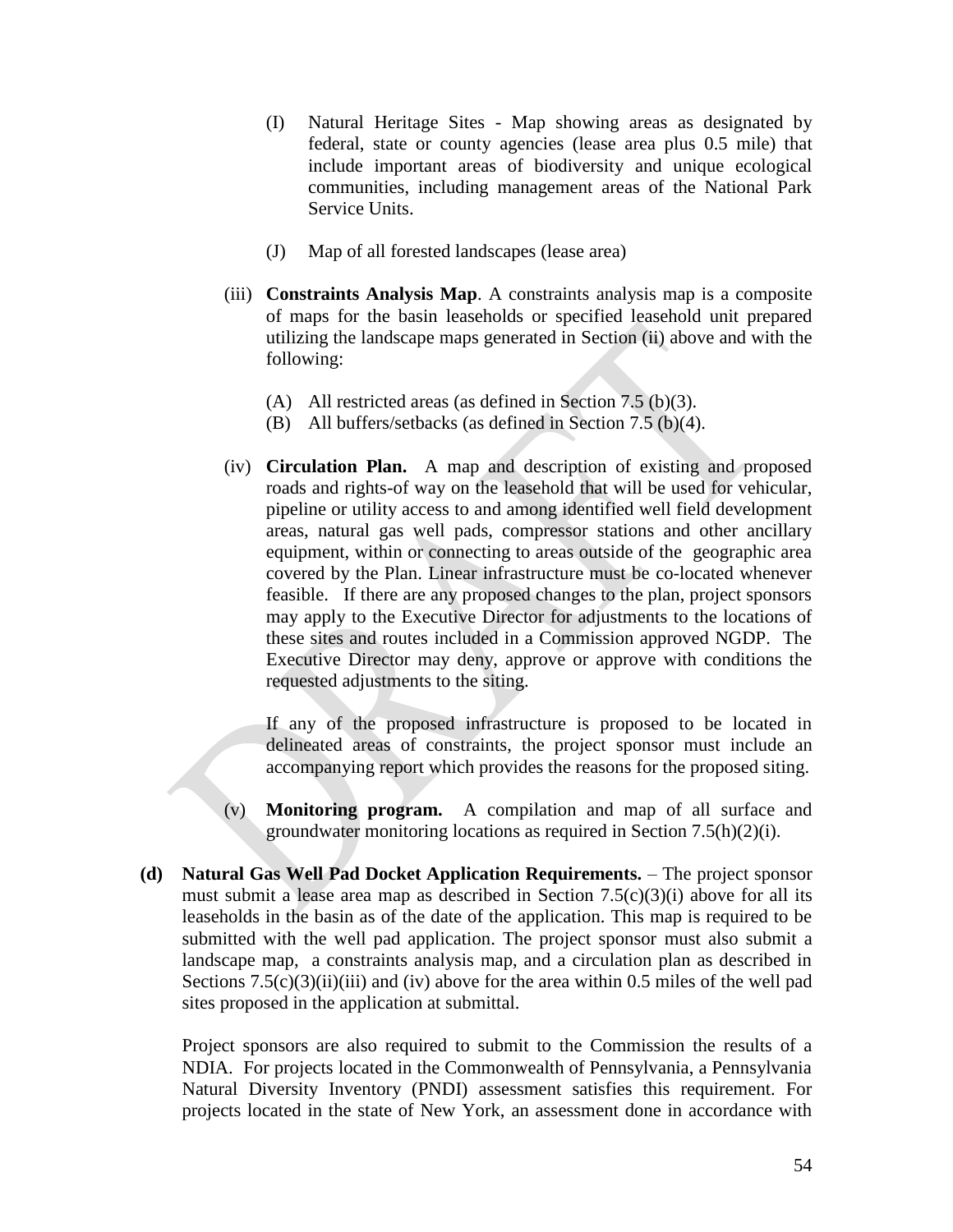New York, 6 NYCRR Part 182 satisfies this requirement. The Commission reserves the right to prepare a separate NDIA at the expense of the project sponsor if it determines that a separate assessment is required.

If the project sponsor is required to submit a NGDP, within 3 months of filing its first well pad application, they must submit a NGDP application, which should contain the landscape map and the constraints analysis map as described in Section  $7.5(c)(3)(ii)$  and (iii) above for its entire basin leaseholds or specified leasehold unit. Within 12 months of filing the well pad application, the project sponsor must supplement their NGDP application with the circulation plan as described in 7.5(c)(3)(iv) above for the entire basin leaseholds or specified leasehold unit.

The Commission may grant, deny or condition a Natural Gas Well Pad Docket in accordance with this section. The project sponsor will be notified in writing of the Commission's decision, including any conditions of approval.

- **(e) Approval by Rule (ABR).** The project sponsor must submit a lease area map as described in Section 7.5(c)(3)(i) above for all its leaseholds in the basin as of the date of the application. This map is required to be submitted with the well pad application. The project sponsor must also submit a landscape map, a constraints analysis map, and a circulation plan as described in Sections  $7.5(c)(3)(ii)(iii)$  and (iv) above for the area within 0.5 miles of the well pad sites proposed in the application at submittal. ABRs may only be issued in accordance with this section for a well pad that meets the following criteria:
	- (1) The project has been identified and is in conformance with an approved NGDP; or meets all of the following:
	- (2) It must not be located on a forested site, as that term is defined by these regulations; and
	- $(3)$  It must be located on a site with a pre-alteration slope, as that term is defined by these regulations, not in excess of 15 per cent; and
		- (4) It must be located outside management areas of the National Park Service (NPS), including the Upper Delaware Scenic and Recreational River (UPDE) and the Delaware Water Gap National Recreation Area (DEWA) and other areas in which the National Park Service or other federal agencies have a management interest; and
		- (5) It must be located outside of the watersheds that drain to New York City's Delaware River Basin Reservoirs; and
		- (6) It must meet the applicable siting and design criteria in Section  $7.5(b)(3)$  and 7.5(b)(4).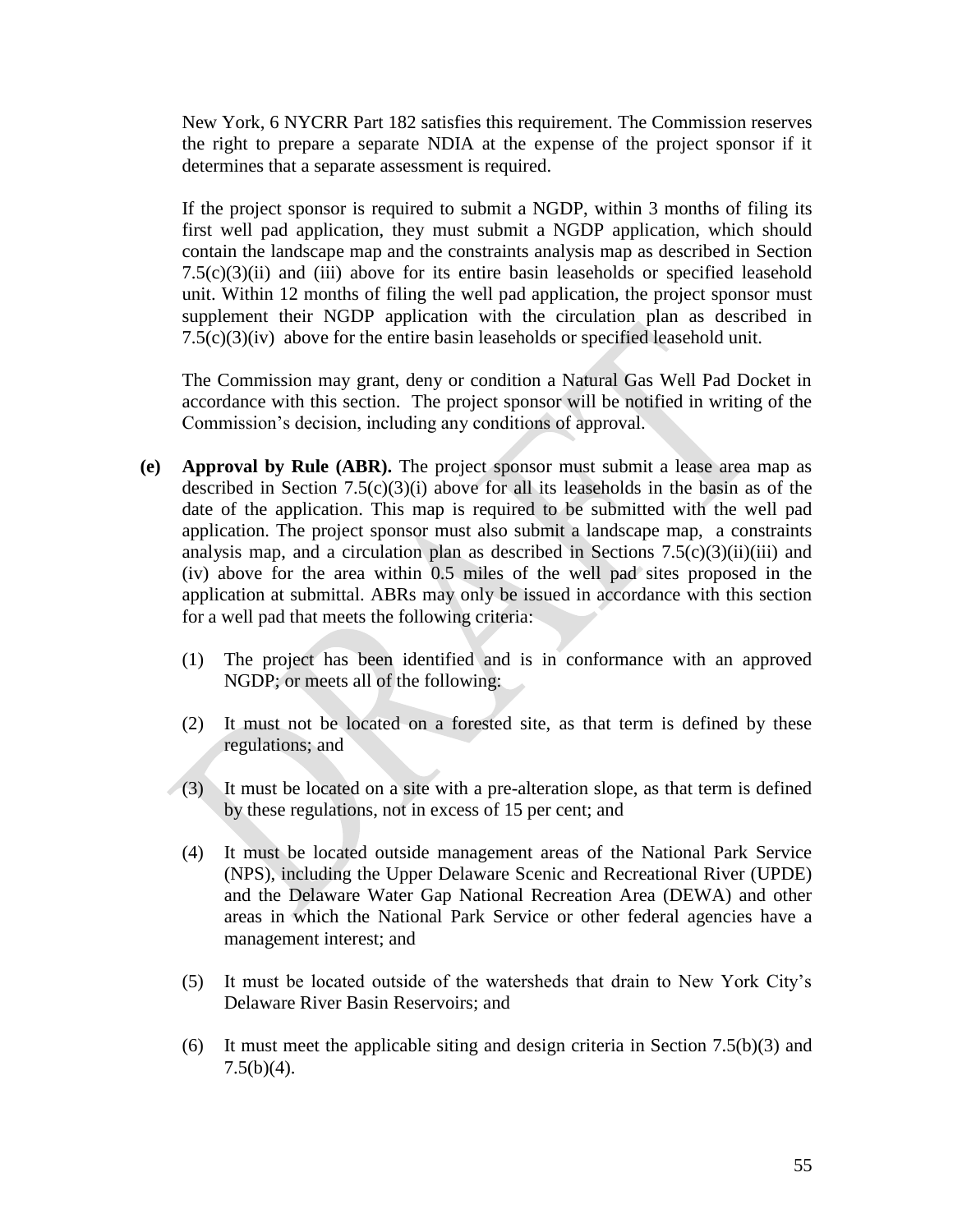- (7) For exploratory and low volume hydraulically fractured well pads a project sponsor must have a state issued approval for well construction and operation.
- **(f) Well Pads added to an approved NGDP.** Project sponsors for well pad projects proposed in accordance with an approved NGDP may apply for an ABR if they meet the following criteria:
	- (1) The project sponsor must be the holder of the docket approving the NGDP. Transfer from one entity to another of a docket for a NGDP must be completed, including issuance of written approval by the Executive Director, before an application in accordance with this section will be considered; and
	- (2) The project sponsor must be in compliance with the conditions of the docket approving the NGDP.

The Executive Director may grant, deny or condition an ABR for a well pad in accordance with Sections 7.5 (e) and (f). The project sponsor will be notified in writing of the Executive Director's decision, including any conditions of approval.

- **(g) Well Pad Dockets.** A well pad that does not meet the requirements for an ABR may apply for approval by the Commission via docket.
- **(h) Well Pad Requirements.** The following describe the applicable requirements for well pads involving high volume hydraulically fractured wells and well pads that are used exclusively for the development of exploratory wells or low volume hydraulically fractured wells.
	- **(1) Applicable Requirements for all Well Pads.**
		- (i) **Planning Requirements.** If a project sponsor meets the criteria in Section 7.5(c), it must submit a Lease Area Map in accordance with Section  $7.5(c)(3)(i)$  with its first ABR application. A NGDP must be submitted and approved prior to initiating the development of its sixth well pad in the basin. Upon approval of the NGDP, all subsequent well pads constructed exclusively for exploratory or low volume hydraulically fractured natural gas wells not included in the approved NGDP docket, but within the boundaries of the NGDP, and in accordance with the terms and conditions of the NGDP, are eligible for ABRs.
		- (ii) **Public notification.** The project sponsor must demonstrate compliance with the applicable requirements of Section 7.3(i).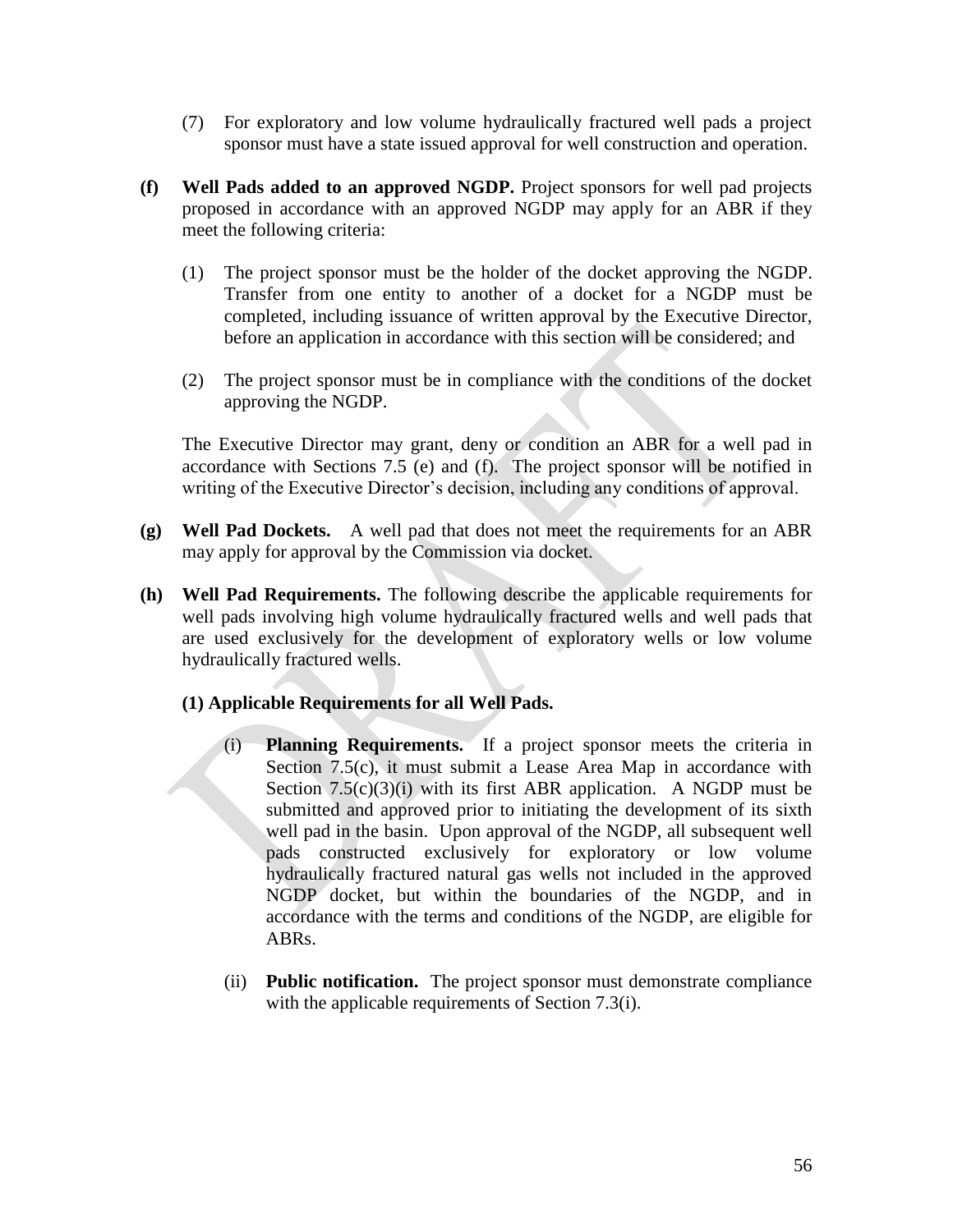#### (iii) **Water Source Requirements.**

- (A) The well pad project sponsor may only use water at well pads obtained from DRBC approved sources.
- (B) **Proposed Sources**. The well pad project sponsor's application must include the following information relative to any water, flowback water, production water, wastewater, non-contact cooling water, mine drainage water or combination thereof to be used at the well pad site:
	- (1) Proposed sources of all such waters to be used at the well pad site; and
	- (2) Source water docket number, protected area permit or ABR number, allocation, and DRBC approval date; and
	- (3) If the water is imported from outside of the Delaware River Basin, the project sponsor must show compliance with requirements of Article 2, Section 2.30 of the Water Code.
- (C) **Water Recording**. Well pad project sponsors must monitor and record the volume of all water delivered to the well pad site from each source used on a daily frequency. The project sponsor must maintain a record of each truck/pipeline delivery and its source. The project sponsor must submit the records in a Commissionspecified electronic format to the Commission upon request by the Executive Director.
- (D) **Water Reporting**. The well pad sponsor must submit to the Commission on a quarterly basis reports indicating monthly and daily total volumes of water delivered at individual natural gas well sites in a format prescribed by the Executive Director.
- (E) **Water supply charge.** The holder of a natural gas well pad approval, whether or not the well pad is part of a Natural Gas Development Plan, is required to pay the Commission's water supply charge for consumptive use based on quarterly water reporting noted above. Water supply charges apply to all groundwater and surface water used to support natural gas development projects. One hundred percent (100 %) of water used by a natural gas extraction and development project is considered to be consumptive for the purpose of calculating the water supply charge due to the Commission. The water charge rate applied to all water used for natural gas well projects will be equivalent to the consumptive use rate charged for surface water usage set forth as item (n) in Table 7.3.1. This rate applies to all water used for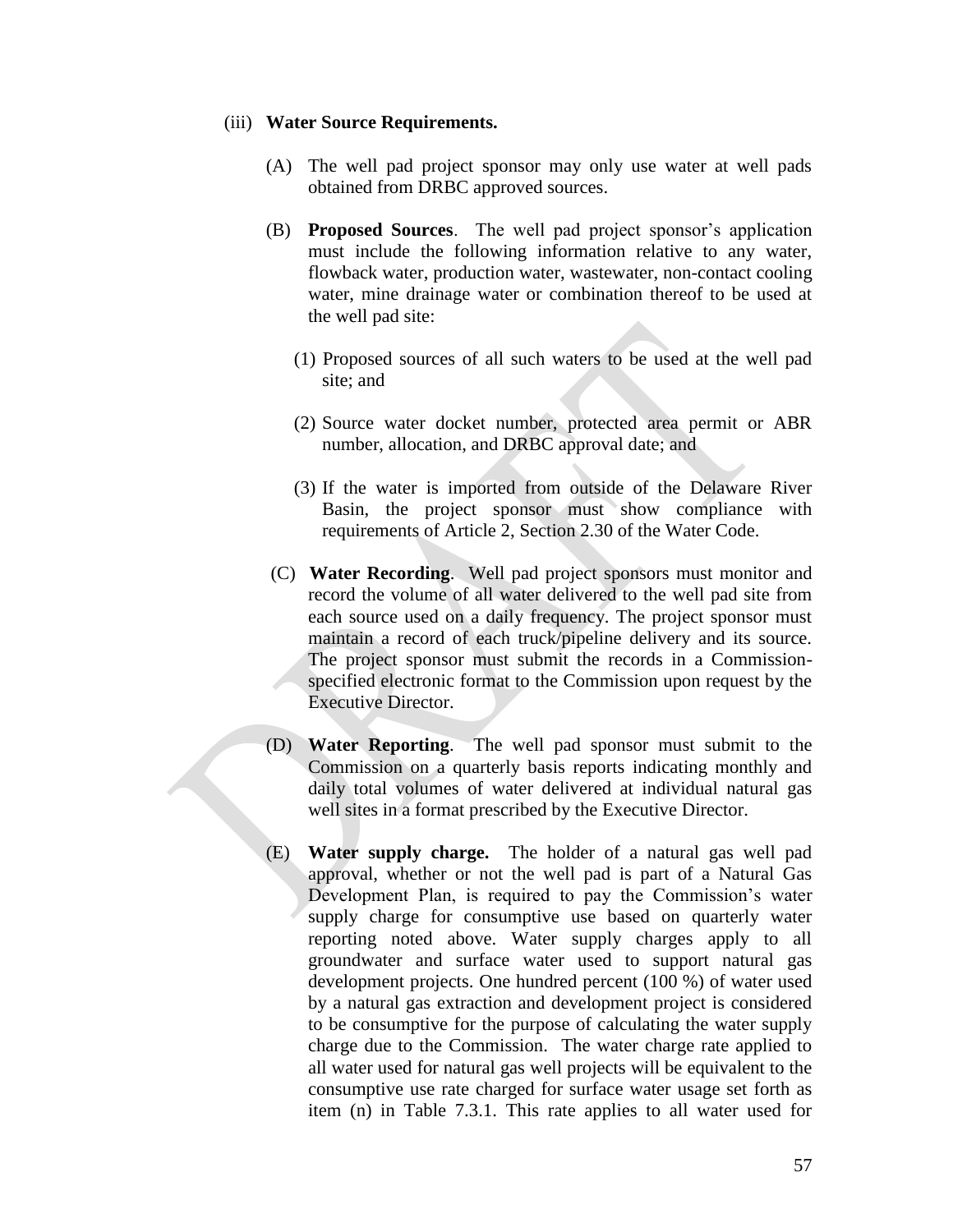natural gas development projects and will be paid by the user of the water. Consumptive use water supply charges are to be paid on a quarterly basis by the project sponsor of the natural gas well pad. Payments must be received by the Commission within 30 calendar days of the end of each quarter. Late payments will be subject to an interest charge of 1% per month from the end of the month during which the payment was due. This applies to all natural gas well pads applied for and approved as dockets, ABRs or included in NGDP dockets (see items  $(c)$ ,  $(d)$ ,  $(e)$  and  $(g)$  in Table 7.3.1). Water use associated with ABR's for exploratory and low volume hydraulically fractured wells is exempt from the water supply charge for consumptive use.

- (F) **Water Conservation.** The project sponsor must implement a continuous program to encourage water conservation in all types of use within the facilities served by the Commission's well pad approval. The water conservation program must include the reuse and recycling of flowback and production waters to the greatest extent possible. Applies to all well pad project sponsors, except those approved by an ABR for exploratory or low volume hydraulically fractured wells.
- **(iv) Wastewater.** All well pad project sponsors must satisfy the following requirements:

## **(A) Disposal.**

- (1) Non-domestic wastewater may only be disposed of at a facility;
	- (i) within the basin only if the Commission has approved it to accept non-domestic wastewater and that has obtained applicable state permits and approvals; or
	- (ii) outside the basin, if the facility has obtained applicable state permits and approvals and the project sponsor has Commission approval to export non-domestic wastewater.
- (2) The well pad project sponsor must submit a copy of the written contractual agreement or permit between the well pad project sponsor and the disposal facility as part of the application.
- (3) The well pad project sponsor may also transport and reuse flowback or production water at a Commission and state approved location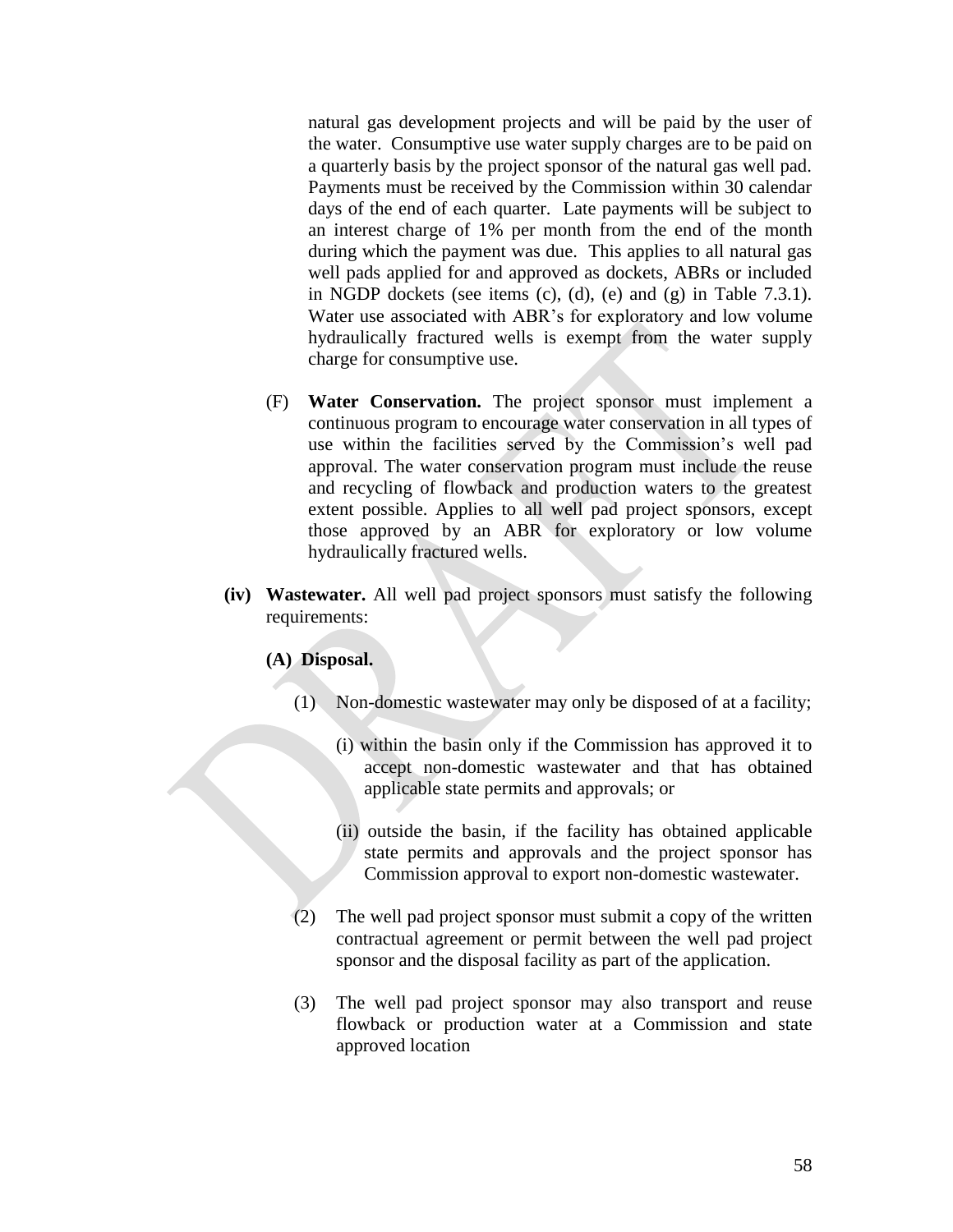- (4) Wastewater, recovered flowback and or production water and brines from natural gas well pads may not be applied to any road or other surface within the Delaware River Basin.
- (5) Domestic, non-domestic wastewater, unused water, recovered flowback and production water, combination of recovered flowback or production water and fresh waters or fluids approved for use at the well pad, may not be discharged to groundwater or surface waters of the Delaware River Basin without written Commission and appropriate state agency approval.
- **(B) Recording**. Well pad project sponsors must record the volume of all non-domestic wastewater produced onsite on a daily frequency. Well pad project sponsors must keep a transportation record of all non-domestic wastewater leaving the well pad. The transportation record must include the volume of non-domestic wastewater shipped offsite by individual trucks and/or pipeline, the name, permit and docket number and destination of the receiving reuse and or treatment and disposal facilities. The project sponsor will also obtain confirmation that the transferred wastewater was received by the facility that received the wastewater and keep records associated with such transfers. The project sponsor must submit the records in a Commission-specified electronic format to the Commission upon request by the Executive Director.

# **(C) Reporting**.

- (1) Well pad project sponsor must submit a "*DRBC Post Hydraulic Fracturing Report*" to the Commission within 60 days of completion of each hydraulic fracturing event.
- (2) The well pad sponsor must submit to the Commission on a quarterly basis reports indicating monthly and daily total volumes of flowback and production water collected and transported offsite from the well pad and results of any flowback/production water samples in a format prescribed by the Executive Director.
- **(v) Non-point source pollution control plan.** If the well pad is located within the drainage area of a portion of the Delaware River classified by the Commission as Special Protection Waters (SPW), the project sponsor must demonstrate compliance with section 3.10.3A.2.e. of the Commission's Water Quality Regulations, providing for development and implementation of a Non-Point Source Pollution Control Plan (NPSPCP). The NPSPCP must be consistent with the more stringent of Commission and state requirements for erosion and sedimentation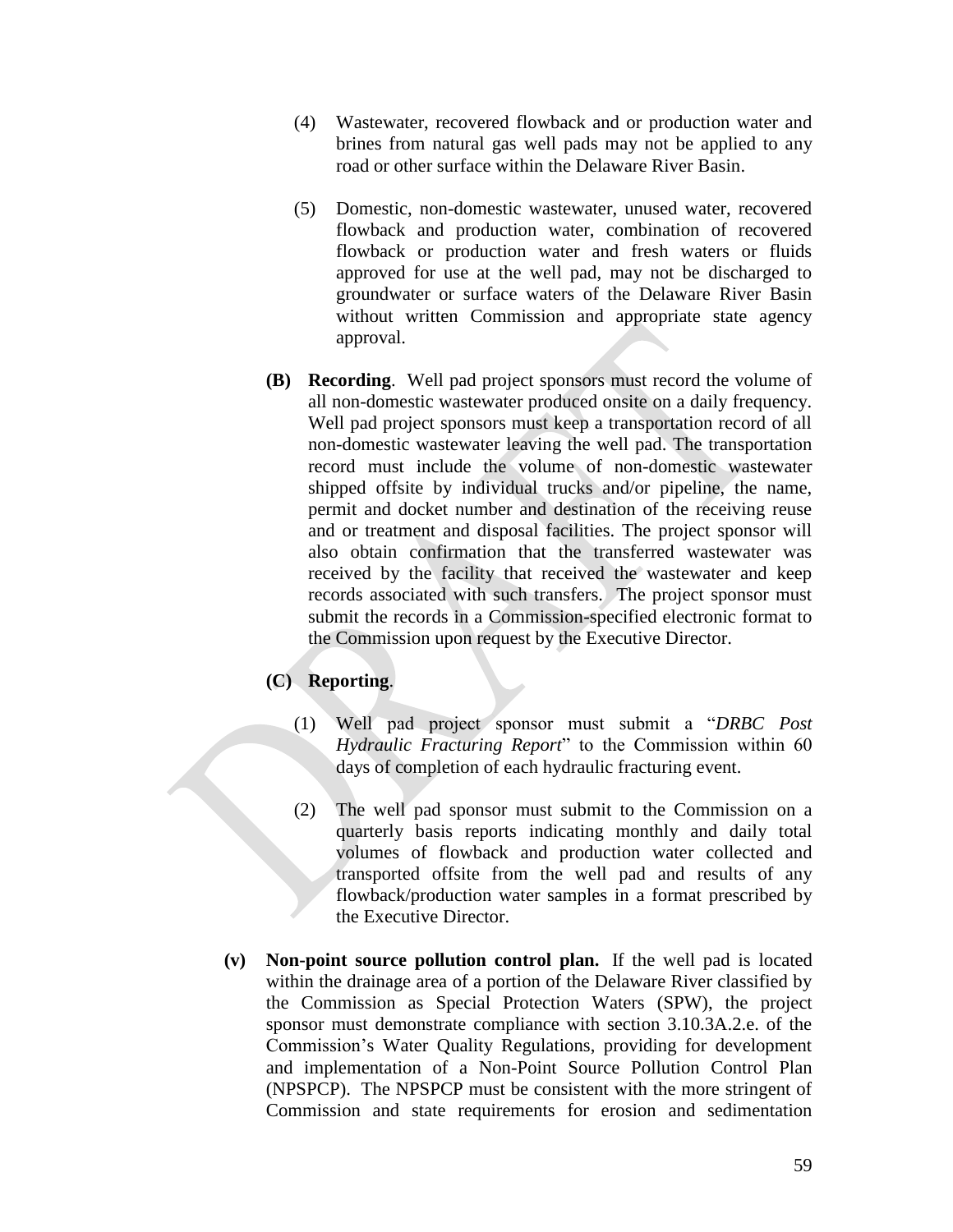controls to be implemented at the well pad, including measures to control stormwater both during and after construction. The postconstruction portion of the plan must describe the final site conditions, including a pre- and post-construction project hydrograph analysis, permanent facilities, equipment, access roads, and all stormwater control structures that may be necessary after final site restoration has been completed. No site clearing or construction work at the well pad may be initiated until the NPSPCP has been approved by the Commission, or by the host State in accordance with an Administrative Agreement between the Commission and the host State. The Commission will rely upon host state erosion and sediment control plan and post construction stormwater management plan requirements for NPSPCPs for well pads approved by an ABR for exploratory or low volume hydraulically fractured wells.

### (vi) **Mitigation, Remediation and Restoration**

- (A) The project sponsor must immediately report to the Executive Director as well as appropriate local, state and federal agencies any release or threatened release to the environment of any substance, pollutant or contaminant at or from the natural gas well, well pad site or from associated equipment and structures, and from any materials or wastewater transported to or from the well pad site that has the potential to reach groundwater or surface water or may cause an adverse impact to water resources of the Delaware River Basin. Oral notification must always be followed up in writing directed to the Executive Director.
- (B) The project sponsor must take steps to prevent any threatened release and immediately mitigate and remediate any release. The project sponsor must report as required under Section  $7.5(h)(vi)(A)$ . If necessary, the project sponsor must stop all other operations to effectuate the mitigation or remediation of the release or spill.
- (C) The project sponsor must also provide written notification to all potentially impacted users of wells or surface water users of the project sponsor's responsibilities under this condition. Any ground or surface water user which is substantially adversely affected, rendered dry or otherwise diminished as a result of the release must be repaired, replaced or otherwise mitigated at the expense of the project sponsor. A report of investigation and/or mitigation plan prepared by a qualified professional must be submitted to the Executive Director as soon as practicable or within the time frame directed by the Executive Director. The Executive Director will make the final determination regarding the validity of such complaints, the scope or sufficiency of such investigations, and the extent of appropriate mitigation measures, if required.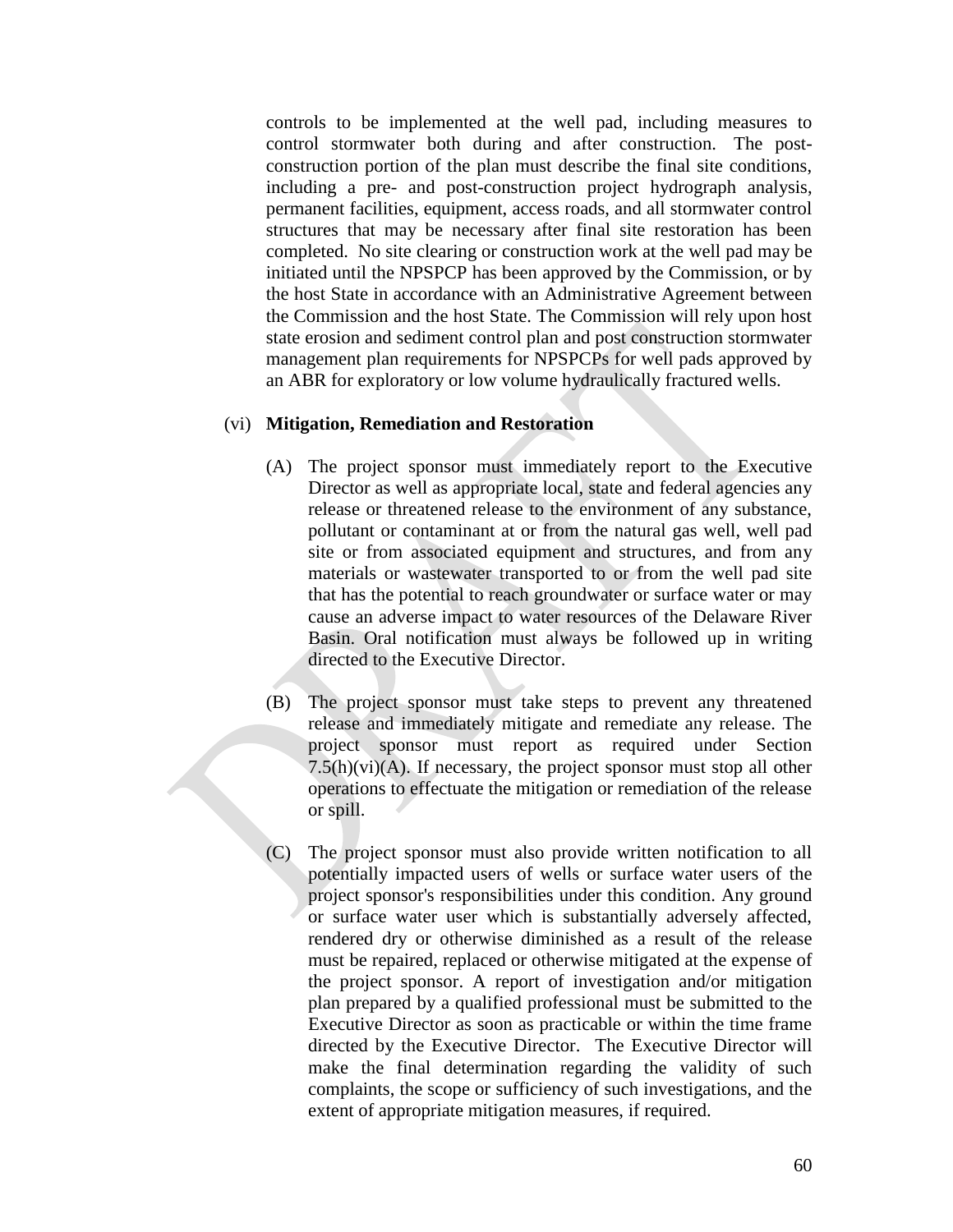(D) The project sponsor must close the natural gas well, well pad site and associated equipment and structures, and restore land disturbances caused by the natural gas well project according to host state requirements.

# **(2) Additional Requirements for all Well Pads involving High Volume Hydraulically Fractured Wells.**

## (i) **Groundwater and Surface Water Monitoring.**

- (A) **Pre-alteration Report.** Well pad project sponsors must submit to the Commission's Executive Director c/o the project review section a pre-alteration groundwater and surface water monitoring study report as part of the well pad application.
	- (1) The pre-alteration report must include an inventory and the mapped locations of any artificial penetrations including groundwater wells within 2,000 ft of the project well pad. The report must also include the results of groundwater sampling and laboratory analysis of a representative number of groundwater wells within 1,000 ft of the well pad. If the project sponsor or the Executive Director concludes that an insufficient number of existing wells are identified within this distance to adequately characterize the groundwater, the sampling distance must be extended up to 2,000 ft from the gas well pad. If there are no existing groundwater wells or the project sponsor is unable to gain access to any existing groundwater wells within 2,000 ft of the project well pad, the project sponsor will be required to install a monitoring well or wells within 1,000 ft of the project well pad. The well monitoring study report must also identify any of the sampled wells that the project sponsor proposes not to monitor on an annual basis. The Executive Director may approve their exclusion or require these wells to be included in the annual studies required by subparagraph (B) below.
	- (2) The report must also include the mapped locations and the results of surface water monitoring in the nearest water body(ies) up gradient and down gradient of the well pad for temperature and specific conductivity, water chemistry parameters and benthic macroinvertebrates. At least one upstream and one downstream sampling site is required. Sampling frequency, sample parameters, analytical methods and required detection limits for both the groundwater and surface water monitoring will be specified by the Executive Director.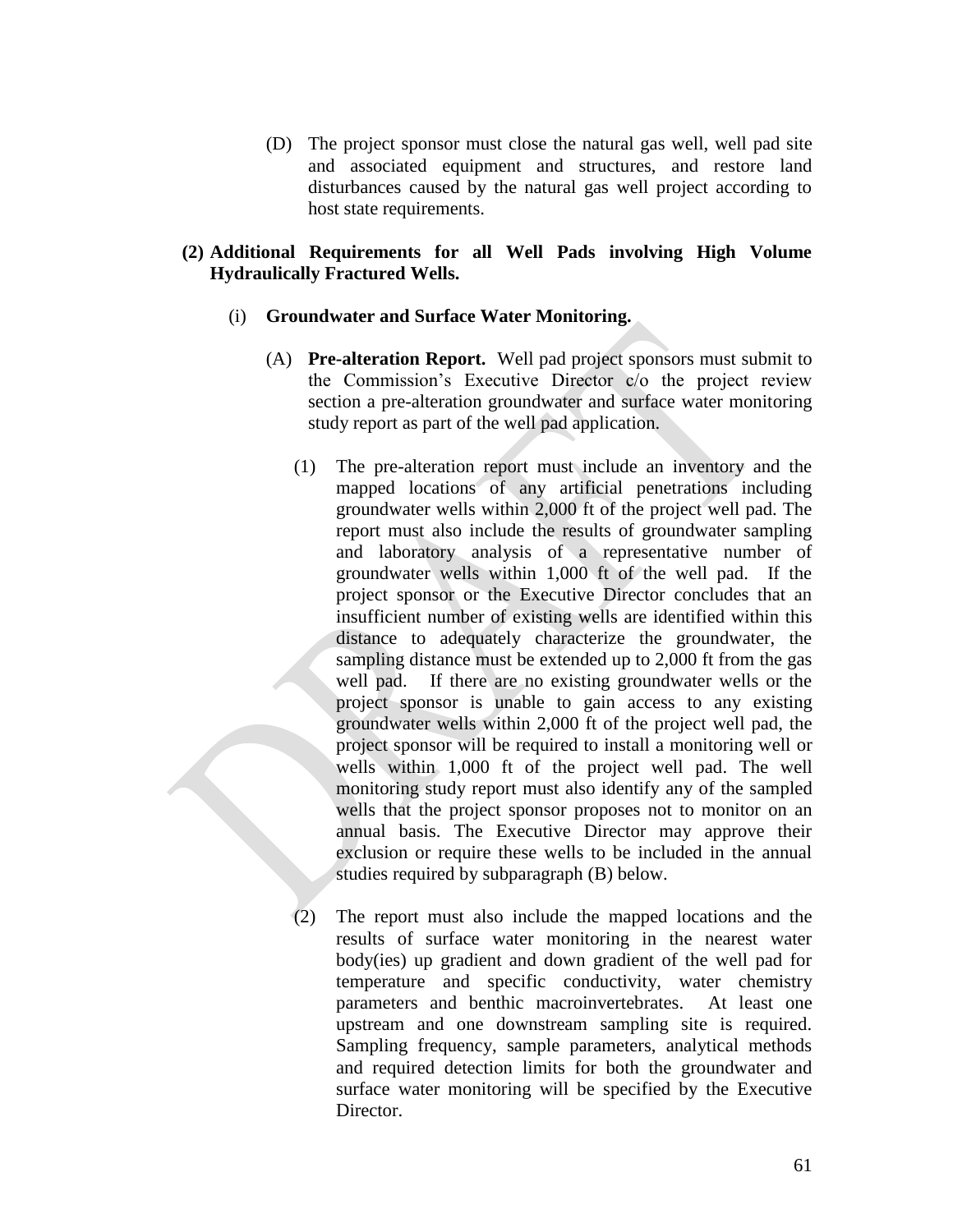- (3) All monitoring data must also be submitted to the Commission in an Electronic Data Deliverable format specified by the Executive Director. It is recommended that applicants discuss the pre-alteration well monitoring and surface water monitoring study with Commission staff prior to implementation and prior to submittal.
- (4) All sampling must be performed by a qualified professional experienced and trained in the collection of environmental samples for physical, chemical and biological analysis. Sample analysis must be conducted by a state certified laboratory for those parameters covered by a basin state program. Project sponsors may propose an alternative analytical method to those specified by the Executive Director, but must demonstrate that the alternative methods will meet the required detection limits and will provide comparable precision and accuracy.
- (5) Samples must not be filtered. If a project sponsor can demonstrate matrix interferences, filtration of metals samples may be allowed, but all pre- and post-drilling comparisons must be made on the same basis (unfiltered or filtered).
- (6) If, despite reasonable efforts of the project sponsor, owners of wells do not cooperate with the proposed groundwater program, the Executive Director may approve an alternative program based on monitoring wells established to accomplish this requirement.
- (7) Additional sampling and analysis may be required by the Executive Director based on the monitoring results.
- (B) **Post Construction Report.** After construction of any well on a well pad, the wells included in the pre-alteration well monitoring study described above, except for those wells identified in the study as proposed for no future monitoring and not required by the Commission to be monitored, must at a minimum be monitored for the same parameters monitored in the pre-alteration monitoring study on an annual basis until all natural gas wells installed at the well pad site are plugged and sealed according to the standards of the state in which the well is located. Surface water monitoring must also continue at the same locations and for the same parameters monitored in the pre-alteration monitoring study on an annual basis or until a reduced frequency is authorized by the Executive Director.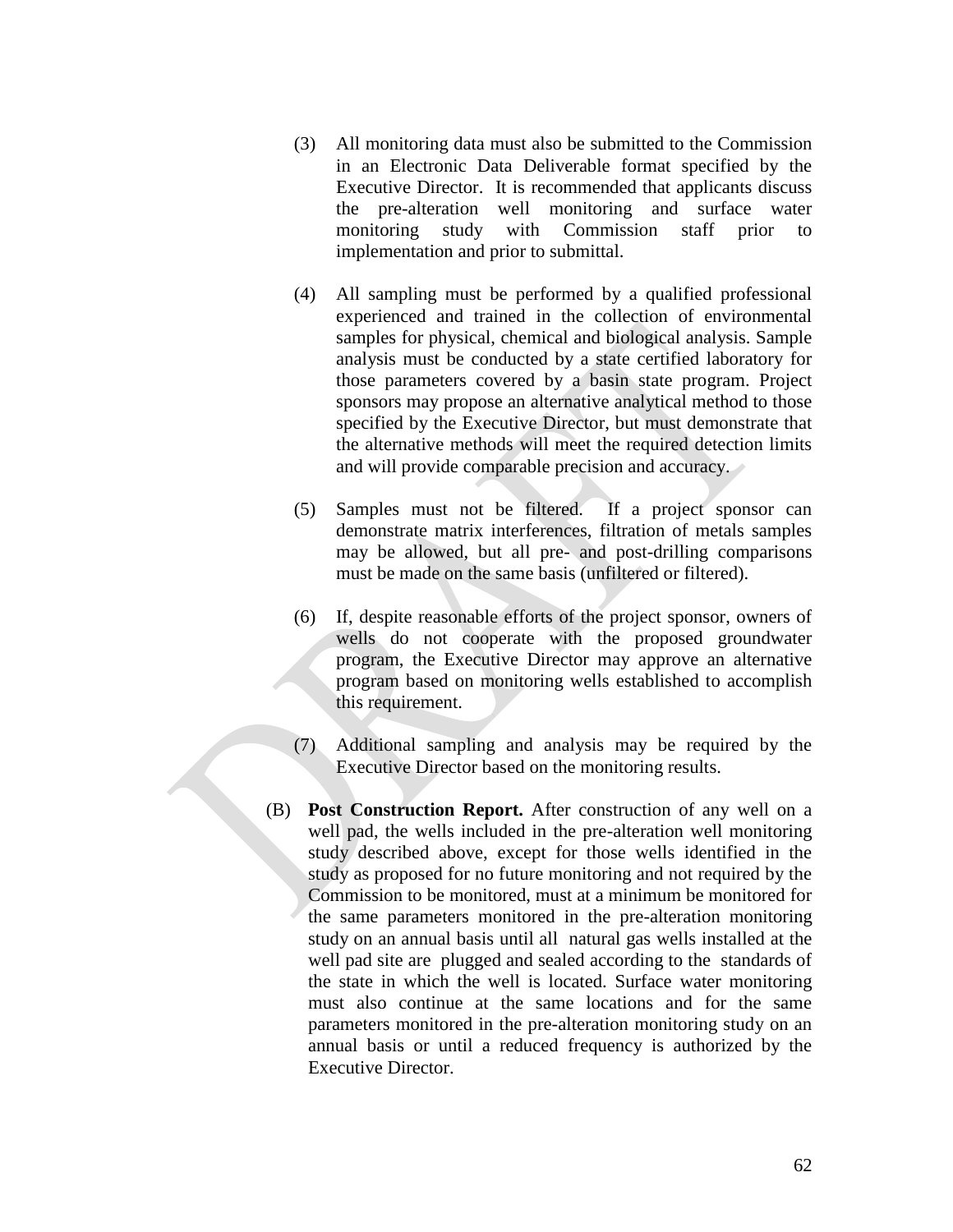- (1) The annual report(s) must be submitted to the Commission by March 1 of each calendar year and include all data collected through at least December 31 of the previous calendar year.
- (2) All monitoring data collected through December 31 of the previous calendar year must also be submitted to the Commission in an Electronic Data Deliverable format specified by the Executive Director. A summary of the sampling results must be provided to the sampled well's owner within thirty (30) days of the submission of the report to the Commission or, if the sampling results reveal analytes exceeding drinking water primary or secondary maximum contaminant levels, immediately after receipt of the results. A higher frequency of adjacent well monitoring and/or monitoring for an expanded list of parameters may be required by the Executive Director, based on actual or potential contamination of a particular well.

## (ii) **Hydraulic Fracturing.**

- (A) Prior to the initiation of hydraulic fracturing of the gas well where flowback reuse is not planned, the project sponsor must submit to the Commission's Executive Director written verification that the wastewater treatment and disposal facilities have all applicable approvals from the host state and DRBC, if located in the Delaware River Basin . The project sponsor must also verify that the approved wastewater treatment and disposal facilities have the capacity and capability to accept the non-domestic wastewater generated from the hydraulic fracturing operation.
- (B) Project sponsors must provide notice to the Commission at least 48 hours in advance of the initiation of well stimulation.
- (C) Project sponsors must meter the volume of water used for each hydraulic fracturing event at each well. The volume must be metered with an automatic continuous recording device or equivalent that measures to within 5 percent of actual flow. The Executive Director may grant a written exception to the 5 percent performance standard, but no greater than 10 percent, if the project sponsor presents a demonstration acceptable to the Executive Director that maintenance of the 5 percent performance is not technically feasible or economically practicable.
- (D) Project sponsors must maintain a record of the volumes/amounts of all chemicals/additives used for each hydraulic fracturing event. A list of the individual chemicals/additives with Chemical Abstract Services (CAS) registry number and Material Safety Data Sheets (MSDS) as well as amounts used for hydraulic fracturing must to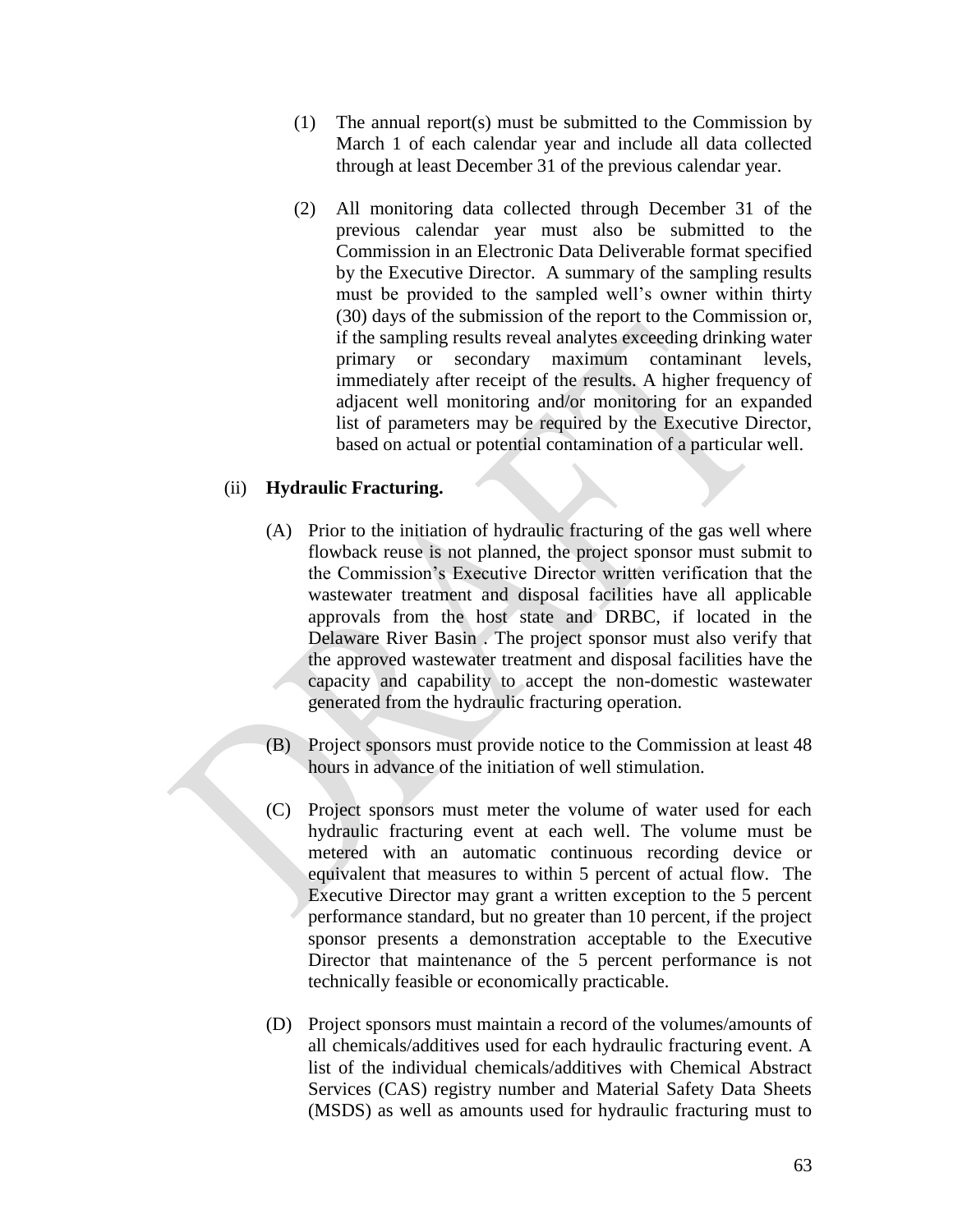be submitted to the Commission in the "DRBC Post Hydraulic Fracturing Report".

- (E) Project sponsors must meter the volume of all flowback water and production water with an automatic continuous recording device or equivalent that measures to within 5 percent of actual flow. The Executive Director may grant a written exception to the 5 percent performance standard, but no greater than 10 percent, if the project sponsor presents a demonstration acceptable to the Executive Director that maintenance of the 5 percent performance is not technically feasible or economically practicable. Flowback water volumes must be submitted to the Commission in the "DRBC Post Hydraulic Fracturing Report". Production water volumes must be submitted to the Commission on a quarterly basis in a format prescribed by the Executive Director.
- (F) **Sampling**. Project sponsors must collect samples representative of all flowback and production water and analyze each sample for the same parameters monitored in the pre-alteration groundwater and surface water monitoring study. Sampling frequency, sample parameters, analytical methods and required detection limits for the samples will be specified by the Executive Director.
	- (1) All sampling must be performed by a qualified professional experienced and trained in the collection of environmental samples for physical, chemical and biological analysis. Sample analysis must be conducted by a state certified laboratory for those parameters covered by a basin state program. Project sponsors may propose an alternative analytical method to those specified by the Executive Director, but must demonstrate that the alternative methods will meet the required detection limits and will provide comparable precision and accuracy.
	- (2) Samples must not be filtered. Filtration of metals samples may be allowed, if the project sponsor can demonstrate matrix interferences and samples collected in the groundwater and surface water study were also filtered.
	- (3) All monitoring data must be submitted to the Commission in an Electronic Data Deliverable format specified by the Executive Director.
- (G) Project sponsors must store flowback and production waters in accordance with Section  $7.5(h)(2)(iv)$  below in water tight tanks for temporary storage on the well pad site or transport it to a treatment and discharge facility that has received applicable approvals from the host state and by the DRBC if located within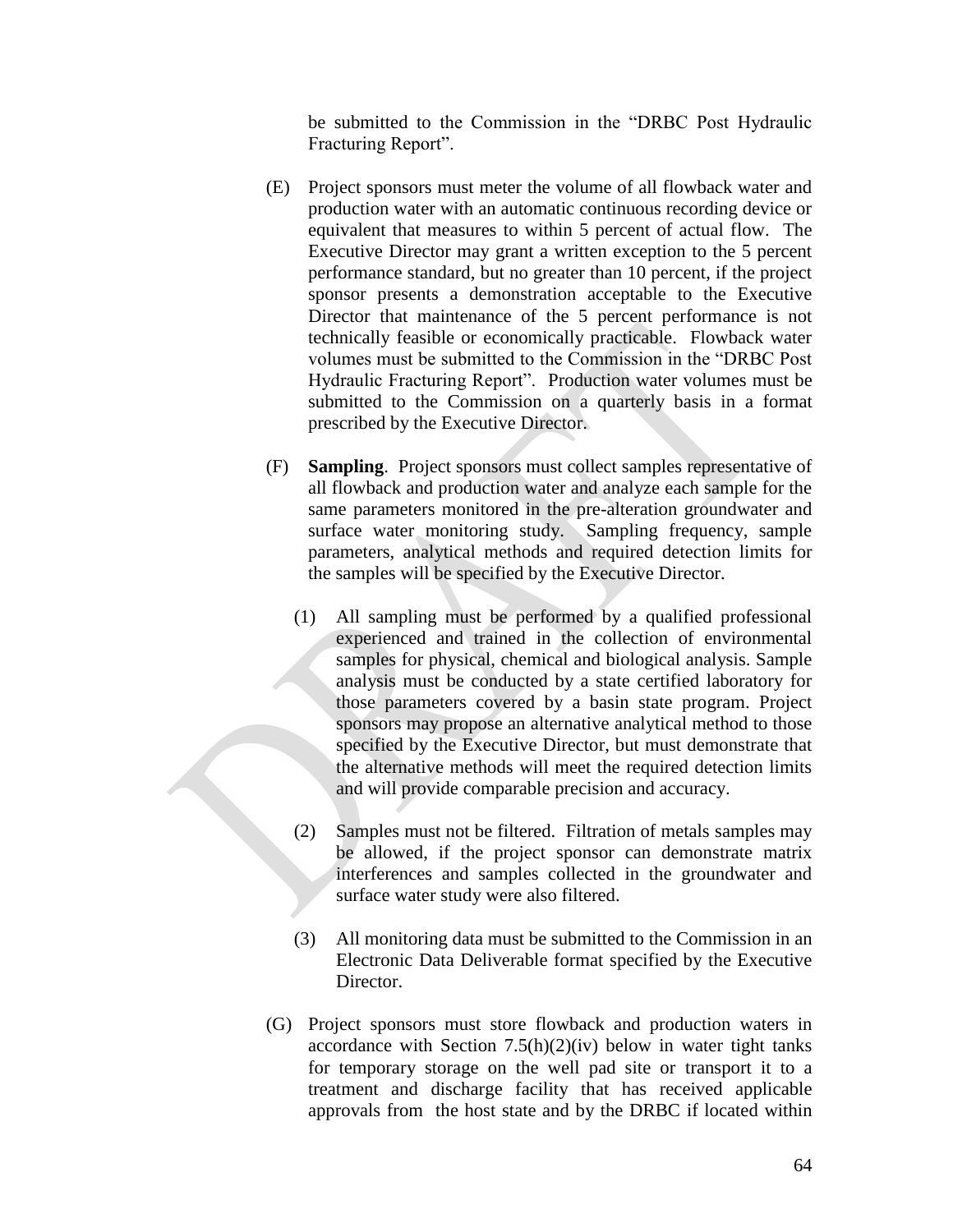the Delaware River Basin. Subject to approval, recovered flowback and production water may be reused at subsequent wells on the same well pad, removed from the well pad site for use at another well pad, recycled and/or disposed at a wastewater treatment facility that has received applicable approvals from the host state, or transferred to a centralized wastewater storage facility having applicable approvals from the host state. All recovered flowback must be reused or disposed of within 45 days of the date of well stimulation unless an extension is approved in writing by the Executive Director or the project sponsor provides the Executive Director with documentation of host state approval.

(H) The project sponsor may not transfer recovered flowback to any other well pad site, or transfer it to a centralized wastewater storage facility unless approved in a docket, ABR, or in writing by the Executive Director.

# (iii) **Drilling Fluids and Drill Cuttings from Horizontal Wellbores in the target formation.**

- (A) The cuttings and fluids must be properly transported offsite and beneficially reused or disposed of at an appropriate waste disposal facility(s) approved by the host state. All cuttings and liquids must be removed from the site within 45 days from the completion of well drilling or the capping of the well prior to production or the commencement of production.
- (B) The project sponsor must notify the Commission within 48 hours of the completion of drilling.

# (iv) **Wastewater Storage.**

- (A) All wastewaters must be stored in such a manner as to prevent their release to the environment. Storage tanks must be designed and constructed of materials suitable to safely contain the wastewater stored. The storage tanks must be used and maintained according to manufacturer specifications.
- (B) Recovered flowback and production water may, subject to approval, be reused at subsequent wells on the same well pad, removed from the well pad for use at another well pad, recycled and/or disposed at treatment facilities that have received applicable approvals by the host state and DRBC (where applicable) or transferred to a centralized storage facility having the applicable approvals from the host state.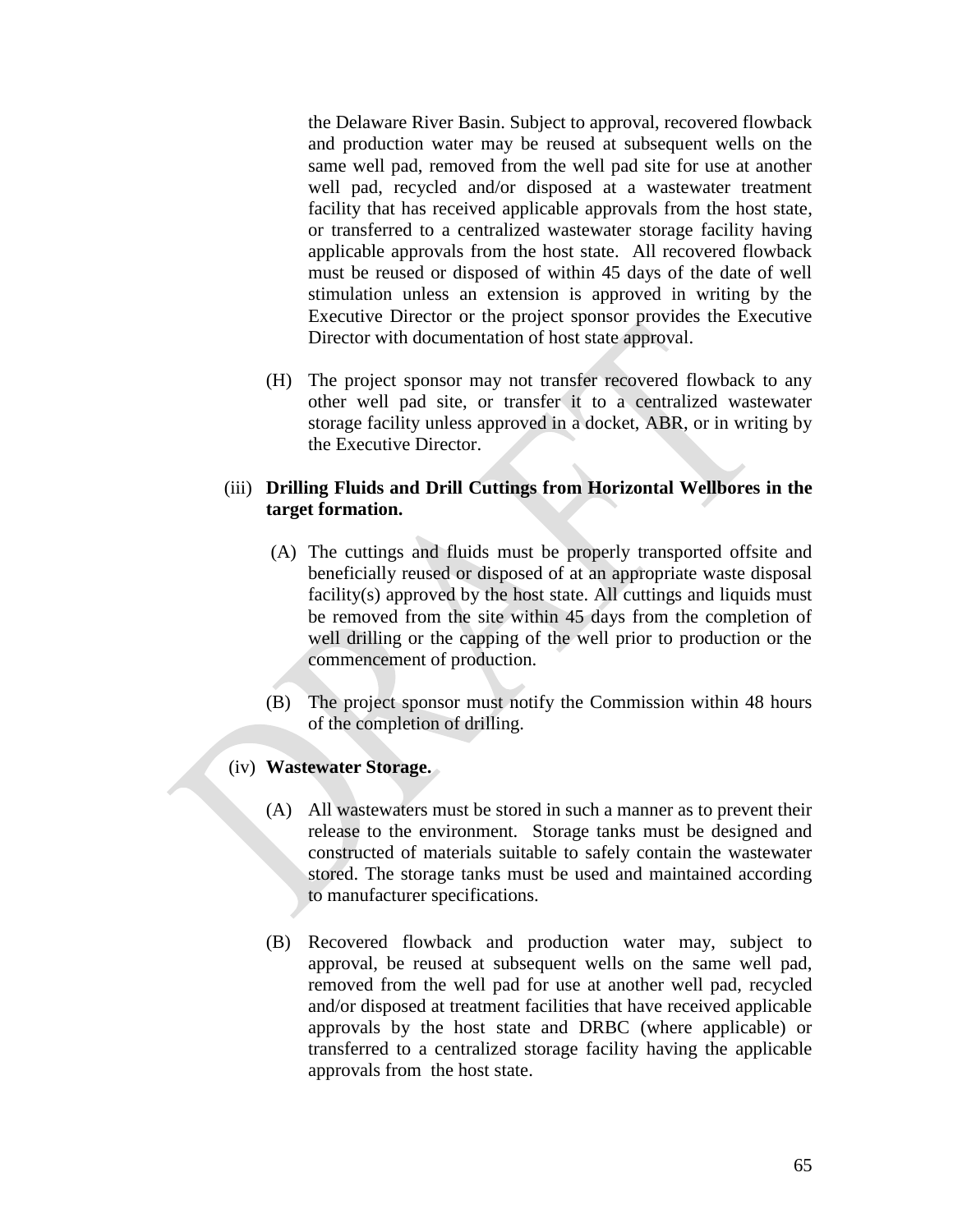- (1) All recovered production water must be temporarily stored onsite in water-tight tanks as necessary to safely contain the production water.
- (2) No on-site discharge of recovered flowback or production water other than as expressly permitted in the docket is permitted. The volume of all flowback and production water recovered, reused at the site or removed from the site must be recorded and reported to the DRBC in accordance with the recording and reporting conditions of the docket.
- (3) Production water that is not approved for reuse must be transported to and treated at an approved treatment and discharge facility.
- (4) Under no circumstances may wastewater including flowback and production water be placed into any freshwater impoundment, or discharged to the ground surface at the well pad site.
- (v) **Wastewater Treatment and Disposal Plan.** The project sponsor must submit as part of the application, a wastewater treatment and disposal plan**.**
	- (A) The treatment and disposal plan must address all domestic and non-domestic wastewater produced at the well pad.
	- (B) The treatment and disposal plan must identify the treatment and disposal locations, docket number and state permit number if the treatment and disposal facilities are located in the basin.
	- (C) The treatment and disposal plan must identify the treatment and disposal locations and the state permit number if the treatment and disposal facilities are outside the Basin.
	- (D) The treatment and disposal plan must include written evidence that the treatment and disposal facilities have all applicable state approvals.
	- (E) The treatment and disposal plan must include the contractual agreement or permit between the well pad project sponsor and the treatment and disposal facilities.
	- (F) Disposal at a UIC Program well within the Basin is allowed only if the docket holder of the UIC disposal well first obtains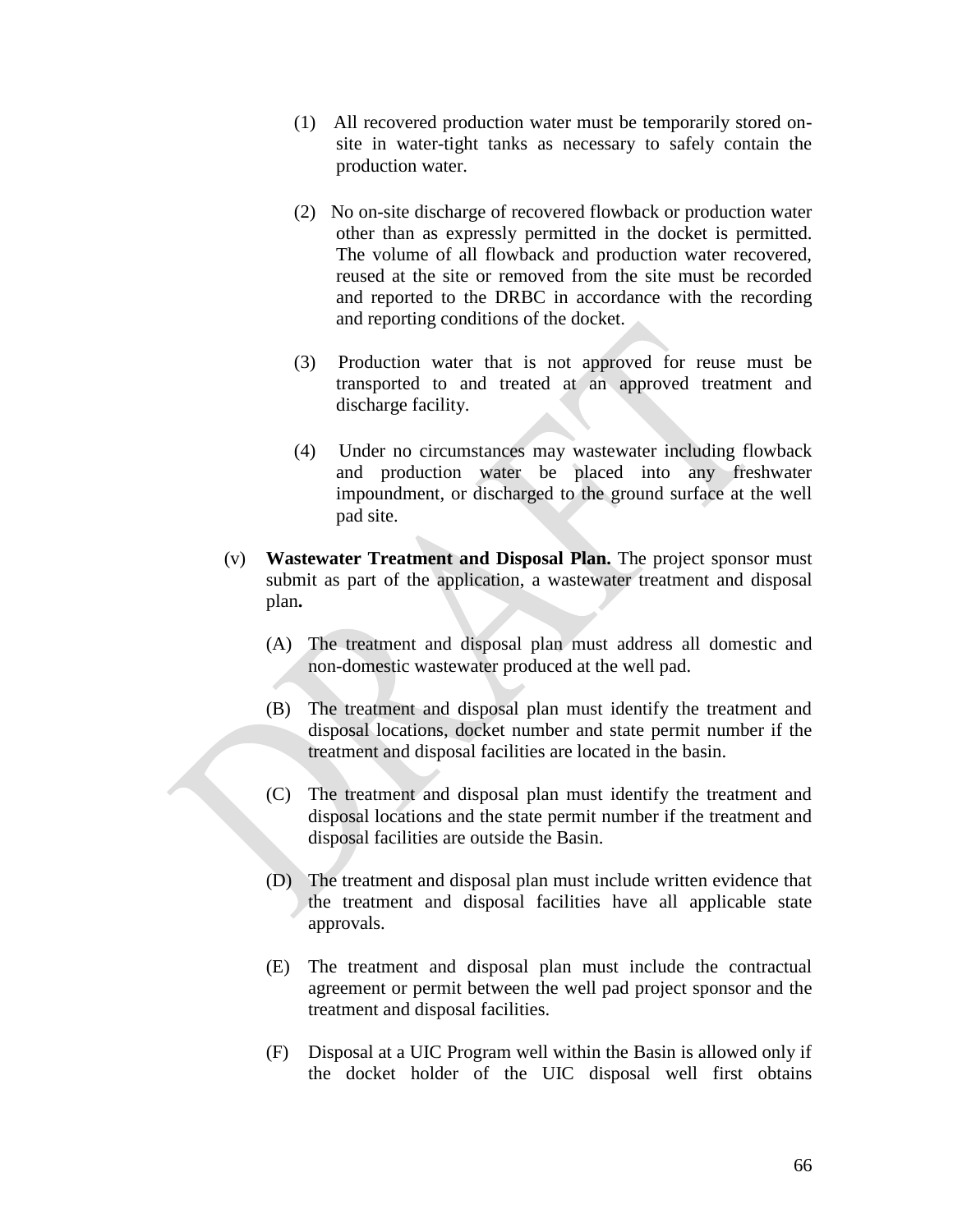Commission approval pursuant to Section 7.6 below to accept flowback and production water.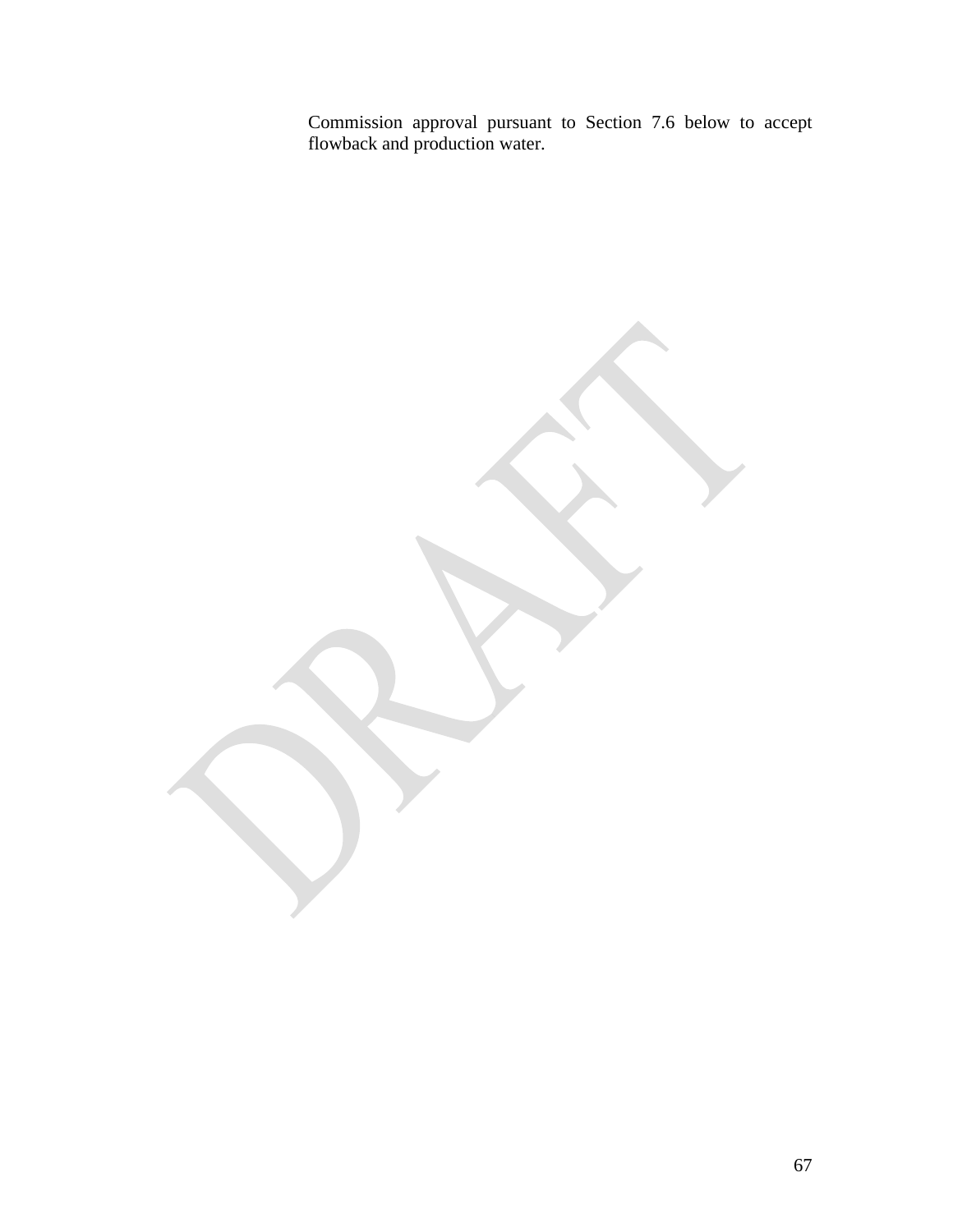### **Section 7.6 Wastewater Generated by Natural Gas Development**

- **(a) Approval Requirements.** Project sponsors of treatment and disposal facilities that propose to accept non-domestic natural gas wastewater at new or existing wastewater treatment facilities located in the Delaware River Basin are required to obtain approval from the Commission pursuant to Section 3.8 of the Compact prior to accepting any such wastewaters. Section 7.6 of these regulations applies to all project sponsors of wastewater treatment and disposal facilities. Sponsors of well pad projects generating natural gas development wastewater must comply with the wastewater requirements in Sections  $7.5(h)(1)(iii)(C)$  and  $(D)$  of these regulations, and with Section 7.6, if they are also sponsors of wastewater treatment and disposal facilities.
- **(b) Treatability Study.** If the proposed wastewater treatment and disposal facility is located in the Delaware River Basin, the project sponsor of the treatment and disposal facility must submit a treatability study. The treatability study must be prepared by a professional engineer, licensed to practice in the state in which the proposed discharge is located, and must demonstrate that the introduction of the non-domestic wastewater into the receiving treatment facility will not result in any interference in the treatment operations, or sludge treatment and disposal operations. In addition, the treatability study must also demonstrate that the resulting combined effluent will comply with the wastewater discharge and disposal permit requirements of the state in which the wastewater treatment facility is located and the approved docket of the Commission.
- **(c) Ensuring non-exceedance of primary and secondary safe drinking water standards.** Consistent with the intent of Section 3.10.3.B.2. of the Commission's Water Quality Regulations (WQRs), all project sponsors, except for those that discharge to Zones 4, 5 & 6 of the Estuary, are required to conduct an analysis that demonstrates their proposed discharge will not result in basin waters being rejected for public water supply. Accordingly, the project sponsor must conduct an analysis that demonstrates the discharge of non-domestic natural gas wastewater does not result in an exceedance of the EPA's Primary & Secondary Standards for the following parameters: Total Dissolved Solids, Chloride, Strontium, Barium, Sulfate, Iron, Nitrite, Fluoride, Manganese, Zinc, Nitrate as N, Aluminum, Copper, Lead, Cyanide-Total, Chromium, Arsenic, Thallium, Selenium, Antimony, Silver, Cadmium, Beryllium, Mercury, gross-alpha, gross beta, pH, radium-226 + radium-228 and uranium. Additional parameters to be included in this analysis may be specified by the Executive Director.
- **(d) Effluent limitations and stream quality objectives for discharges to Zones 2-6.**  All project sponsors that discharge to Zones 2-6 of the Delaware Estuary are required to submit an analysis that demonstrates their proposed discharge is in compliance with the applicable basin-wide effluent limitations found in Section 3.10.4, the basin-wide stream quality objectives found in Section 3.10.3.B. and the zone specific stream quality objectives found in Section 3.30 of the WQRs, including the applicable portions of Tables 3, 4, 5, 6 & 7.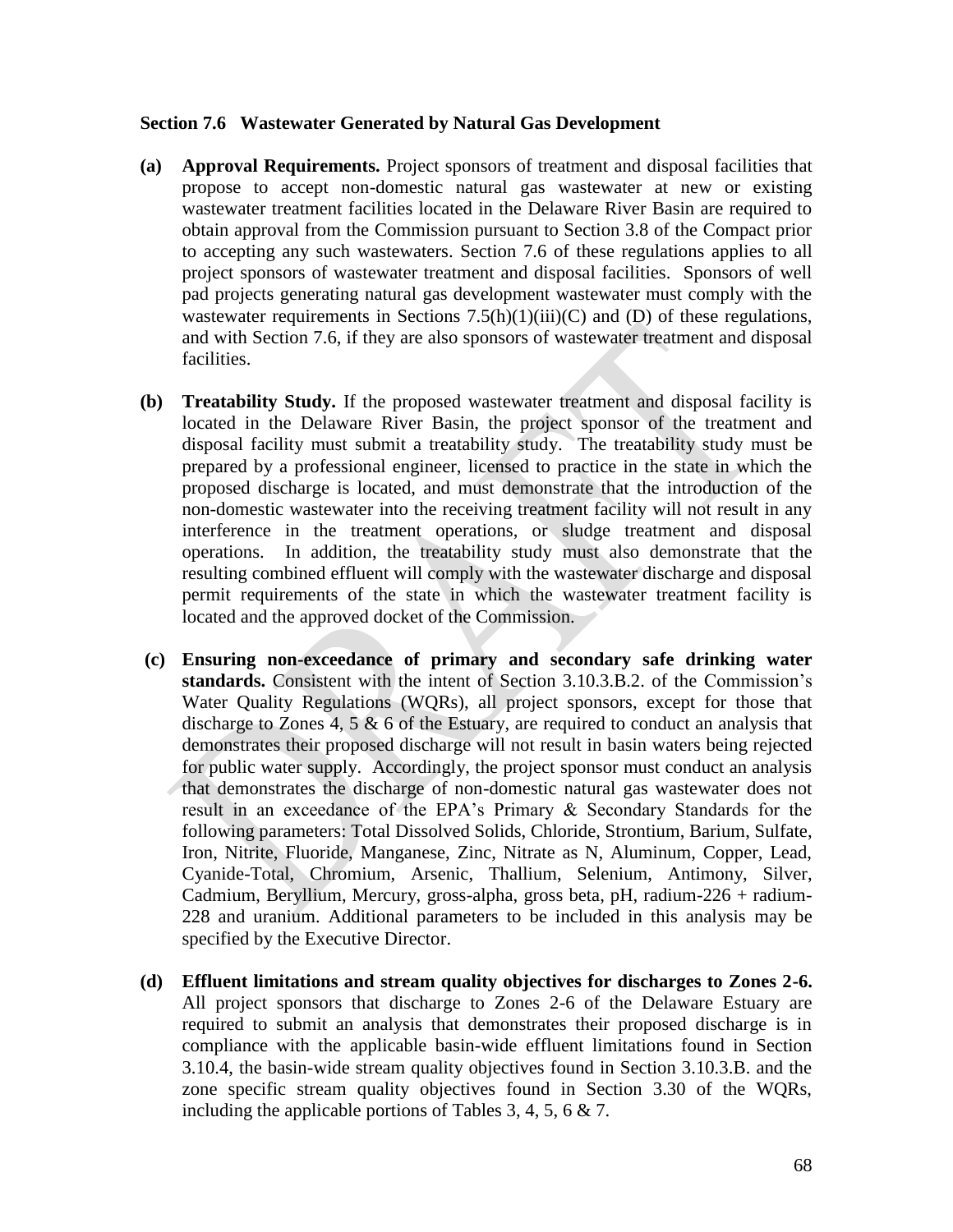- **(e) Basin-wide effluent limitations and stream quality objectives.** All project sponsors, except for those that discharge to Zones 2-6, are required to submit an analysis that demonstrates their proposed discharge is in compliance with the applicable basin-wide effluent limitations found in Section 3.10.4, the basin-wide stream quality objectives found in Section 3.10.3.B of the WQRs, and the following stream quality objective:
	- (1) Toxic Substances.
		- (i) The toxicity in non-tidal Basin waters must not exceed 0.3 Toxic Units (acute), except in small mixing areas near outfall structures that may be established by the Commission.
		- (ii) For non-tidal portions of the basin, a mixing zone must meet the following requirements:
			- (A) The dimension of the mixing area shall be limited to the more stringent of:
				- (1) A distance of 50 times the discharge length scale in any direction from the outfall structure, or
				- (2) A distance of 5 times the local water depth in any direction from the outfall structure.
			- (B) Must not be located in areas which are or could be occupied by a species absent the toxic effect of pollutants; and which have those physical, chemical and biological features which are essential to the conservation and maintenance of the Delaware River Basin population. The Commission will identify and determine such areas. Such determinations shall consider the spatial and temporal requirements of the species including critical life stages. Determinations shall be governed by the Commission's Rules of Practice and Procedure relating to review, hearing and decisions of objections thereto.
			- (C) Mixing areas will not be established where effluent flows over exposed benthic habitat prior to mixing with the receiving waters.
			- (D) A zone of passage for free-swimming and drifting organisms equal to 50% of the surface width of the stream at the location of the discharge must be provided.
			- (E) Upon the request of one or more dischargers, the Executive Director may consider requests for alternatives to the requirements of Subsections (A) through (D) above. Such requests must provide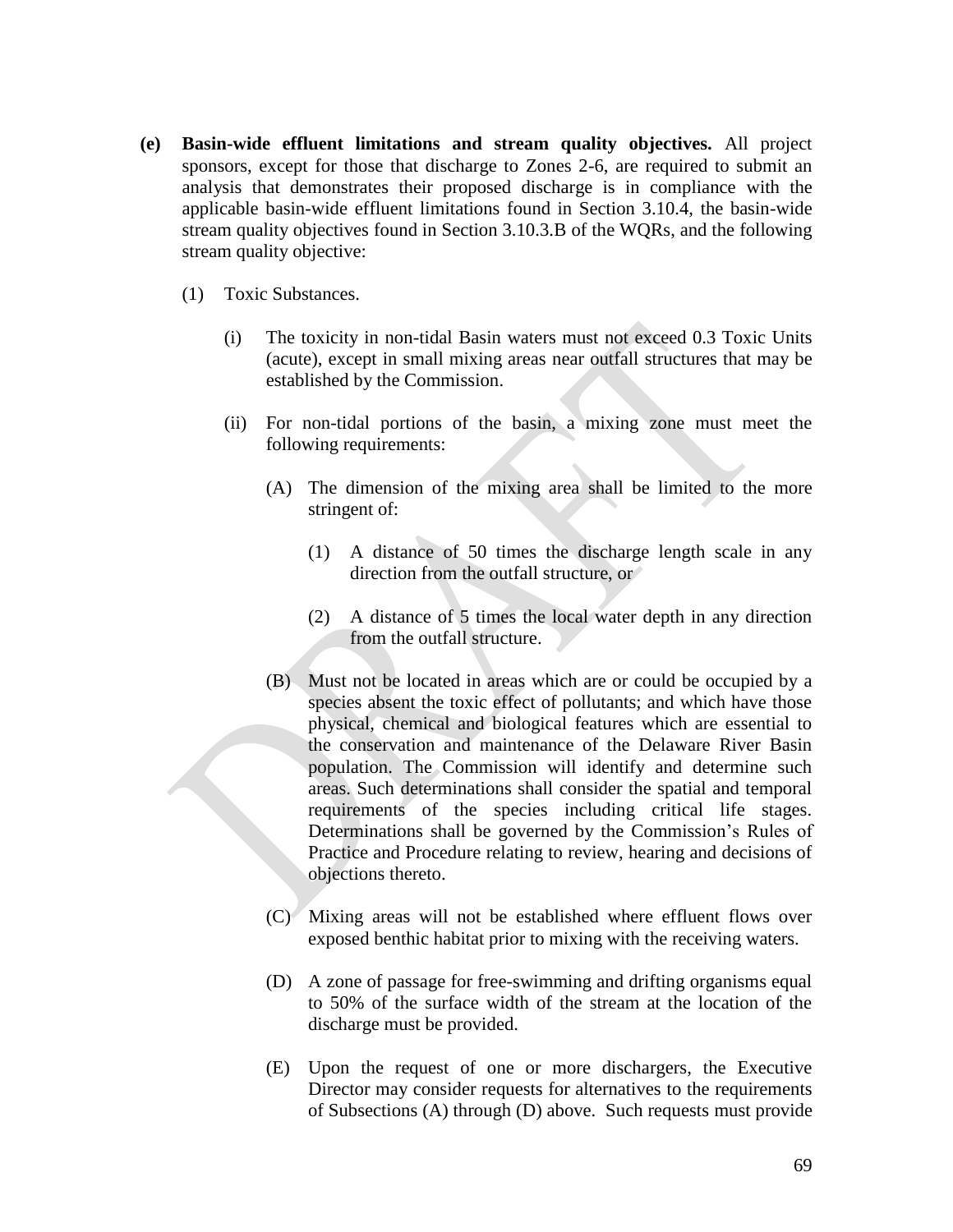a demonstration that the alternative requested will not adversely impact free-swimming and drifting organisms, and be supported by a sound rationale and substantial scientific data and analysis.

- (iii) The toxicity in non-tidal Basin waters must not exceed 1.0 Toxic Units (chronic).
- (iv) For the purposes of determining compliance with the requirements of this section for acute and chronic toxicity, the duration of exposure of aquatic organisms must be one hour for acute toxicity and four days for chronic toxicity.
- **(f) Basin-wide Total Dissolved Solids (TDS) Stream Quality Objective**. All project sponsors, except for those discharging to Zones 5 & 6 of the Estuary are required to submit an analysis that demonstrates their proposed discharge is in compliance with the TDS stream quality objective.
	- (1) The concentration of TDS must not exceed 133% of background (Section 3.10.3.B.1.b. of the WQRs), and in no cases may it exceed 500 mg/l (Section 3.10.3.B.2. of the WQRs). This requirement is applied Basin-wide, except for Zones 5 & 6 of the Estuary.
	- (2) Background TDS must be established by using the observed concentration of TDS during low flow conditions (Q7-10) or, in the absence thereof, an estimate acceptable to the Commission (Section 3.10.6.G. of the WQRs). The Commission has established background conditions for TDS in several locations throughout the Basin. The project sponsor must confirm with Commission staff the appropriate background TDS concentration prior to submittal of a project application.
- **(g) Wastewater Imports.** Basin waters have limited assimilative capacity and limited capacity to accept conservative substances without significant impacts. It is the policy of the Commission to discourage the importation of wastewater into the Basin that would significantly reduce the assimilative capacity of the receiving stream on the basis that the ability of Basin streams to accept wastewater discharges should be reserved for users within the Basin (Section 2.30.2 of the Water Code). Non-domestic natural gas wastewater may only be imported into the Basin after approval by the Commission in accordance with Section 2.30 of the Water Code.
- **(h) Underground Injection Control.** Any entity proposing to construct an underground injection well, for the disposal of non-domestic natural gas wastewater must obtain Section 3.8 approval from the Commission (Section 3.40 of WQR).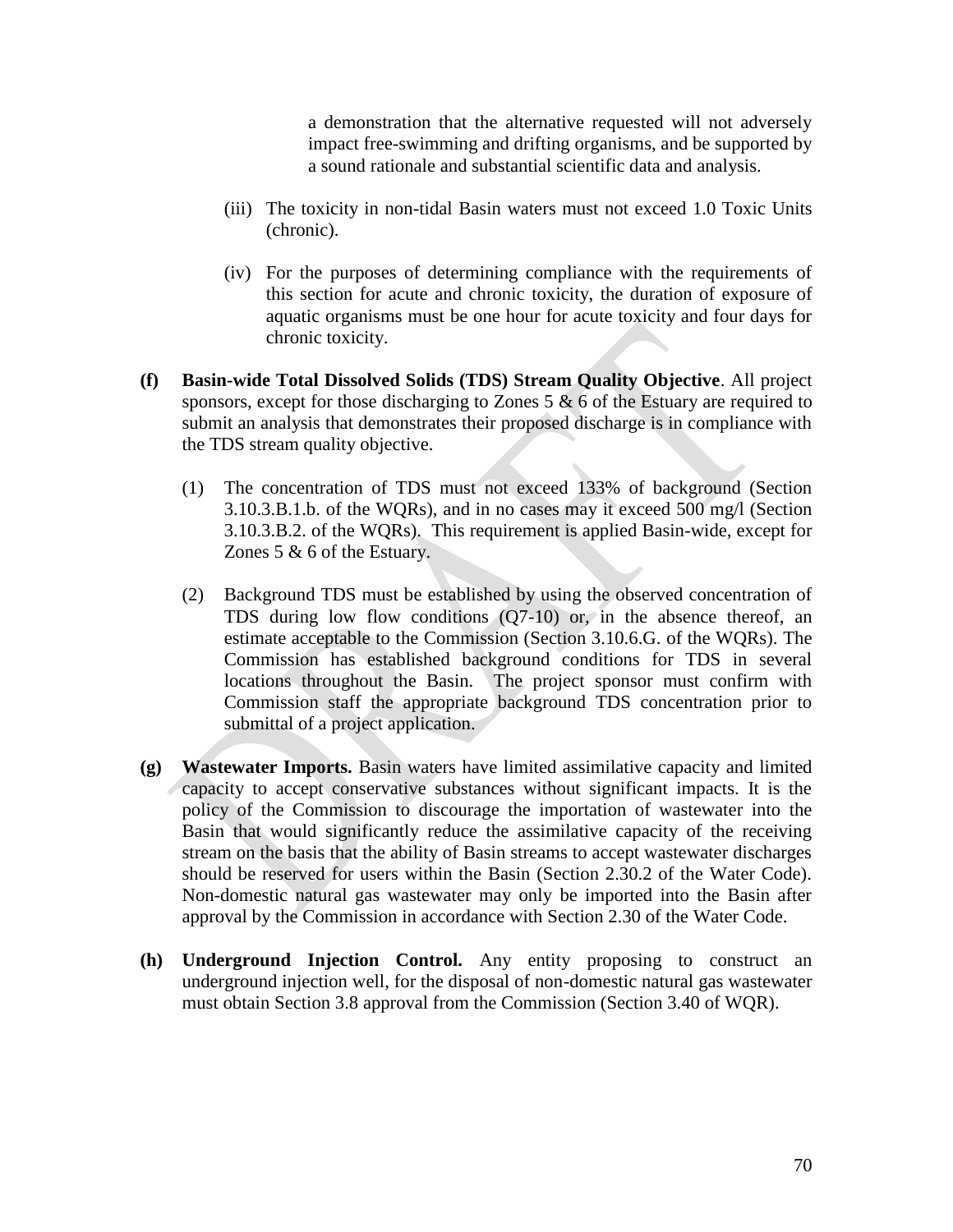### **Appendix: Wording of Financial Assurance Instruments**

(i) Surety Bond.

1. A surety bond guaranteeing payment into a trust fund, as specified in Section  $7.3(k)(12)$ , must be worded as follows, except that instructions in brackets are to be replaced with the relevant information and the brackets deleted:

Financial Guarantee Bond Date bond executed: Effective date: Principal: [legal name and business address of project sponsor] Type of Organization: [insert "individual," "joint venture," "partnership," or "corporation"] State of incorporation: Surety(ies): [name(s) and business address(es)] Facilities Covered: [DRBC Docket Number, name, address and amount(s) for each facility guaranteed by this bond]: Total penal sum of bond: \$ Surety's bond number:

Know All Persons By These Presents, That we, the Principal and Surety(ies) hereto are firmly bound to the Delaware River Basin Commission (hereinafter "DRBC or Commission"), in the above penal sum for the payment of which we bind ourselves, our heirs, executors, administrators, successors, and assigns jointly and severally; provided that, where the Surety(ies) are corporations acting as co-sureties, we, the Sureties, bind ourselves in such sum "jointly and severally" only for the purpose of allowing a joint action or actions against any or all of us, and for all other purposes each Surety binds itself, jointly and severally with the Principal, for the payment of such sum only as is set forth opposite the name of such Surety, but if no limit of liability is indicated, the limit of liability must be the full amount of the penal sum.

Whereas said Principal is required, under the Delaware River Basin Compact and its implementing regulations, to secure DRBC approval in the form of a docket or, if available, an approval by rule ("ABR"), in order to undertake a project regarding each well pad identified above and all natural gas wells situated or to be situated on such pad, and

Whereas said Principal is required to provide financial assurance for closure, or closure and remediation, as a condition of the docket, or ABR, and

Whereas said Principal must establish a standby trust fund as is required when a surety bond is used to provide such financial assurance;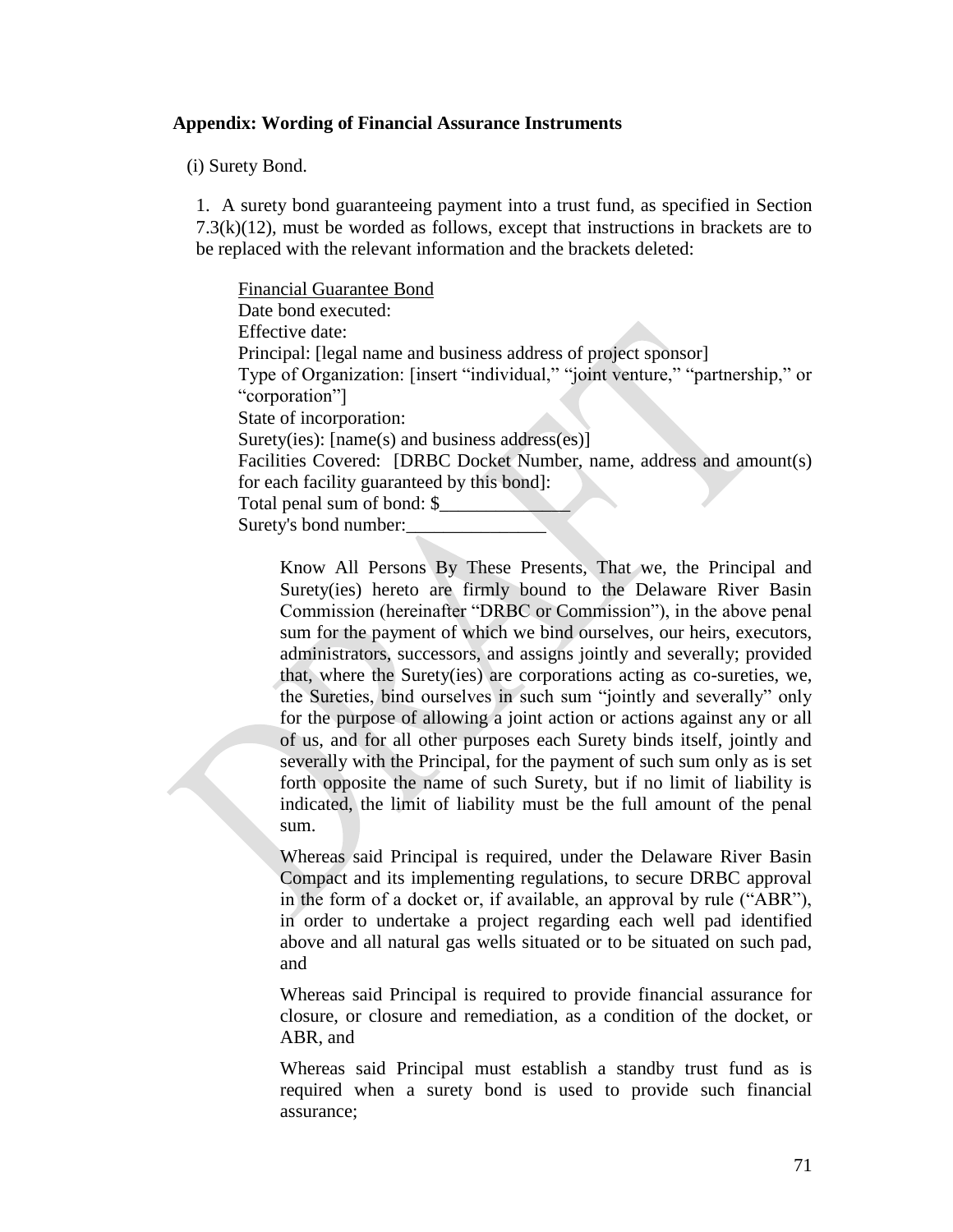Now, therefore, the conditions of the obligation are such that if the Principal must faithfully, before the beginning of final closure of each facility identified above, fund the standby trust fund in the amount(s) identified above for the facility,

Or, if the Principal must provide alternate financial assurance, as specified in Section 7.3(k), and obtain the Executive Director's written approval of such assurance, within 90 days after the date notice of cancellation is received by both the Principal and the Executive Director from the Surety(ies), then this obligation shall be null and void; otherwise it is to remain in full force and effect.

The Surety(ies) shall become liable on this bond obligation only when the Principal has failed to fulfill the conditions described above. Upon notification by the Executive Director or designee that the Principal has failed to perform as guaranteed by this bond, the Surety(ies) must place funds in the amount guaranteed for the facility(ies) into the standby trust fund as directed by the Executive Director.

The liability of the Surety(ies) must not be discharged by any payment or succession of payments hereunder, unless and until such payment or payments shall amount in the aggregate to the penal sum of the bond, but in no event shall the obligation of the Surety(ies) hereunder exceed the amount of said penal sum.

The Surety(ies) may cancel the bond by sending notice of cancellation by certified mail to the Principal and to the Executive Director , provided, however, that cancellation must not occur during the 120 days beginning on the date of receipt of the notice of cancellation by both the Principal and the Executive Director, as evidenced by the return receipts and must not be valid unless the Principal has provided alternate financial assurance as specified in Section 7.3(k) and obtained the Executive Director's written approval of such assurance.

The Principal may terminate this bond by sending written notice to the Surety(ies), provided, however, that no such notice must become effective until the Surety(ies) receive(s) written authorization for termination of the bond by the Executive Director.

[The following paragraph is an optional rider that may be included but is not required.]

Principal and Surety(ies) hereby agree to adjust the penal sum of the bond yearly so that it guarantees a new closure and remediation amount, provided that the penal sum does not increase by more than 20 percent in any one year, and no decrease in the penal sum takes place without the written permission of the Executive Director.

In Witness Whereof, the Principal and Surety(ies) have executed this Financial Guarantee Bond and have affixed their seals on the date set forth above.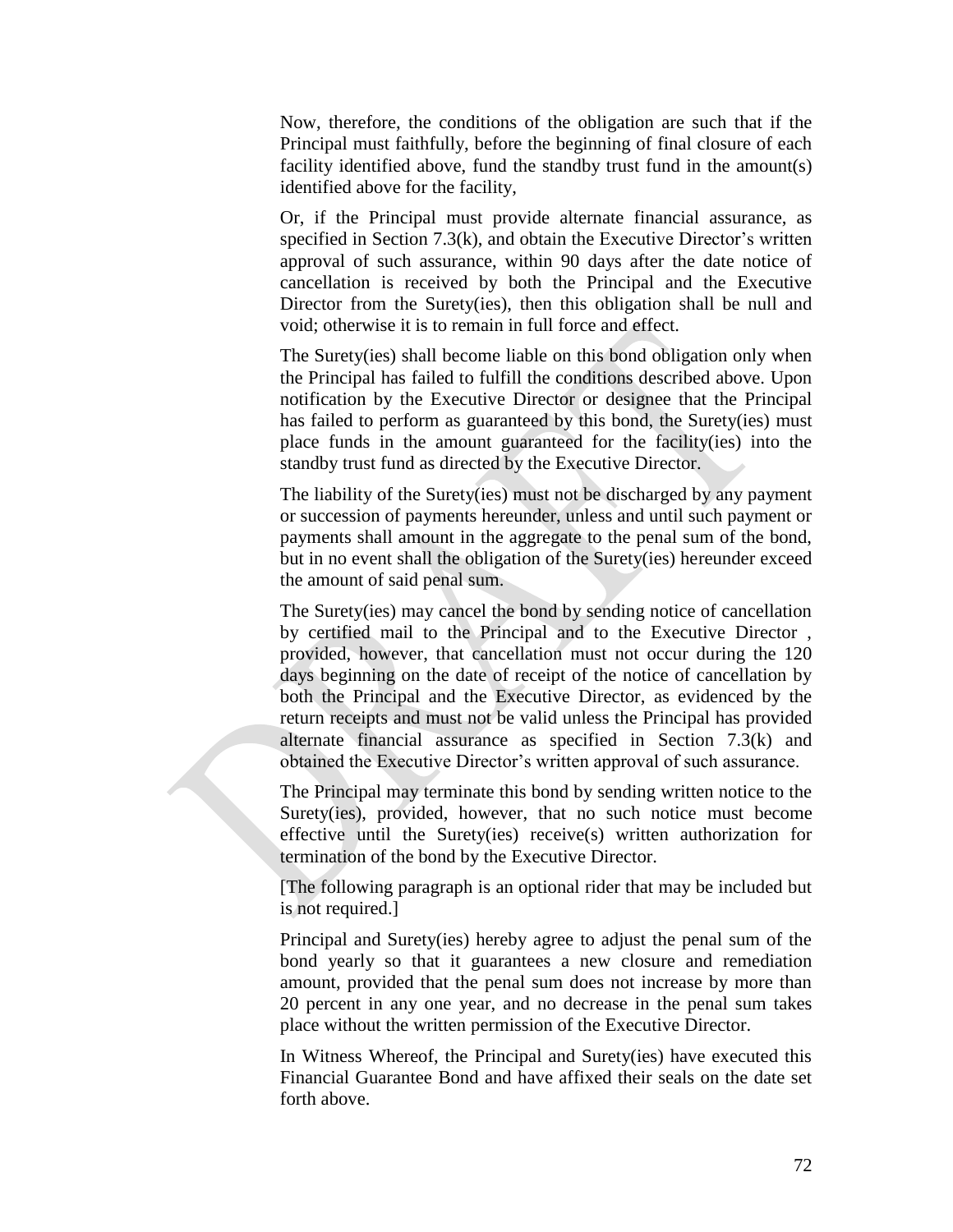The persons whose signatures appear below hereby certify that they are authorized to execute this surety bond on behalf of the Principal and Surety(ies) and that the wording of this surety bond is identical to the wording specified in Section 7.3(k) and Section (i) of this Appendix, as such regulations were constituted on the date this bond was executed.

|                   | Principal                                                                                                                                                                                                                                      |
|-------------------|------------------------------------------------------------------------------------------------------------------------------------------------------------------------------------------------------------------------------------------------|
|                   | [Signature(s)]<br>[Title(s)]<br>[Corporate seal]_                                                                                                                                                                                              |
|                   | Corporate Surety(ies)                                                                                                                                                                                                                          |
|                   | [Name and address]                                                                                                                                                                                                                             |
|                   | State of incorporation:<br>Liability limit: \$                                                                                                                                                                                                 |
|                   | [Sigma(x)]                                                                                                                                                                                                                                     |
|                   | [Name(s) and title(s)]                                                                                                                                                                                                                         |
|                   | [Corporate seal]                                                                                                                                                                                                                               |
|                   | [For every co-surety, provide signature(s), corporate seal,<br>and other information in the same manner as for Surety<br>above.]                                                                                                               |
|                   | Bond premium: \$                                                                                                                                                                                                                               |
| brackets deleted: | 2. A surety bond guaranteeing performance of closure and/or remediation, as<br>specified in Section $7.3(k)$ , must be worded as follows, except that the<br>instructions in brackets are to be replaced with the relevant information and the |

| Date bond executed:                                                                |
|------------------------------------------------------------------------------------|
| Effective date:<br>Principal: [legal name and business address of project sponsor] |
|                                                                                    |
|                                                                                    |
| Type of organization: [insert "individual," "joint venture," "partnership,"        |
| or "corporation"]                                                                  |
| State of incorporation:                                                            |
| Surety(ies): $[name(s)$ and business address(es) $]$                               |
| Facilities Covered: [DRBC Docket Number, State Permit Number, name,                |
| address, and amount(s) for each facility guaranteed by this bond:                  |
|                                                                                    |
| Total penal sum of bond: \$                                                        |
| Surety's bond number:                                                              |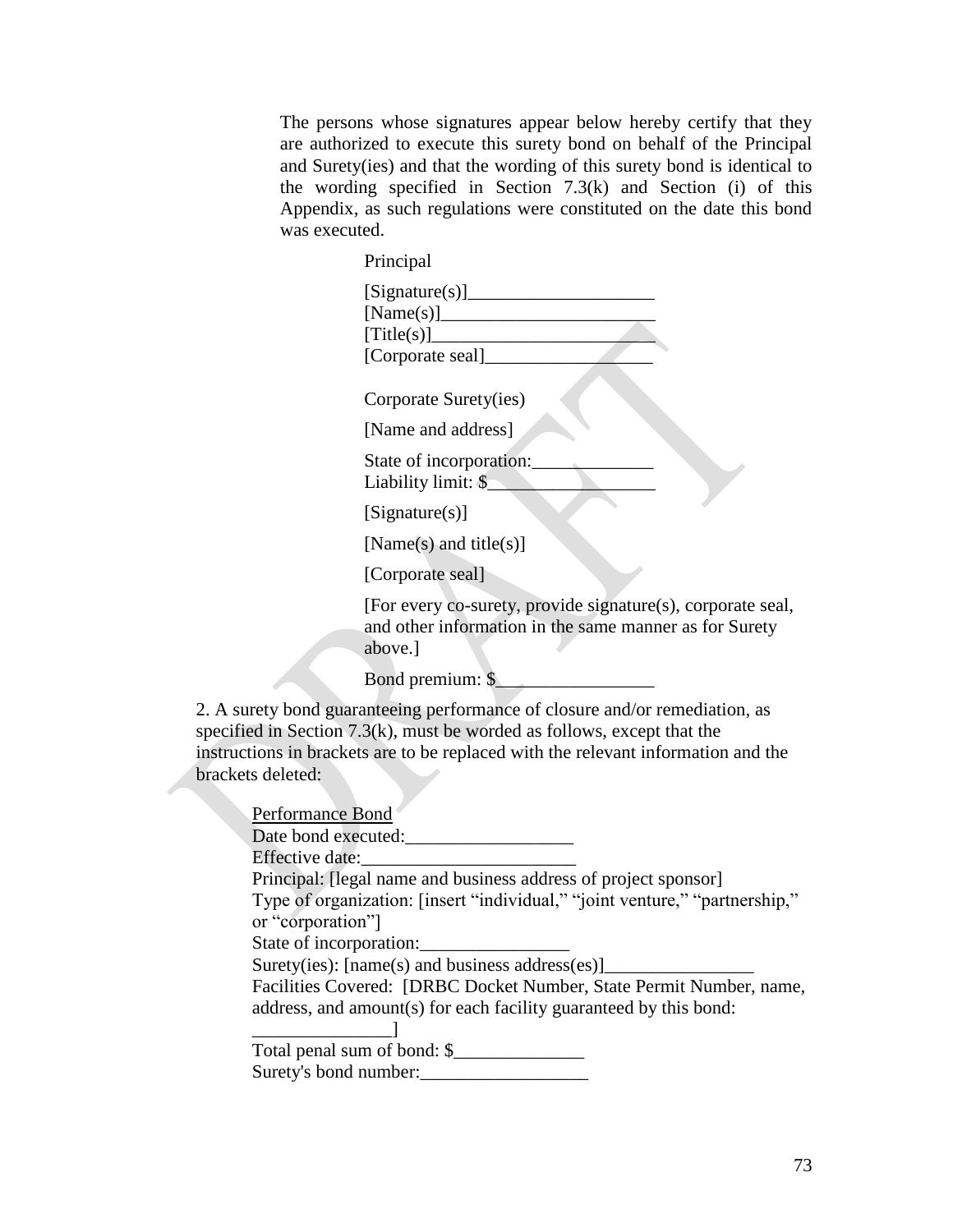Know All Persons By These Presents, That we, the Principal and Surety(ies) hereto are firmly bound to the Delaware River Basin Commission (hereinafter "DRBC"), in the above penal sum for the payment of which we bind ourselves, our heirs, executors, administrators, successors, and assigns jointly and severally; provided that, where the Surety(ies) are corporations acting as cosureties, we, the Sureties, bind ourselves in such sum "jointly and severally" only for the purpose of allowing a joint action or actions against any or all of us, and for all other purposes each Surety binds itself, jointly and severally with the Principal, for the payment of such sum only as is set forth opposite the name of such Surety, but if no limit of liability is indicated, the limit of liability must be the full amount of the penal sum.

Whereas said Principal is required under the Delaware River Basin Compact and its implementing regulations to secure DRBC approval in the form of a docket or, if available, an approval by rule ("ABR") in order to undertake a project regarding each natural gas well identified above, and

Whereas said Principal is required to provide financial assurance for plugging and abandonment, and restoration of the natural gas well, well pad site and associated equipment and structures, as specified in Section 7.3(k) as a condition of the docket or ABR, and

Whereas said Principal must establish a standby trust fund as is required when a surety bond is used to provide such financial assurance;

Now, Therefore, the conditions of this obligation are such that if the Principal must faithfully perform closure and remediation, whenever required to do so, of each facility for which this bond guarantees closure or remediation, in accordance with requirements of the docket, or approval by rule (ABR) as such docket, or ABR may be amended, pursuant to all applicable laws, statutes, rules, and regulations, as such laws, statutes, rules, and regulations may be amended,

Or, if the Principal must provide alternate financial assurance as specified in Section 7.3(k), and obtain the Executive Director's written approval of such assurance, within 90 days after the date notice of cancellation is received by both the Principal and the Executive Director from the Surety(ies), then this obligation shall be null and void, otherwise it is to remain in full force and effect.

The Surety(ies) shall become liable on this bond obligation only when the Principal has failed to fulfill the conditions described above.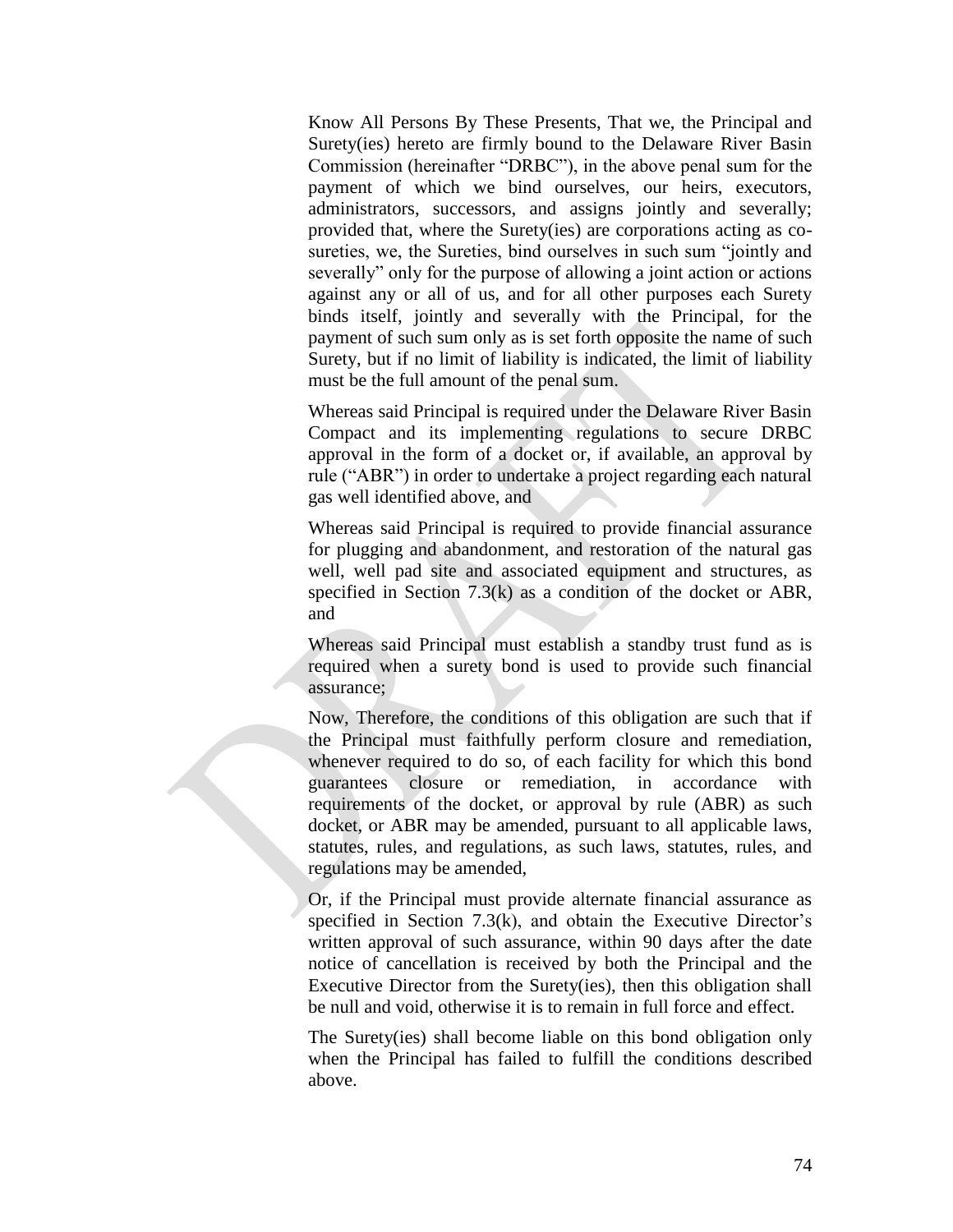Upon notification by the Executive Director or designee that the Principal has been found in violation of the requirements of Section  $7.3(k)$ , for a facility for which this bond guarantees performance, the Surety(ies) must either perform in accordance with the docket requirements or place the amount guaranteed for the facility into the standby trust fund as directed by the Executive Director.

Upon notification by the Executive Director that the Principal has failed to provide alternate financial assurance as specified in Section 7.3(k), and obtain written approval of such assurance from the Executive Director during the 90 days following receipt by both the Principal and the Executive Director of a notice of cancellation of the bond, the Surety(ies) must place funds in the amount guaranteed for the facility(ies) into the standby trust fund as directed by the Executive Director.

The surety(ies) hereby waive(s) notification of amendments to closure plans, permits, dockets, applicable laws, statutes, rules, and regulations and agrees that no such amendment shall in any way alleviate its (their) obligation on this bond.

The liability of the Surety(ies) must not be discharged by any payment or succession of payments hereunder, unless and until such payment or payments must amount in the aggregate to the penal sum of the bond, but in no event shall the obligation of the Surety(ies) hereunder exceed the amount of said penal sum.

The Surety(ies) may cancel the bond by sending notice of cancellation by certified mail to the owner or operator and to the Executive Director, provided, however, that cancellation must not occur during the 120 days beginning on the date of receipt of the notice of cancellation by both the Principal and the Executive Director, as evidenced by the return receipts and shall not be valid unless the Principal has provided alternate financial assurance as specified in Section 7.3(k) and obtained the Executive Director's written approval of such assurance.

The principal may terminate this bond by sending written notice to the Surety(ies), provided, however, that no such notice shall become effective until the Surety(ies) receive(s) written authorization for termination of the bond by the Executive Director.

[The following paragraph is an optional rider that may be included but is not required.]

Principal and Surety(ies) hereby agree to adjust the penal sum of the bond yearly so that it guarantees a new amount, provided that the penal sum does not increase by more than 20 percent in any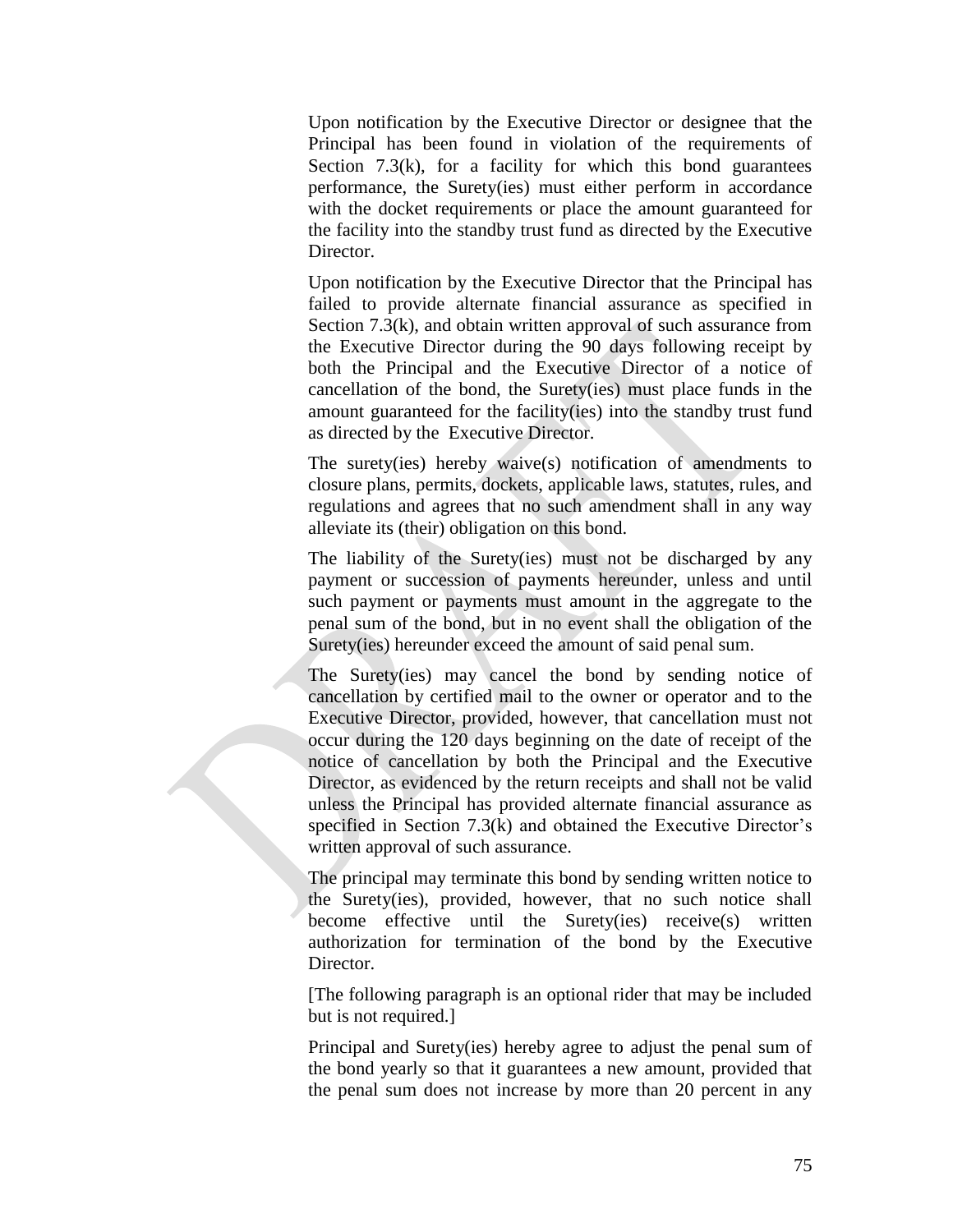one year, and no decrease in the penal sum takes place without the written permission of the Executive Director.

In Witness Whereof, The Principal and Surety(ies) have executed this Performance Bond and have affixed their seals on the date set forth above.

The persons whose signatures appear below hereby certify that they are authorized to execute this surety bond on behalf of the Principal and Surety(ies) and that the wording of this surety bond is identical to the wording specified in Section  $7.3(k)(12)$  and section (i) of this Appendix as such regulation was constituted on the date this bond was executed.

Principal [Signature(s)] [Name(s)]  $[Title(s)]$ [Corporate seal] Corporate Surety(ies) [Name and address] State of incorporation: Liability limit: \$ [Signature(s)] [Name(s) and title(s)]

[Corporate seal]

[For every co-surety, provide signature(s), corporate seal, and other information in the same manner as for Surety above.]

Bond premium: \$\_\_\_\_\_\_\_\_\_\_\_\_\_\_\_\_\_\_

(ii) Letter of Credit.

A letter of credit, as specified in Section 7.3(k)(13) of this Section, must be worded as follows, except that instructions in brackets are to be replaced with the relevant information and the brackets deleted:

Irrevocable Standby Letter of Credit

Executive Director Delaware River Basin Commission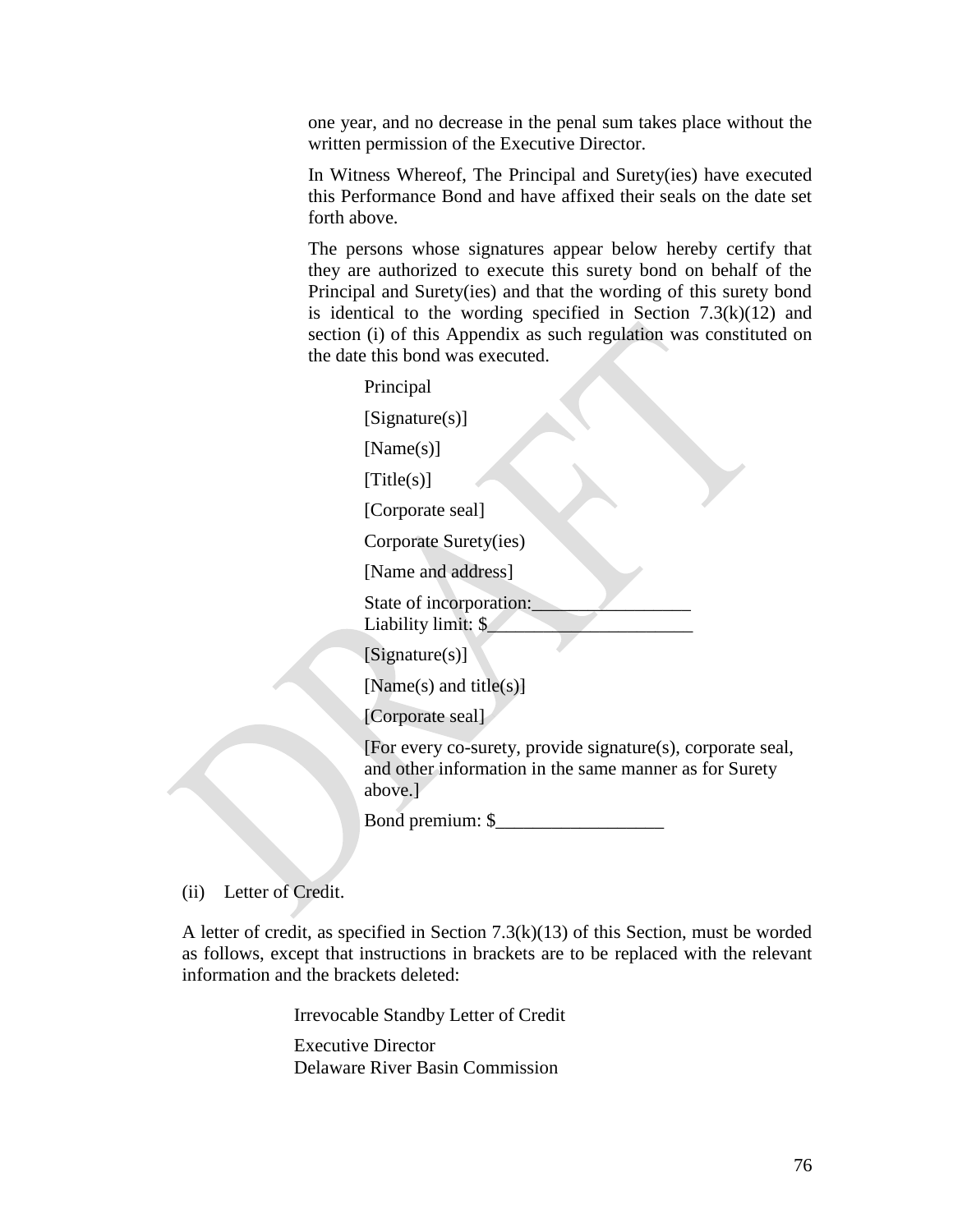Dear Sir or Madam: We hereby establish our Irrevocable Standby Letter of Credit No. ------ in your favor, at the request and for the account of [sponsor's name and address] up to the aggregate amount of [in words] U.S. dollars \$------, available upon presentation of

(1) your sight draft, bearing reference to this letter of credit no. ------, and

(2) your signed statement reading as follows: "I certify that the amount of the draft is payable pursuant to regulations issued under authority of the Delaware River Basin Compact."

This letter of credit is effective as of [date] and shall expire on [date at least 1 year later], but such expiration date shall be automatically extended for a period of [at least 1 year] on [date] and on each successive expiration date, unless, at least 120 days before the current expiration date, we notify both you and [sponsor's name] by certified mail that we have decided not to extend this letter of credit beyond the current expiration date and the Principal has provided alternate financial assurance as specified in Section 7.3(k) and obtained the Executive Director's written approval of such assurance. In the event you are so notified, any unused portion of the credit shall be available upon presentation of your sight draft for 120 days after the date of receipt by both you and [project sponsor's name], as shown on the signed return receipts.

Whenever this letter of credit is drawn on under and in compliance with the terms of this credit, we shall duly honor such draft upon presentation to us, and we shall deposit the amount of the draft directly into the standby trust fund of [project sponsor's name] in accordance with your instructions.

We certify that the wording of this letter of credit is identical to the wording specified in Section  $7.3(k)(13)$  and section (ii) of this Appendix as such regulations were constituted on the date shown immediately below.

[Signature(s) and title(s) of official(s) of issuing institution] [Date]

This credit is subject to [insert "the most recent edition of the Uniform Customs and Practice for Documentary Credits, published and copyrighted by the International Chamber of Commerce," and "the Uniform Commercial Code"].

(iii) Trust Fund.

A trust agreement for a trust fund, as specified in Section 7.3(k)(14), must be worded as follows, except that instructions in brackets are to be replaced with the relevant information and the brackets deleted:

## Trust Agreement

Trust Agreement, the "Agreement," entered into as of [date] by and between [name of the owner or operator], a [name of State] [insert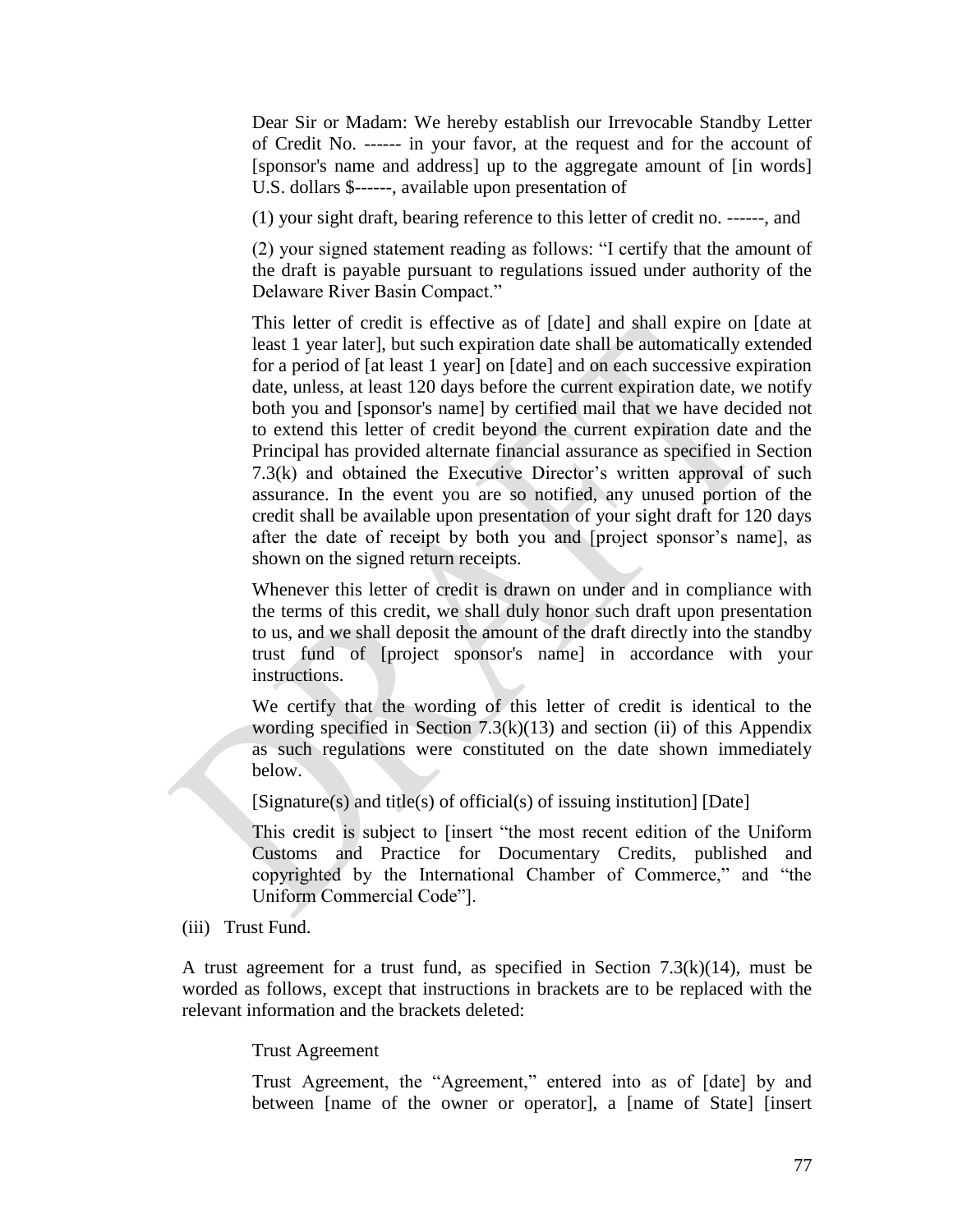"corporation," "partnership," "association," or "proprietorship"], the "Grantor," and [name of corporate trustee], [insert "incorporated in the State of ------------" or "a national bank"], the "Trustee."

Whereas, the Delaware River Basin Commission ("DRBC"), a federal interstate compact agency, has established certain regulations applicable to the Grantor, requiring that the sponsor of a natural gas well project must provide assurance that funds will be available when needed for closure of the natural gas well, well pad and associated structures and land disturbance and any required remediation,

Whereas, the Grantor has elected to establish a trust to provide all or part of such financial assurance for the well pads and wells identified herein,

Whereas, the Grantor, acting through its duly authorized officers, has selected the Trustee to be the trustee under this agreement, and the Trustee is willing to act as trustee,

Now, Therefore, the Grantor and the Trustee agree as follows:

Section 1. Definitions. As used in this Agreement:

(a) The term "Grantor"' means the project sponsor who enters into this Agreement and any successors or assigns of the Grantor.

(b) The term "Trustee" means the Trustee who enters into this Agreement and any successor Trustee.

Section 2. Identification of Facilities. This Agreement pertains to the facilities identified on attached Schedule A [on Schedule A, for each facility list the number of the state permits and DRBC dockets or approvals by rule approving the facilities and the location of the well pads and wells, for which financial assurance is demonstrated by this Agreement].

Section 3. Establishment of Fund. The Grantor and the Trustee hereby establish a trust fund, the "Fund," for the benefit of DRBC. The Grantor and the Trustee intend that no third party have access to the Fund except as herein provided. The Fund is established initially as consisting of the property, which is acceptable to the Trustee, described in Schedule B attached hereto. Such property and any other property subsequently transferred to the Trustee is referred to as the Fund, together with all earnings and profits thereon, less any payments or distributions made by the Trustee pursuant to this Agreement. The Fund must be held by the Trustee, IN TRUST, as hereinafter provided. The Trustee shall not be responsible nor shall it undertake any responsibility for the amount or adequacy of, nor any duty to collect from the Grantor, any payments necessary to discharge any liabilities of the Grantor established by DRBC.

Section 4. Payment for Covered Activities. The Trustee must make payments from the Fund as the Executive Director shall direct, in writing, to provide for the payment of the costs covered by this Agreement. The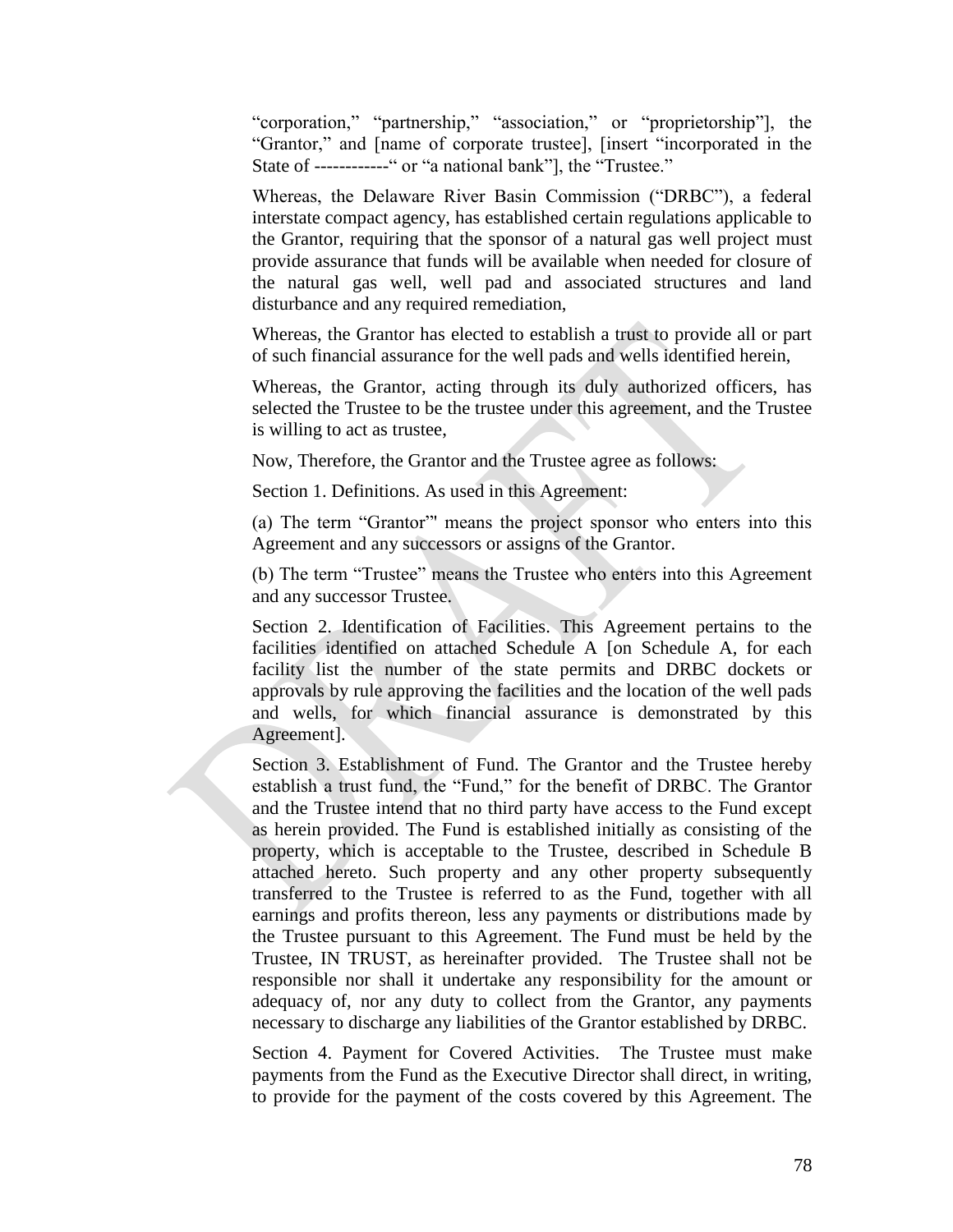Trustee must reimburse the Grantor or other persons as specified by the Executive Director from the Fund for covered expenditures in such amounts as the Executive Director shall direct in writing. In addition, the Trustee must refund to the Grantor such amounts as the Executive Director specifies in writing. Upon refund, such funds shall no longer constitute part of the Fund as defined herein.

Section 5. Payments Comprising the Fund. Payments made to the Trustee for the Fund must consist of cash or securities acceptable to the Trustee.

Section 6. Trustee Management. The Trustee must invest and reinvest the principal and income of the Fund and keep the Fund invested as a single fund, without distinction between principal and income, in accordance with general investment policies and guidelines which the Grantor may communicate in writing to the Trustee from time to time, subject, however, to the provisions of this section. In investing, reinvesting, exchanging, selling, and managing the Fund, the Trustee must discharge his duties with respect to the trust fund solely in the interest of the beneficiary and with the care, skill, prudence, and diligence under the circumstances then prevailing which persons of prudence, acting in a like capacity and familiar with such matters, would use in the conduct of an enterprise of a like character and with like aims; except that:

- (i) Securities or other obligations of the Grantor, or any other sponsor, owner or operator of the facilities, or any of their affiliates as defined in the Investment Company Act of 1940, as amended, 15 U.S.C. 80a-2.(a), must not be acquired or held, unless they are securities or other obligations of the Federal or a State government;
- (ii) The Trustee is authorized to invest the Fund in time or demand deposits of the Trustee, to the extent insured by an agency of the Federal or State government; and
- (iii) The Trustee is authorized to hold cash awaiting investment or distribution uninvested for a reasonable time and without liability for the payment of interest thereon.

Section 7. Commingling and Investment. The Trustee is expressly authorized in its discretion:

- (i) To transfer from time to time any or all of the assets of the Fund to any common, commingled, or collective trust fund created by the Trustee in which the Fund is eligible to participate, subject to all of the provisions thereof, to be commingled with the assets of other trusts participating therein; and
- (ii) To purchase shares in any investment company registered under the Investment Company Act of 1940, 15 U.S.C.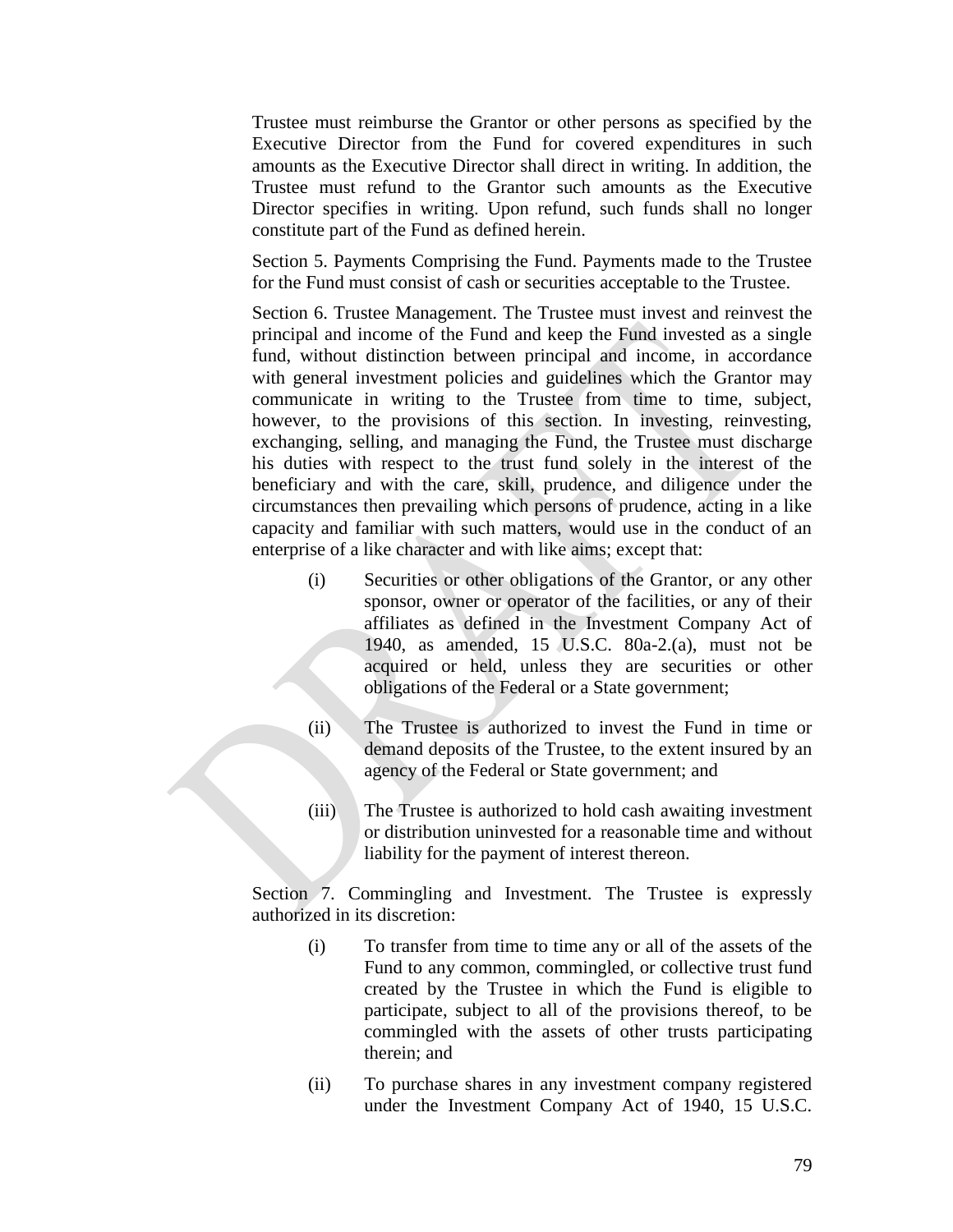80a-1 et seq., including one which may be created, managed, underwritten, or to which investment advice is rendered or the shares of which are sold by the Trustee. The Trustee may vote such shares in its discretion.

Section 8. Express Powers of Trustee. Without in any way limiting the powers and discretions conferred upon the Trustee by the other provisions of this Agreement or by law, the Trustee is expressly authorized and empowered:

- (a) To sell, exchange, convey, transfer, or otherwise dispose of any property held by it, by public or private sale. No person dealing with the Trustee shall be bound to see to the application of the purchase money or to inquire into the validity or expediency of any such sale or other disposition;
- (b) To make, execute, acknowledge, and deliver any and all documents of transfer and conveyance and any and all other instruments that may be necessary or appropriate to carry out the powers herein granted;
- (c) To register any securities held in the Fund in its own name or in the name of a nominee and to hold any security in bearer form or in book entry, or to combine certificates representing such securities with certificates of the same issue held by the Trustee in other fiduciary capacities, or to deposit or arrange for the deposit of such securities in a qualified central depositary even though, when so deposited, such securities may be merged and held in bulk in the name of the nominee of such depositary with other securities deposited therein by another person, or to deposit or arrange for the deposit of any securities issued by the United States Government, or any agency or instrumentality thereof, with a Federal Reserve bank, but the books and records of the Trustee must at all times show that all such securities are part of the Fund;
- (d) To deposit any cash in the Fund in interest-bearing accounts maintained or savings certificates issued by the Trustee, in its separate corporate capacity, or in any other banking institution affiliated with the Trustee, to the extent insured by an agency of the Federal or State government; and
- (e) To compromise or otherwise adjust all claims in favor of or against the Fund.

Section 9. Taxes and Expenses. All taxes of any kind that may be assessed or levied against or in respect of the Fund and all brokerage commissions incurred by the Fund must be paid from the Fund. All other expenses incurred by the Trustee in connection with the administration of this Trust,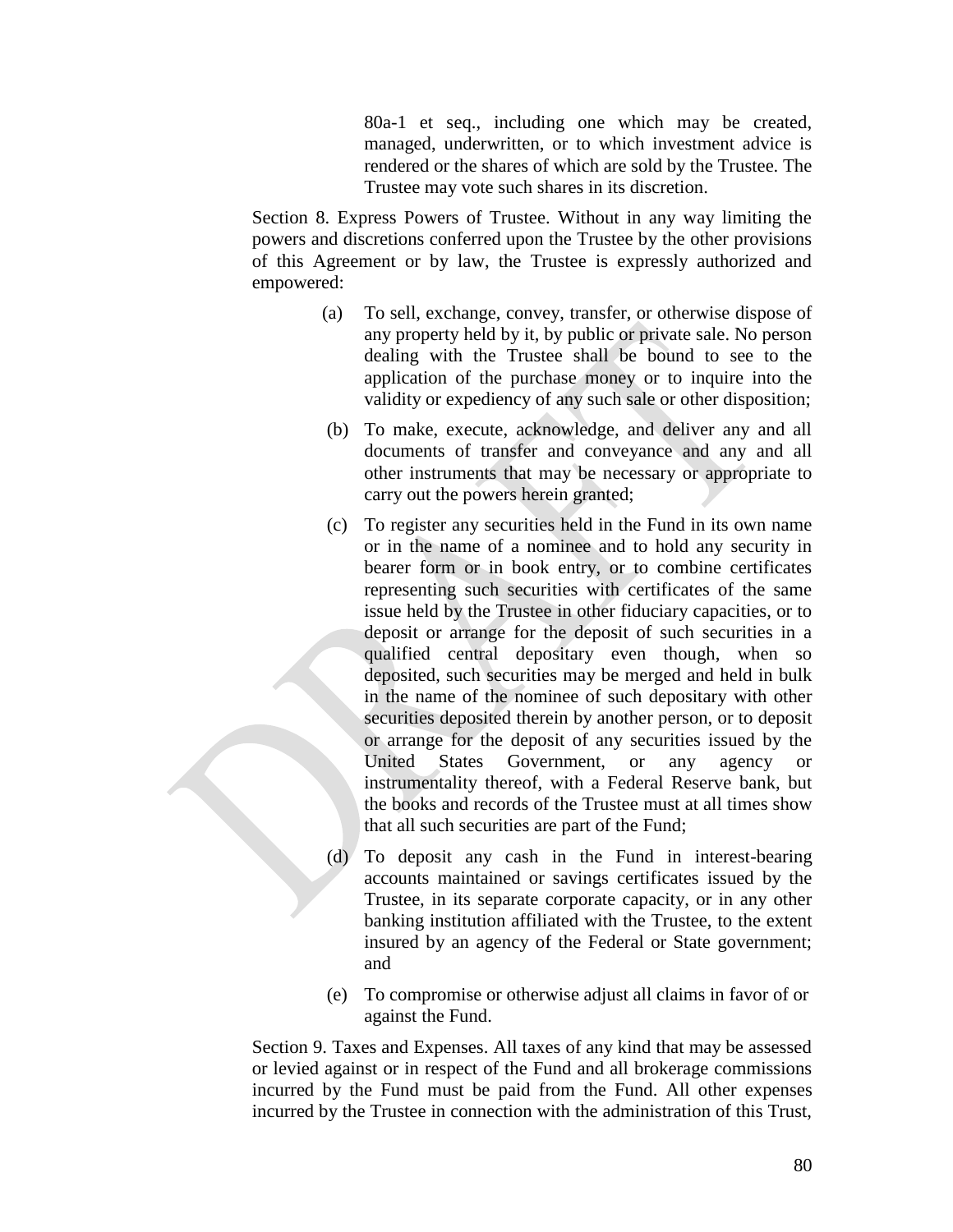including fees for legal services rendered to the Trustee, the compensation of the Trustee to the extent not paid directly by the Grantor, and all other proper charges and disbursements of the Trustee must be paid from the Fund.

Section 10. Annual Valuation. The Trustee must annually, at least 30 days prior to the anniversary date of establishment of the Fund, furnish to the Grantor and to the DRBC Executive Director a statement confirming the value of the Trust. Any securities in the Fund must be valued at market value as of no more than 60 days prior to the anniversary date of establishment of the Fund. The failure of the Grantor to object in writing to the Trustee within 90 days after the statement has been furnished to the Grantor and the DRBC Executive Director shall constitute a conclusively binding assent by the Grantor, barring the Grantor from asserting any claim or liability against the Trustee with respect to matters disclosed in the statement.

Section 11. Advice of Counsel. The Trustee may from time to time consult with counsel, who may be counsel to the Grantor, with respect to any question arising as to the construction of this Agreement or any action to be taken hereunder. The Trustee must be fully protected, to the extent permitted by law, in acting upon the advice of counsel.

Section 12. Trustee Compensation. The Trustee shall be entitled to reasonable compensation for its services as agreed upon in writing from time to time with the Grantor.

Section 13. Successor Trustee. The Trustee may resign or the Grantor may replace the Trustee, but such resignation or replacement shall not be effective until the Grantor has appointed a successor trustee and this successor accepts the appointment. The successor trustee shall have the same powers and duties as those conferred upon the Trustee hereunder. Upon the successor trustee's acceptance of the appointment, the Trustee shall assign, transfer, and pay over to the successor trustee the funds and properties then constituting the Fund. If for any reason the Grantor cannot or does not act in the event of the resignation of the Trustee, the Trustee may apply to a court of competent jurisdiction for the appointment of a successor trustee or for instructions. The successor trustee must specify the date on which it assumes administration of the trust in a writing sent to the Grantor, the Executive Director, and the present Trustee by certified mail 10 days before such change becomes effective. Any expenses incurred by the Trustee as a result of any of the acts contemplated by this Section must be paid as provided in Section 9.

Section 14. Instructions to the Trustee. All orders, requests, and instructions by the Grantor to the Trustee must be in writing, signed by such persons as are designated in the attached Exhibit A or such other designees as the Grantor may designate by amendment to Exhibit A. The Trustee must be fully protected in acting without inquiry in accordance with the Grantor's orders, requests, and instructions. All orders, requests,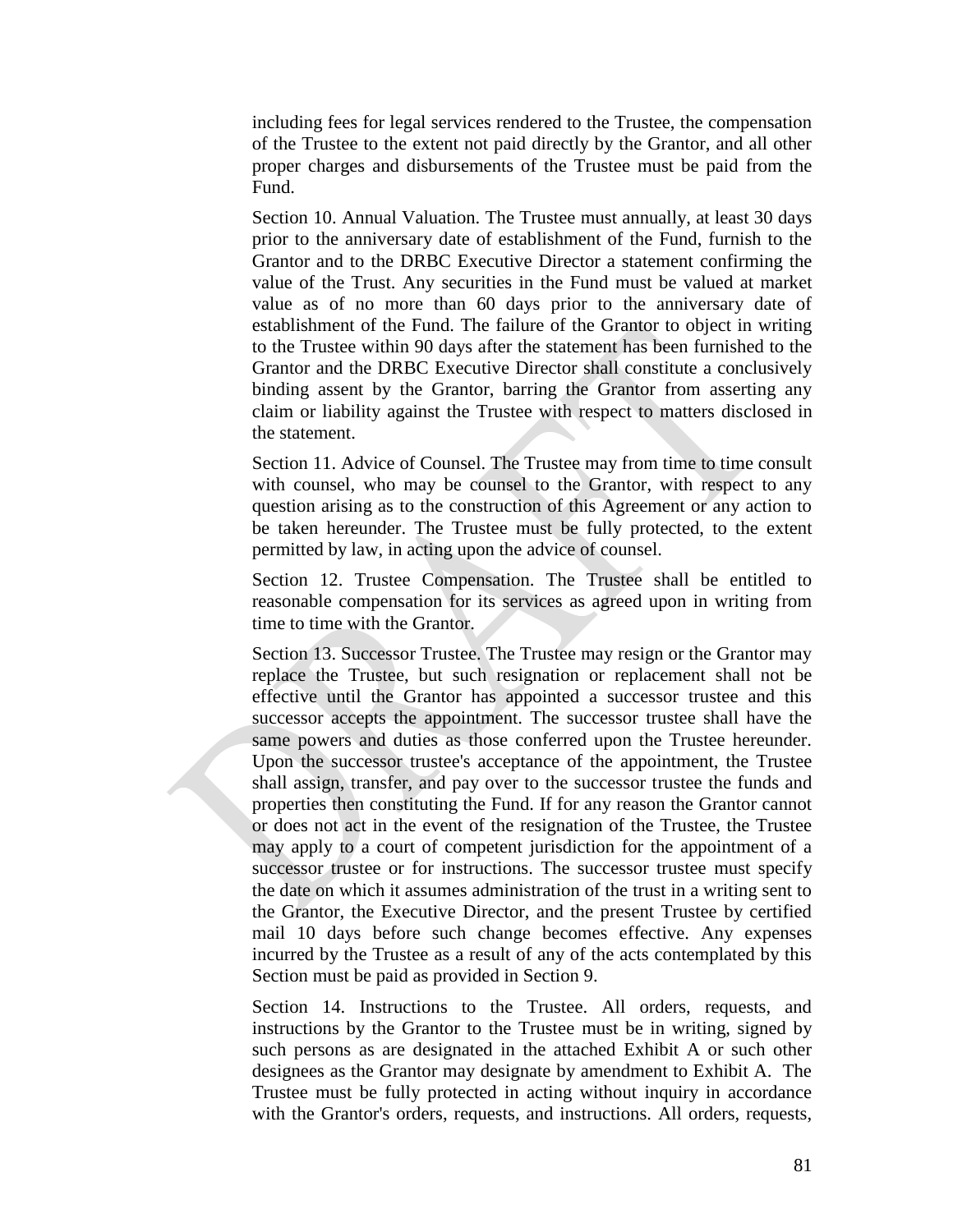and instructions by the Executive Director to the Trustee shall be in writing, signed by the Executive Director or her designee(s), and the Trustee must act and must be fully protected in acting in accordance with such orders, requests, and instructions. The Trustee must have the right to assume, in the absence of written notice to the contrary, that no event constituting a change or a termination of the authority of any person to act on behalf of the Grantor or DRBC hereunder has occurred. The Trustee shall have no duty to act in the absence of such orders, requests, and instructions from the Grantor and/or DRBC, except as provided for herein.

Section 15. Notice of Nonpayment. The Trustee must notify the Grantor and the Executive Director, by certified mail within 10 days following the expiration of the 30-day period after the anniversary of the establishment of the Trust, if no payment is received from the Grantor during that period. After the pay-in period is completed, the Trustee shall not be required to send a notice of nonpayment.

Section 16. Amendment of Agreement. This Agreement may be amended by an instrument in writing executed by the Grantor, the Trustee, and the Executive Director, or by the Trustee and the Executive Director if the Grantor ceases to exist.

Section 17. Irrevocability and Termination. Subject to the right of the parties to amend this Agreement as provided in Section 16, this Trust shall be irrevocable and shall continue until terminated at the written agreement of the Grantor, the Trustee, and the Executive Director, or by the Trustee and the Executive Director, if the Grantor ceases to exist. Upon termination of the Trust, all remaining trust property, less final trust administration expenses, must be delivered to the Grantor.

Section 18. Immunity and Indemnification. The Trustee must not incur personal liability of any nature in connection with any act or omission, made in good faith, in the administration of this Trust, or in carrying out any directions by the Grantor or the Executive Director issued in accordance with this Agreement. The Trustee must be indemnified and saved harmless by the Grantor or from the Trust Fund, or both, from and against any personal liability to which the Trustee may be subjected by reason of any act or conduct in its official capacity, including all expenses reasonably incurred in its defense in the event the Grantor fails to provide such defense.

Section 19. Choice of Law. This Agreement must be administered, construed, and enforced according to the laws of the State in which the natural gas well is located.

Section 20. Interpretation. As used in this Agreement, words in the singular include the plural and words in the plural include the singular. The descriptive headings for each Section of this Agreement shall not affect the interpretation or the legal efficacy of this Agreement.